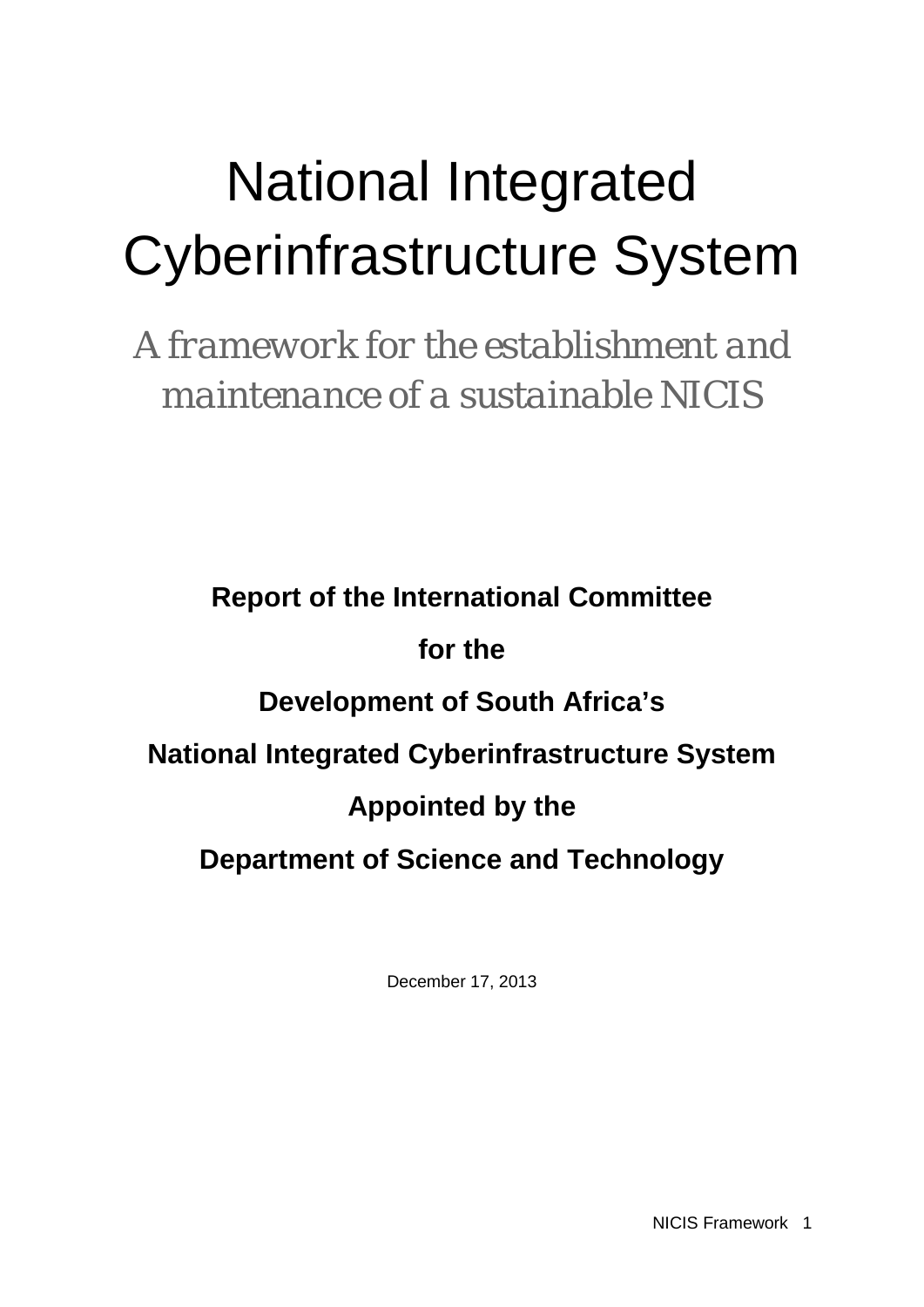# **Executive Summary**

### **Introduction**

The impact that cyberinfrastructure has made and can make as a driver in research and development is now well recognised. This point was made in a very strong symbolic way as this report was finalised by the awards of the 20[1](#page-0-0)3 Nobel Prizes in Chemistry<sup>1</sup> (which recognised the impact that complex computational models can make in developing Chemistry) "*for the development of multiscale models for complex chemical systems*" and Physics *"for the theoretical discovery of a mechanism that contributes to our understanding of the origin of mass of subatomic particles, and which recently was confirmed through the discovery of the predicted fundamental particle, by the ATLAS and CMS experiments at CERN's Large Hadron Collider"*, in which experimental work and a massive worldwide cyberinfrastructure was required to complement the theoretical insight of the awardees. This "third mode of science" is likely to grow in importance. Cyberinfrastructure is critical to the competitive innovation capacity of industry and society for socio-economic benefit, as well as many research areas across all disciplines. e-Science, as a third-mode of science, relies on a strong cyberinfrastructure.

The framework for the establishment and maintenance of a sustainable National Integrated Cyberinfrastructure System (NICIS) aims to exploit the enormous synergies that can be derived from integrating national Cyberinfrastructure (CI) into a cluster of mutually supporting activities which leverage high-level financial and strategic planning, as well as oversight and management. This integration opportunity is important to competitive national science and technology strategies and implementations, to international scientific and engineering collaborations, and for socio-economic impact.

The South African national cyberinfrastructure is now about six years old. This report proposes significant changes to the organisation and mode of operation of the cyberinfrastructure. This is a reflection that the needs of new organisations in their set-up phase are different to that of organisations approaching maturity. Thus, the need for change is driven as much by the *successes* of the current structures as much as new challenges and improvements that should be made.

### **Benchmarks**

The analysis of integrated CI systems in other countries provided the basis for developing benchmarks and identifying principles that would inform recommendations for an integrated framework for South African CI. The benchmarking exercise focused on the management structures for coordinating and overseeing CI programs, rather than the specific nature of those programs or the level of financial investment. There are general management principles for successful international frameworks that drive the guiding principles laid out by this Committee for the South African NICIS.

<span id="page-1-0"></span>The Committee observed that centralised resources and capabilities function effectively, when the NICISs are well-run and responsive to the user community.

 $<sup>1</sup>$  Michael Levitt, one of the Chemistry Nobel Prize winners of 2013, was born in Pretoria in 1947.</sup>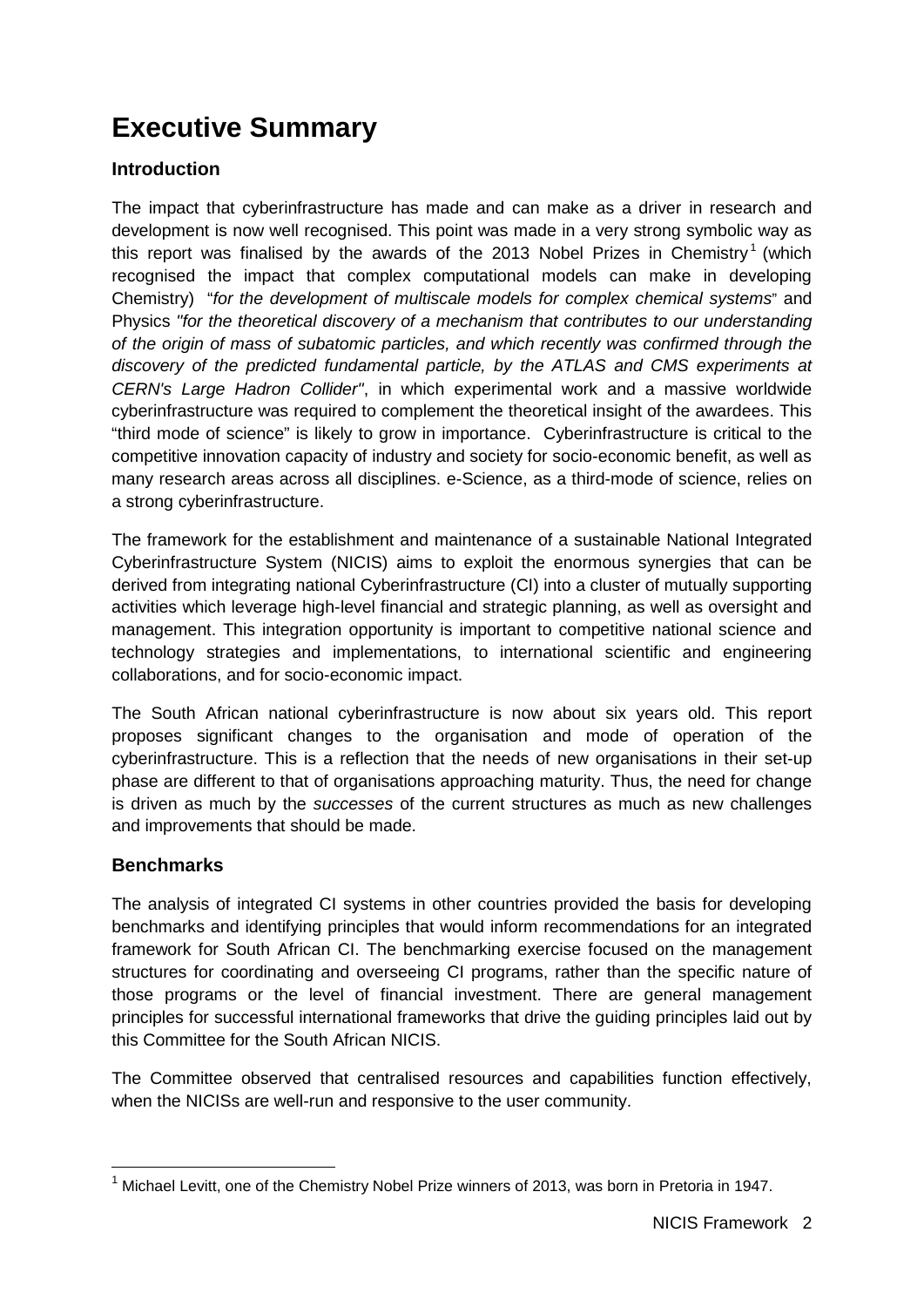*Recommendation 1: It is recommended that DST amalgamate the structure of separate organisations for each primary sector function into a single integrated CI organisation (NICIS) that encompasses the multiple sector functions (e.g. networking, compute, data).*

There is a natural tension between centralised ("Tier 1") and distributed ("Tier 2") resources and capabilities. While centralised Tier 1 facilities include the inherent advantages of economies of scale, distributed Tier 2 facilities create more diverse CI ecosystems.

*Recommendation 2: Given the realistic level of CI investments by DST, the Committee recommends that DST and its NICIS continue to focus investments in Tier 1 centralised facilities within each sector, with an expectation of collaboration with regional Tier 2 facilities.* 

### **Evidenced-based needs analysis**

There is already significant investment in CI in South Africa. The Centre for High Performance Computing (CHPC) is the largest component of the Country's High-Performance Computing (HPC) infrastructure and plays an important leadership role. The Data Intensive Research Infrastructure for South Africa (DIRISA) is the newest CI initiative, born by the recognition that the need to manage very large data sets, goes beyond the physical storage requirements to issues such as curation, provenance, trust, digital preservation, and analysis techniques. The South African networking landscape has been revolutionised over the last five years by the sustained investments of the DST through South African National Research Network (SANReN) and the Universities through the Tertiary and Education Research Network of South Africa (TENET), coupled with effective use of new international links. However, a number of science projects continue to drive the need for cyberinfrastructure growth and expansion. Typically, these projects combine needs for high-performance computing, fast networking, and large data sets. Although, in the context of a fast research network, regional HPC facilities have only a small advantage over national facilities from an access perspective, there is space and need for shared and/or specialised facilities.

*Recommendation 3: It is important that researchers have access to a range of HPC*  facilities, including both national Tier 1 resources and institutional Tier 2 resources. The *facilities need to be built around education and training needs, provision of specialised services, and efficient use of resources.*

Given the large investments made by DST in the CPHC, the National Research Foundation (NRF) currently does not fund proposals for HPC. The Committee believes that NRF and other related programmes should be open to projects with a CI component.

*Recommendation 4: The NRF National Equipment Programme (NEP), Department of Higher Education and Training (DHET) Infrastructure Programme and any other related national programmes should fund CI equipment (including Tier 2 computing and storage facilities) on an equal footing to other equipment requests*. *The Committee further recommends stronger coordination between the various funding initiatives.*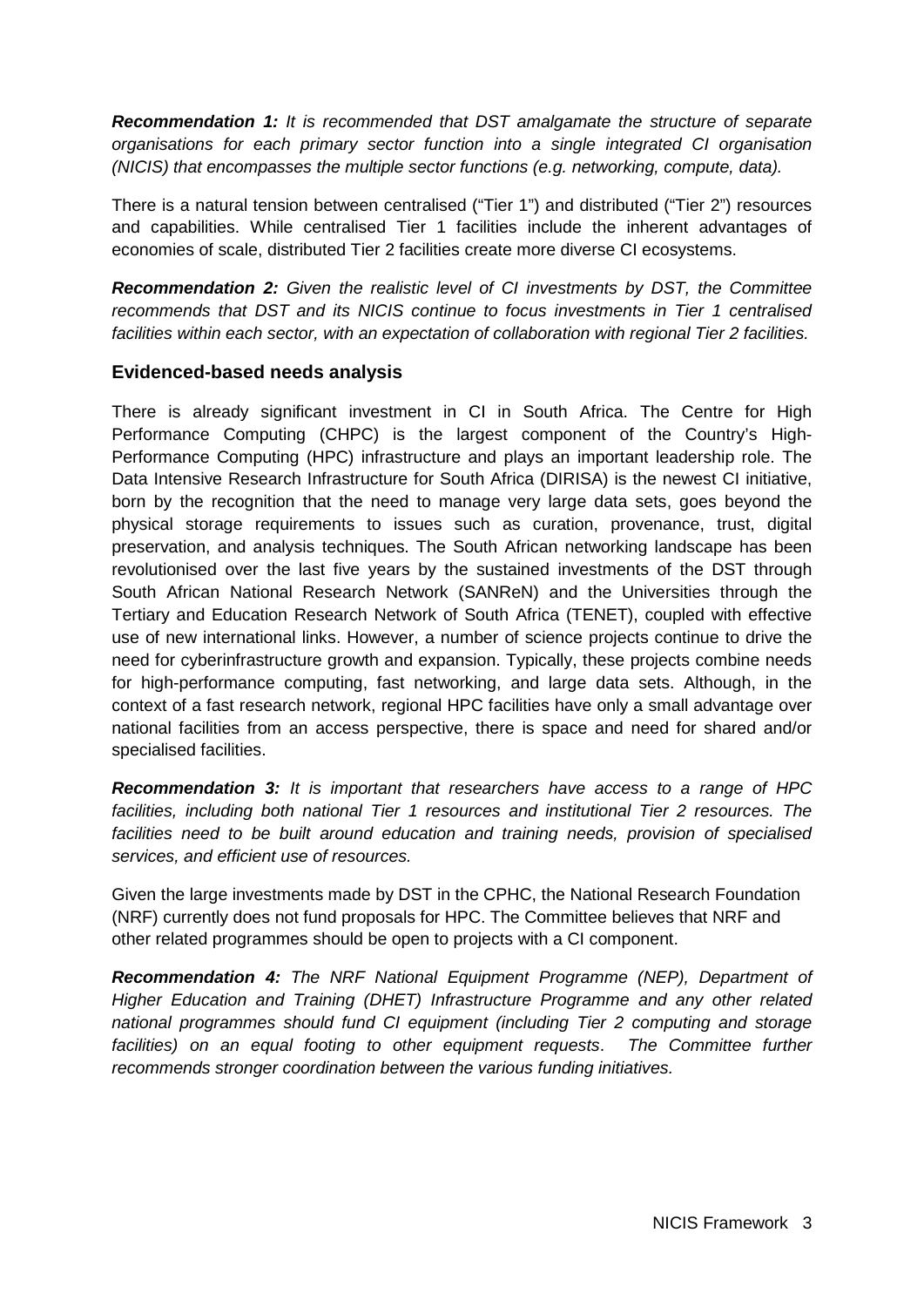### **Proposed organisation of national cyberinfrastructure.**

Based on the above, a minimal set of principles for an ideal National Integrated CI System would include:

- Joint planning and budgeting,
- Good governance: transparency, accountability, efficiency and effectiveness,
- Visibility of CI services,
- Sustainability, and
- Constructive stakeholder's engagement.

Other factors that have influenced the recommendations of the Committee include the need for innovation, the need for integrated services, international relations and cost efficiency. Responding to the challenges and opportunities of the digital age we propose a national integrated cyberinfrastructure, designed to become an effective national tool.

*The vision is a NICIS that takes national leadership in the provision of a comprehensive cyberinfrastructure essential to 21st century advances for South Africa in research, education and innovation.*

*The mission of NICIS is to increase knowledge creation through provision of a national platform of essential CI.*

The organisational structure of NICIS can be described at the high level of ownership and reporting structures, as well as at the level of the internal structure with detailed functions and responsibilities. The internal structure is largely independent of the high level ownership model.

The most powerful tool for DST to develop the national leadership for CI in the future is to converge NICIS in the long-term into an appropriate legal entity fully owned by the Department of Science and Technology (DST). The role of DST is to execute and further its professional role as owner of NICIS. DST decides the vision and overall aims of NICIS as well as the funding and budgetary aims. This model will optimally fulfill the basic principles enumerated above.

On a short to medium time scale, a viable alternative model is to organise NICIS as a "National Facility" under NRF. The astronomy sub-agency model may be appropriate. As NRF's mandate covers research infrastructure, CI could be naturally accommodated. The user base of NICIS overlaps with the user base of NRF. This scenario synergistically matches research priorities to CI priorities and harmonises the use of research and CI investments. Other models, like the current one, might be viable, but sub-optimal.

*Recommendation 5: The preferred organisation is a NICIS set up as an appropriate legal entity fully owned by DST. An alternative viable option is to consolidate NICIS into a "National Facility" or a sub-agency of NRF.*

*Recommendation 6: The Committee proposes an organisation that is horizontally integrated across CI elements.*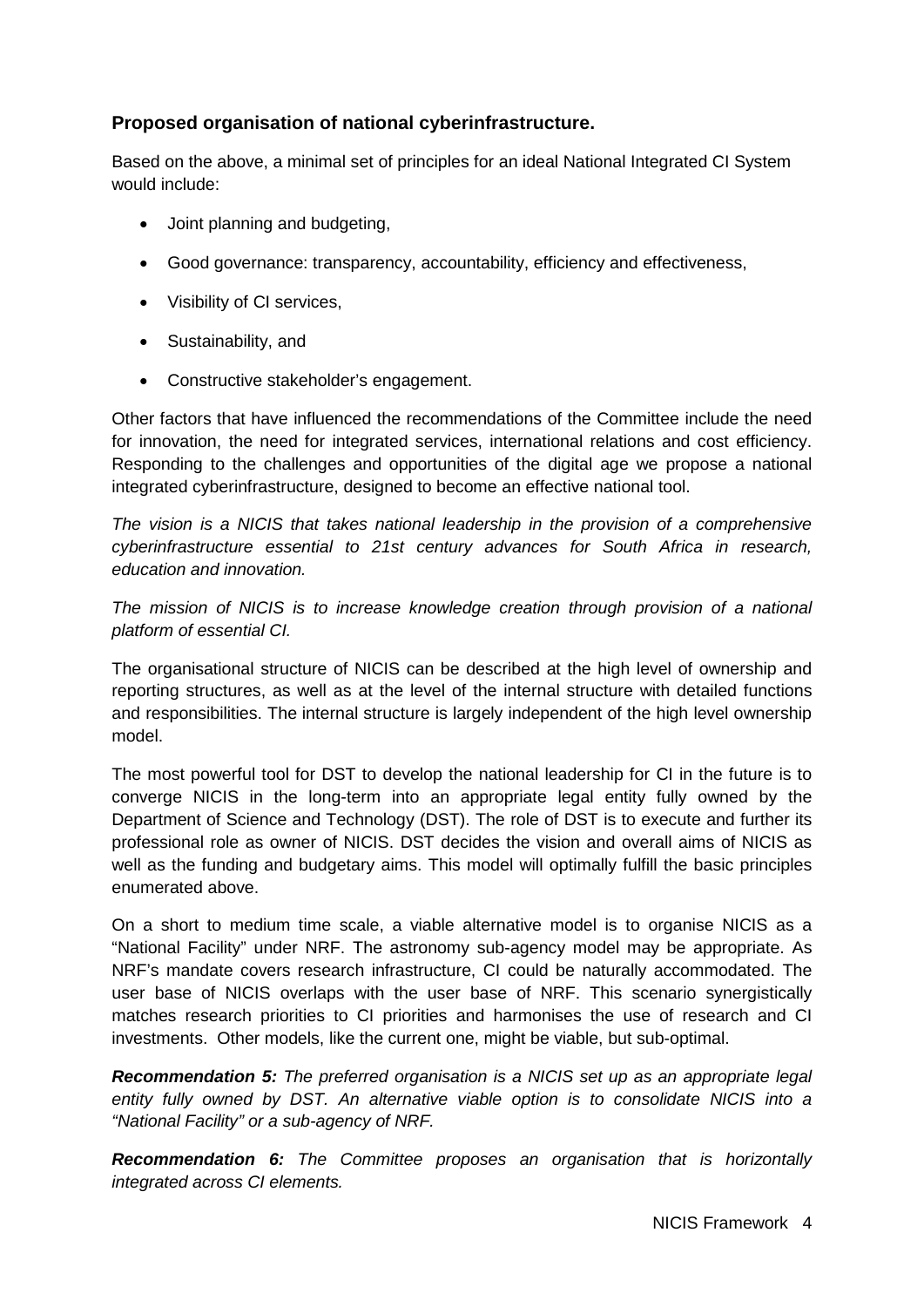A NICIS Board will maintain an independent control function over the organisation on behalf of its owner, as well as develop a strategic plan. The Board appoints a CEO, who is responsible for the implementation of the strategy. Whatever the placement of NICIS, it is imperative that the Board has real, decision-making powers and the ability to hold the CEO to account. The activity of NICIS will be organised in Service Areas, including Networking, Computing, Data, Skills & Training, and Administration. Each Services Area will engage the user community through an appropriate *User Forum* and will be coordinated by a Director.

The integrated NICIS framework allows for a systematic and efficient approach to crosscutting themes, including skills and human capital development. NICIS should run innovation projects that focus on developing new services, new capabilities and engaging with the commercial sector. Participation in international CI initiatives is important in ensuring high quality of the NICIS enterprise.

*Funding models:* Based upon international experience, NICIS will not be sustainable without continued significant support from DST. Two strong recommendations need to be made:

*Recommendation 7: Budgeting must be integrated across the NICIS. While ring-fenced funding for the system as a whole is a good idea, there needs to be joint planning between the different pillars of the NICIS. This planning should be aligned to the Medium-Term Expenditure Framework (MTEF).*

*Recommendation 8: There must be a high-level of accountability of the sectors to the stakeholders (DST, universities, etc.).* 

In this respect, the different sectors have a responsibility to show that the money that is invested in them is well spent. This is important to justify the long-term funding that will be required for the sector, and for planning. Clear and transparent metrics to measure performance must be set. Responsiveness to user and other stakeholder concerns must be fundamentally transformed.

Other sources of funding are available and should not be neglected. As there is significant benefits of scale, DST should explore shared use of central NICIS facilities by other state entities. Commercial use of CI facilities should be encouraged but is expected to be limited as a source of financial sustainability.

*Research funding*. While there is need for innovation projects within the NICIS, the Committee does not see an extensive role for in-house research within the service areas of NICIS, as it would induce potential conflicts of interest with the research communities it is intended to serve. However, the Committee strongly supports CI-related research within the various research communities outside the scope of NICIS. Research funding processes need attention and NICIS as an entity should not serve as a funding agency.

*Recommendation 9: Much tighter integration between the allocation of resources from NICIS to researchers within existing research funding instruments is needed. NICIS should not have an extensive in-house research role. However, CI-related research should be strongly supported within the research communities outside the scope of NICIS.*

Large-scale access by researchers to the cyberinfrastructure should be made on a competitive basis.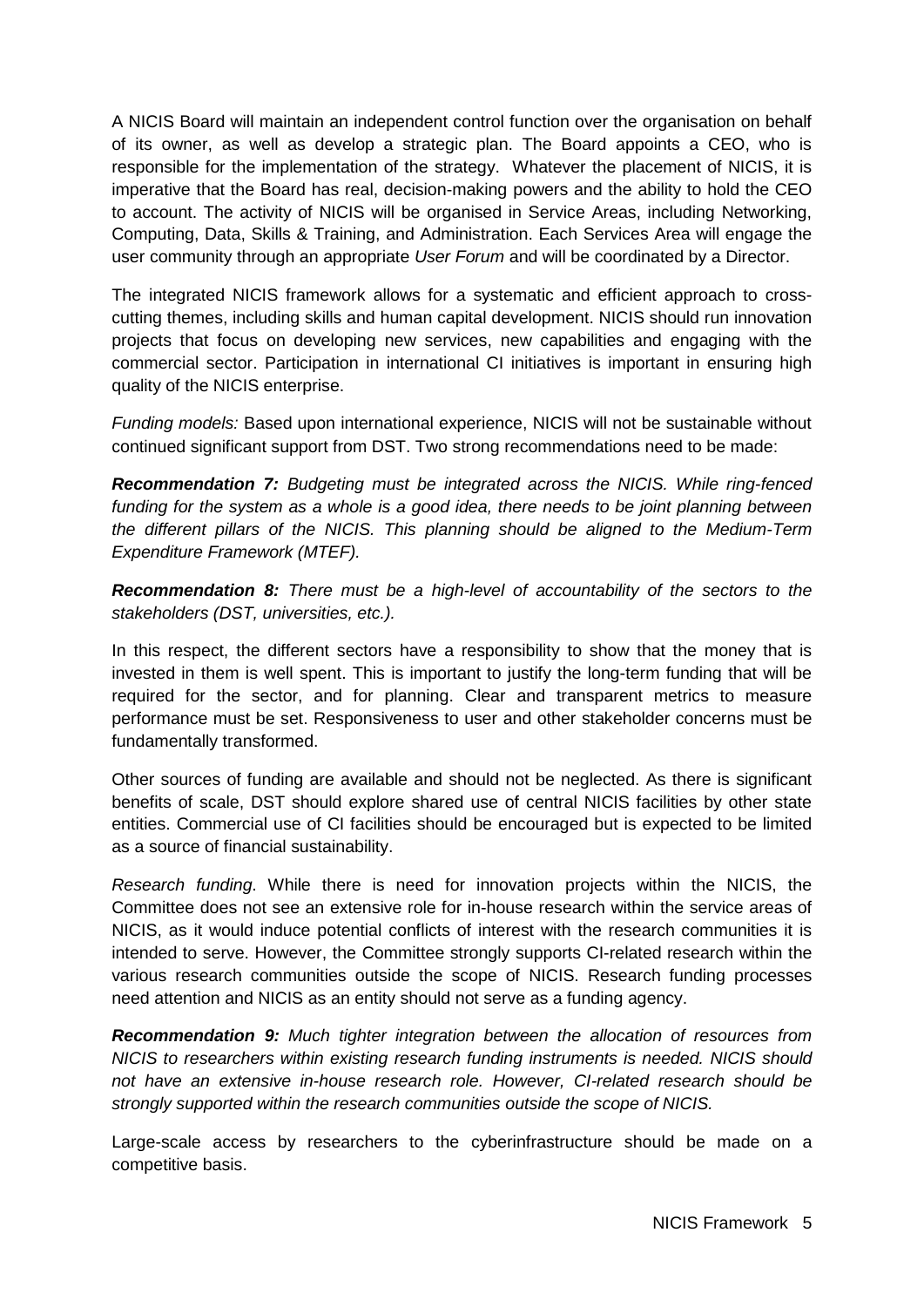*Recommendation 10: A common framework for the allocation of cyber-resources across all NICIS Services Areas (computing, networking, data) should be adopted, using merit-based scientific assessments.*

The Committee is aware that there are cost implications to the proposed recommendations that will have to be properly costed and evaluated.

*Recommendation 11: New funding is necessary for NICIS management, expanded Data Services (DIRISA) and a new Skills and Training Services area.*

### **Proposed model for each of the CI service areas**

*Recommendation 12: The Committee recommends that the proposed Networking Services Area should be recognised as the National Research and Education Network* **(***NREN). It is important for DST to have significant involvement in the NREN both because it will be a primary funder and so will need to account for the spending of public funds and because it is in the position of having strategic oversight and can take into account all national interests. Other key parties such as the universities will also have a stake in the process and be able to hold the service area to account.*

TENET will continue to play a key strategic and operational role in the networking sphere. Although accountable to its shareholders, TENET's role in providing and defining network services will be important in the planning and operational processes.

*Recommendation 13: The Committee recommends that the CHPC in essentially its current form should take on the role of the Computing Services area, with some changes to its mandate. More formal processes to assess user satisfaction and needs must be established with requisite metrics for performance.*

*Recommendation 14: The Committee recommends that SA Grid be continued with modest additional support to increase robustness, and recommends that DST consult with stakeholders to determine whether to assign it to Networking Services or Compute Services.* 

**Recommendation 15:** *The Committee strongly recommends that cloud computing be a key function of the Computing Services area.* 

*Recommendation 16: Universities should be asked to respond to this report (either through the Higher Education South Africa (HESA) or the Deputy-Vice Chancellors (DVC) Research Forum)* and draw up individual and collective strategies for provision of Tier 2 (and 3) *facilities. Collaboration and coordination between DHET and DST are essential in prioritising mid-range facilities, connection to national leadership-class compute capabilities, human resource use, and benefit of procurement.* 

**Recommendation 17:** *The Committee recommends that the NICIS Data Services Area be the leading organisation within South Africa to advocate for and implement data initiatives across the research community.*

The current DIRISA program should be transformed to a more vigorous expanded Data Services Area. By necessity, there will be both near-term and longer-term goals for this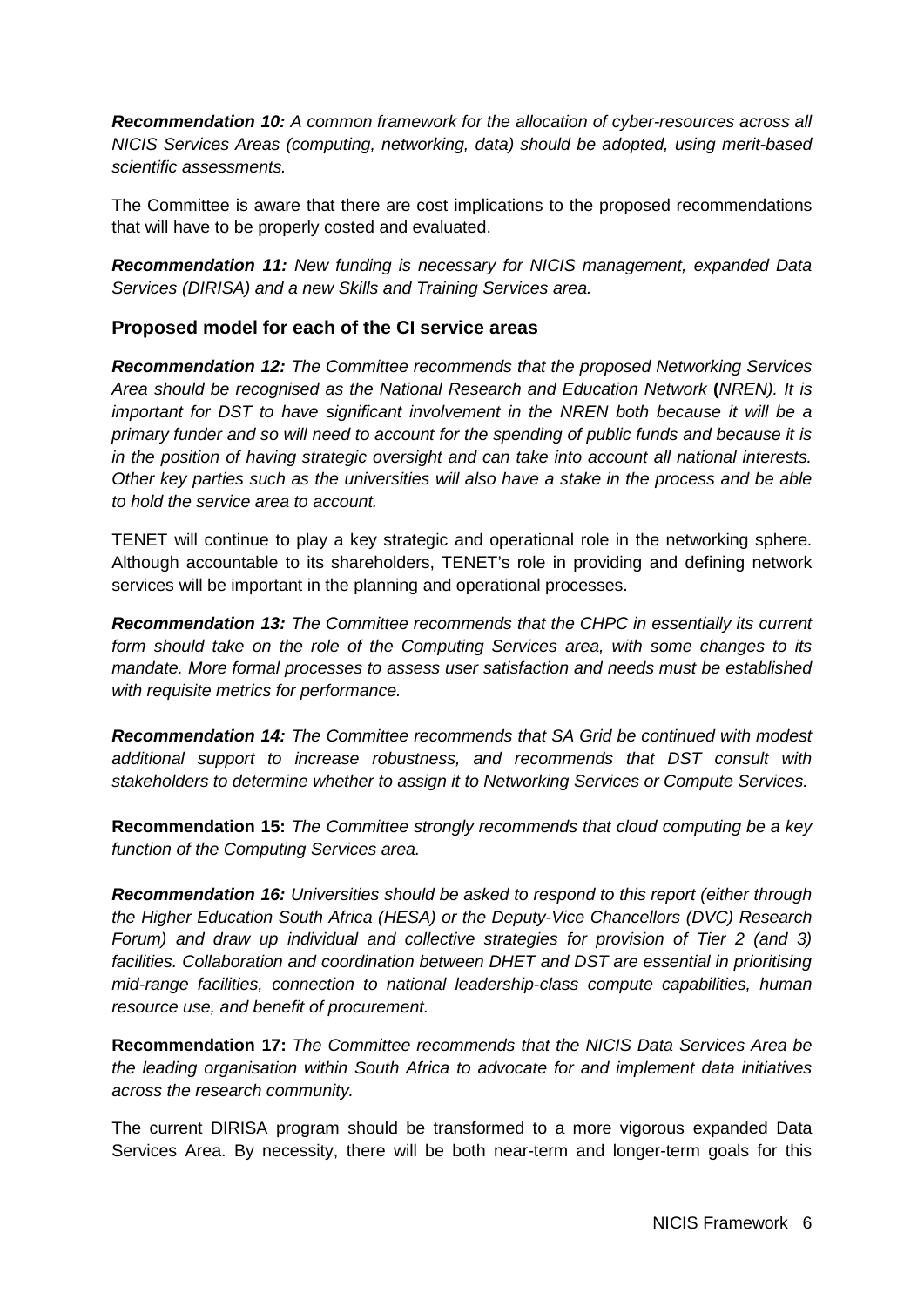transformation. Long-term a substantial new investment would be required to achieve the ambitious goals in the expanded remit recommended by this Committee.

**Recommendation 18:** *The Committee recommends that NICIS works with the community to develop an ambitious proposal on data services to DST, and formulates convincing arguments to the Treasury for the return on that investment, predicated on economic competitiveness, human resource development, and industrial benefit.* 

*Recommendation 19: NICIS should offer effective coordination of CI Skills and Training services within a sustainable framework. NICIS should maintain a coordinated plan to develop and grow the community of researchers benefiting from CI.* 

The main targets of this new Services Area are

- CI professionals (support personnel), for developing operational knowledge,
- Researchers that use, or could benefit from using, CI services to enhance their research and or collaboration capacities.

### **Timeline for the implementation of the recommendations**

In the following we suggest a near- and mid-term timeline for the implementation of the recommendations.

#### **Near-term (<3 months)**

- Decision where to host the NICIS (Recommendation 1, Recommendation 5).
- Establish an Implementation Group led by DST to implement the new organisation, including standing up Skills/Training Area.
- DST establish the NICIS Board (Recommendation 6, Recommendation 7).
- Increase funding to Data Services Area and bolster that program (Recommendation 11, Recommendation 17).
- Continue DST investments in Tier 1 facilities (Recommendation 2).
- Facilitate access to both Tier 1 and Tier 2 facilities (Recommendation 3, Recommendation 4).
- Draft job description and advertise for Chief Executive Officer (CEO) and Directors of Services areas (Recommendation 6).

### **Mid-term (3-6 months)**

- When a hosting decision is made, implement the recommended NICIS structure and appoint the CEO and other positions necessary (Recommendation 6, Recommendation 12, Recommendation 13, Recommendation 14, Recommendation 15, Recommendation 17, Recommendation 19)
- Integrate allocation of resources (Recommendation 7, Recommendation 9, Recommendation 10, Recommendation 18, Recommendation 16).
- Engage user forums and establish metrics for success in sectors (Recommendation 8).

When DST decides, after consultation with key stakeholders, on the path it wishes to take, significant efforts will be required by individuals who are motivated to expeditiously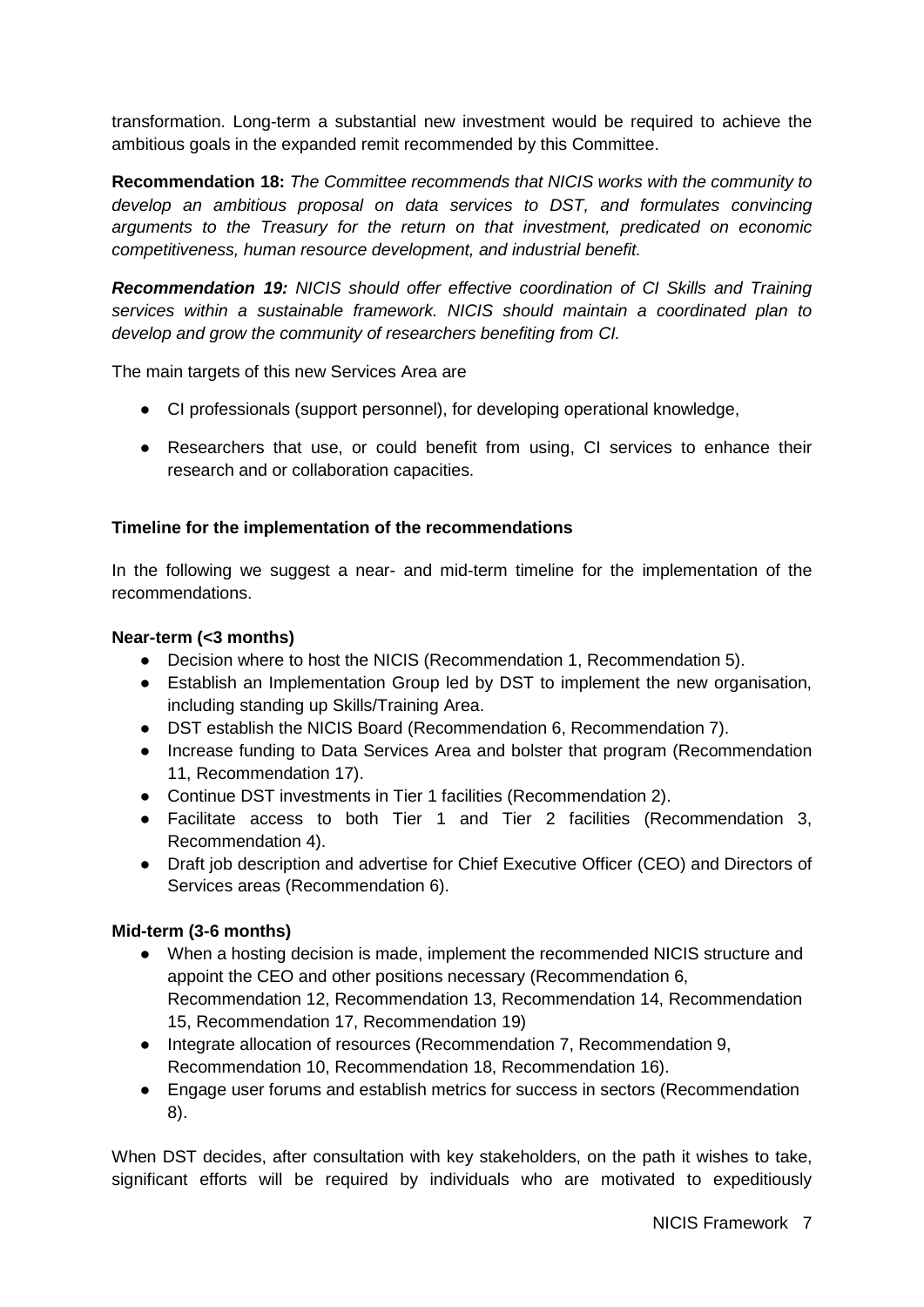implement the plan. There is a tension between starting as soon as possible, and ensuring that the right people are hired and setting up good governance procedures. Therefore it may be appropriate for DST to appoint on an interim basis a suitable implementation leader and team with the necessary technical expertise and leadership ability and time to dedicate to this task without contention with other demands.

- Professor Francesco Petruccione (chair) Dr Scott Hazelhurst Dr Gudmund Høst Professor Amanda Lourens
- Dr Cynthia McIntyre Dr Richard Moore
- 12 December 2013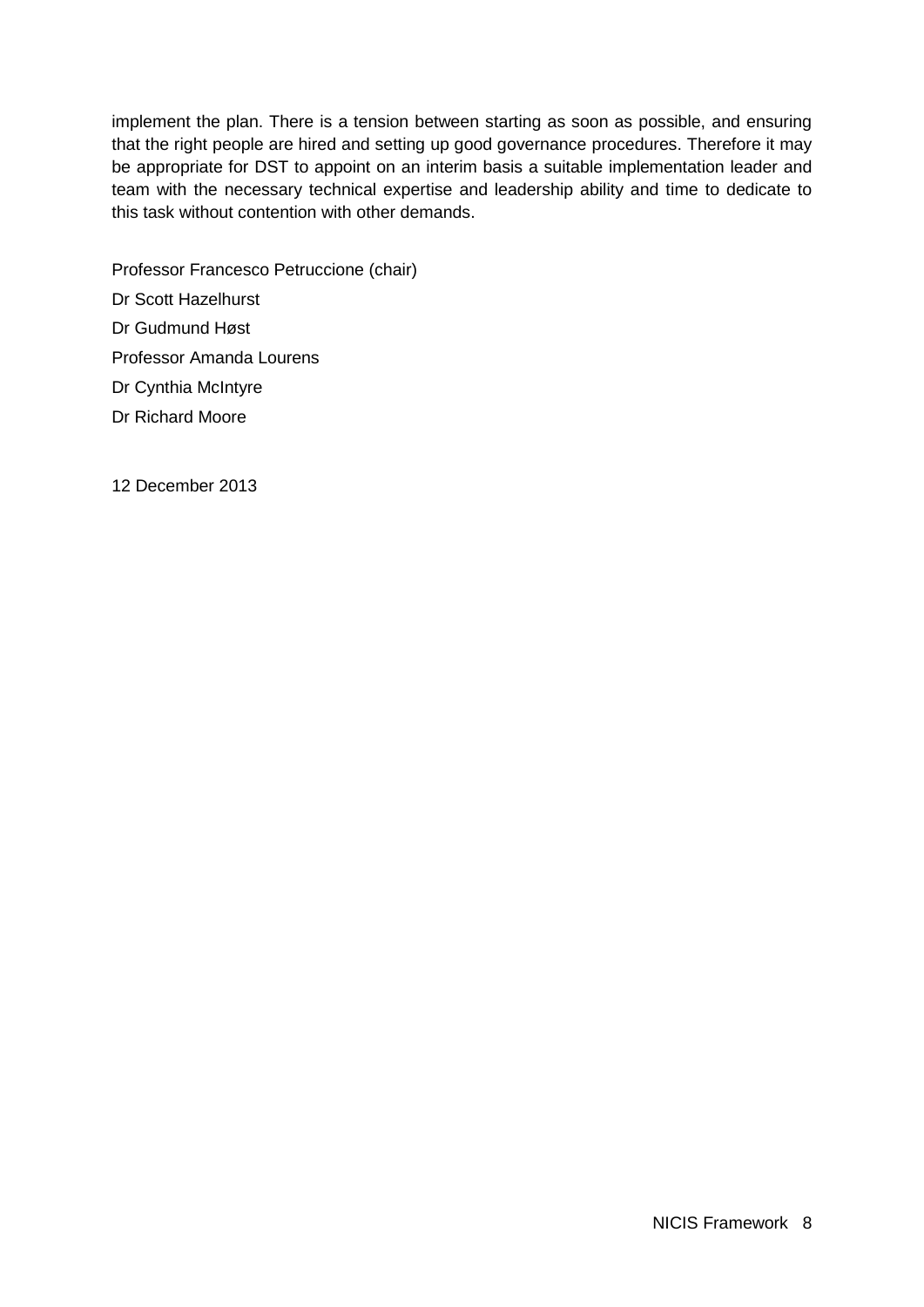# **Table of Contents**

| 2. Benchmarks for National Integrating Cyberinfrastructure Frameworks 19<br>Objective and Overview of International Cyberinfrastructure Frameworks 19<br>2.1<br>2.2 |  |
|---------------------------------------------------------------------------------------------------------------------------------------------------------------------|--|
|                                                                                                                                                                     |  |
|                                                                                                                                                                     |  |
|                                                                                                                                                                     |  |
|                                                                                                                                                                     |  |
| 3.1.3 The Data Intensive Research Infrastructure for South Africa Initiative 25                                                                                     |  |
|                                                                                                                                                                     |  |
|                                                                                                                                                                     |  |
|                                                                                                                                                                     |  |
|                                                                                                                                                                     |  |
|                                                                                                                                                                     |  |
|                                                                                                                                                                     |  |
|                                                                                                                                                                     |  |
|                                                                                                                                                                     |  |
|                                                                                                                                                                     |  |
|                                                                                                                                                                     |  |
|                                                                                                                                                                     |  |
|                                                                                                                                                                     |  |
|                                                                                                                                                                     |  |
|                                                                                                                                                                     |  |
|                                                                                                                                                                     |  |
|                                                                                                                                                                     |  |
|                                                                                                                                                                     |  |
|                                                                                                                                                                     |  |
|                                                                                                                                                                     |  |
|                                                                                                                                                                     |  |
|                                                                                                                                                                     |  |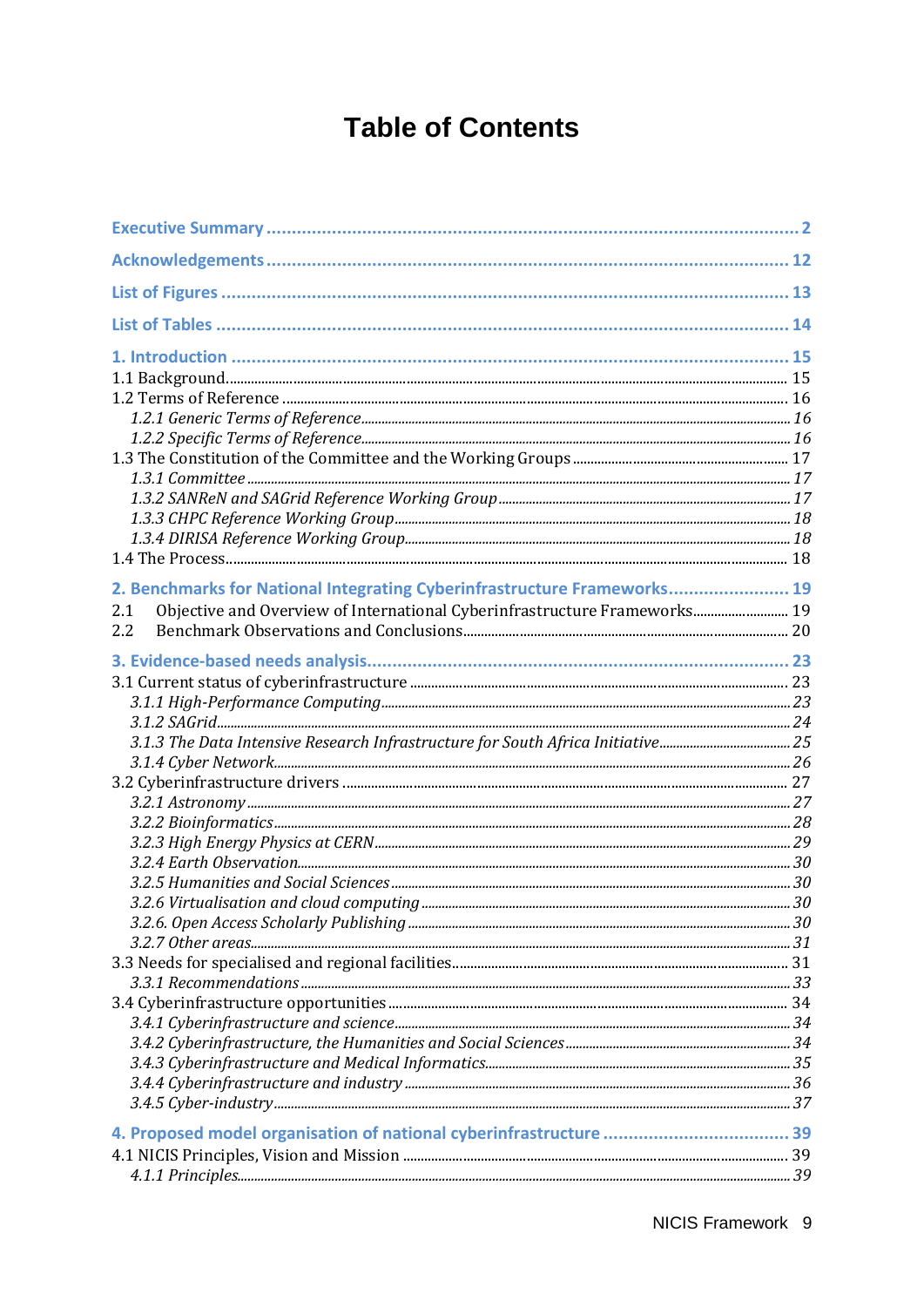| 5. Proposed model for each of the cyberinfrastructure service areas 58 |  |
|------------------------------------------------------------------------|--|
|                                                                        |  |
|                                                                        |  |
|                                                                        |  |
|                                                                        |  |
|                                                                        |  |
|                                                                        |  |
|                                                                        |  |
|                                                                        |  |
|                                                                        |  |
|                                                                        |  |
|                                                                        |  |
|                                                                        |  |
|                                                                        |  |
|                                                                        |  |
|                                                                        |  |
|                                                                        |  |
|                                                                        |  |
|                                                                        |  |
|                                                                        |  |
|                                                                        |  |
|                                                                        |  |
|                                                                        |  |
|                                                                        |  |
|                                                                        |  |
|                                                                        |  |
|                                                                        |  |
|                                                                        |  |
|                                                                        |  |
|                                                                        |  |
|                                                                        |  |
|                                                                        |  |
|                                                                        |  |
|                                                                        |  |
| C.1.1                                                                  |  |
| C.1.2                                                                  |  |
|                                                                        |  |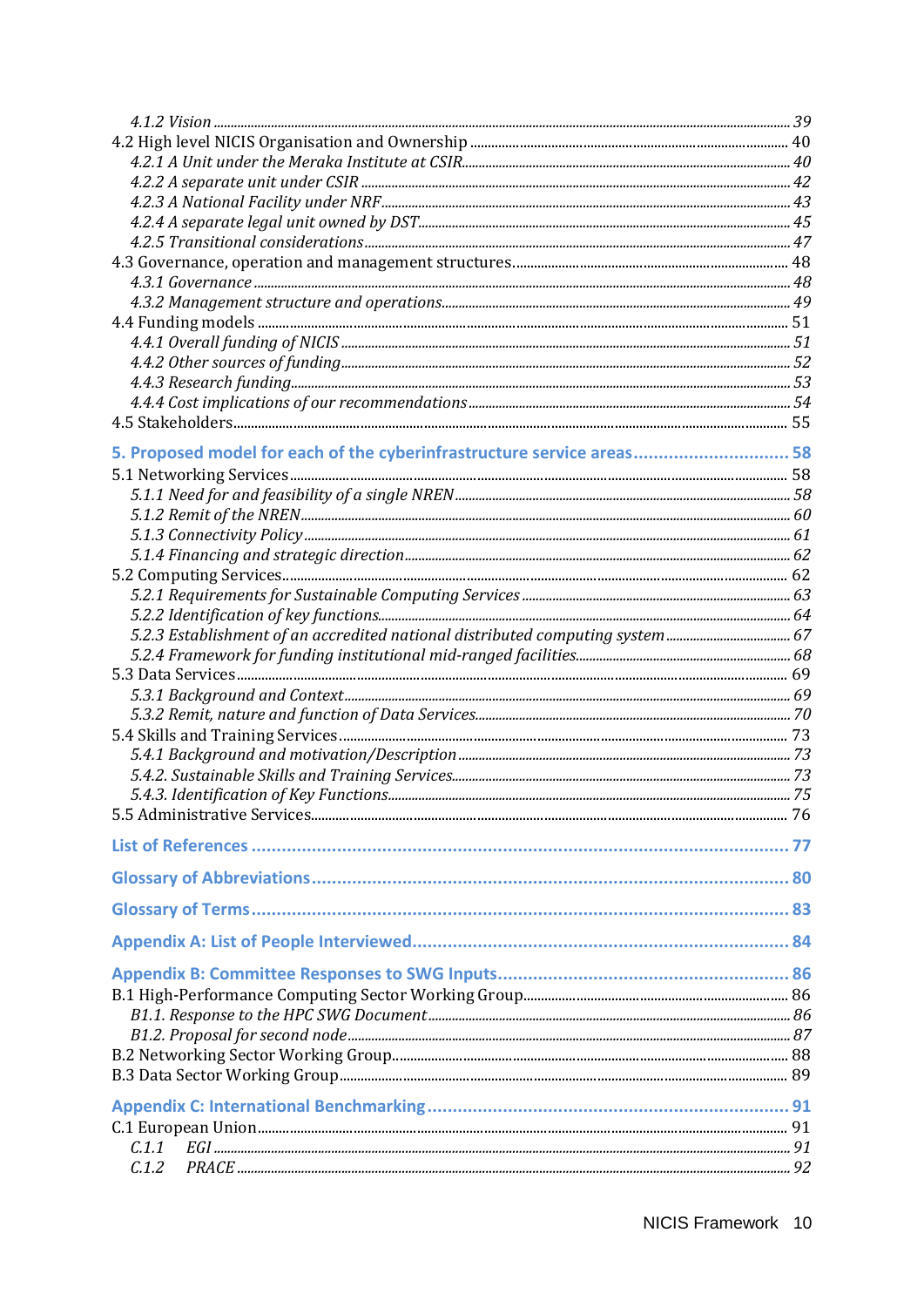| $Department of Energy 103\,$ |  |  |  |
|------------------------------|--|--|--|
|                              |  |  |  |
|                              |  |  |  |
|                              |  |  |  |
|                              |  |  |  |
|                              |  |  |  |
|                              |  |  |  |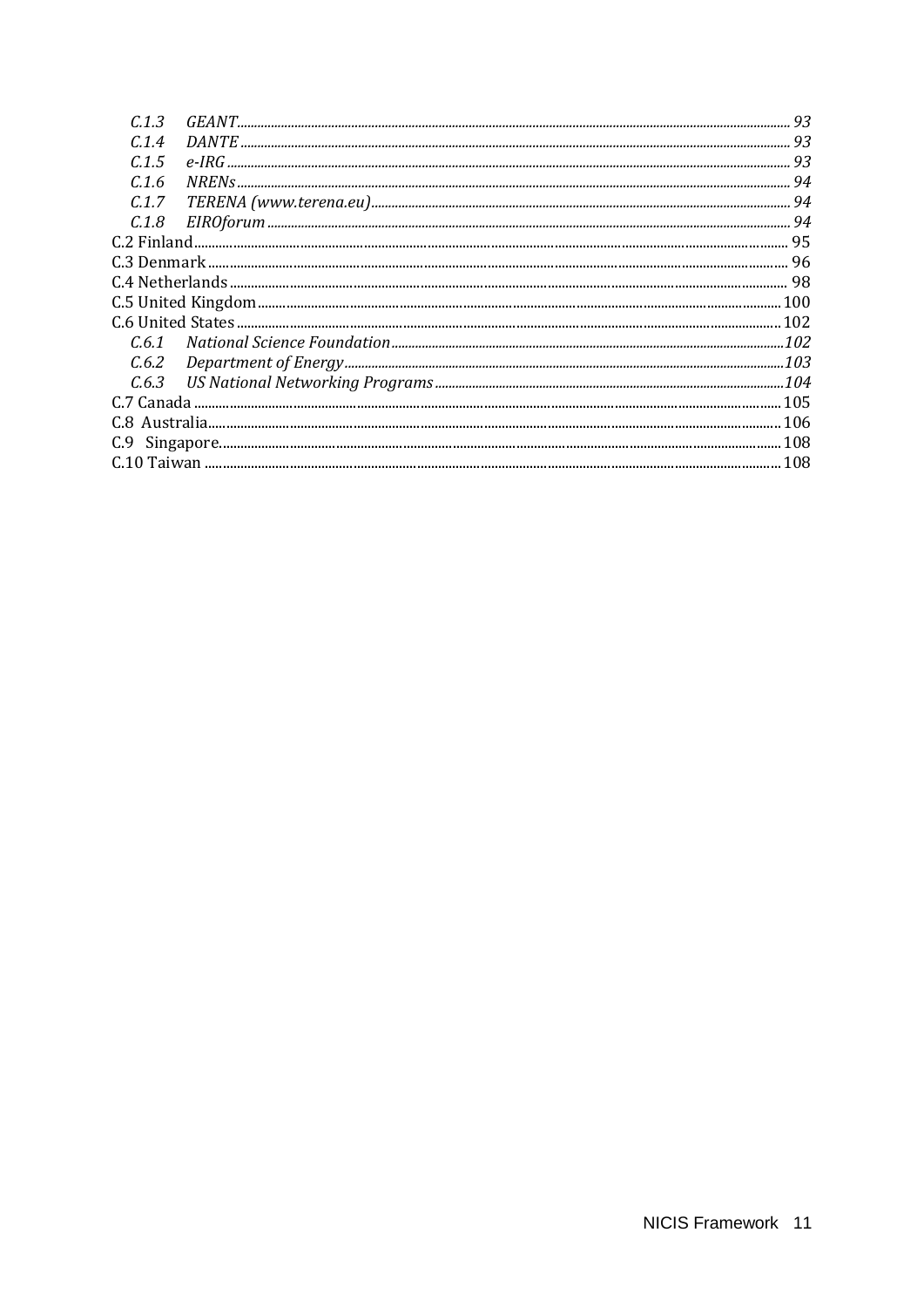# **Acknowledgements**

The report of the International Committee for the Development of South Africa's CyberInfrastructure System, commissioned by the Department of Science and Technology, is the result of contributions of a number of local and international experts and stakeholders. We thank everyone who contributed their time and for their valuable input.

The Committee would like to thank a number of Institutions and key stakeholders for their assistance, advice and input during the compilation of this report and duration of the project. In particular, we are very grateful to the DST, the CSIR, and the CHPC. The contributions and input from members of the Sector Working Groups and individual researchers are also acknowledged and the Committee would like to thank them for their support.

The Committee would also like to thank Dr Thomas Auf der Heyde, Dr Daniel Adams, Charles Mokonoto and Ntombi Ditlopo who continuously provided advice, general and administrative support to the Committee.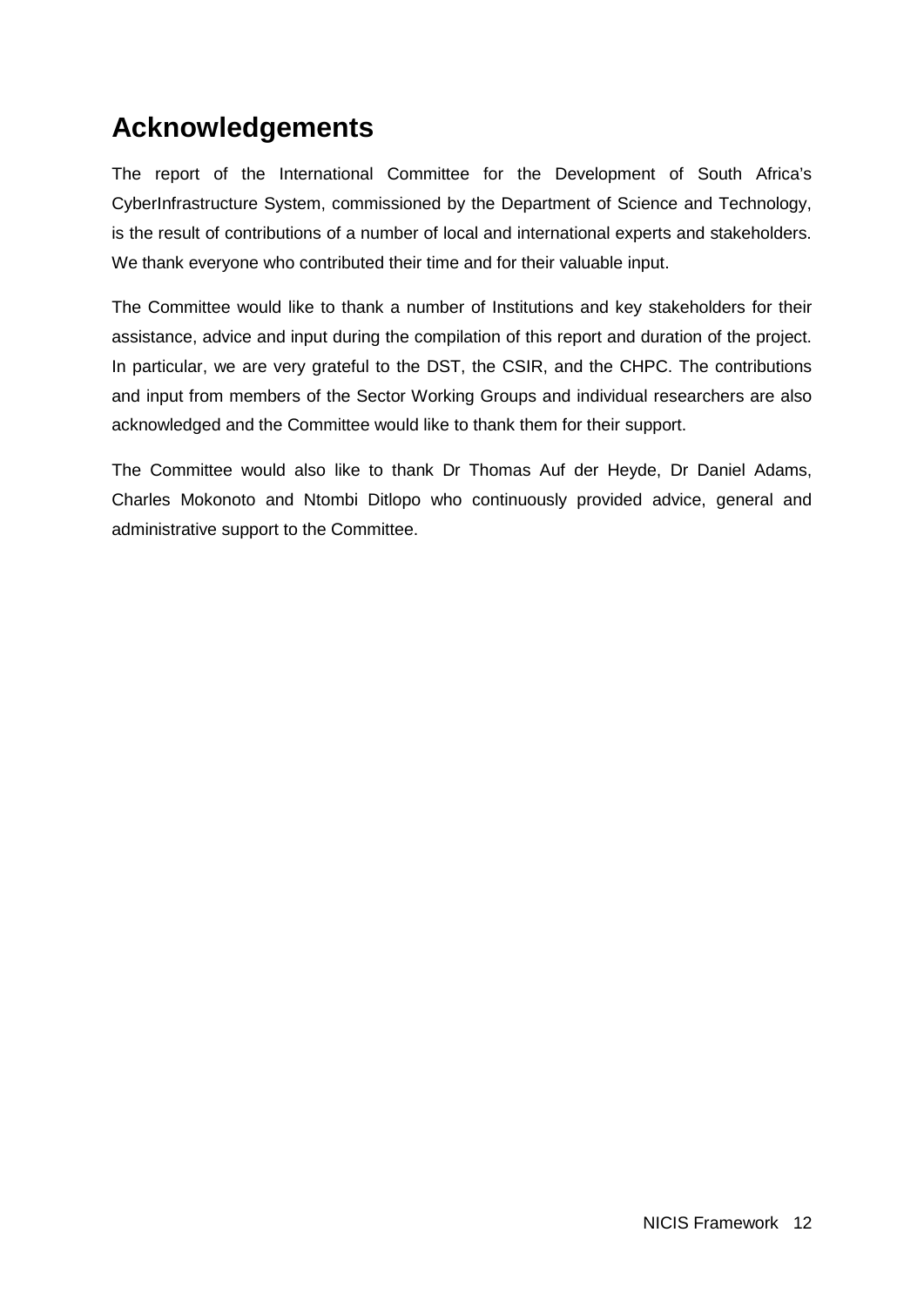# **List of Figures**

- Figure 4.1 Current structure of the NICIS.
- Figure 4.2 NICIS as a separate unit under CSIR.
- Figure 4.3 NICIS as a National Facility under NRF.
- Figure 4.4 NICIS as a separate legal unit owned by DST.
- Figure 4.5 NICIS governance model.
- Figure 4.6 The main stakeholders of NICIS.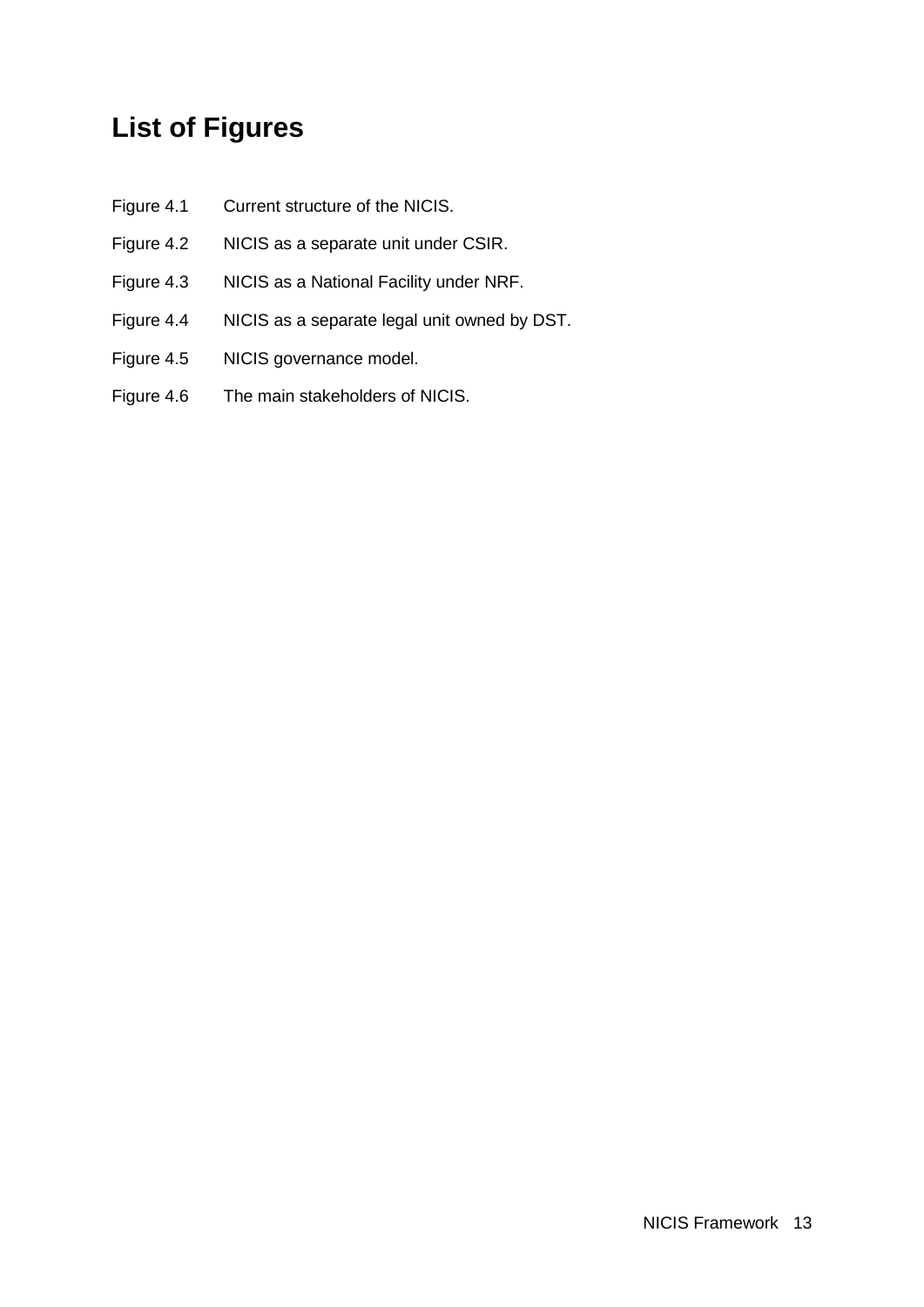# **List of Tables**

- Table 3.1 Utilisation of the Tsessebe cluster per discipline over the last year.
- Table 3.2 Overview of the current status of the Sa Grid.
- Table 4.1 Broad categorisation of stakeholders within the South African National System of Innovation.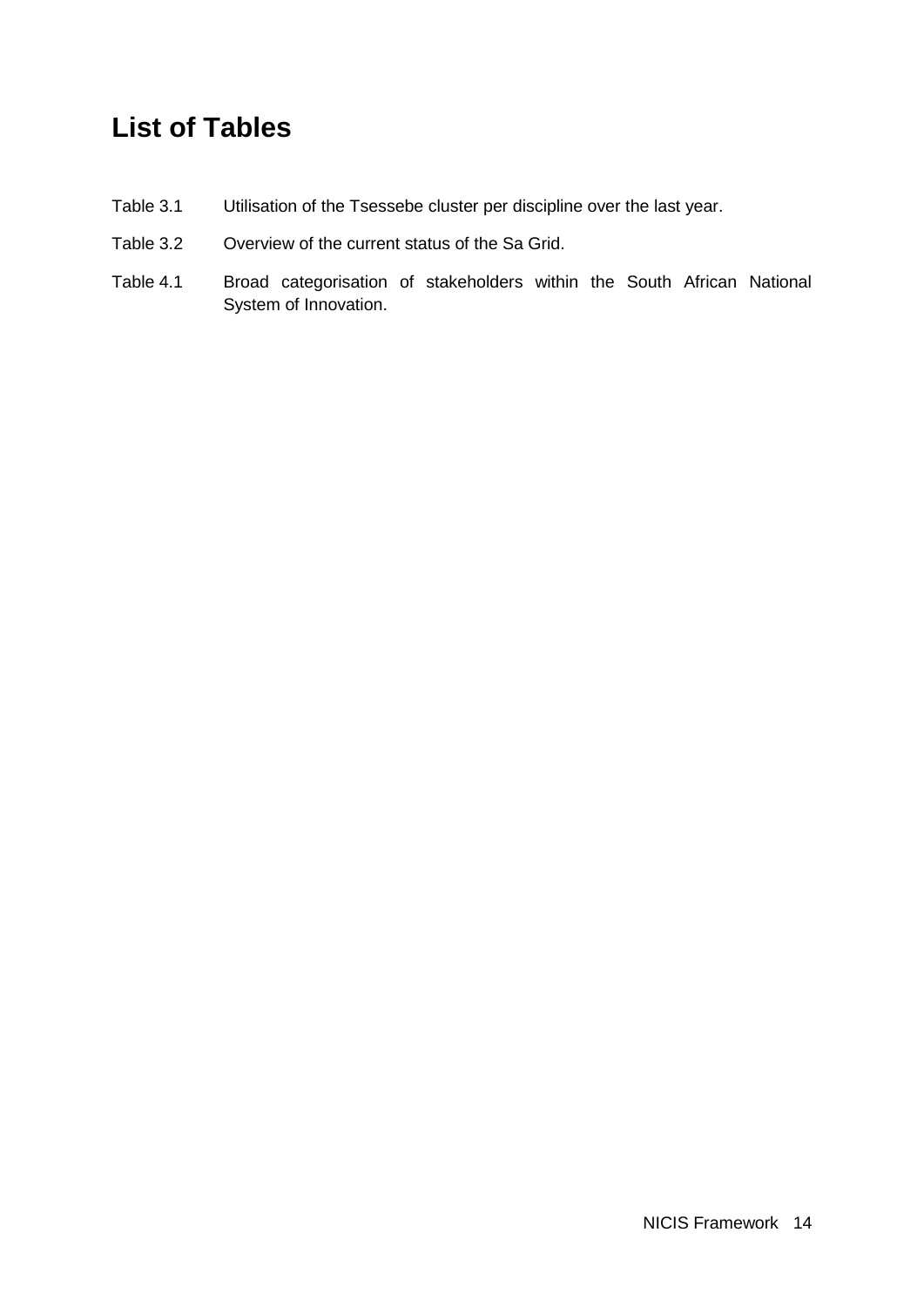# **1. Introduction**

### **1.1 Background**

It is now globally appreciated that enormous benefits can be derived from integrating national CI $<sup>2</sup>$  $<sup>2</sup>$  $<sup>2</sup>$  into a cluster of mutually supporting activities which require high-level</sup> synergistic financial, strategic planning, oversight, and management. To determine the appropriate model for the optimal integration of the components of the South African CI, the DST has initiated this study and document, undertaken by this Committee and associated Working Groups.

The project outline for the development of a framework for a National Integrated Cyber-Infrastructure System specifies CI to comprise the technologies, software and skills which underpin e-science-driven and supported research. This document recognises CIs as an essential core component of Research Infrastructures. Research Infrastructures, in turn, are the bedrock on which much advanced education, research and innovation are pursued.

South Africa's *National Research and Development Strategy* (NRDS) (2002) identified ICT as a key technology mission to bring about improved quality of life and enhance the economic competitiveness of industry. The *Information Communication Technology (ICT) Research, Development and Innovation Strategy* was compiled in 2007 with the purpose of creating an enabling framework for the advancement of ICT R&D and Innovation, within the context of the National Research and Development Strategy. The vision being South Africa as an inclusive information society, where ICT-based innovation flourishes. The Strategy addresses human and research capacity needs, and focuses on ICT R&D in creating a robust innovation value chain.

In the report of the *Ministerial Review Committee on the Science, Technology and Innovation Landscape of South Africa* (2012), specific reference was also made to the need for the development of a CI roadmap for the country.

To realise these strategies' objectives, government committed itself to invest in high-end ICT based infrastructure or CI for the provision of high performance computing capability, broad bandwidth communication networks, and data storage and management systems.

Currently, the main components of the South African National Cyberinfrastructure are the CHPC, the SANReN, the Very Large Database and Management Systems (VLDB) and the SAGrid Initiative. It is also important to note that outside these, other parties own and manage diverse other components of the broader SA CI ecosystem.

<span id="page-14-0"></span> $2$  Like the physical infrastructure of roads, bridges, power grids, telephone lines, and water systems that support modern society, **cyberinfrastructure** refers to the distributed computer, [information and](http://en.wikipedia.org/wiki/Information_technology)  [communication technologies](http://en.wikipedia.org/wiki/Information_technology) combined with the personnel and integrating components that provide a long-term platform to empower the modern scientific research endeavor (National Science Foundation, 2013)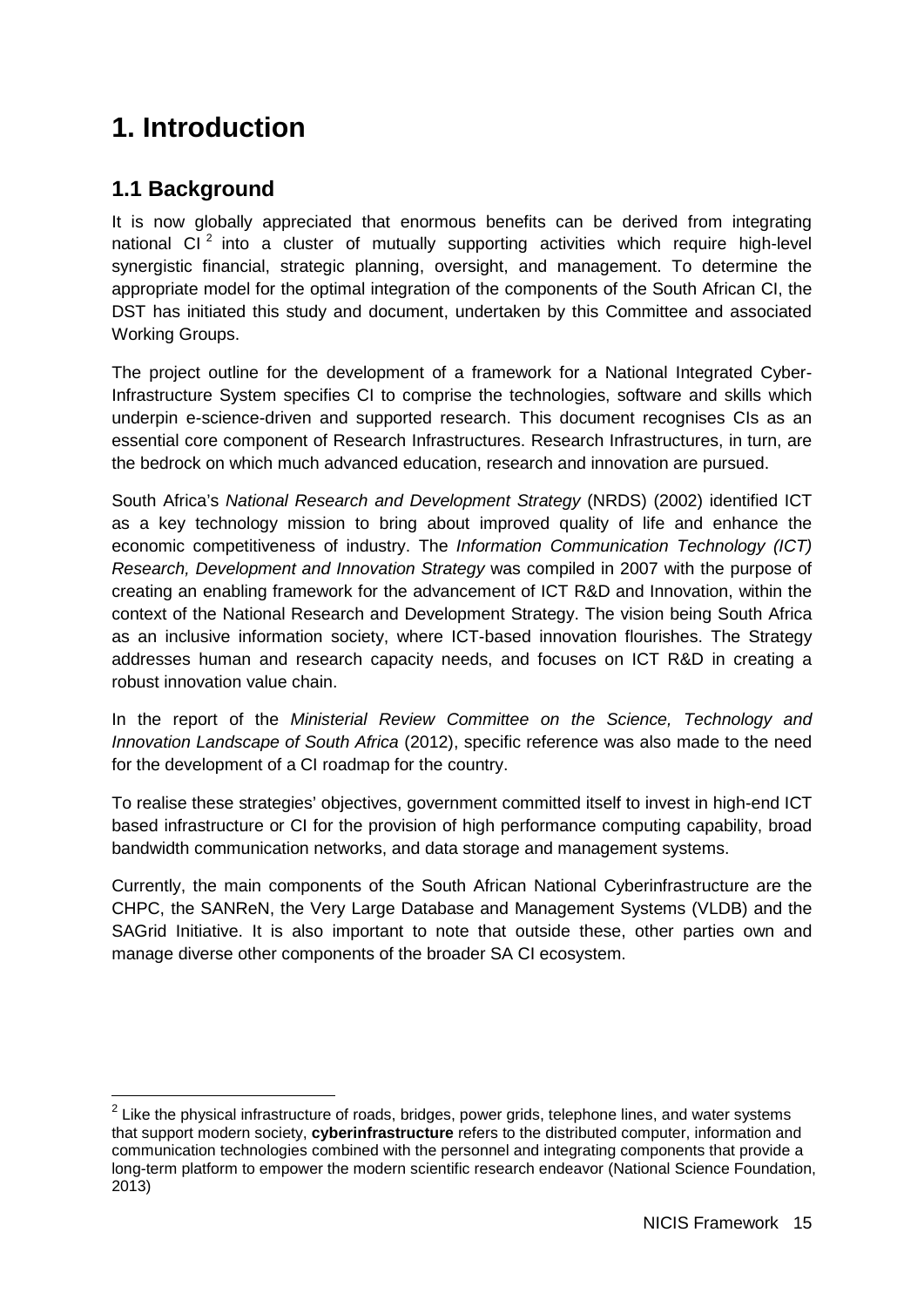## **1.2 Terms of Reference**

### **1.2.1 Generic Terms of Reference**

The generic Terms of Reference (ToR) for the advice to be offered to the Minister of Science and Technology extend to the following:

- the nature, governance and structure of a sustainable National Integrated Cyberinfrastructure System;
- the relationship between the different components of such a system;
- CI requirements not catered for within the current suite;
- the role of the state (government) relative to the users;
- roles of the stakeholders and players, including other Government Departments (e.g. DHET, Department of Communication (DoC), Department of Trade and Industry (DTI), Department of Health (DoH), NRF); and
- an appropriate financial sustainability model.

### **1.2.2 Specific Terms of Reference**

The Specific Terms of Reference set out below for the key components of the NICIS list specific issues that the individual reports are required to consider, in order to advise the Minister accordingly.

*South African National Research and Education Network (South African NREN)*

- The need for and feasibility of a single NREN:
- The remit, nature and functions of NREN;
- The most appropriate operational, management, sustainability and governance model for a SA NREN;
- A suitable connectivity policy, that is, which institutions should qualify to be connected to the national research and education network;
- Added value service and human capital development of the participating community so as to maximise impact of NREN; and
- Different funding options, taking into account the nature of the subscribing institutions.

#### *The South African Grid Initiative (SAGrid)*

- Remit, nature and function of SAGrid;
- Sustainability of the Grid initiative; and
- Most appropriate operational, management, sustainability, structural and governance model.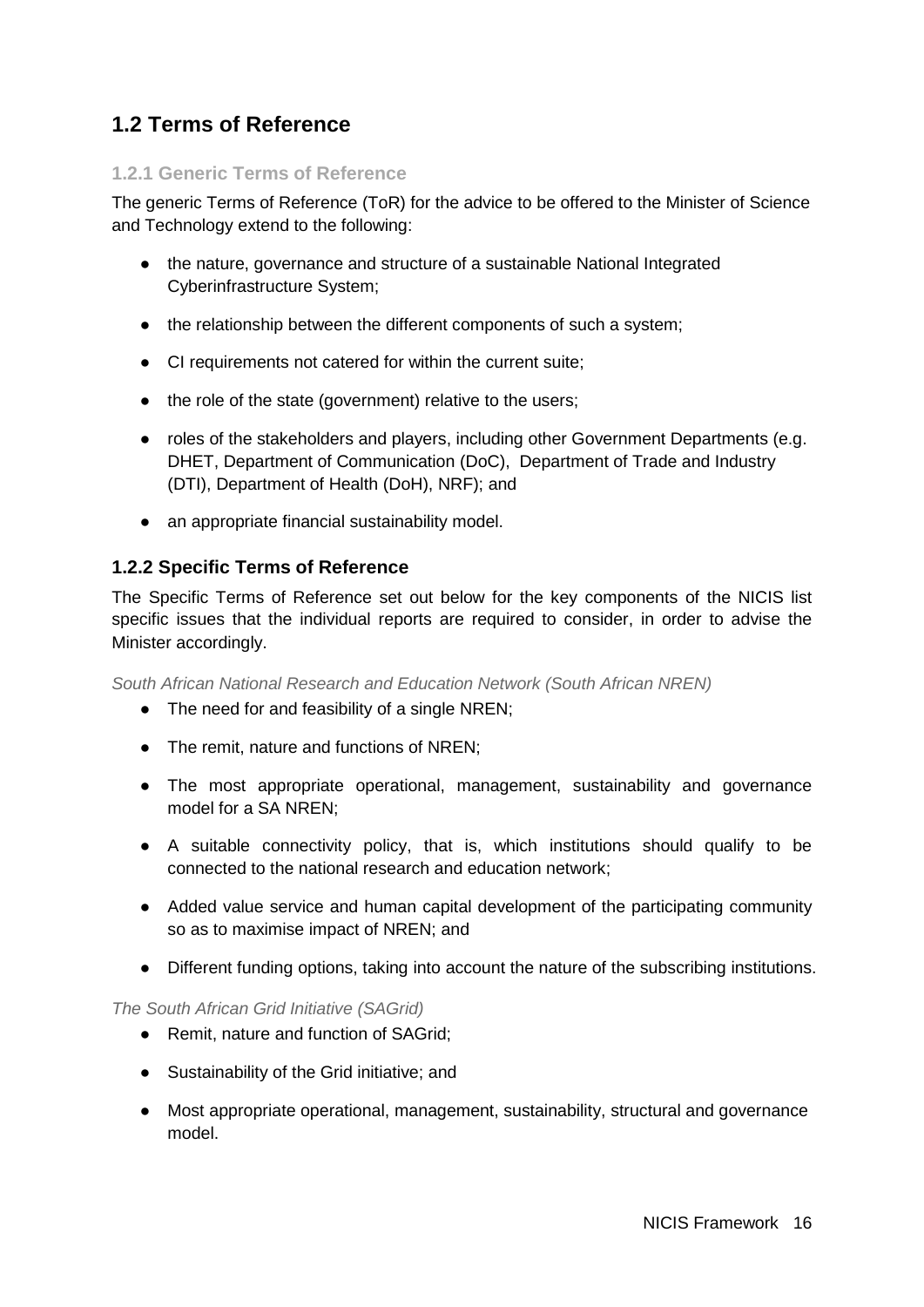### *Centre for High Performance Computing (CHPC)*

- Remit, nature and function of CHPC;
- Sustainability of the CHPC:
- Most appropriate operational, management, sustainability, structural and governance model;
- A consolidated HPC Ecosystem integrating various sizes of systems for equitable access; and
- Industry policy to enable different enterprises to take advantage of HPC systems.

### *Data Intensive Research Initiative of South Africa (DIRISA)*

- The need for and feasibility of a Data Intensive Research Initiative of South Africa;
- Remit, nature and function of a DIRISA;
- The most appropriate operational, management, sustainability and governance model; and
- The strategic role in national research data infrastructure provision, as well as infrastructure policies to support the Initiative.

### **1.3 The Constitution of the Committee and the Working Groups**

#### **1.3.1 Committee**

The members of the Committee are as follows:

- Prof. Scott Hazelhurst (Wits), Associate Professor, School of Electrical & Information Engineering.
- Dr. Gudmund Høst (Nordic e-Infrastructure Collaboration), Director.
- Prof. Amanda Lourens (North-West University), Vice-Rector: Research and Planning.
- Dr. Cynthia McIntyre (Council of Competitiveness), Senior Vice President.
- Dr. Richard Moore (University of California San Diego), Deputy-Director of the San Diego Supercomputer Centre.
- Prof. Francesco Petruccione (University of KwaZulu-Natal), South African Research Chair for Quantum Information Processing and Communication (Chairperson).

#### **1.3.2 SANReN and SAGrid Reference Working Group**

The members of this Working Group are as follows:

- Dr Jeffrey Mabelebele (CEO: HESA)
- Dr Duncan Martin (TENET)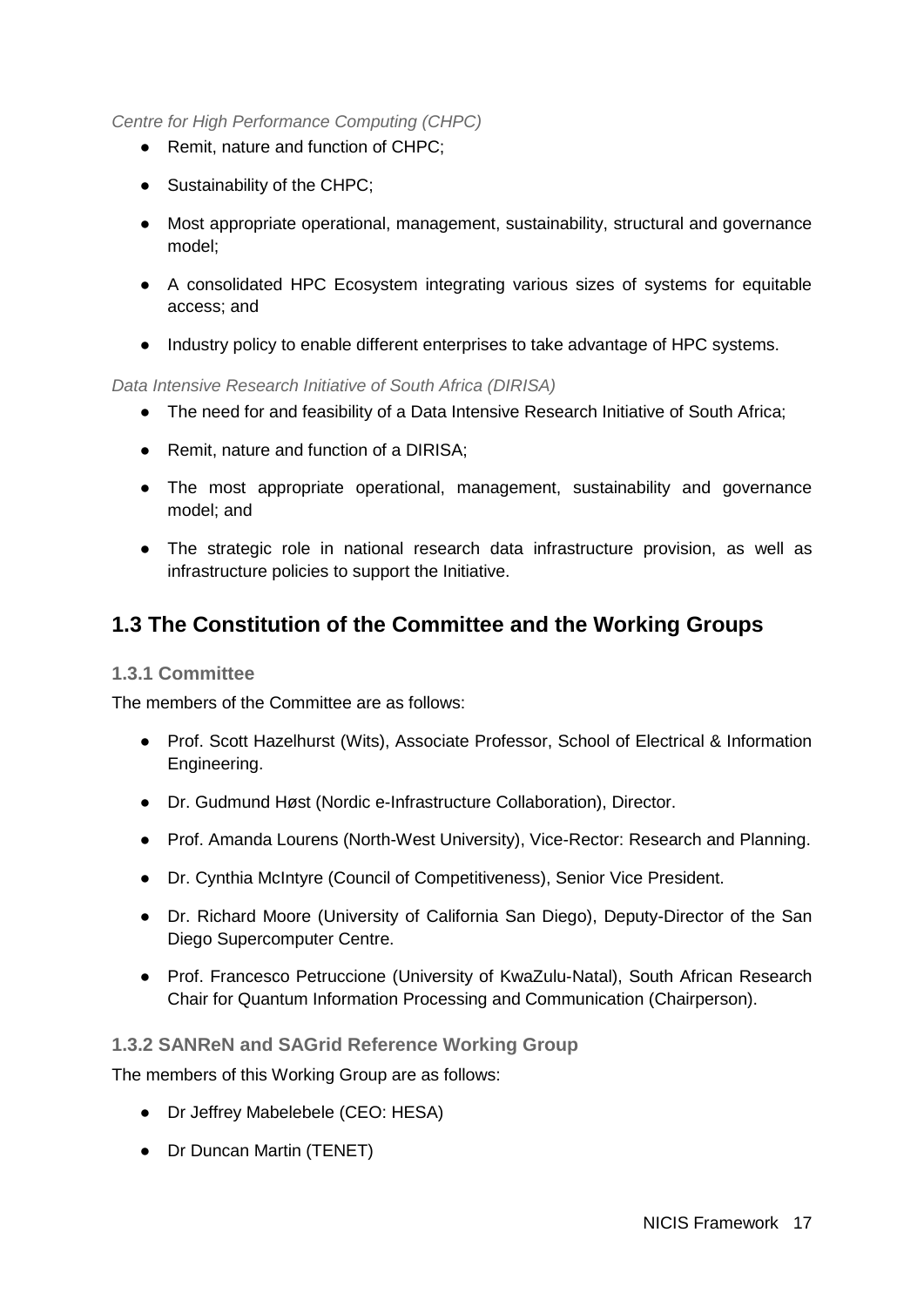- Mr Attie Juyn (representative of ASAUDIT)
- Prof. Colin Wright (SANReN, Meraka) (Chairperson)

### **1.3.3 CHPC Reference Working Group**

The members of this Working Group are as follows:

- Prof. Phuti Ngoepe (UL)
- Prof. Daya Reddy (UCT)
- Dr. Happy Sithole (CHPC, Meraka) (Chairperson)

**1.3.4 DIRISA Reference Working Group**

The members of this Working Group are as follows:

- Mr. Wim Hugo (SAEON)
- Dr Martie van Deventer (CSIR)
- Prof. Ekow Otoo (Wits)
- Dr Dale Peters (UKZN) (Chairperson)
- Dr Happy Sithole (CHPC, Meraka)
- Prof Colin Wright (SANReN, Meraka)

### **1.4 The Process**

The Minister of Science and Technology, Mrs Naledi Pandor signed the invitations to serve on the Committee for the Development of South Africa's Cyberinfrastructure on the 11th of July 2012.

The Committee and the Working Groups were constituted at a first meeting in Cape Town (CHPC Offices) on 26 and 27 September 2012.

The Committee held regular (monthly or bi-weekly) videoconferences in between the Faceto-Face meetings.

A second meeting, including a User Community Workshop took place in Pretoria (DST) on 28-30 January 2013.

A third meeting took place in Durban on 24 and 25 June 2013. The Committee also met with the National Research Infrastructure Roadmap Committee in Cape Town on 28 June 2013.

Some members of the Committee took part in the 5th African Conference for Digital Scholarship and Curation, held at the University of KwaZulu-Natal in Durban from 26-28 June 2013. Dr Gudmund Host delivered the Opening Keynote address entitled "Some global, regional and national responses to the opportunities offered by research data infrastructures". Prof. Francesco Petruccione took part in the Panel Discussion on "South African Response to the opportunities offered research data infrastructures: DIRISA dependencies, activities,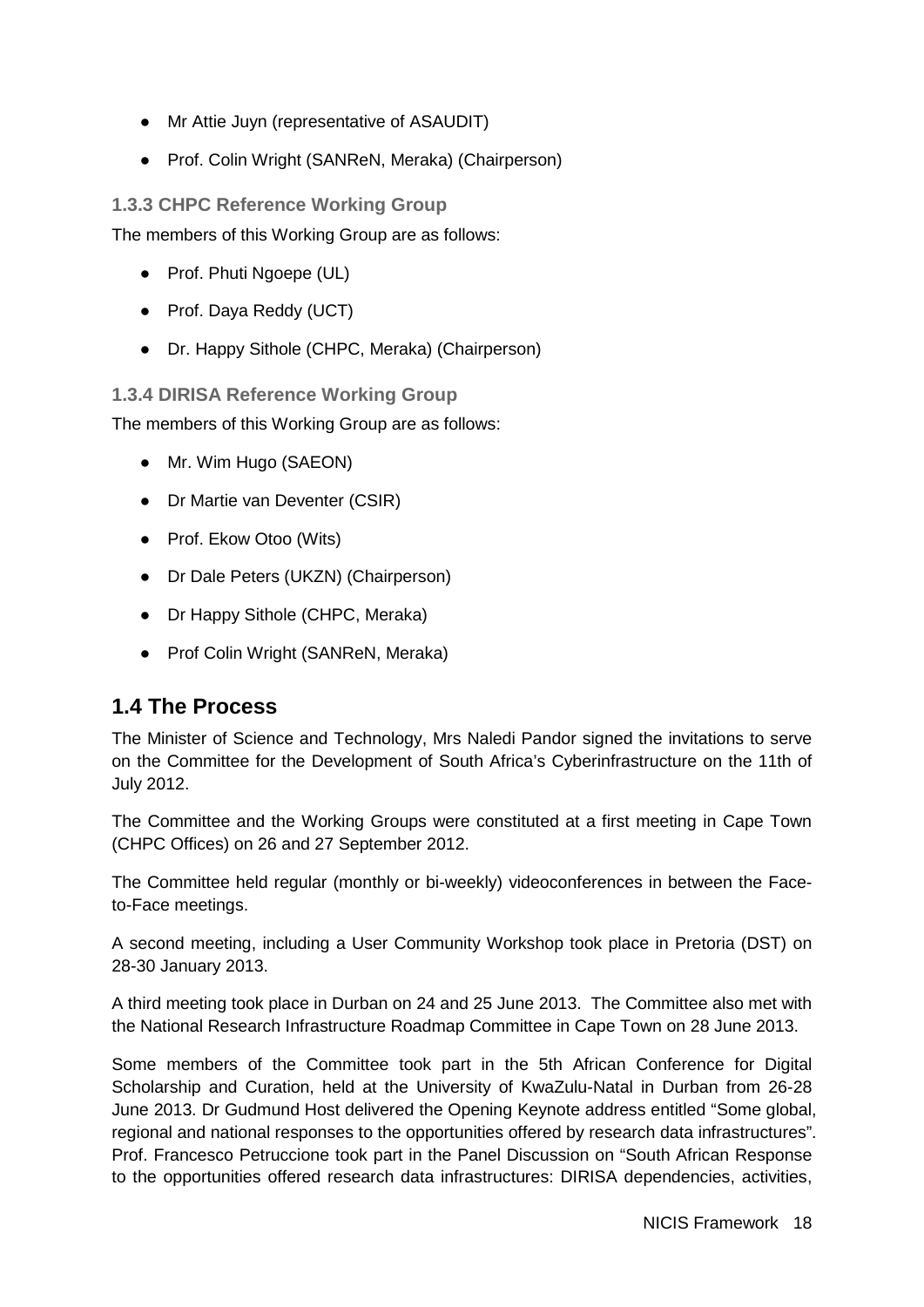and recommendations" and gave feedback on the work towards a National Integrated Cyberinfrastructure System. Dr Richard Moore presented the invited paper "Scientists and Librarians working together: Results of Pilot Projects to Curate Digital Research Products".

A draft interim report was submitted to the DST prior to a presentation by F. Petruccione to the DST Executive Committee on 26 August 2013. Scott Hazelhurst, Amanda Lourens and Cynthia McIntyre attended the meeting as well.

A provisional report was submitted to the Minister on 1 October 2013.

The Committee's fourth face-to-face meeting was held from 9–11 October at which the committee held a meeting with the Minister, senior officials from the DST and the chairs of the working groups. Based upon these meetings, the provisional report was revised and redistributed to DST and the chairs of the working groups. Further written comments were received from DST, DIRISA and the Network Working group, which were taken into account in the final document.

# **2. Benchmarks for National Integrating Cyberinfrastructure Frameworks**

# **2.1 Objective and Overview of International Cyberinfrastructure Frameworks**

One element of the remit to the NICIS Committee is to provide benchmarks for integrating frameworks that have been developed for national research cyberinfrastructure (CI) in other countries, and to identify principles and lessons learned that would inform recommendations for a South African CI integrating framework. The focus of this benchmarking exercise is on the *management structures* for coordinating and overseeing CI programs, rather than the level of financial investments, the comparative size/capabilities of facilities, or the specific nature of those programs,

To support this benchmarking exercise, the Committee has reviewed published reports and presentations from many countries and leveraged personal knowledge of international CI programs and organisations. The scope includes efforts from the European Union (e.g. EGI, PRACE, GÉANT, TERENA and DANTE), the United Kingdom, Finland, Denmark, the Netherlands, the United States, Canada, Singapore, Taiwan, Korea and Australia. Limited space and time prevent a comprehensive review of all international CI programs, but the countries considered are diverse and represent a wide range of organisational models. The integrated observations and conclusions from the benchmarking exercise are summarised below; additional information about each of the international programs is included in Appendix C.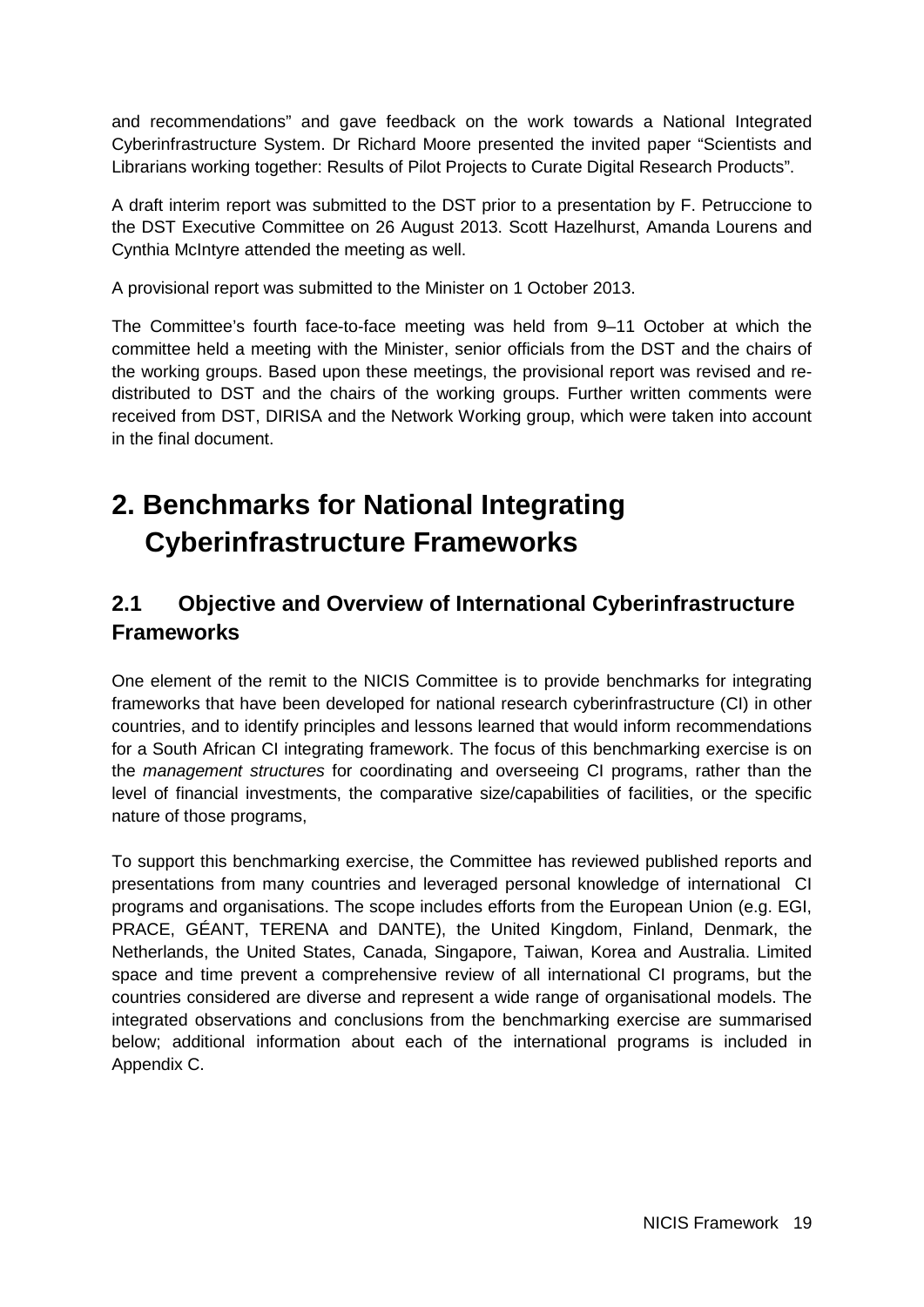### **2.2 Benchmark Observations and Conclusions**

The key observations and conclusions that emerge from this benchmarking exercise are:

- Many countries worldwide are investing substantially in CI to support scientific research. There is a broad recognition of the value of these investments to facilitate scientific and technological innovation and to drive economic development.
- The national economic impact of CI investments is recognised and widely supported, including the impact on the competitiveness of a country's industrial base.
- Some countries have a long history of significant CI investments for scientific research, while many others are making relatively new investments.
- Information technology infrastructure, including computation, data-intensive science, and networking, is pervasive across virtually all fields of science and much of industry.
- In addition to CI investments per se, there is increasing attention to the integrating frameworks for those investments in order to more effectively manage programs, deliver services to users, and realise potential synergies and efficiencies.
- There is no 'one-size-fits-all' or best approach when it comes to management models for integrating frameworks. Different models have been successfully tailored to a range of situations in various countries.
- The economic and educational benefits of pervasive internet access, at increasing bandwidths, are well recognised for science and society.
- Most CI programs focus on computing and networking, but data elements are now emerging at a rapid pace.
- Workforce development is crucial to educate students and train staff to develop the expertise necessary to deploy and operate CI.

For more than a decade, South Africa has recognised the importance of information technology as a key element of its national strategy for economic benefit (e.g. National Research and Development Strategy, 2002; Innovation Towards a Knowledge-Based Economy: Ten-Year Plan for South Africa", (2008-2018); Information and Communication Technology: Research and Development and Innovation Strategy, 2007; the ICT RDI Roadmap 2012). The DST has laid the groundwork for CI investments to support scientific research via CHPC, DIRISA and SANReN. The benchmarking exercise validates DST's decisions to invest in these programs and demonstrates that it is timely and crucial for South Africa to identify an integrating framework that is best tailored to the needs of South Africa's cyberinfrastructure going forward.

It is important to recognise that some of the well-known efforts in the European Union (EGI, PRACE), the United States (e.g. NSF's XSEDE, and DOE labs) and Canada (Compute Canada) represent frameworks for integrating *multiple centres with similar resources and overlapping functions*. The integration, coordination and governance functions for these frameworks are fundamentally different from those required for an integrating framework in South Africa, where there is only one organisation for each sector (computing, data and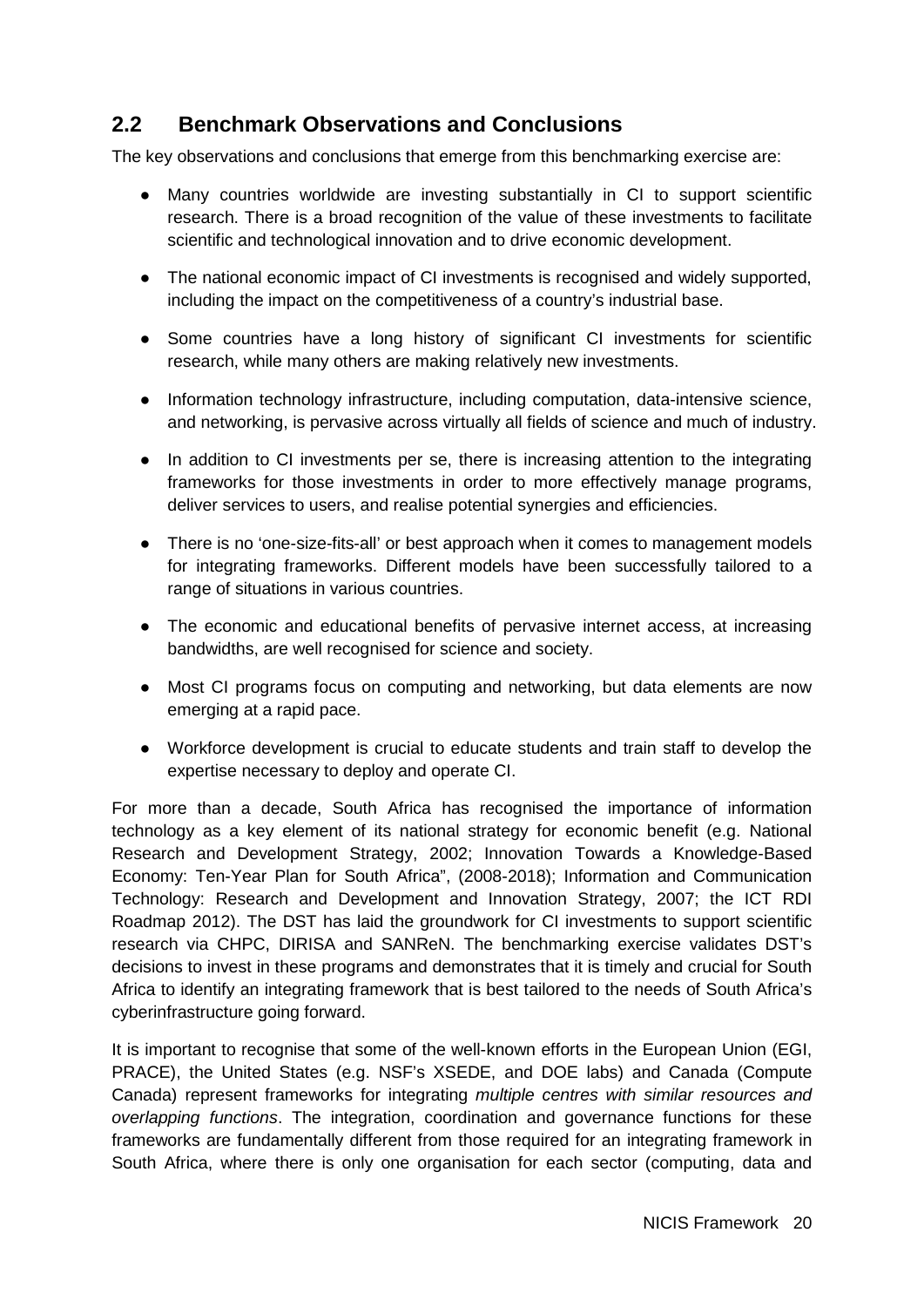networking) and little overlap in the functions for each sector. Thus, while those international organisations are interesting, their experiences may be less relevant to South Africa's situation than the experiences of other countries where the focus is to integrate a small number of organisations across sectors.

Many different integrated framework models have been developed for countries more analogous to South Africa with a small number of (non-overlapping) facilities. While there is not a consensus that suggests one specific model that would be optimal for South Africa, there are general management principles for successful international frameworks that drive the guiding principles laid out by this Committee for the South African NICIS (see Section 4.1.1).

It is this Committee's observation that centralised resources and capabilities, when the organisations are well-run and responsive to the user community, can function quite effectively. For example, Finland's centralised cyberinfrastructure organisation (CSC) is an excellent example. The Finnish CSC model is a wholly government owned non-profit company. It caters for all CI elements within one organisation, managed as five focal service areas. This integrated organisational structure has enabled CSC to position itself as one of the strongest CI centers in Europe, which is quite remarkable for a country with a population of only 5 million. More details are given in Appendix C.2 and we will return to this model in Section 4.

This is relevant in the South African context in that the Committee recommends that DST amalgamate its current structure of separate organisations for each primary sector function into an integrated organisation encompassing all CI elements in a single management framework. There must be accountability and responsiveness of the national organisation to the user community. And there must be collaborations between the national organisation and the universities, particularly in the area of human skills and training.

**Recommendation 1:** *It is recommended that DST amalgamate the structure of separate organisations for each primary sector function into a single integrated CI organisation (NICIS) that encompasses the multiple sector functions (e.g. networking, compute, data).*

In many countries, there is a natural tension between centralised (e.g. "Tier 1") versus distributed ("Tier 2") resources and capabilities; for example in South Africa, a single national computing facility like CHPC and multiple university- or program-based computing facilities. The advantages of investing in centralised Tier 1 facilities include inherent advantages of larger-scale resources (e.g. highly-parallel capability computing), achieving the critical mass of technical expertise to effectively operate high-end cyberinfrastructure, operational economies of scale, and more streamlined management and overhead costs. On the other hand, distributed Tier 2 facilities create a more diverse ecosystem of resources and expertise, may offer more opportunities for staff development, and often have more political support due to an expanded stakeholder base.

**Recommendation 2:** *Given the realistic level of CI investments by DST, the Committee recommends that DST and its NICIS continue to focus investments in Tier 1 centralised facilities within each sector, with an expectation of collaboration with regional Tier 2 facilities.* 

South Africa is committed to major international projects such as the Square Kilometers Array (SKA), and thus must aspire for its research CI facilities to not only serve South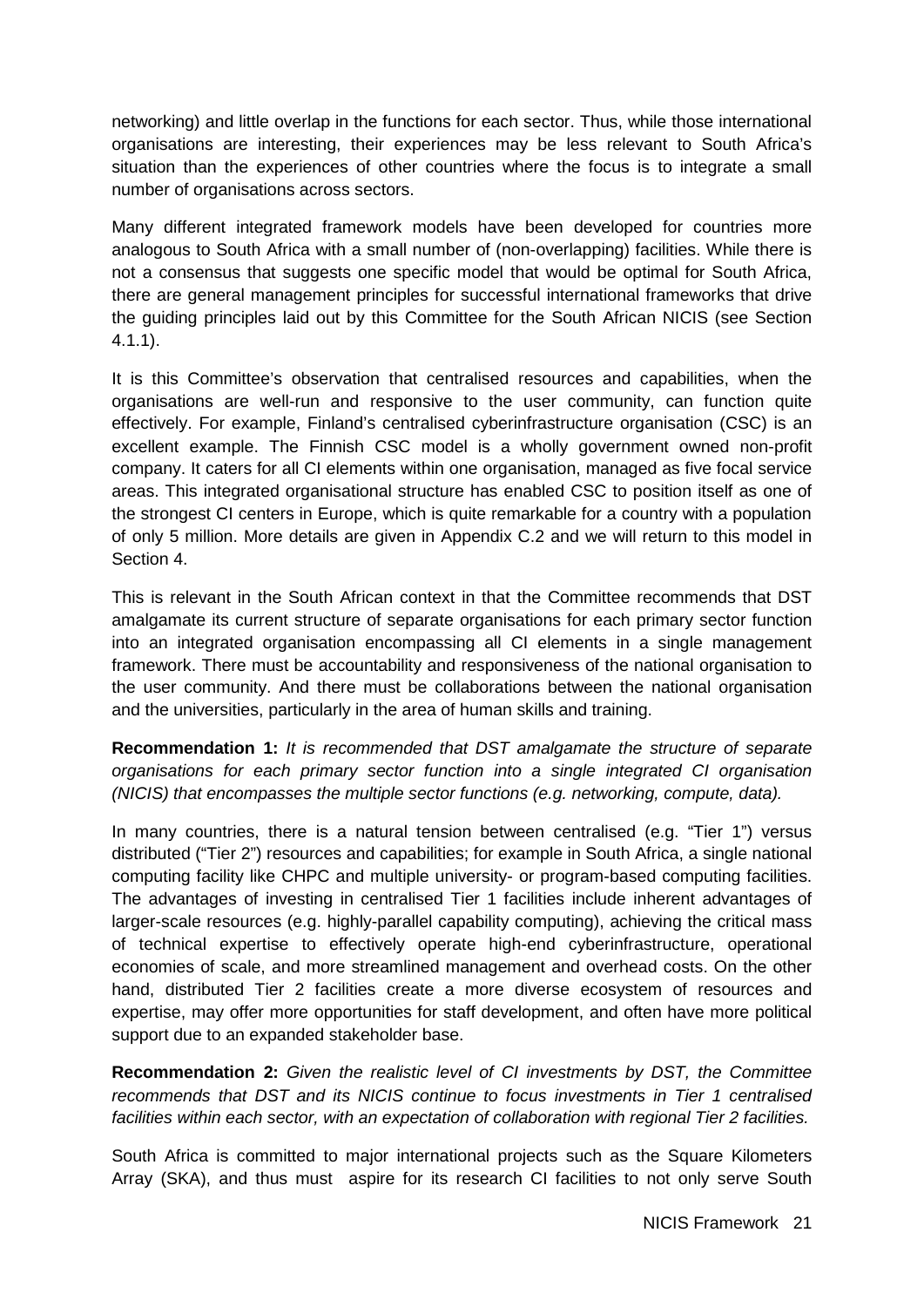African researchers well, but to be recognised as competitive on an international scale. Given differences in economic GDP and national budgets, this does not mean vying for the top spot in the Top500 computing list, but rather being internationally recognised for expertise and capabilities. For example, a success criterion could be that South Africa becomes a highly attractive partner for international collaborations, for example within the European Union (EU) Framework Programmes.

While the focus of this benchmarking exercise is on management models, several other questions were raised to this Committee for comparison to international benchmarks. For example, how does the level of South Africa financial investments or the scale of facilities achieved with those investments compare internationally? To provide an anecdotal comparison of cyberinfrastructure investments, the US has a gross domestic product (GDP) ~40X that of South Africa. The combined budgets for the US funding agencies supporting CI for non-military research (NSF Office of Cyberinfrastructure and the DOE ASCR Facilities division) is ~\$500M/year, or ~25X that of DST's annual ~\$20M/year investments in CHPC, SANReN and DIRISA. Thus, while the scale of South Africa's investments is much smaller, the investment is competitive as a fraction of national Gross Domestic Product (GDP).

Another benchmarking question regarded common practices in charging user fees versus providing resources free to researchers. It is much more common for the government to fund facilities directly with no cost passed on to researchers, than to construct a system where the costs of using facilities are borne by the researcher. While there are pros and cons of these alternatives, the former is simpler to implement and incentivises users to take advantage of what should be well-run, cost-advantaged national facilities rather than develop local solutions. Networking infrastructure can be an exception, with institutions (e.g. universities or centers) sharing in costs of national networks, but this is at an institutional level rather than at individual researcher level. Industry usage of government research facilities is often charged back to the industry users. Also, if scientific projects (e.g. SKA) want to leverage national facilities but have dedicated access and control of a portion of the resources for its specific purposes (rather than compete with other researchers and priorities), the government may decide to allocate costs to that project.

Finally, it is often challenging in a government budget process to plan for the large capital investments generally required to refresh CI systems every 3-5 years. Countries with many facilities can spread out their investments across facilities, but this is less applicable to South Africa with a small number of facilities. (This is one of the potential benefits of amalgamating the sectors into one central organisation.) While leasing equipment can level out the costs of these capital investments, this approach is not common internationally. Essentially, most countries prefer to find mechanisms to manage the uneven capital investments rather than pay the interest and administrative costs associated with leases.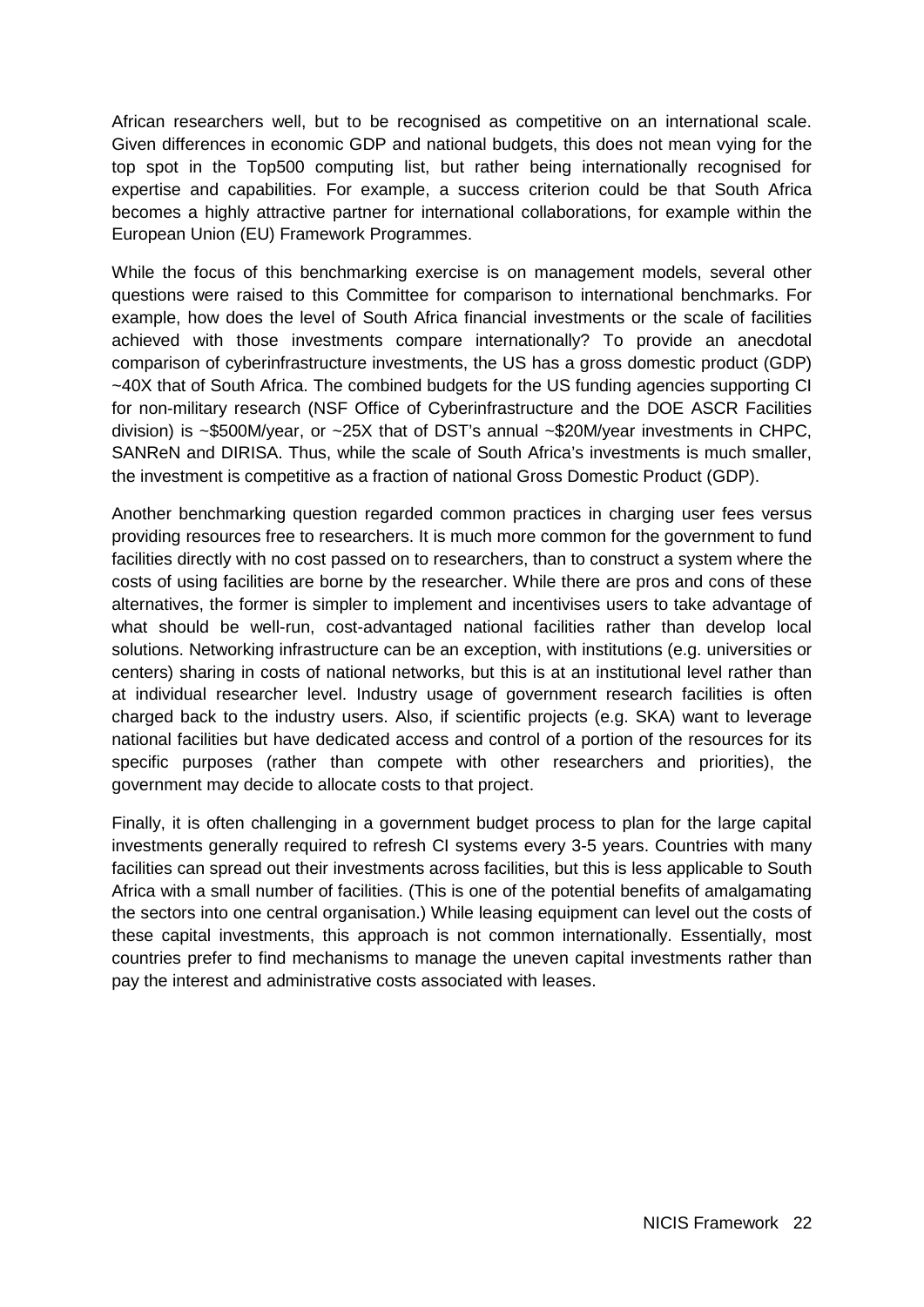# **3. Evidence-based needs analysis**

This chapter briefly reviews the current state of CI in South Africa and then discusses the needs for advanced CI.

### **3.1 Current status of cyberinfrastructure**

South Africa has already made significant investments in CI. This section describes the current state of CI in order to situate and justify the recommendations that the Committee makes. The section focuses on investments in the public sector; however, we are aware that the private sector — for example, telecommunications companies, large industry such as SASOL and ESKOM has significant CI capacity. Thus we primarily discuss the public sector, which is more coordinated and by its nature more open with respect to both current status and requirements.

### **3.1.1 High-Performance Computing**

The CHPC is the largest component of the country's High-Performance Computing (HPC) infrastructure and plays an important leadership role. Established in 2007, its technology platforms have already gone through significant renewal. The major roles of the CPHC are to provide computational resources to the South African research community and to support human capital development through training and to a lesser extent funding of students in research projects. The CHPC also has industrial customers — although this is a relatively small component of the CHPC's work, it is an important one in supporting local industry, Most of the research that the CHPC supports is extra-mural, for example in universities. However, there is an important intra-mural research component through the CHPC's Advanced Computing Engineering Lab (ACE).

### *Overview of hardware*

The iQudu cluster was the original major computing resource of the CHPC with 160 four core machines, each with 16GB of RAM, and 96 TB of storage, and a nominal peak rating of almost 3 teraflops. Although superseded by subsequent equipment, this cluster is still in service, and plays an important role as a Tier 2 grid facility for the LHC ALICE experiment.

IBM made a donation to the CHPC of a BlueGene/P machine in 2008. This is a 4096-core computer with a specialised interconnect, and 97 TB of external storage. Although a valuable addition to the CHPC's ecosystem, the difficulties of keeping the machine in service and promoting the use of it shows that hardware acquisition must be part of a careful strategy.

The CHPC's current flagship facility is the Tsessebe cluster, a heterogeneous cluster of Oracle and Dell equipment (mainly Intel Xeon CPUs) with a peak performance of 61 teraflops and over 7000 cores and 480 TB of external storage.

Some specialised facilities, a GPU cluster and a Convey FPGA-based machine, round up the CHPC offerings.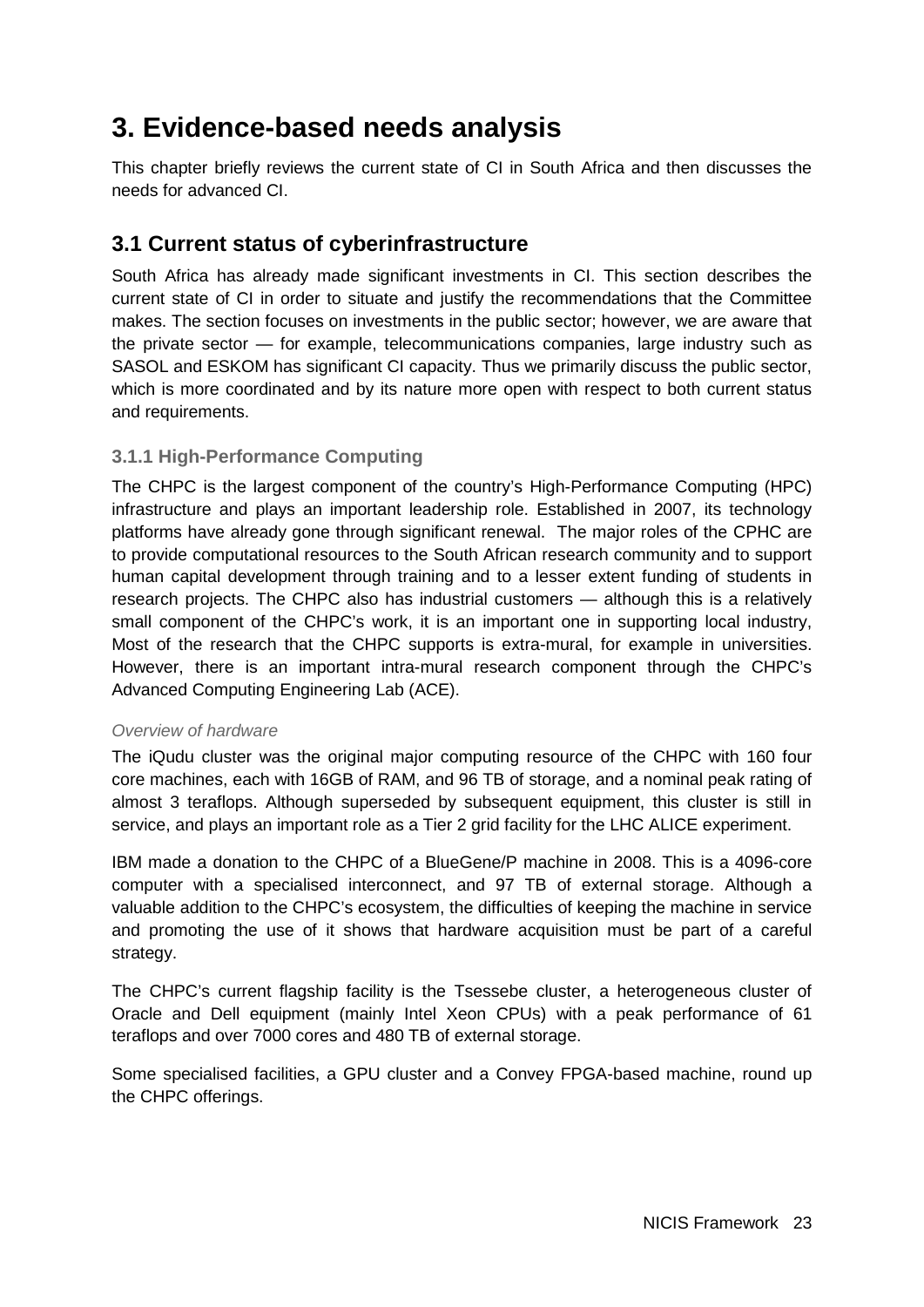#### *Utilisation*

There has been a rapid growth in the number of users registered on the cluster. The utilisation of the Tsessebe cluster was reported to be 91% in April 2013. The figures presented in the working group's report show that the distribution of resources per discipline (as measured by numbers of jobs) over the last year was:

| <b>Discipline</b>       | Percentage (%) |
|-------------------------|----------------|
| Climatology             | 38             |
| Chemistry/Biochemistry  | 20             |
| <b>Material Science</b> | 14             |
| <b>Physics</b>          | 12             |
| Engineering             | 11             |
| Cosmology               |                |

**Table 3.1** Utilisation of the Tsessebe cluster per discipline over the last year.

There has also been sustained activity in identifying bottlenecks to adoption. For example, there has been relatively small uptake in the use of the facilities by the bioinformatics community, which has significant HPC needs. In response, the CHPC and DST have established a steering committee to liaise with the bioinformatics user and appointed two members of staff with a specific mandate to serve their needs.

#### *Human Capital Development*

The CHPC has recognised from the start that people are the key critical success factor, and has identified a number of methods of improving skills in the country, including:

- funding of graduate students, through the flagship research programme;
- winter schools which give high-level training to graduate students and others;
- ad hoc training workshops, especially associated with the national HPC research conference;
- the student cluster competition inaugurated in 2012.

These training activities have been well attended and successful, and have shown the need for further investment in training

#### **3.1.2 SAGrid**

Grid computing provides mechanisms for sharing decentralised, autonomous computing facilities. For example, the current SA Grid setup, users at UCT may store files at UFS and execute jobs at UJ and the SAAO. This is accomplished through federated identity (usercertificates that promote mutual trust) and the use of grid-middleware — software that sits on top of the operating system and that allows sharing of storage and computational resources around the world.

The SA Grid is coordinated from inside SANReN/Meraka and utilises the hardware facilities of the CHPC and several universities. An overview of the current status of the SA Grid can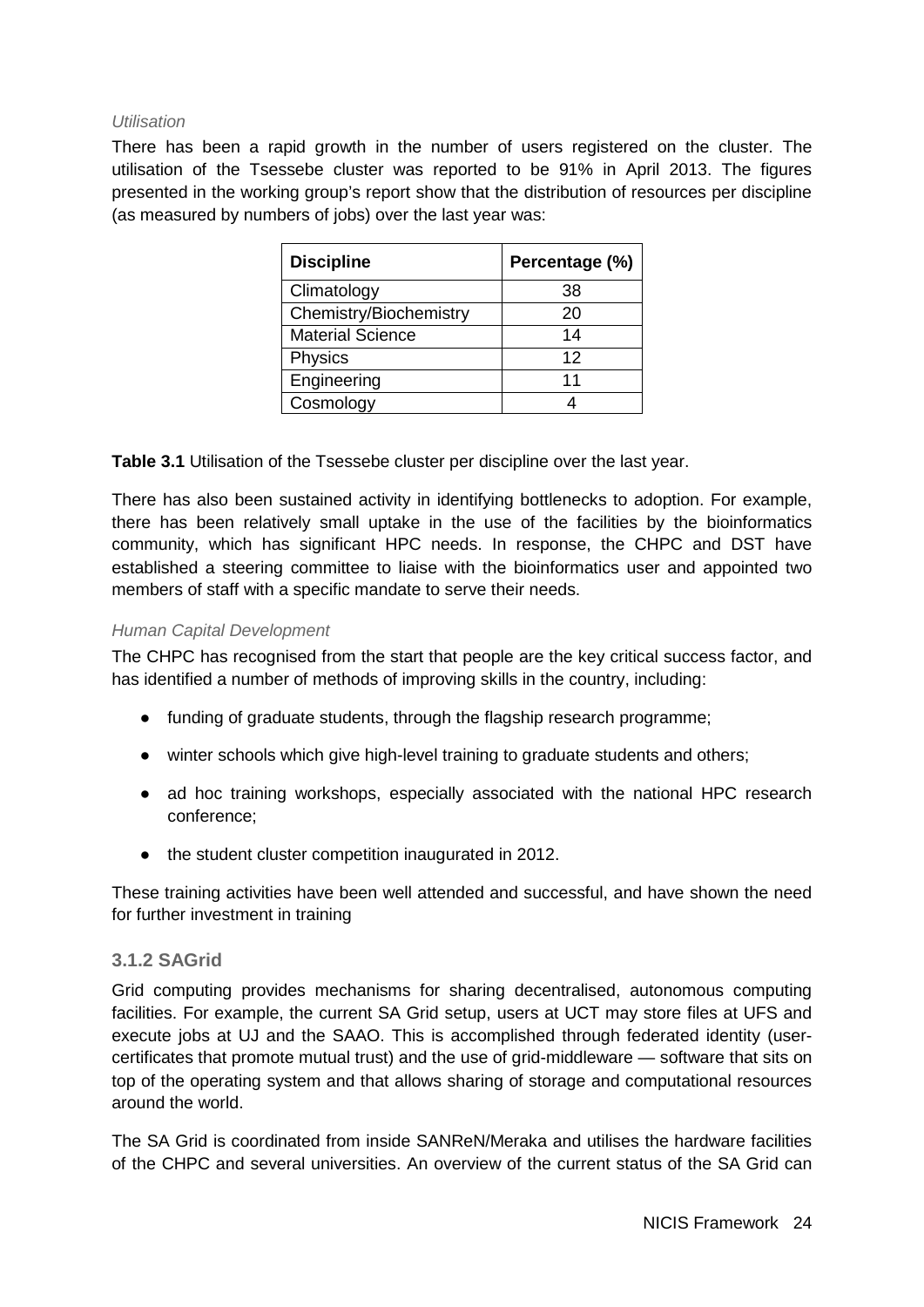be found in Table 3.2. It should be noted that the CHPC grid facilities are dedicated exclusively to grid activity, whereas the other major resources based at the universities are shared between local and grid users. SA Grid has been involved in several training initiatives both inside South Africa and across Africa. It has been actively involved in several EU programmes, with its current participation in the EU CHAIN-REDS project, which explores sharing resources across different cyberinfrastructures.

With regard to the location of SA Grid, currently it sits for historical reasons within SANReN. While an acceptable home in the short term, for grid computing to be successful it must have a more stable and integrated position in the national CI.

| <b>Site</b>       | <b>Number of cores</b> | <b>Storage</b><br>exposed to grid<br>TB) |
|-------------------|------------------------|------------------------------------------|
| <b>CHPC</b>       | 550                    | 49                                       |
| <b>Free State</b> | 1308                   | 3                                        |
| IJJ               | 236                    |                                          |
| <b>UCT</b>        | 16                     |                                          |
| <b>Wits</b>       | 182                    | 28                                       |
| NWU               | 12                     |                                          |

**Table 3.2** Overview of the current status of the SA Grid.

### **3.1.3 The Data Intensive Research Infrastructure for South Africa Initiative**

The Data Intensive Research Infrastructure for South Africa (DIRISA) Initiative is the newest of the national CI initiatives. Shortly after the launch of the CHPC and SANReN, it was recognised that there would soon be a need to manage very large data sets. The technical requirements of efficiently and reliably storing these data sets are a huge challenge in themselves; however, the need for data-intensive research goes beyond the physical storage requirements to issues such as curation, provenance, trust, digital preservation, and analysis techniques. After a preliminary proposal was submitted to DST, DST agreed in principle to explore the concept and CHPC was charged with developing the concept further.

At a physical level, the current infrastructure comprises two petabyte storage systems in Cape Town and Pretoria, connected via SANReN. The first phase of work on DIRISA is to establish data repositories for some of the disciplines CHPC services, e.g., climate modelling, astronomy and earth observation.

The DIRISA Sector Working Group's reports and previous reports that led up to the current pilot have put up a convincing case for the need for such a data service, and it is one that the Committee are happy to endorse. However, more work is needed to flesh out the model and the budget. For one, the Committee is unclear about what size data repository is required, or what the costs of the higher-level services required to meet the DIRISA objectives will be. This is not intended as a criticism since an initial investment is needed in facilities before it can start to attract users, and to be able to build up some plans for largescale usage.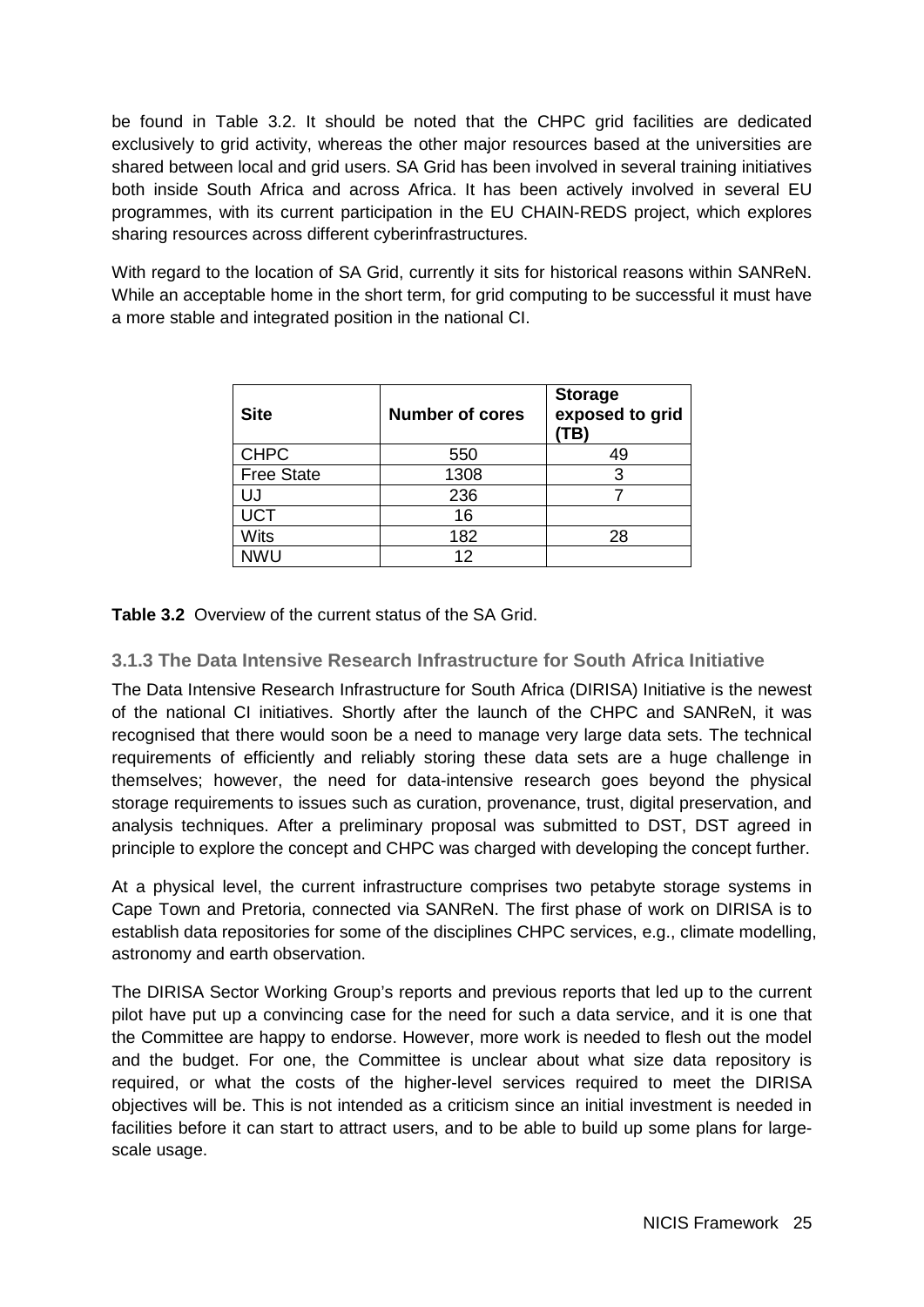### **3.1.4 Cyber Network**

There has been sustained investment in the network by both the DST through SANReN and the universities through TENET. All participants in our discussions emphasised that the South African networking landscape has been revolutionised in the last 5 years, with remarkable investment in network infrastructure, coupled with effective use of new international links.

SANReN was established as a unit within Meraka starting from the 2006 financial year, and has been funded by DST with approximately 700 million Rands since then. Although it is a component within the CSIR, it has a dedicated mandate from DST, with the CSIR providing organisational support. Notable achievements have been the establishment of the 10Gbps backbone, fibre rings in four of the metropolitan areas, and a range of dedicated links to most universities and research institutions. Work is continuing on rolling out full connectivity as some institutions still have limited national connectivity.

TENET is a public benefit organisation controlled and funded by the universities and other research institutions and science councils. It is effectively the Universities' ISP and connects 160 campuses of 56 institutions across the country, and it acts as the operator of SANReN's network. TENET has primarily been responsible for the acquisition and paying for international bandwidth. Major components of the TENET's network are a 10 Gbps link to Amsterdam on the SEACOM cable system, a 5Gbps international link to London on West Africa Cable System (WACS), the SANReN 10 Gbps backbone, SANReN fibre rings in four metropolitan areas, as well as a number of other networks of a range of providers. TENET operates transit and peering links, including GÉANT.

Operating the network is expensive, and the 2012 budget was R112 million which is fully funded by TENET's members. As there is no direct subsidy from the state, TENET funds the operating costs of both the international links and the South African infrastructure including the operating costs of the SANReN links that it uses. However, there is a substantial indirect subsidy since these costs do not reflect the capital investment in the links.

Both TENET and SANReN see improved value added services, such as Eduroam and conferencing as part of their mandate.

These investments have resulted in substantially faster and more reliable networking. A full overview of network performance and utilisation is not available, but there is strong evidence to show growth in network performance and utilisation. Bandwidth usage is very variable through the year, and to some extent varies according to the time of day. TENET reported a 24-fold increase in peak incoming international traffic between October 2009 and October 2012, with peak daily international traffic exceeding 6Gb/s by the end of 2012 and 8Gb/s by the end of 2013. An examination of many institutions' network logs shows strong growth over the period, with their network links effectively being saturated during weekdays. This implies that additional investment is required.

Although the Committee has seen important strides forward, there are some concerns.

● Network bandwidth is still limited by international standards. For examples, the network bandwidth available for ALICE and ATLAS collaborations is approximately an order of magnitude less than for our European collaborators. This makes a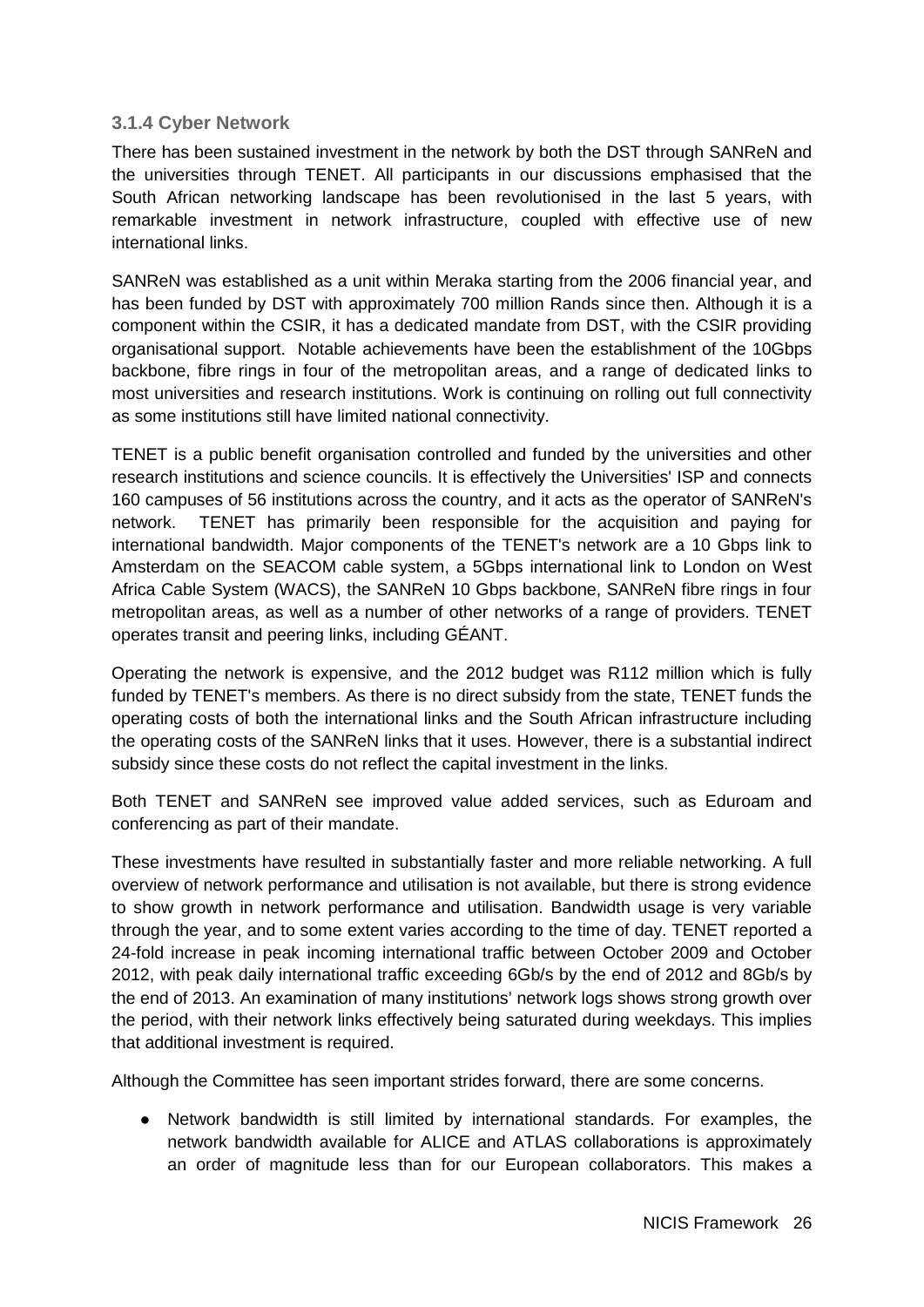substantial impact on the ability of scientists to participate in experiments. For example, at 10Mbps, transferring a 1TB data set will take over a week.

- As is pointed out in the network working group's reports, the configuration of the network for scientific computation takes planning and requires different measures and settings to those required for general services such as email and web browsing. Often, Networking Services at institutions are geared to support general services. In this context a 10 Mbps channel for a typical user probably provides a high quality service, but for moving large data sets, it is not.
- In some cases, some participants in our meetings noted that the connection of their campus to SANReN had not resulted in any improvement in network performance, because of local connectivity issues. Competing views about why this was the case were expressed, and it seems that different factors were at play in different places. However, the two leading factors were (i) lack of preparation on the campus; (ii) insufficient coordination of SANReN and university planning. As a case in point, a recent study by the H3Africa Bionet Infrastructure Working group on network connectivity showed marked differences in connectivity between South African sites. Effective bandwidth between the CHPC and three different urban universities showed an almost magnitude difference in available bandwidth. This cannot be explained by SANReN infrastructure and is either a sign of deliberate policies to throttle local networking connectivity (probably because networking policies are geared to dealing with commodity web browsing rather than big data) or dated or misconfigured local routers.
- At some institutions, network utilisation is significantly smaller than capacity. This in itself is not a reason for concern as the installation of infrastructure is a long-term investment. However it *may* be a marker of an issue to be addressed.

### **3.2 Cyberinfrastructure drivers**

A number of science projects continue to drive the need for CI growth and expansion. These projects typically have a combination of needs for high-performance computing, fast networking and large data sets.

In this section we survey four of these areas as exemplars (it is not intended by choosing these four to suggest that they are the most important). Other examples such as the Applied Centre for Climate and Earth System Science (ACCESS), the Southern African Large telescope (SALT), Karoo Array Telescope (KAT7) and MeerKAT, electronic-Very Large Baseline Interferometry (e-VLBI) at Hartebeesthoek Radio Astronomy Observatory (HartRAO) and its extensions also illustrate the need for cyberinfrastructure renewal and investment.

### **3.2.1 Astronomy**

South Africa's success in being the premier site of the SKA rests not only on our natural heritage and the skills of our scientists, but also on the belief that we have the capacity to support the SKA project computationally. The computational needs of the SKA by far exceed the demands of the other projects mentioned in this section.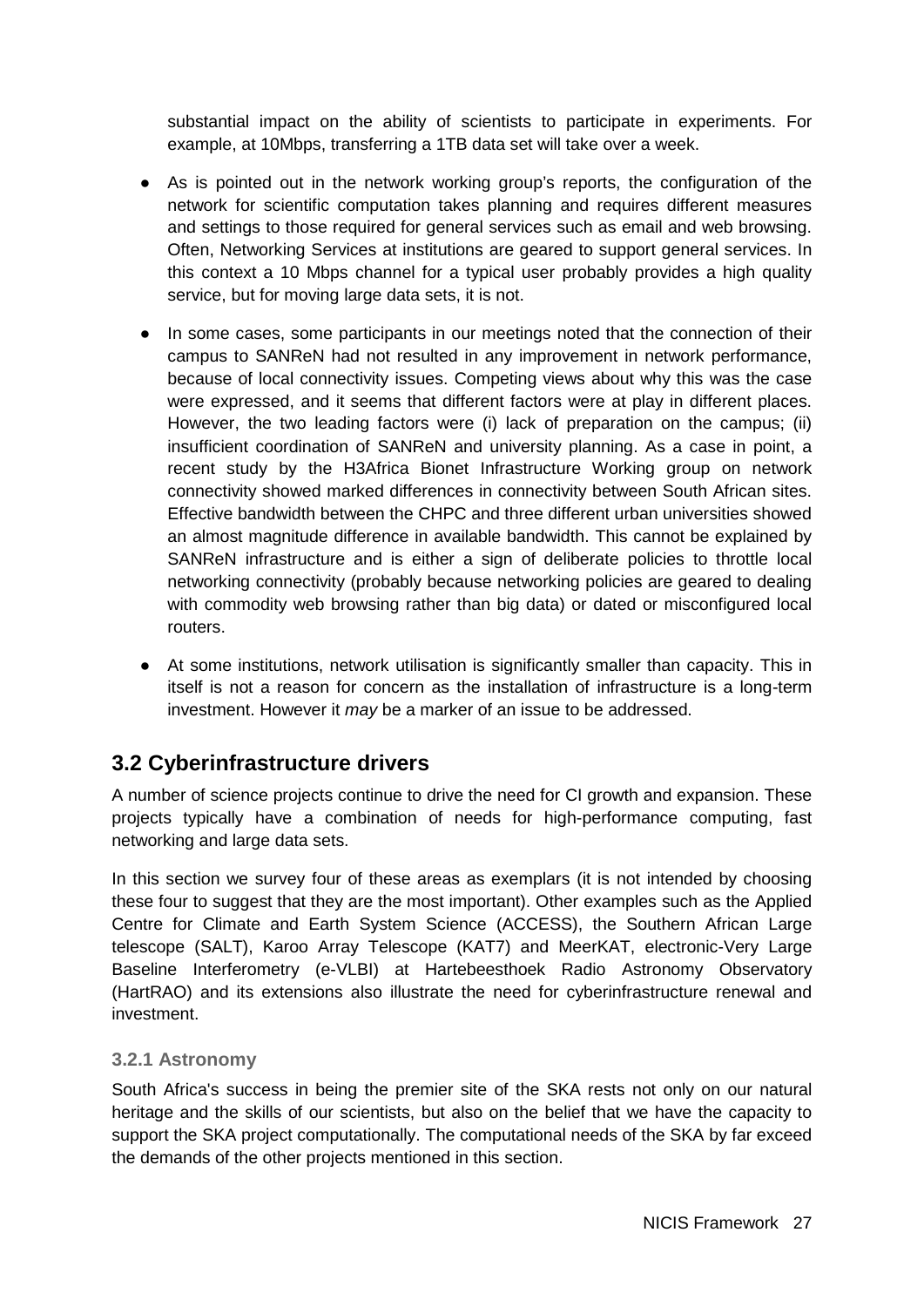It is estimated that each dish will produce 160Gb/s. Key design choices must still be made regarding how and where data will be processed and transmitted. Processing centrally will impose huge networking challenges, whereas a fully distributed framework imposes formidable infrastructure challenges of establishing large computing facilities in remote places. However this tension is resolved, the computational requirements will be in the petaflops range and the networking requirements in the terabit per second range at the minimum. The challenges for both infrastructure and skills are immense.

Work with the Meerkat and KAT-7 telescopes, which have acted as prototypes for the SKA, has shown that there is significant local capacity but the computational, storage and network demands are high. The success of the SKA will require huge advances in computing. This is an international effort and responsibility but South Africa should use the opportunities that are provided.

One of the opportunities of the SKA and related projects is that it gives South African scientists the opportunity to develop a significant local capacity in digital design. The large computational requirements of the SKA make novel architectures using technology such as FPGAs very attractive, because these architectures can support highly parallel applications at low cost (high flops per watt measure). The design of such architectures does not require anywhere near the same order of capital investment as VLSI design; it does instead require investment in people.

### **3.2.2 Bioinformatics**

The South African bioinformatics community, as other bioinformatics communities is heavy users of computing infrastructure. Without high-performance computing, fast networks and large data storage repositories, it will be impossible for bioinformatics to meet national and international challenges.

The development of bioinformatics has been an important thrust of the DST since at least the 2001 publication of the national biotechnology strategy (Parker *et al*. 1999). The National Bioinformatics Network was funded by the DST from 2003-2009 to support capacity development, and subsequently the DST has continued to support bioinformatics through ring-fenced funding through the NRF, the CHPC and its other entities.

Modern bioinformatics is extremely computationally intensive. The rapid dropping of the cost of sequencing relies very heavily on high-performance computing. For example, the *de novo* sequencing of moderately complex genomes may require machines with memory of 1-2TB (to put into context, more than 100 times greater than a very well configured desktop machine). There are only a handful of such machines in the country. A number of projects have already established South African expertise and this need is likely to grow. Other examples include population structure analysis (a modest run of which may require a thousand CPU hours) and protein docking.

Storage requirements are high too. The proposed first phase of the South African Human Genome Programme is likely to generate 50 TB of raw data, before serious analysis done. Few sites in South Africa can accommodate this easily. There will also be a need to move large data sets internationally and between collaborating sites.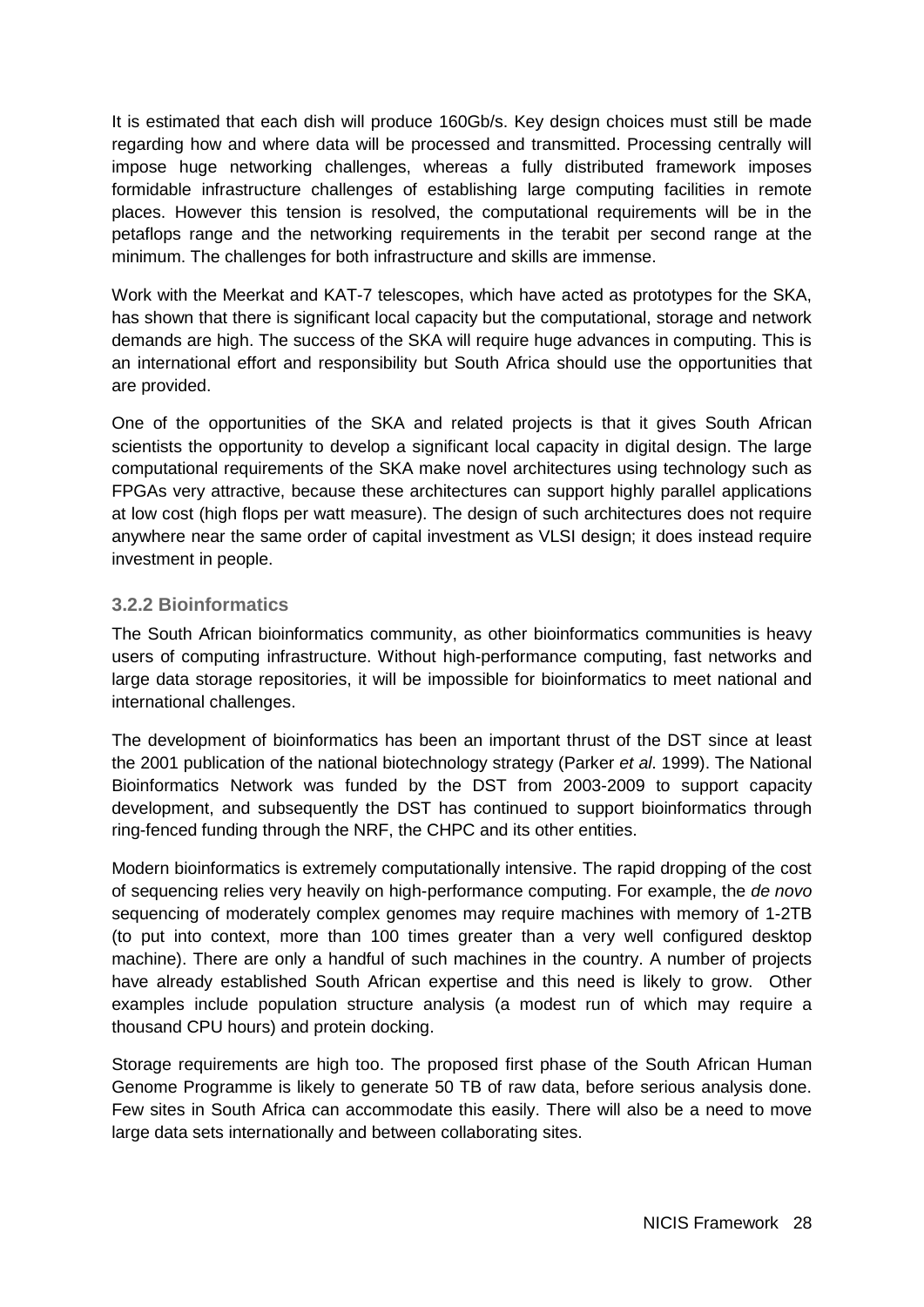One of the stumbling blocks for the use of CHPC facilities was the complex and highly heterogeneous requirements for software by the bioinformatics community. The DST and the CHPC have taken the initiative to address this problem by hiring two specialists to support the bioinformatics community. A Bioinformatics Steering Committee, chaired by DST and with members from CHPC, Technology Innovation Agency (TIA), the universities and an international expert set the strategic goals and high level work plans. This is a model, which may be worth replicating in other areas, though we note that needs are domain specific.

There is a direct impact of the quality of the CI on the success of these bioinformatics projects, which tackle questions of fundamental science and are important for the broader biotech industry. The risks of not being successful are twofold. First, South Africa would remain merely a producer of raw material, as those who learn to exploit our biological heritage will be outside our borders. But a more severe risk is that opportunities for knowledge enhancement within problems of particular importance to South Africa would remain understudied.

### **3.2.3 High Energy Physics at CERN**

South African scientists are actively involved in experiments at CERN, and formally collaborate on both ATLAS and ALICE experiments. The ability to participate effectively in these high-profile international experiments depend on significant computing and people infrastructure. It requires being able to move terabytes of data from the LHC to South African sites with significant computational resources, with high-level skills to support it. Data and processing for both depends on grid computing technology.

The CHPC provides the computational power to support ALICE. Currently 550 cores are dedicated to ALICE and are effectively 100% utilised.

The UJ and Wits nodes of the SA National Grid support ATLAS. In principle, 300 cores are available to ATLAS. However, these resources are also used by local users and other grid services so the effective availability for ATLAS is about 40% of this. Currently, the two sites provide 25 TB of storage dedicated to ATLAS. In 2012, over 20 core-years of computing was done for ATLAS. There are three problems that these two sites experience, the first two being particularly severe:

- Lack of technical support.
- Bandwidth constraints limiting the capacity to move large data sets from international sites.
- Lack of local storage.

In both cases, the resources directly support South African scientists who have experiments on ALICE and ATLAS. These resources are important for their research and for the highlevel training of their students. These resources are also available to researchers from other countries and at any time there are likely to be dozens of jobs from around the world running on our infrastructure. This ability to support international science is not only important for our image, but is crucial for the long-term sustainability of our involvement in big science projects as we must be partners who can be relied upon to pull their weight.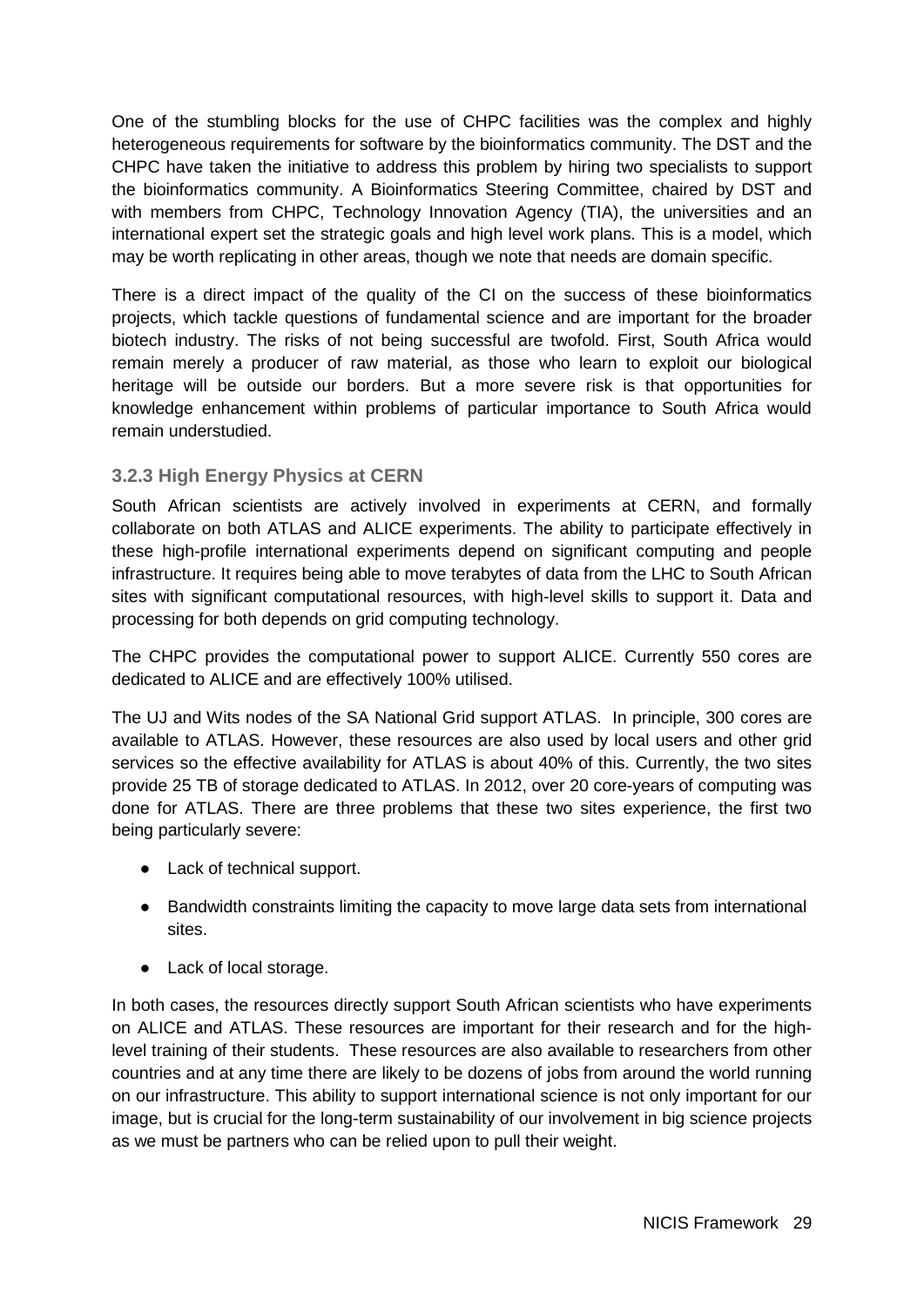### **3.2.4 Earth Observation**

Earth observation projects are another class of projects, which require large data sets, fast networks and high performance computing. A good example is the Global Earth Observation System of Systems (GEOSS) which is a ten year plan to produce computing systems and tools that bring together different earth observation systems to support planning. The South African Earth Observation Network is a full partner of this initiative.

There are many different earth observation systems, producing a huge amount of data daily including daily images of the earth, monitor the weather, the state of the atmosphere and the oceans, seismic conditions, estimates of fish and bird populations and so on. The data storage requirements of GEOSS will be daunting in itself, but to be successful the sharing of such heterogeneous data will require sophisticated use of meta-data standards and methods of sharing and linking the different data types. Large amounts of data will need to be moved around the network, and the analysis of the data will impose very high computational resources.

### **3.2.5 Humanities and Social Sciences**

There are relatively few examples in South Africa where the CI has directly been used to support research in the Humanities and Social Sciences. However, there have been some successful projects, which show the huge potential in the area. The fact that there have been relatively few projects is a challenge rather than showing a fundamental limitation. Some successful projects that show the potential in this area include digital libraries, digitising key heritage datasets (e.g., Bleek archives, Rock Art resources) and human language translation. The 2011 Charter for Humanities and Social Sciences also made several recommendations in strengthening the Humanities and Social Sciences in the country.

Although the Humanities and Social Sciences sector is currently not one of the major drivers of the cyberinfrastructure environment, it would be a mistake to ignore these sectors. Continued effort in engaging with scholars and cultural workers should be encouraged.

### **3.2.6 Virtualisation and cloud computing**

Virtualisation and cloud computing are technologies that can be used for HPC, and we shall discuss them as such later in the report. However, their use reflects two important needs that some users have in HPC. Some users have very *bursty* HPC needs; they may go for months without significant needs followed by short bursts with high needs and with tight deadlines. Cloud computing may provide these users with cost-effective solutions. Some users may have operating system and software needs that do not allow them to make easy use of common facilities. By using virtualisation, users can be given root access to their machines and configure their systems as they see fit.

Finally, South Africa has niche expertise in this area, and we can see the driver of developing an indigenous software industry as being relevant here.

### **3.2.6. Open Access Scholarly Publishing**

National and international initiatives to promote open access scholarly publishing are another area which a healthy CI can enable. These will dove-tail with the DIRISA. Already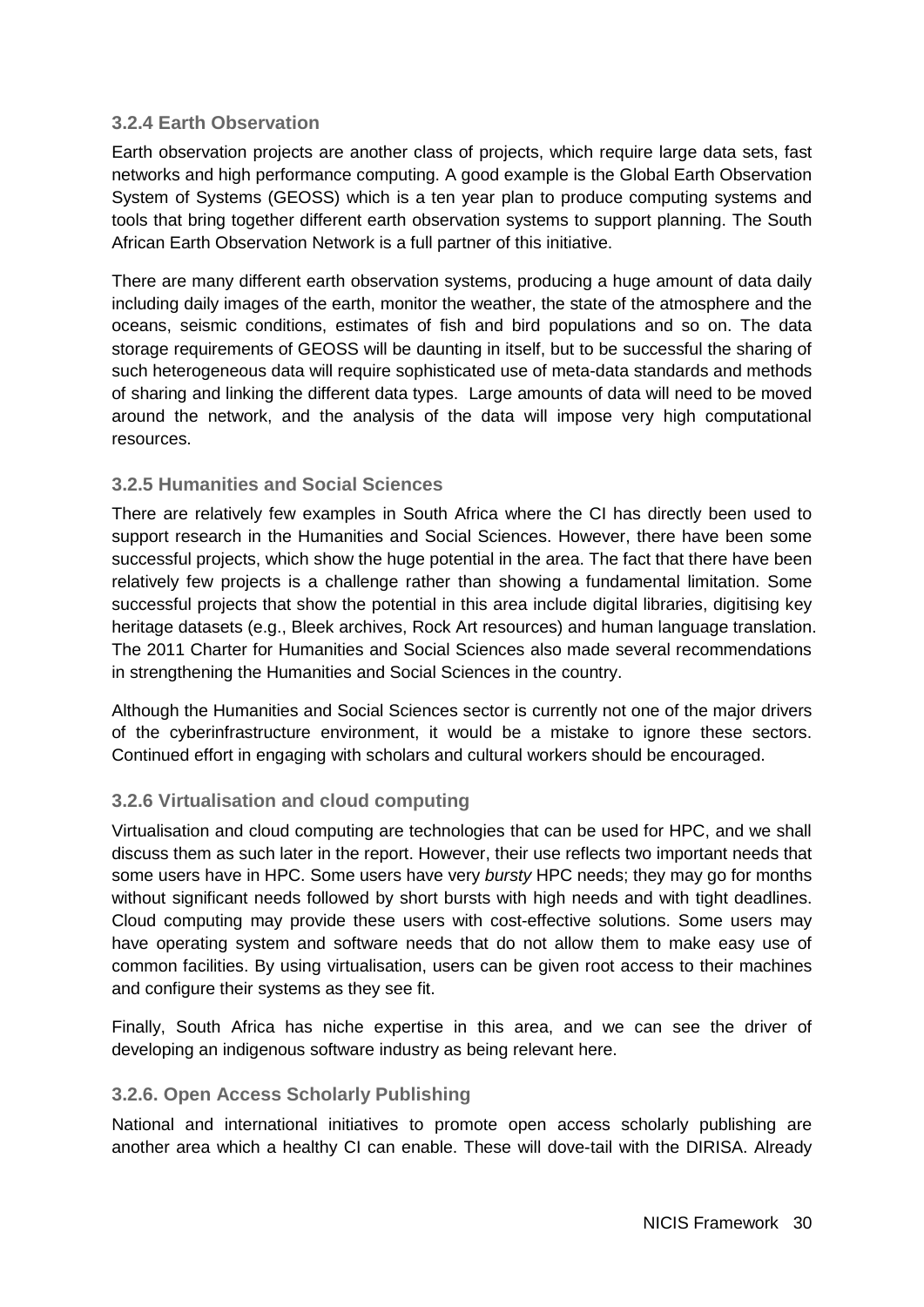there have been exciting developments such as the *Scientific Electronic Library Online[3](#page-14-0)* . These platforms are likely to grow in importance and provide researchers access to key research as well as providing platforms for research. Progress in this regard has been fasttracked by the work done by ASSAf in promoting the visibility of all South African research articles through their Scholarly Publishing Unit. The South Africa Open Access Platform, SciELO has also been launched in July 2013 by the DST, which provides an excellent mechanism for researchers to publish their work. *SciELO South Africa was established in 2009 and certified in April 2013 as a fully operational collection indexed in the SciELO Network Global Portal .*

It is important to note that publications will not just be research papers, but also research data. This data will be of tremendous value to the scientific community as a whole. Examples of such data are demographic and survey data. South African-based projects such as the NIH and Wellcome Trust H3A projects, and the South African Human Genome Programme will generate huge data sets — the publication of the data that is generated is as important as the publication of scientific papers. Existing work in Digital Libraries needs to be encouraged.

### **3.2.7 Other areas**

The list above is by no means comprehensive. For space reasons, the Committee only mentions a few more briefly:

- Although not uncontroversial, there is immense potential in e-learning for teaching and training at all levels (e.g., the development of Massively Open Online Courses or MOOCs) (Martin 2012; Waldrop 2013). These require significant CI.
- Much of the financial industry relies on financial mathematics, which in turn requires HPC.
- Animation, digital arts and gaming are areas of rapid growth. South Africa has some expertise and if we wish them to grow it is important that they be supported further.

### **3.3 Needs for specialised and regional facilities**

The HPC Working Group and several of the groups the Committee consulted raised the issue of mid-range HPC facilities. These would be HPC sites either based at the universities or some regional facilities. The question of funding and placing of regional and institutional facilities is within our terms of reference. The needs for such facilities will be discussed below, and return to a more comprehensive discussion of computing services in Section 5.3.

Referring to the terminology of the European PRACE infrastructure (see A.2.1), the regional and institutional facilities will be termed Tier 2 facilities, as compared to national (Tier 1) resources.

There cannot be a one-size-fits-all model for HPC because the needs are very different. It would not be efficient to try to centralise all HPC in South Africa under one roof. There is clearly a need for a variety of computing facilities from Tier 1 systems such as those hosted by CHPC to Tier 2 systems consisting of departmental clusters of up to a dozen computers.

<span id="page-30-0"></span><sup>3</sup> [http://www.scielo.org.za](http://www.scielo.org.za/)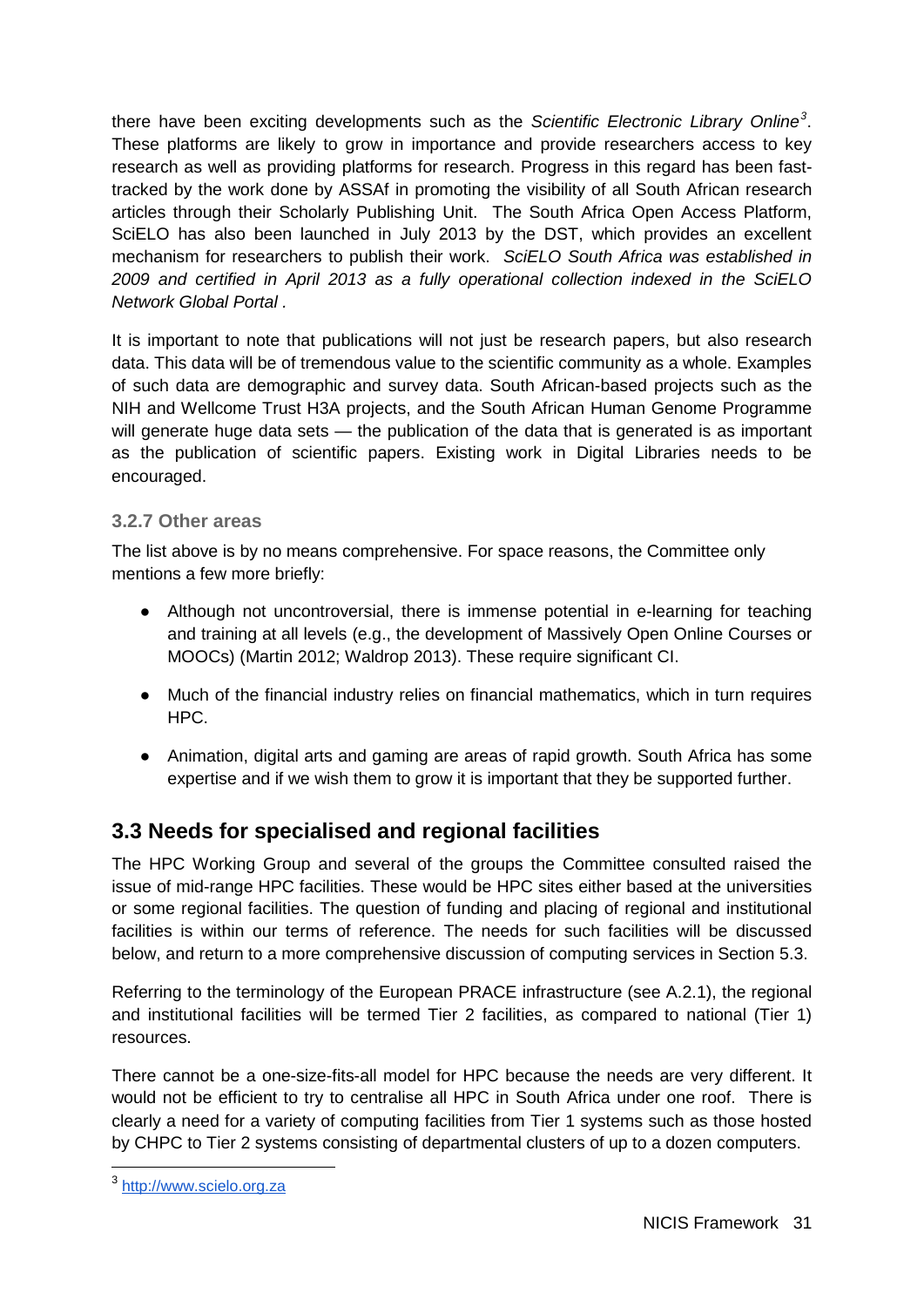There is a very strong argument for *centralising* the Tier 1 resources, and that is efficiency. By sharing infrastructure such as backup power, air-conditioning, and system administration costs, overall costs can be brought down and service improved. It is easier to optimise allocation of computer cycles to users in a single large cluster than two more modest clusters. It is easier to monitor performance and plan upgrades. This argument is a strong one, and for this reason we urge that the idea of distributing the Tier 1 resources across the country is one that would need very strong motivation. And, while the Committee argues that further Tier 2 facilities be established, they need to be carefully planned in form, function and funding model. In particular, the Committee believes that limited DST funds will be better spent for the national Tier 1 resources while Tier 2 resources should more naturally be subject to institutional strategies.

The following are commonly used arguments for availability of Tier 2 HPC facilities:

- Training needs alone justify the necessity for clusters and other computing facilities of different sizes. A large, central production site such as the main cluster of the CHPC is not a good learning environment for beginners, as seen from the perspectives of both the HPC site (it is wasteful to have poorly tuned software or training software running on the premier hardware) and the trainee. While learning to write HPC code or to tune new code, it is useful to have equipment to learn on and where mistakes can be made and analysed. The challenge of training and skills will be dealt with in Section 5.4.
- Some computational problems have relatively modest computational requirements. A modest size cluster with low cost interconnects may be a much more suitable environment than a large HPC resource. A very large production HPC environment may also be a poor environment for the development and early testing of novel HPC code, where low latency and dedicated access to the computing facilities may be very useful.
- Although, there is a significant economy of scale in building one very large cluster than several smaller ones, the challenge of system administration increases as the range of disciplines and applications running on the cluster increases. Interaction with customers may become more impersonal, and the system configuration for one set of applications may not be the best for another set.
- In the future, there may be a need for system architectures that are not directly compatible with the current Tier 1 systems. For example, currently South Africa does not have a large-scale Hadoop-style<sup>[4](#page-30-0)</sup> facility and it would be difficult to integrate such a facility into the current cluster. However, if such a facility was to be established , it may still be more cost-effective to physically house it at the current Tier 1 facility than to build a new one.
- There may be operational reasons why additional Tier 1 facilities should be built. For example, if the CHPC continues to grow at some point it will outgrow its current facilities. What will happen then will depend on the relative costs of establishing and

 $4$  The Apache Hadoop project is open-source software for reliable, scalable, distributed computing. For more information see [http://hadoop.apache.org.](http://hadoop.apache.org/)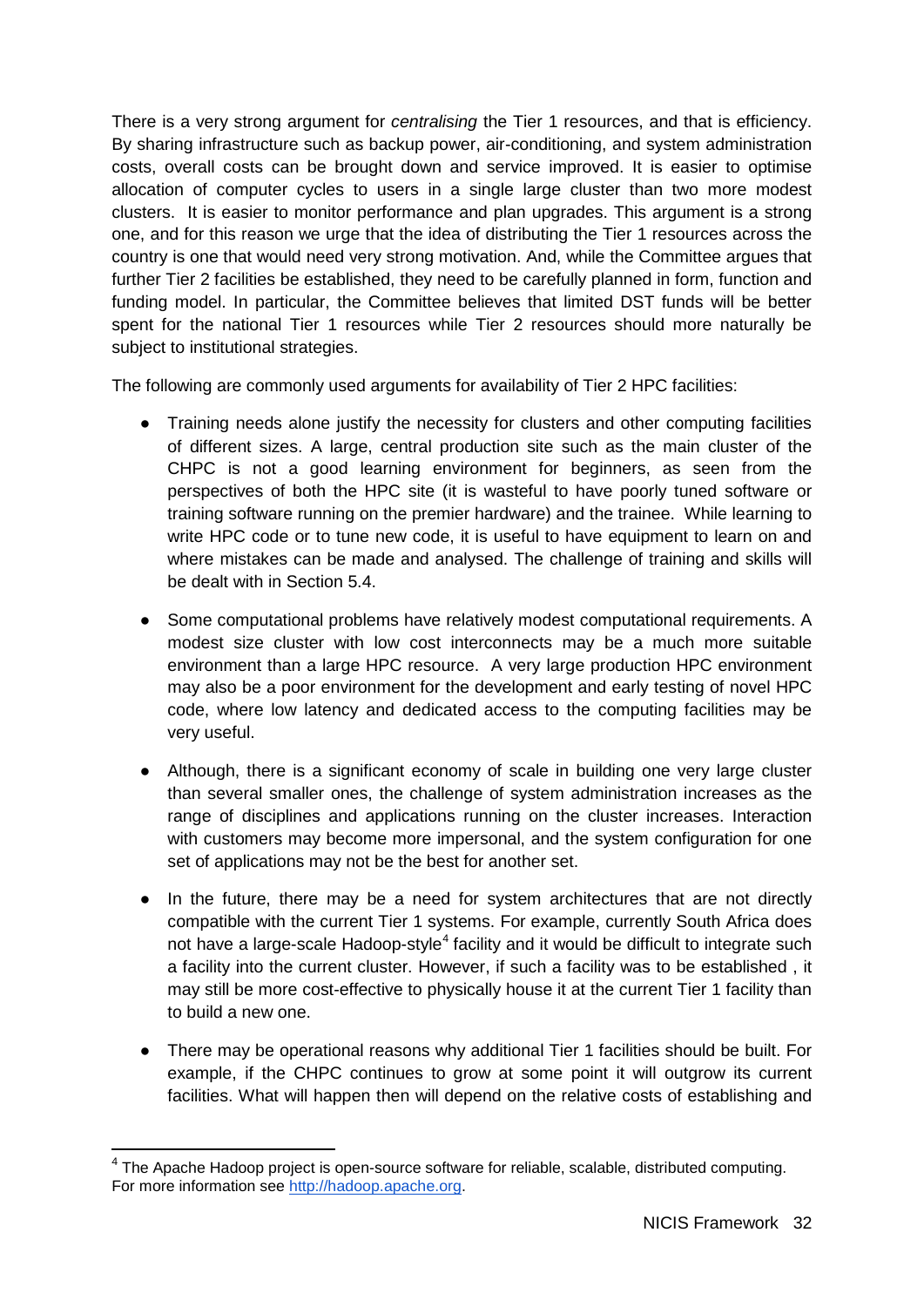operating a completely new facility compared to establishing and running an additional facility elsewhere.

● Regional (Tier 2) facilities should be established so that DST can be seen to be spreading resources nationally rather than concentrating in one or two places. While this argument is understandable, it is one that can lead to waste of resources so this is the weakest of all the arguments in favour of decentralisation and the Committee urges that it should be treated with considerable rigour. The success of Tier 1 facilities depends on a high-speed network. Without a fast network, an HPC facility cannot be effectively used by researchers in the same city; with a fast network it can be used by people all round the country. It is far better to concentrate time and effort on building a fast Internet and a Tier 1 facility that works well than to fragment resources.

#### **3.3.1 Recommendations**

For the reasons above, it is important that researchers have access to a range of HPC facilities. These need to be built around education and training needs, provision of specialised services, and efficient use of resources.

**Recommendation 3:** *It is important that researchers have access to a range of HPC facilities, including both national Tier 1 resources and institutional Tier 2 resources. The facilities need to be built around education and training needs, provision of specialised services, and efficient use of resources.*

The building block of any system is the Tier 2 facilities at institutional level, which will be especially important for training of new scientists. The funding of the Tier 2 facilities is primarily the responsibility of the institution concerned. However, some national funding, through existing research-funding instruments such as the National Equipment Programme, to act as an incentive for universities to work together may be sensible for increasing overall capacity in the system.

Innovative ideas of how to strengthen these facilities have been presented by the Director of the CHPC in a March 2013 proposal. Essentially the proposal is that a donation of significant cluster by the Texas Advanced Computing Center be used by deploying parts of the system to individual universities. Whether this specific proposal materialises, broadly, we welcome the thinking behind it and are particularly encouraged by its attention to the need to develop human capacity. However, it is important that the receiving institution show capacity to use the equipment, otherwise equipment and time will be wasted. This does not mean that the university concerned should have existing expertise in HPC, but should demonstrate a plan and willingness to acquire such skills (both scientific and system administration) and show concrete commitment to allocation of its own resources to support this programme.

Although, in the context of a fast research network, *regional* facilities at the Tier 2 level have only a small advantage over *national* (Tier 1) facilities from an access perspective, there is space for shared and/or specialised facilities either co-located with Tier 1 facilities at the CHPC in Cape Town or in other facilities around the country. These facilities can be provided either by top-down or bottom-up initiatives. In summary we cannot endorse the concept of *regional* facilities *per se*, but do support the need for different types of facilities.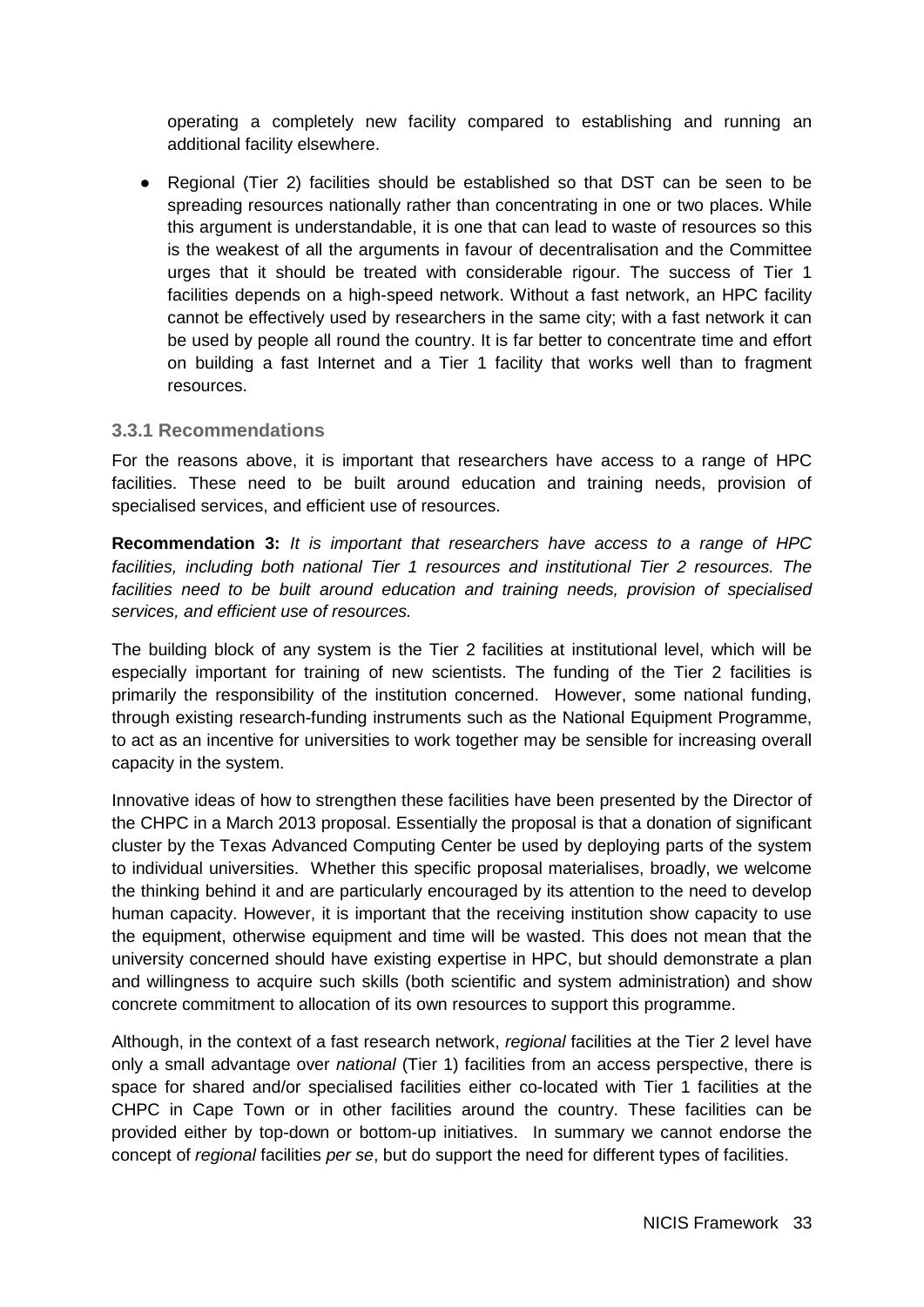One area where regional resources may be useful is by developing pockets of expertise in different parts of the country. The CHPC has already described a model where some of the systems administrative staff are based in places other than at the CHPC in Cape Town. This is an interesting idea to be explored. However, it would be important for these people to be embedded with users so that they can help with training and use of equipment; this is likely to be a pre-condition for successful implementation. The Committee believes that such pockets should most naturally be coordinated with relevant educational institutions.

In our consultations, the Committee was told that the NRF National Equipment Programme effectively does not fund proposals for high-end computing. Given the large investment that the DST has made in HPC it is understandable that the NRF review committee responds like this. However, the Committee believes that this programme should be open to funding proposals with an CI component and evaluation committees should be guided accordingly. Certainly, any proposals must demonstrate a clear need for a new facility that cannot be met by the CHPC and must be critically and rigorously evaluated. However, it would be counterproductive to have a blanket exclusion of HPC requests. The NEP requires co-funding of equipment and so supporting HPC acts as an incentive to bring new money into the system. Similar remarks can be made about funding from DHET.

There are no doubts some challenges due to the existing demands on the NEP and the relatively short life-cycle of HPC. However, this must be balanced against the damage done by not funding Tier 2 facilities. Alternative sources of funding, such as the DHET, should be considered. The Committee emphasises that Tier 2 facilities should be funded through an open and competitive process with significant co-investment from host institutions.

**Recommendation 4***: The NRF NEP, DHET Infrastructure Programme and any other related national programmes should fund CI equipment (including Tier 2 computing and storage facilities) on an equal footing to other equipment requests*. *The Committee further recommends stronger coordination between the various funding initiatives.*

### **3.4 Cyberinfrastructure opportunities**

### **3.4.1 Cyberinfrastructure and science**

The great boost that CI can provide for science has been described above. There are few areas in modern science which cannot take advantage of a research CI. At a minimum an effective national research network is required, but from evolutionary sciences to biology, to chemistry, physics, astronomy and engineering, high performance computing is essential.

### **3.4.2 Cyberinfrastructure, the Humanities and Social Sciences**

Although these sectors are perhaps the least developed areas in terms of application of HPC and high-end CI, there is huge potential and some good track record.

The Committee points out the following areas as ones with huge potential:

- Preservation and utilisation of key heritage information (good examples are Rock Art, key historical records);
- Storage and analysis of demographic data;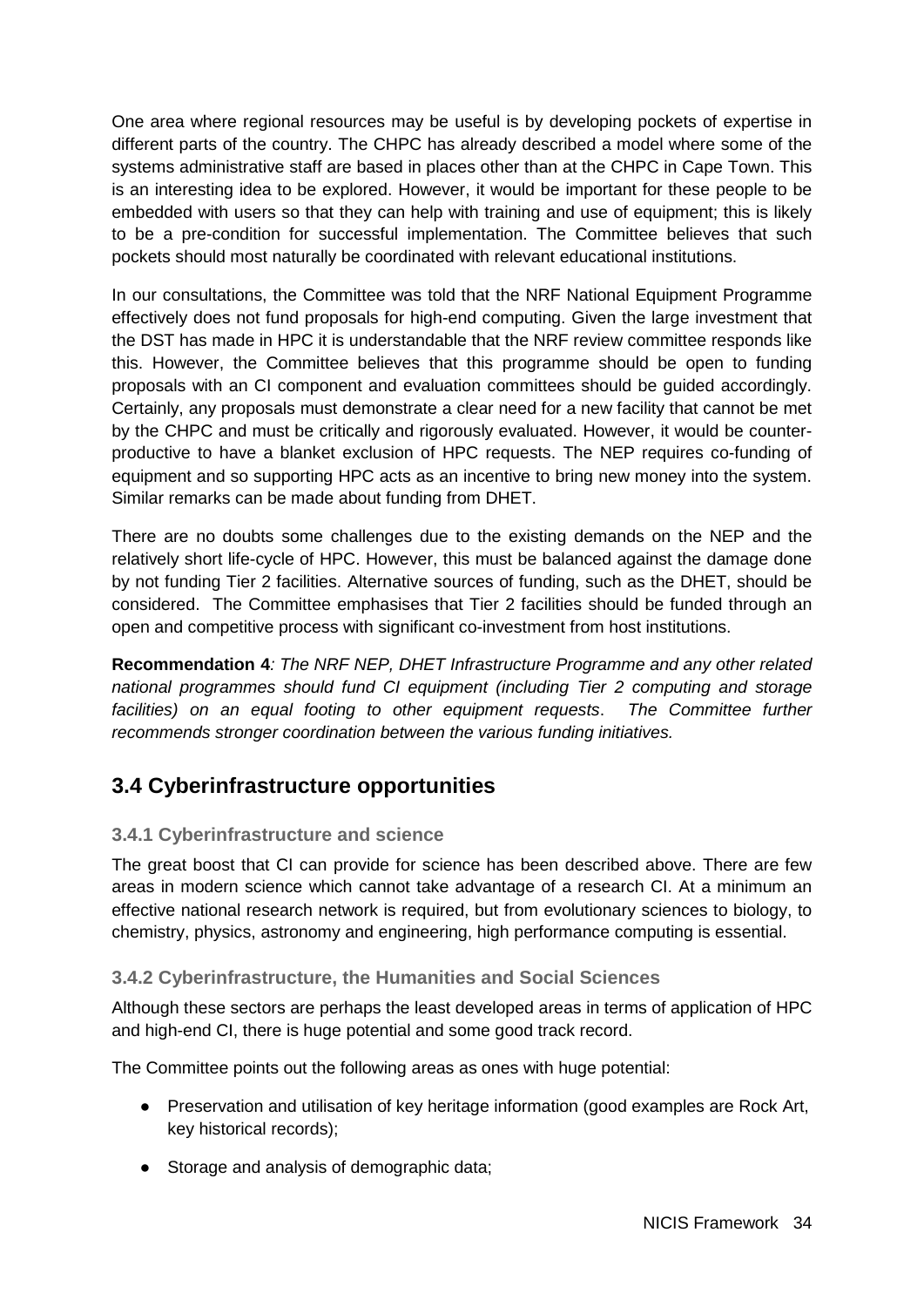- Economics and econometrics;
- Computational tools to assist historical research;
- Human Language Translation and Linguistics Research;
- Visualisation and modelling;
- Text mining.

### **3.4.3 Cyberinfrastructure and Medical Informatics**

Medical Informatics is a very important discipline, which requires CI support. Medical Informatics encompasses methods for storage, transmission and analysis of biomedical data (including health records, images, patient data, genomic records, …) (Denny 2012). Many international projects have shown the huge contribution that medical informatics can provide in supporting a cost-effective medical service as well as high-end research in medicine. The effective large-scale use of health and medical data such as electronic health and medical records has been shown to have significant benefits in areas ranging from clinical research to hospital and financial management (Jensen et al 2012; Koyuncugil and Ozgulbas 2012). There are risks and difficulties of technical, social and ethical nature, but there is very strong evidence for the contributions a strong medical informatics programme can make. The recent announcement of a global alliance of 69 institutions to promote data sharing of both sequence and clinical data underlies the importance and urgency of this project The proposed National Health Insurance programme makes this area particularly pertinent.

Medical informatics is challenging because the large, interconnected data sets, the complex algorithms required to analyse them, and the social demands placed on the management of such data (ethical issues such as the confidentiality and limits to how the data may be shared) and the very serious consequences if things go wrong.

Medical informatics requires a solid HPC infrastructure and the development of skills in the area. South Africa has some expertise already and a huge need — making this an exciting and necessary opportunity for development.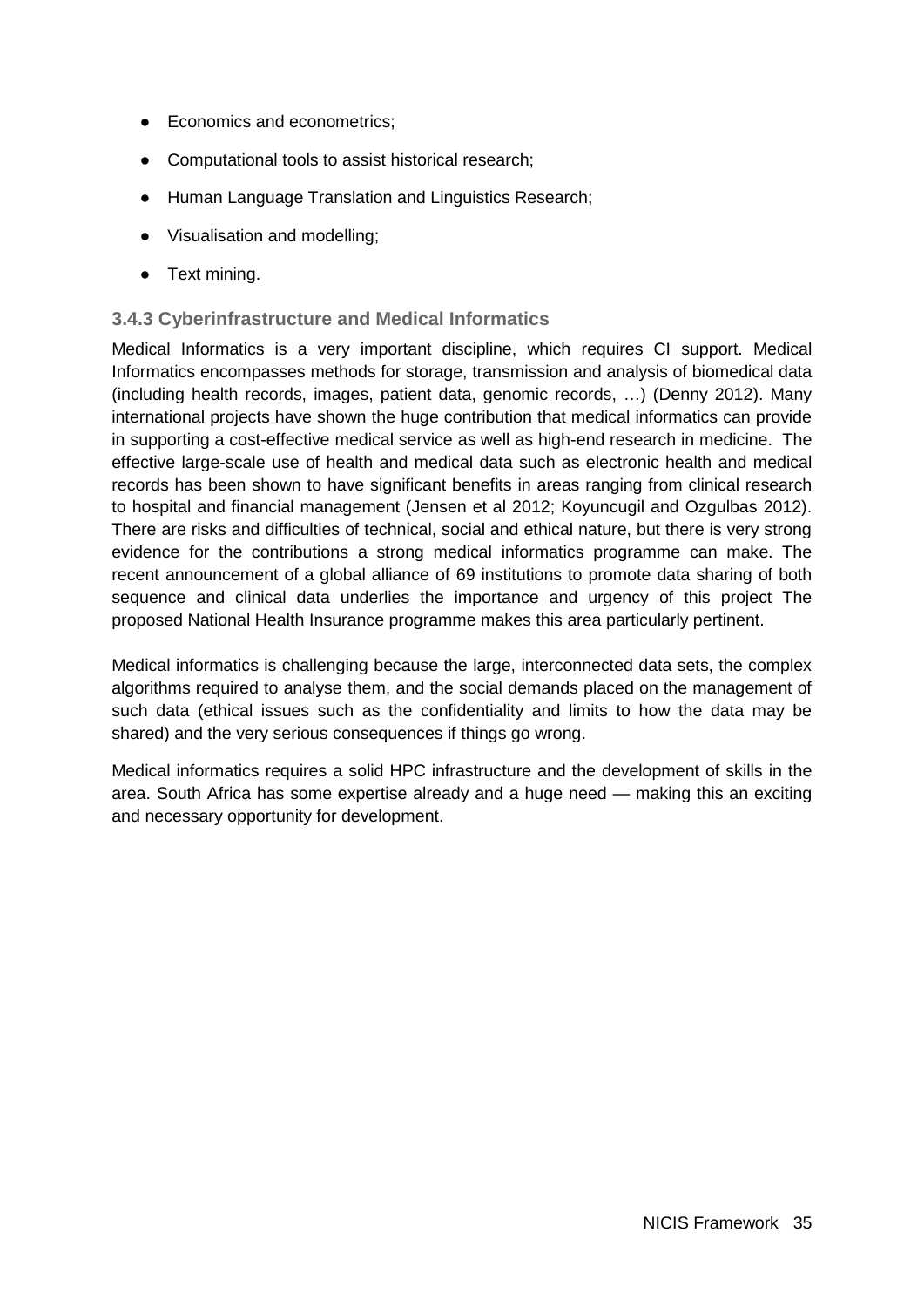### **3.4.4 Cyberinfrastructure and industry**

HPC has a major impact on industry and commerce and is an established and indispensable tool in many industrial and societal sectors. The benefits of HPC to industry go beyond a positive return on investment. Improvements in healthcare, the development of efficient transportation systems, the quest for renewable and clean energy sources, and support to decision making through faster real-time simulations on dynamical data streams in emergency response are examples of how HPC can have a major societal impact.

Many areas of South African industry already use HPC and whose need for HPC is likely to increase. Some obvious examples of sectors

- the financial sector;
- mining and chemical companies;
- biotechnology and pharmaceuticals:
- transportation
- telecommunications;
- electrical supply and demand (e.g., ESKOM);
- aeronautical and marine design:
- creative sector (e.g., animation);
- heritage.

There are very good examples of success stories in these areas in South Africa already, so our own experience as well as international case studies have shown that HPC is critical to many sectors.

A healthy national CI for industry will support industry broadly, by providing skills and technologies that can be used by industry. There are few industrial organisations that can afford a type of facility that the CHPC can provide; however, by being a shared facility CHPC can be made available to a range of industrial partners both large and small.

Planning and involvement of industry is important. The following extracts from the *A Strategic Vision for UK e-Infrastructure* (Tildesley, 2012) are particularly pertinent:

*Firms cannot interact easily with a fragmented national infrastructure or without a clear forward commitment to a strategy. Any move from a local, in-house provision of computing to the use of a shared infrastructure will only be achieved if a clear plan is developed and adhered to. (This problem applies equally to academe.)*

*There is no single coordinating body for e-infrastructure in the UK that can represent all relevant stakeholders, both providers and users, in the public and private sectors. This has resulted in the lack of a coherent strategic plan for e-infrastructure. Unless action is taken to coordinate the UK provision the socio-economic benefits from eenabled science and innovation will stall.*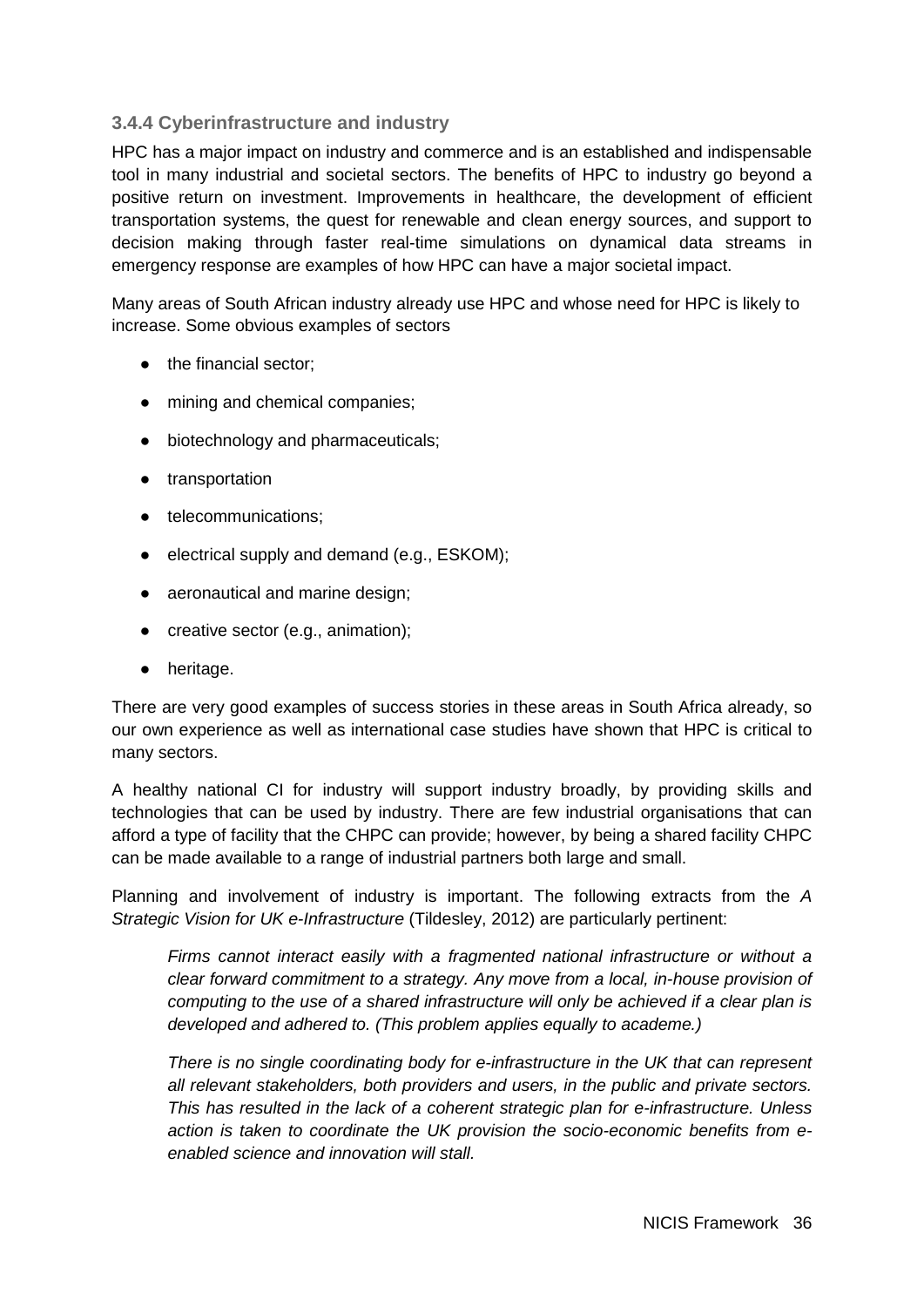*There is no coordinated plan for skill development. A steady stream of software engineers and developers is needed. In particular we need experts in mathematical and discipline-based skills to be trained additionally in software engineering for escience. These types of developers are in short supply.* 

*Develop a single coordinating body to drive closer cooperation and enable effective industrial access, while insuring that UK academe has access to leading edge capability. This coordinating body should develop a vision for UK e-infrastructure that will increase productivity and efficiency for all of the partners.* 

*Pilot studies suggest that for every £1 of public spending in the industrial exploitation of e-infrastructure, £10 of net GVA will be generated within two years rising to £25 after five.*

#### **3.4.5 Cyber-industry**

The application of HPC in industry has been described in the previous section. However, there is also an opportunity to grow a local cyber-industry. This will help build up a pipeline of local expertise, reduce imports and reliance on foreign expertise and even create opportunities for export. The Department of Trade and Industry already has programmes in place to support the local software industry so should be a partner in developing further strategies to support HPC.

Of course, one care needs to be taken — direct investment in high-end VLSI design and fabrication is unlikely to be competitive given the huge startup and operating costs, but there are opportunities in software, services and hardware design. There are some high-profile South African successes such as Thawte and the Amazon EC2 development group based in Cape Town. More examples can be found.

For example, in the cloud-computing environment, some of the large SA telecoms provide very significant Infrastructure as a Service (IaaS) to South African industry. At the other end there are small start-ups that provide sophisticated Software as a Service (SaaS) to a range of companies. These services need to be encouraged and there are opportunities in working with these industrial partners:

- They may be able to provide services to the scientific community in a cost-effective way either at commercial rates or as part of collaborations with the university.
- These companies need employees with the same high-level skills that the universities need for HPC. This is an additional motivation for skills development — it is not just for the research community and universities but for industry more broadly. And, while in the short-term these companies may be in competition for the same skills as those that the universities are looking for, in the long-run this demand is healthy because it makes a career in scientific computing attractive when it is clear that there is a healthy private sector demand.
- There is potential in development of niche areas in HPC software design with an international reach.
- Part of the mission of developing the national research CI should be to strengthen private sector companies.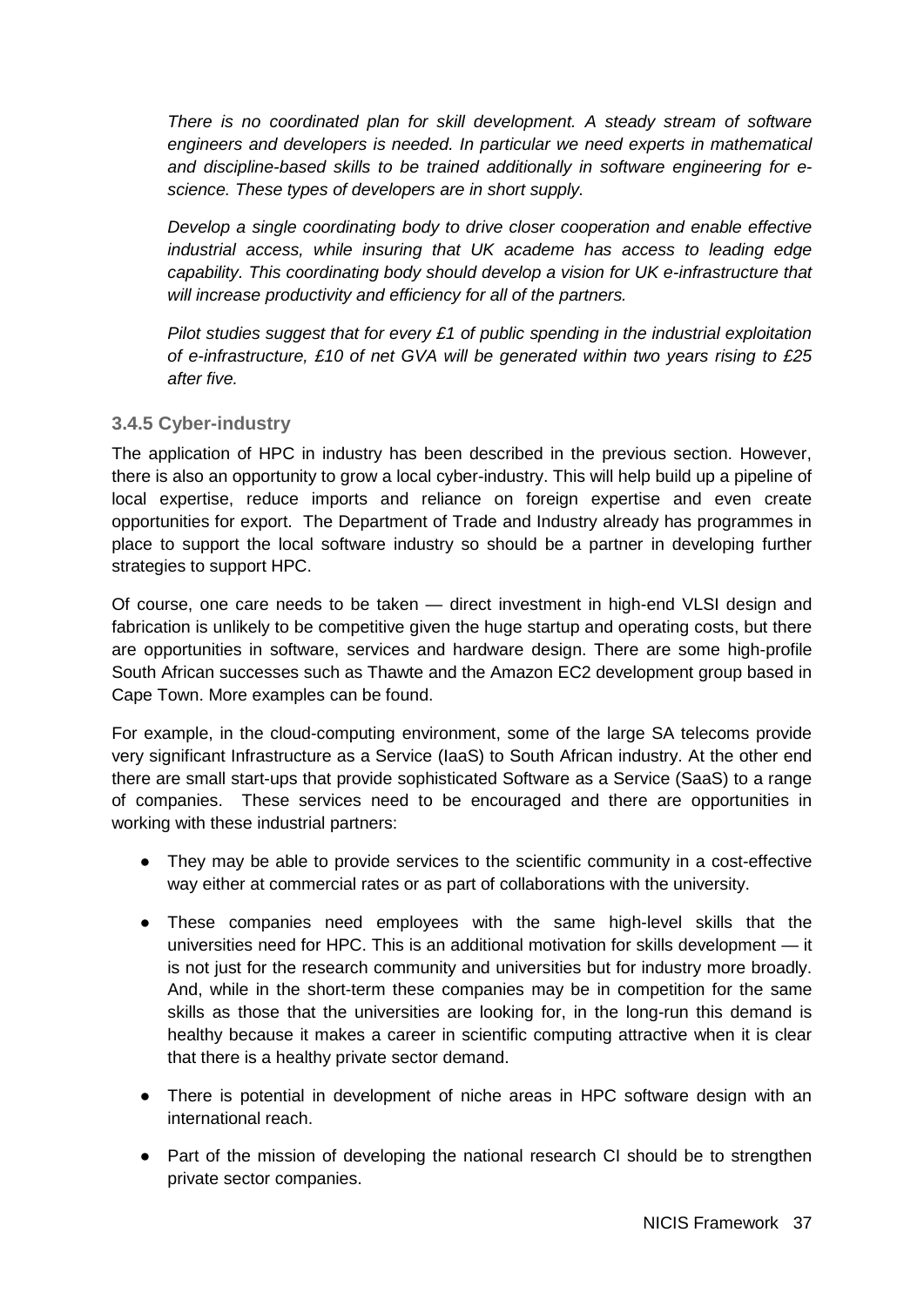There is some potential tension in supporting companies that have a need for HPC with developing a healthy South African HPC sector. If CHPC provides computing resources at significantly below market cost, the growth of the local computing sector may be stifled. This issue have been addressed elsewhere (see Section 5.2).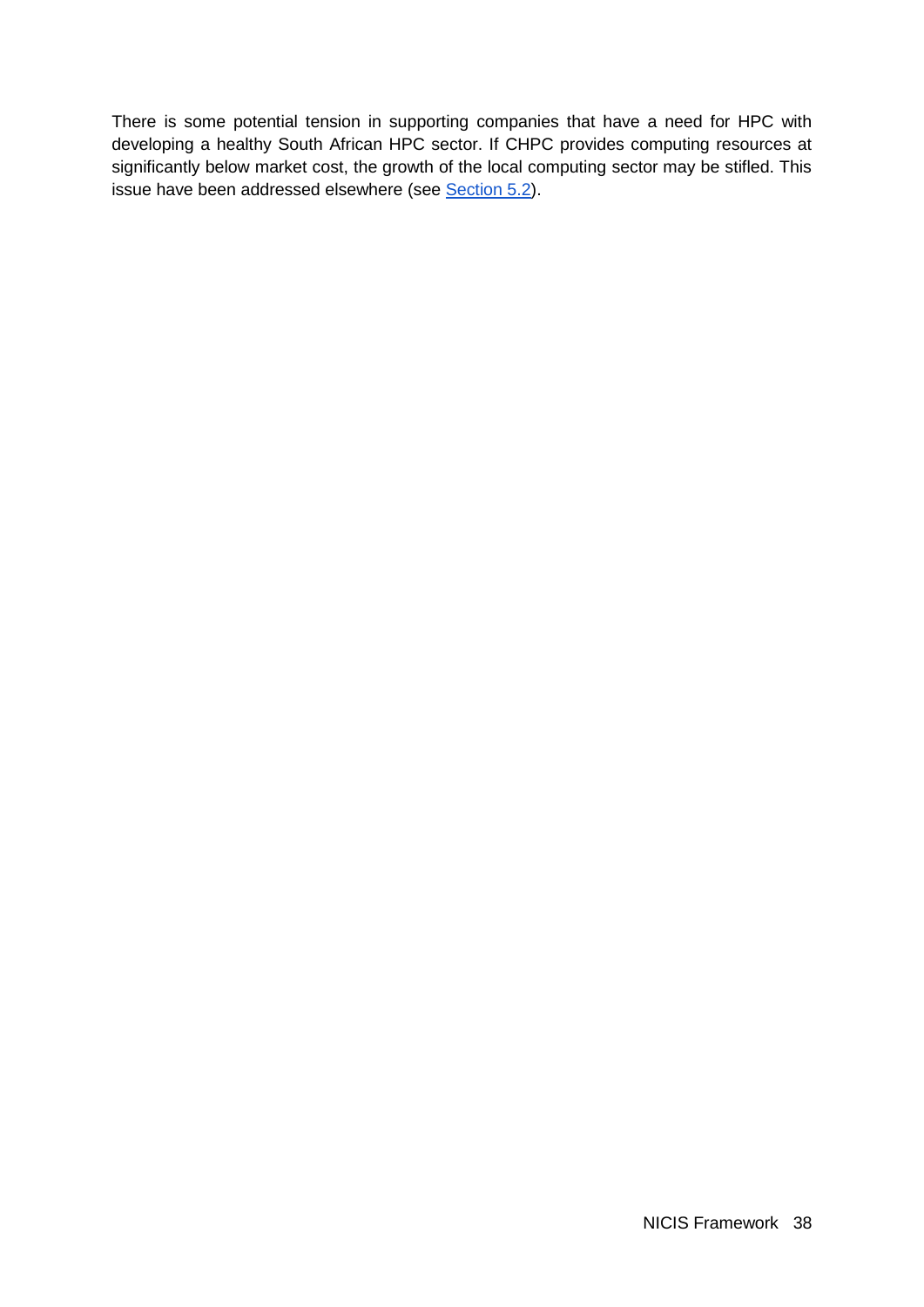# **4. Proposed model organisation of national cyberinfrastructure**

# **4.1 NICIS Principles, Vision and Mission**

## **4.1.1 Principles**

Based on our reviews of various national CI organisations and the current state of practice for the South African sector, the Committee has converged on a minimal set of main principles for an ideal national integrated CI system. These principles are:

- 1. Joint planning and budgeting: While investments are needed across the full spectrum of CI elements, a consolidated national strategy should be followed.
- 2. Good governance: transparency, accountability, efficiency and effectiveness.
- 3. Visibility of CI services: It will not be sufficient to offer a wide range of CI services if these are distributed over several providers and a myriad of web locations.
- 4. Sustainability: The technological volatility of CI must be countered with a smooth and solid funding stream. For the same reason, and due to frequent paradigm shifts, it is essential to maintain and nurture the development of the skills of the human capital base, including support personnel as well as current and future users of CI.
- 5. Constructive stakeholder engagement: There is a wide range of stakeholders that can affect or are affected by the development and operations of the national CI enterprise. Through systematic stakeholder engagement NICIS can better identify new opportunities manage risk and build reputation, thereby increasing value creation for both partners and society at large.

Other factors that have influenced the recommendations of the Committee include the need for innovation, the need for integrated services, international relations and cost-efficiency.

## **4.1.2 Vision**

The DST's Ten-Year Innovation Plan aims to drive South Africa's transformation towards a knowledge-based economy, in which the production and dissemination of knowledge leads to economic benefits and enriches all fields of human endeavour (DST, 2007). The proposed model for a NICIS aims to support this plan. Responding to the challenges and opportunities that the digital age is posing for South Africa, the Committee proposes a national integrated cyberinfrastructure organisation, designed to become an effective national tool for the DST.

*The vision is a NICIS that takes national leadership in the provision of a comprehensive cyberinfrastructure essential to 21st century advances for South Africa in research, education and innovation.*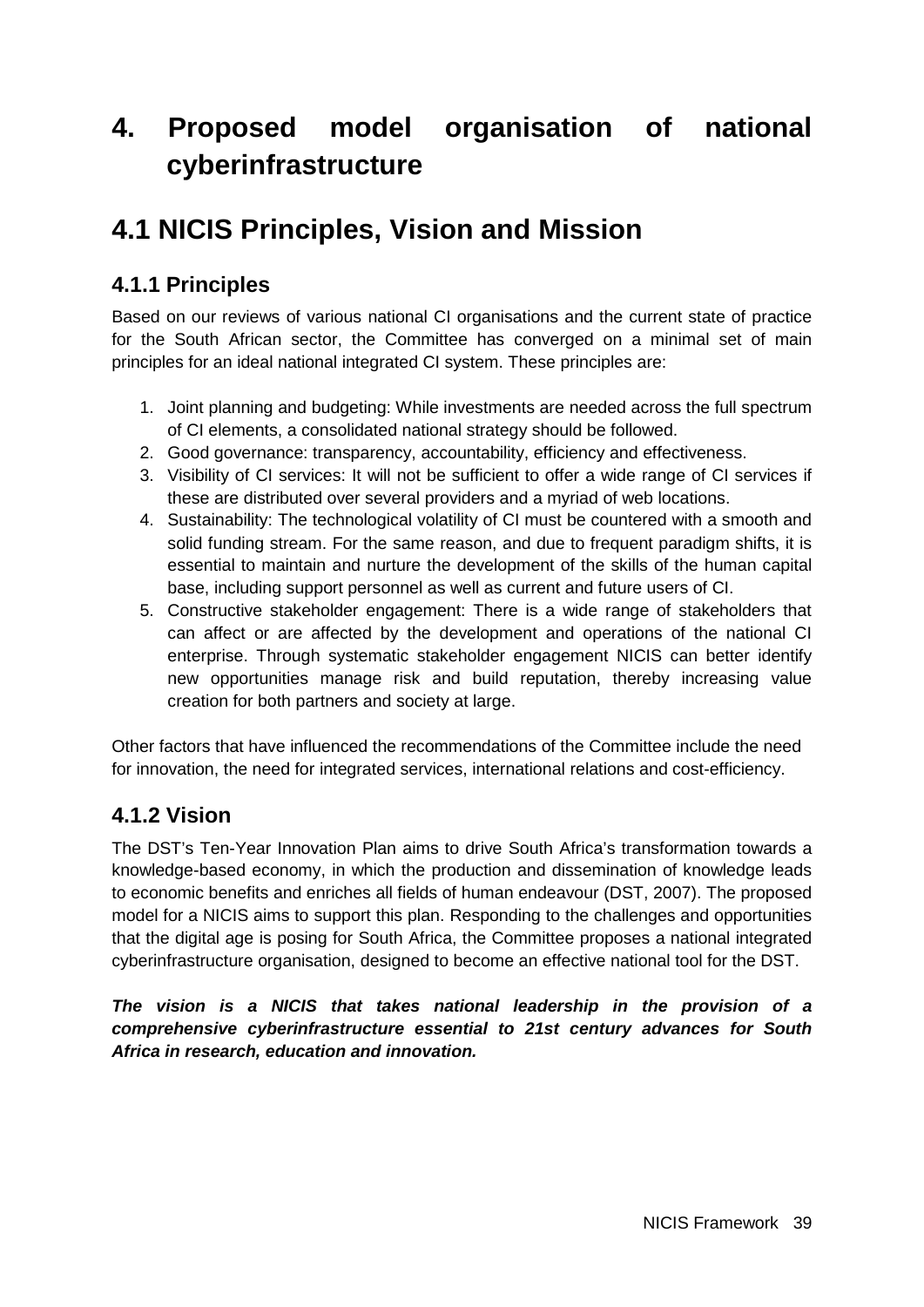### **4.1.3 Mission**

NICIS will establish a CI that is human-centred, world-class, supportive of broadened participation, sustainable, and stable but extensible. Investments should be user-driven, recognise the uniqueness of SA, provide for inclusive strategic planning, enable SA international competitiveness in research and industry, promote partnerships and integration with investments made by others in all sectors, both national and international.

*The mission of NICIS is to increase knowledge creation through provision of a national platform of essential cyberinfrastructure.*

# **4.2 High level NICIS Organisation and Ownership**

The organisational structure for NICIS will be described at two levels: (i) the high level ownership and reporting structures, and (ii) the internal structure of NICIS with detailed functions and responsibilities. In the following, various alternatives for high-level organisation will be discussed, while the internal structure will be described in [Section 4.3](#page-47-0) and details for the various CI elements will be described in [Section 5.](#page-56-0) The internal structure will largely be independent of the high level ownership models to be described in the following.

The Committee considered the suitability of other departments other than DST as a suitable home for the cyberinfrastructure. In the Committee's view, DST remains the best home for NICIS, taking into account DST's mission, the relationship to other DST-related entities and organisational history. There is a strong alignment between the vision of DST and the vision of the committee for NICIS. Strong links to other departments such as the Department of Higher Education and Training, the Department of Health and the Department of Communications will be important to build to meet the objectives of NICIS; these departments have a strong interest in the national cyberinfrastructure and will be important stakeholders and partners. In the longer run, as NICIS grows and proves itself, other organisational structures and relationship — perhaps as envisaged under the proposal national system of innovation — may be appropriate.

*Recommendation 5: The preferred organisational model is to set up NICIS as an appropriate legal entity fully owned by DST. An alternative viable option is to consolidate NICIS into a "National Facility" or a sub-agency of NRF.*

## **4.2.1 A Unit under the Meraka Institute at CSIR**

#### *Description*

The Meraka Institute is an operating unit of the CSIR focused on research and development in Information and communication technology (ICT). Meraka covers the following areas:

- Earth observation science and information technology
- Human language technologies and knowledge technologies
- Networks and media
- Integrative systems, platforms and technologies
- **Cyberinfrastructure**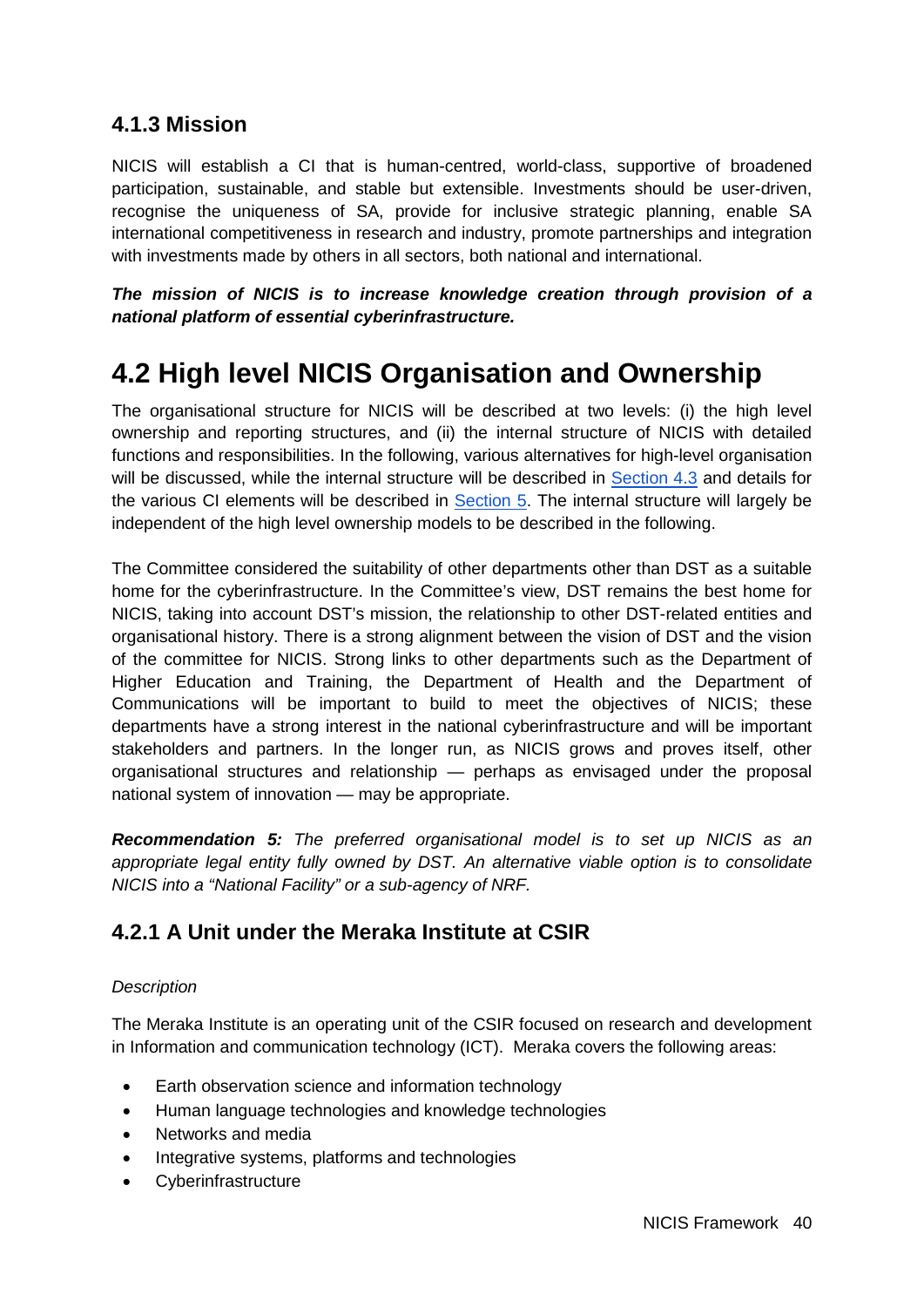As compared to the current status quo, CHPC and SANReN are implemented as units (projects) under Meraka. In large, this alternative would be a continuation and strengthening of the current organisational model.

*Pros:* The main advantage would be continuity, providing a secure framework for current personnel.

*Cons:* One disadvantage that the Committee sees with this model is a lack of visibility on the national level. Furthermore, the main focus of CSIR is research and development; and not ICT service delivery. The Committee has not seen strong evidence of interaction between current CI elements and other units under Meraka. Thus, few synergies have been documented, although CHPC participates on some of the cross-disciplinary teams that CSIR has for various projects. The general impression of the Committee is that researchers at Meraka and CSIR are not driving or inspiring CI service development.

The customer base of Meraka and CSIR appear to be different from customers of CI. Furthermore, the customers of Meraka and CSIR do not appear to be dominating users of CI.

During interviews with stakeholders, the Committee has heard comments that the current organisation is experienced as unnecessarily bureaucratic, resulting in lengthy procurement and budgeting processes.

#### *Assessment*:

Since CSIR is not generally a service provider, it may be difficult under this organisational model to promote an ambitious national CI vision as part of a Meraka vision. Furthermore, the reporting line between NICIS and DST would be unnecessary complex, since it would go partly through the Meraka Executive Director and CSIR Executive; and partly through a project reporting line. As will be described in Section 5.3 we will recommend an authoritative governing board for NICIS. This role will be difficult to maintain if NICIS is to be embedded into an existing organisation, and it is likely that such a NICIS board in practise would end up having mainly an advisory function.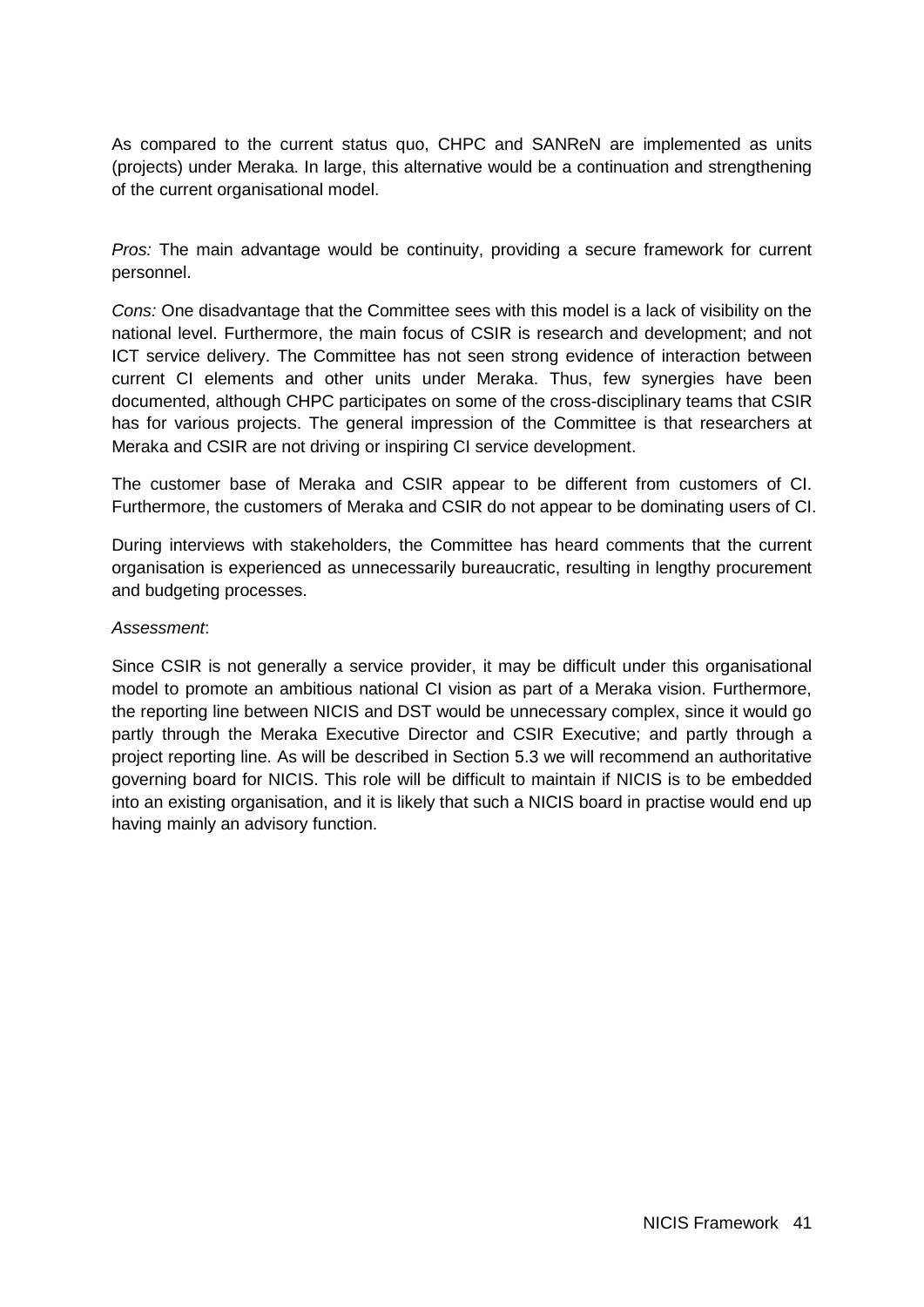

**Figure 4.1** Current structure of the NICIS.

### **4.2.2 A separate unit under CSIR**

#### *Description*

The CSIR is one of the leading scientific and technology research, development and implementation organisations in Africa. The CSIR undertakes directed and multidisciplinary research, technological innovation as well as industrial and scientific development. This takes place in domains such as biosciences; the built environment; defence, peace, safety and security; materials science and manufacturing; and natural resources and the environment. CSIR is organised accordingly into 9 research areas, one of which is research and development in information and communication technology (the Meraka Institute). Each research area is directed by a CSIR Executive Director<sup>[5](#page-31-0)</sup>.

A NICIS organisation could be established as a separate "research area" under the CSIR with a separate Executive Director reporting to the CSIR Executive. As compared to the present status quo, this organisational model would move CI out of the Meraka Institute.

*Pros:* This model would give a separate budget for CI within CSIR.The visibility would be increased, particularly within the CSIR organisation.

A further advantage would be that there would be one reporting level less between NICIS and DST, as compared to the present situation. The focus on CI would be strengthened within CSIR, and also nationally.

<span id="page-41-0"></span><sup>5</sup> [http://www.csir.co.za](http://www.csir.co.za/)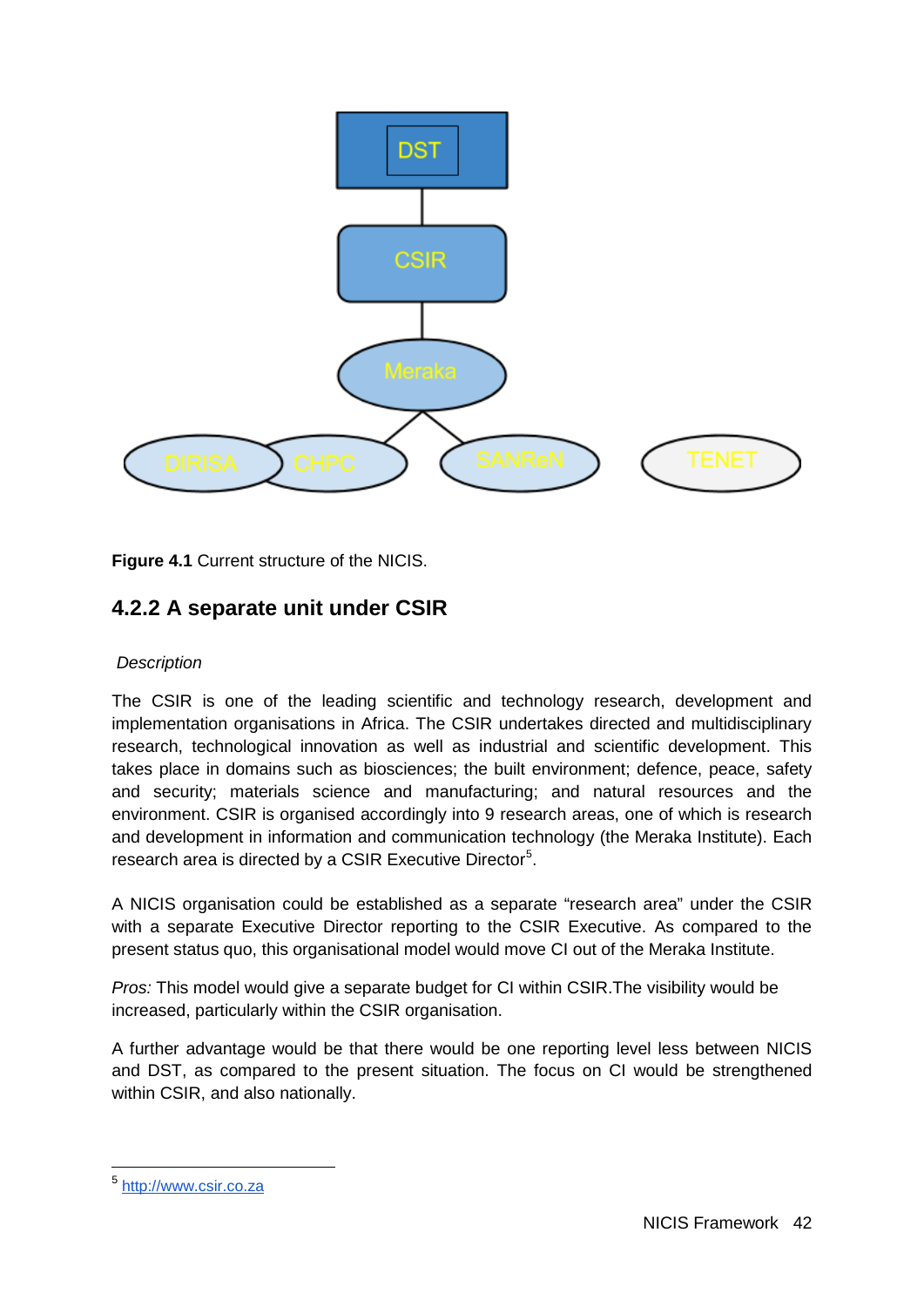*Cons:* Many of the disadvantages given in the previous "Meraka model" still hold. There is a possibility of tension between such a CI area and other CSIR research areas. In particular this tension could emerge since the main focus of CSIR is research and not ICT service delivery. Also, the synergies are not apparent, since there seems to be little crossfertilisation currently between CHPC/SANReN and other groups at CSIR. There may also be tension between the NICIS board and the CSIR board.

#### *Assessment*

The added value of this alternative is not obvious to the Committee. The Committee does not see significant differences between the current status quo and the present alternative.



*Figure 4.2 NICIS as a separate unit under CSIR.*

## **4.2.3 A National Facility under NRF**

#### <span id="page-42-1"></span>*Description*

The NRF is an independent government agency which promotes and supports research in all fields of knowledge. It also conducts research and provides access to National Research Facilities. The NRF provides services to the research community and aims to uphold excellence in all its investments in knowledge, people and infrastructure.<sup>[6](#page-41-0)</sup> Unlike other Science Councils whose role is research performance, the NRF primarily fulfils an agency role and funding from the NRF is largely directed towards academic research<sup>[7](#page-42-0)</sup>. The main source of income for NRF is DST (R1,019 M in 2011) and a parliamentary grant (R762 M in 2010), with R66 M from other government organisations.

<span id="page-42-0"></span><sup>6</sup> [http://www.nrf.ac.za](http://www.nrf.ac.za/)

<sup>7</sup> [http://en.wikipedia.org/wiki/National\\_Research\\_Foundation\\_of\\_South\\_Africa](http://en.wikipedia.org/wiki/National_Research_Foundation_of_South_Africa)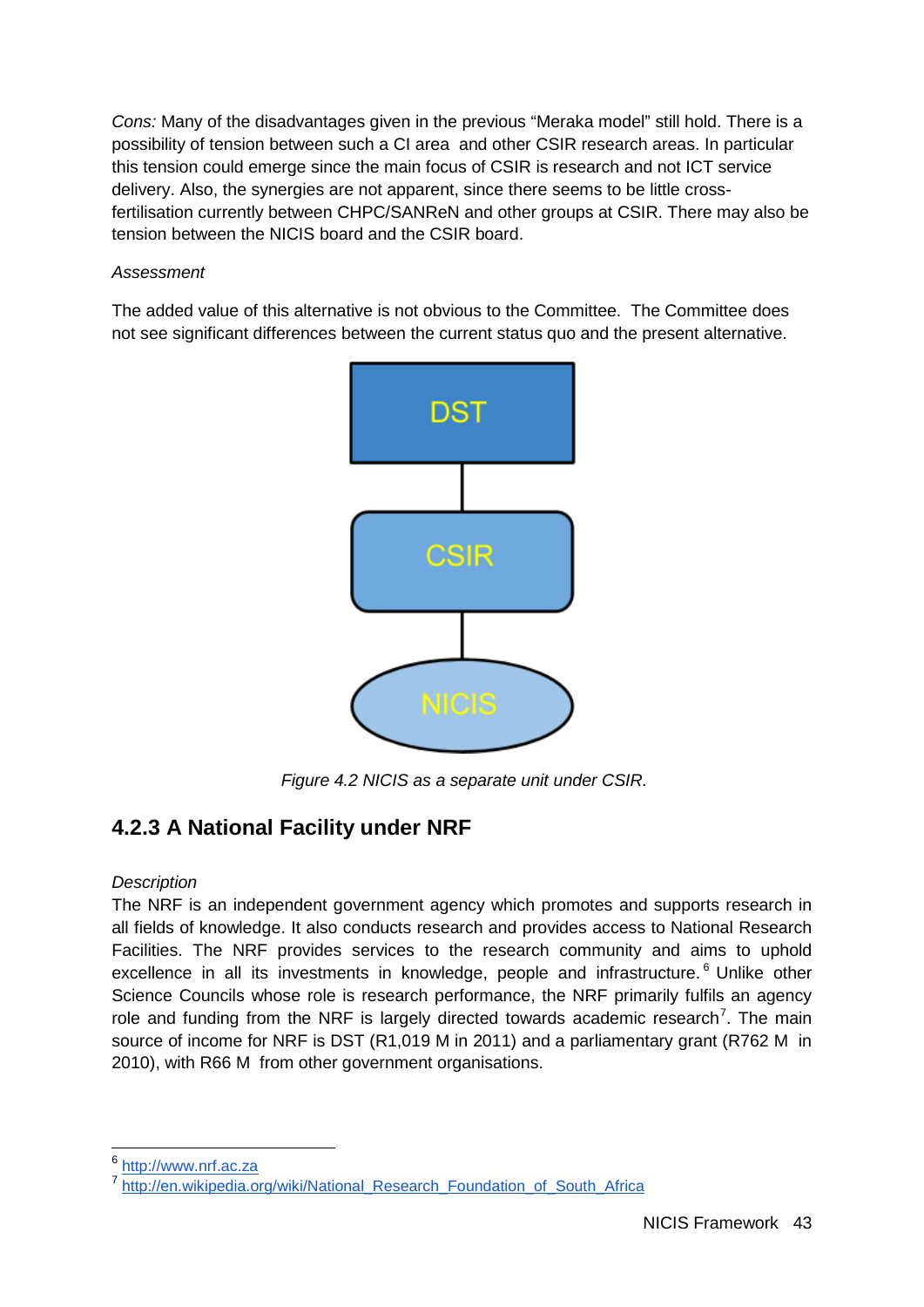A NICIS could be organised as a National "Research" Facility under NRF.<sup>[8](#page-42-1)</sup> As a national facility, NICIS would report to the NRF Executive Management through the Vice-President for Research Infrastructure and National Research Facilities. Strategic priorities would be set by the Board of the NRF.<sup>[9](#page-43-0)</sup>

*Pros:* The mandate of NRF covers infrastructure, so CI will fit naturally into this mandate. An NRF national facility would increase the visibility of CI and place CI alongside other National Research Facilities having a unique position in South African knowledge production. The user base of NICIS corresponds in large to the user base of NRF.

Furthermore, having NICIS within NRF gives the possibility to match national research priorities with CI priorities and the allocation of CI resources to projects. This is important in order to ensure appropriate return on research investments. Having NICIS organised as a facility under NRF would give one reporting level less than the current organisation under the Meraka Institute.

*Cons:* A NRF National CI Facility would have to "compete" internally within NRF with research funding. Such a NICIS would also have to "compete" with funding and attention to other national facilities. The reporting line to DST will still be fairly long, through the NRF executive management to the NRF Board to DST.

#### *Assessment*

The Committee finds this a viable model. However, one concern is that NICIS would have to compete with disciplinary research and research initiatives within NRF. The unique crosscutting and generic nature of CI could be given too little attention in this context. DST would also have less opportunity to use NICIS as a strategic tool for implementing its priorities. Instead, the NRF will be given the opportunity to use NICIS as a tool for realising and supporting important national research priorities. However, fluctuating research budgets and science trends may affect the long-term sustainability of CI. Experiences from organising CI under the national research funding organisation other countries are variable.

- 8 *A unique position in South African knowledge production;*
- 8 *Core technologies, research methods or data pools/collections that live up to international standards;*
- 8 *Goals that are aligned with the overall objectives of the NSI;*
- 8 ● *Critical mass of equipment, skills and users;*

<span id="page-43-0"></span><sup>8</sup> *Ref NRF Annual Report 2010-11: According to the White Paper on Science and Technology (1996), an institution qualifies as a National Research Facility when it has:* 

<sup>8</sup> *Potential for networking and attracting international collaborators; and l Opportunities for human resource development, with special efforts to involve researchers from formerly disadvantaged communities. An additional characteristic of a National Research Facility is that it provides a platform for science advancement and for bringing science and society together. The facilities offer unique education and training opportunities for students and learners. As science awareness platforms, the National Research Facilities aim to promote a culture of science and to stimulate young people to follow careers in science and technology.*

<span id="page-43-1"></span> $9$  NRF Directors' Advisory Committees operate iThemba LABS and SAEON. "The process for establishing committees for the other National Research Facilities will be completed during the first half of the 2011/12 financial year". Ref.: NRF Annual report 2010-11.]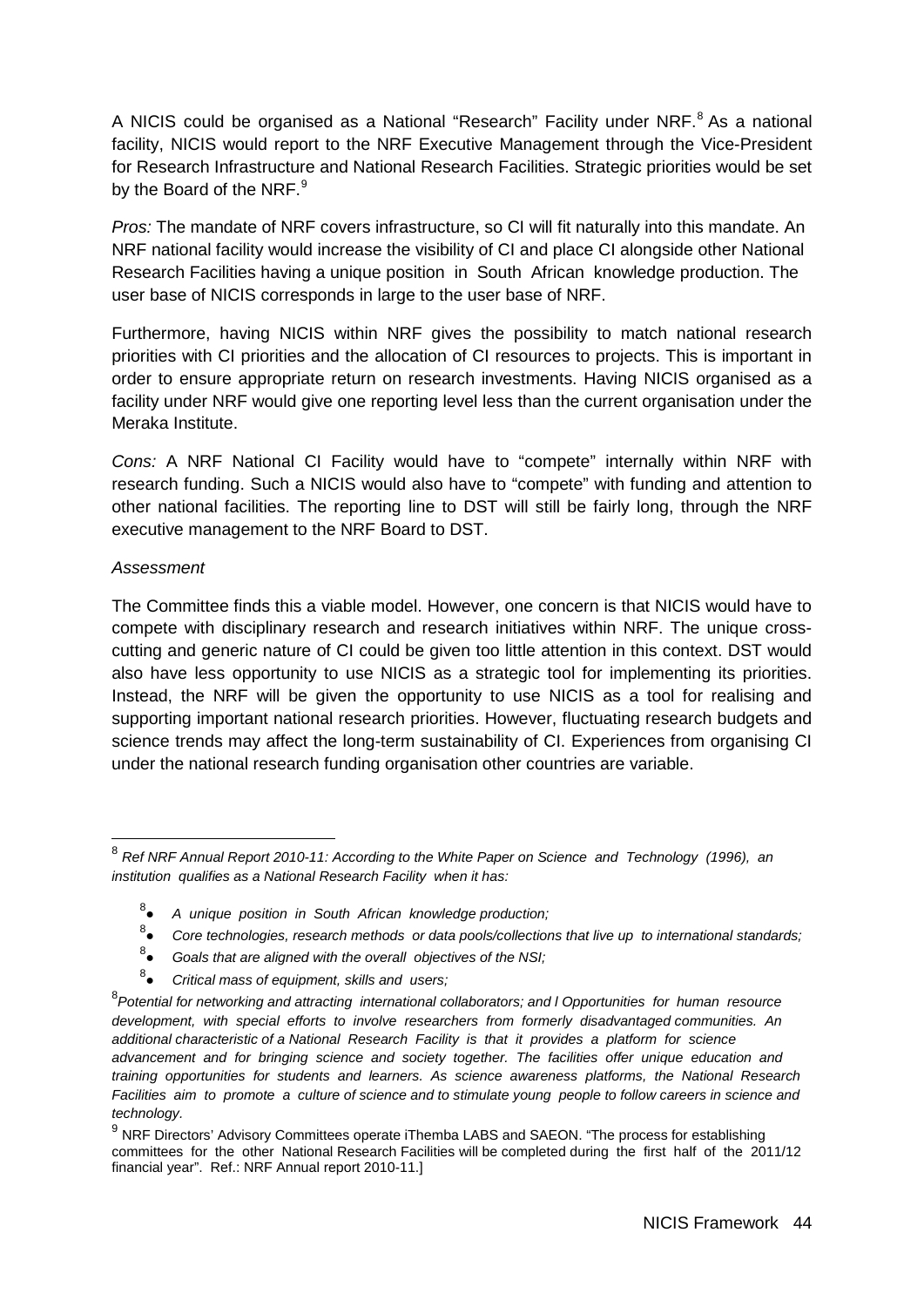As a sub-alternative, still within NRF, NICIS could be organised as a sub-agency with a separate board. The Committee has been informed that a similar discussion is on-going for astronomy. Again, this might be a viable model provided that the high-level governance structure can be set up in a transparent manner that ensures buy-in from the relevant stakeholders. The committee also has reservations regarding the role that the NICIS Board would have if NICIS is to be hosted by NRF, and it is likely that the NICIS Board would end up being an advisory body to NRF. The Board that will be described in Section 5.3 is intended to have a stronger authority to drive the development of national CI. Thus, for an NRF-hosted model the committee recommends a serious exploration of the possible highlevel governance structures.



**Figure 4.3** NICIS as a National Facility under NRF.

### **4.2.4 A separate legal unit owned by DST**

#### *Description*

Under this model, NICIS will be organised as an appropriate legal entity owned by DST. Our main inspiration for this is CSC – The Finnish IT Centre for Science, which is Finland's national cyberinfrastructure organisation. CSC has proved highly successful in providing CI services to Finnish scientists. CSC is also a major player in international CI projects, which is remarkable for a country with population 5 million. The governance structure of NICIS at the highest level should be matched by the appropriate form of company structure, to be decided by DST. If, for example, NICIS is organised as a government-owned limited liability company, DST would be the shareholder and execute through the "Annual General Meeting of Shareholders", while the NICIS Board to be described below would constitute the "Board of Directors". The structure proposed below is tentative and its details will have to be reviewed in dialogue with DST officials.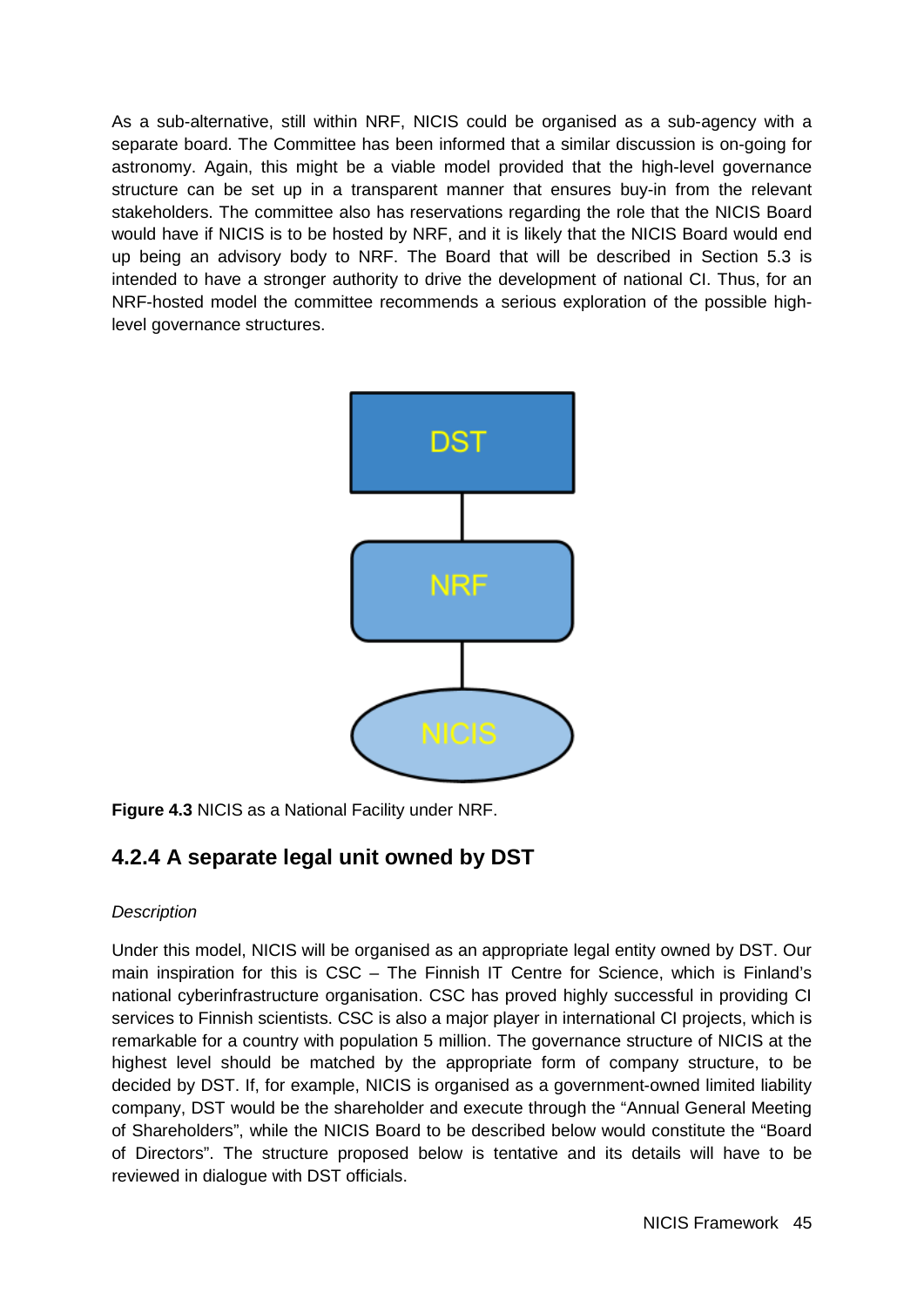The role of DST is to execute and further develop its professional role as owner of NICIS. DST will decide the vision and overall aims of NICIS and decide on the funding and budgetary aims for NICIS (for example not-for-profit). DST will adapt the funding for NICIS to the vision and current situation of NICIS.

DST will approve of the annual report and financial statement from the Board. DST appoints the members of the NICIS Board through some agreed nomination process. The composition of the NICIS Board will be characterised by competence, capacity and diversity; based on the specific need of NICIS high-level stakeholders. DST decides on the remuneration of the Board.

#### *Pros*

Referring to the main principles set out in the beginning of this chapter, it is seen that:

- The model will enable joint planning and budgeting according to a consolidated national strategy.
- The independent role of the organisation will provide for good governance with minimal conflicts of interest. The high-level organisational structure is transparent with short reporting lines, paving the ground for an accountable, efficient and effective organisation.
- The model will give high visibility of the CI services through a one-stop-shop concept .
- The model will be highly sustainable due to the close link to funding at the government level and the establishment as a separate legal entity. This will again provide a stable hub for skills and human capital development which is essential for South Africa and of particular relevance for the new fields of data-driven research.
- The model will enable constructive stakeholder engagement at the strategy level. This can effectively and dynamically be managed by DST through selection and replacement of representatives to the NICIS Board.

#### *Cons*

The separate organisation will come at some additional administrative costs for separate legal, HR and communication services, etc., though these should be weighed up against existing cost charges. Furthermore, the establishing of the organisation would require a lengthy legislative process and an intermediate organisational model might be required.

#### *Assessment*

The Committee finds that this model will give the most powerful tool for DST to develop the national leadership for CI in the future. The model resembles the Finnish CSC organisation, which has proved highly successful in the European CI ecosystem. CSC efficiently provides a broad range of high quality tools for academia, it is a strong international player, and is characterised by close ties with the government level.

Thus, the Committee believes that the unique enabling role of CI will be best served by a separate organisation directly under  $DST^{10}$  $DST^{10}$  $DST^{10}$ . This will ensure the proper level of attention and

<span id="page-45-0"></span> $10$  The Committee is aware of the Ministerial NSI Report (2012), where it is recommended to constitute a National Advisory Panel on Cyberinfrastructure, reporting to a proposed National Council for Research and Innovation. The Committee notes that there is a potential overlap in the mandates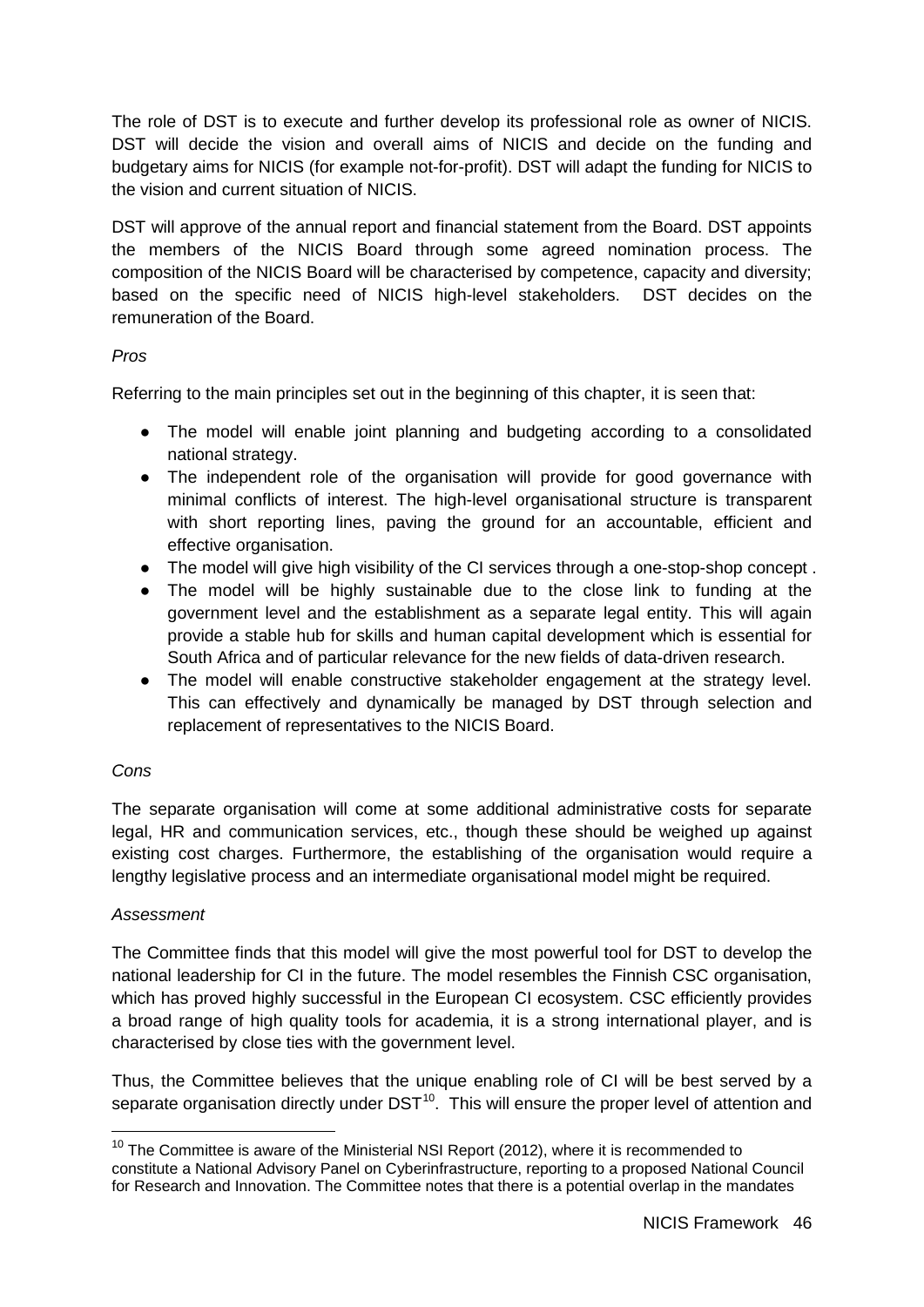ownership from DST in the long term and discharge the potential of CI as a key enabler for modern science, innovation and human capital development across all sectors of society.



**Figure 4.4** NICIS as a separate legal unit owned by DST.

### **4.2.5 Transitional considerations**

During the committee's consultations with DST, implementation issues and possible intermediate solutions have been discussed. We will briefly comment on this in the following, noting that implementation of NICIS is not within the remit of the committee.

The establishment of a new legal entity is a lengthy process, and there might in this case be necessary to consider a transitional set-up. It is possible to look at the NRF-hosted model as an intermediate step towards a separate legal entity. The committee's assessment is, again, that this is a viable alternative to the ideal model.

Another interim solution could be to establish NICIS as a "fifth" programme under DST. Such a program may be regarded as a division of the DST, with a programme officer (interim NICIS CEO) reporting to the Deputy Director General of DST. Such a programme could be set up with a Steering Committee and it could be spun off as a separate legal entity at a later stage.

A major concern of the committee is that intermediate solutions oftentimes grow into semipermanent solutions. Thus, we are reluctant to recommend a particular intermediate set-up, and rather emphasise the need to decide on a sustainable model that can firmly position South Africa to benefit from the technological advancements to be expected in the 21st century.

When DST decides, after consultation with key stakeholders, on the path it wishes to take, significant efforts will be required by individuals who are motivated to expeditiously

of the NICIS Board and a National Advisory Panel on Cyberinfrastructure which should be resolved if the latter panel should be created. 10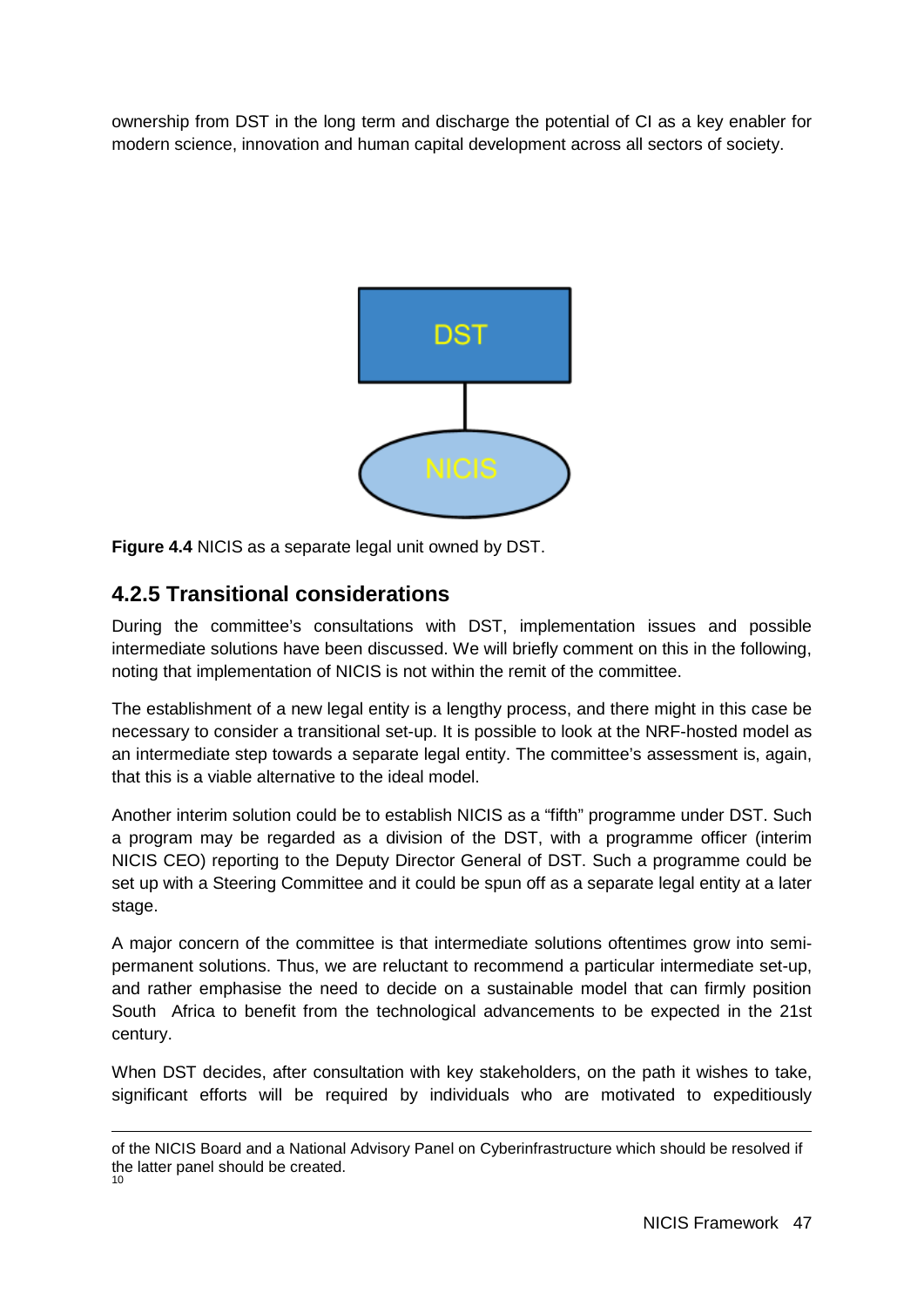implement the plan. There is a tension between starting as soon as possible, and ensuring that the right people are hired and setting up good governance procedures. Therefore it may be appropriate for DST to appoint on an interim basis a suitable implementation leader and team with the necessary technical expertise and leadership ability and time to dedicate to this task without contention with other demands.

# <span id="page-47-0"></span>**4.3 Governance, operation and management structures**

Irrespective of high level organisation or ownership, the Committee proposes an organisation that is horizontally integrated across CI elements. Vertical integration, from national systems to institutional CI is not treated here in detail as it crosses several ministerial borders and will have to be resolved through agreements at the ministry level.

**Recommendation 6:** *We propose an organisation that is horizontally integrated across CI elements.*



**Figure 4.5** NICIS Governance model.

### **4.3.1 Governance**

#### **NICIS Board**

The NICIS Board will maintain an independent control function over the organisation on behalf of its owners. The NICIS Board prepares and maintains a strategic plan for NICIS. The Board supervises the implementation of the strategic plan and oversees that the organisation is managed accordingly. The Board will prepare and maintain a plan for its own work that includes board-level competence building. The NICIS Board decides on the salary paid to the key managers, including the CEO and on the salary policy of NICIS employees.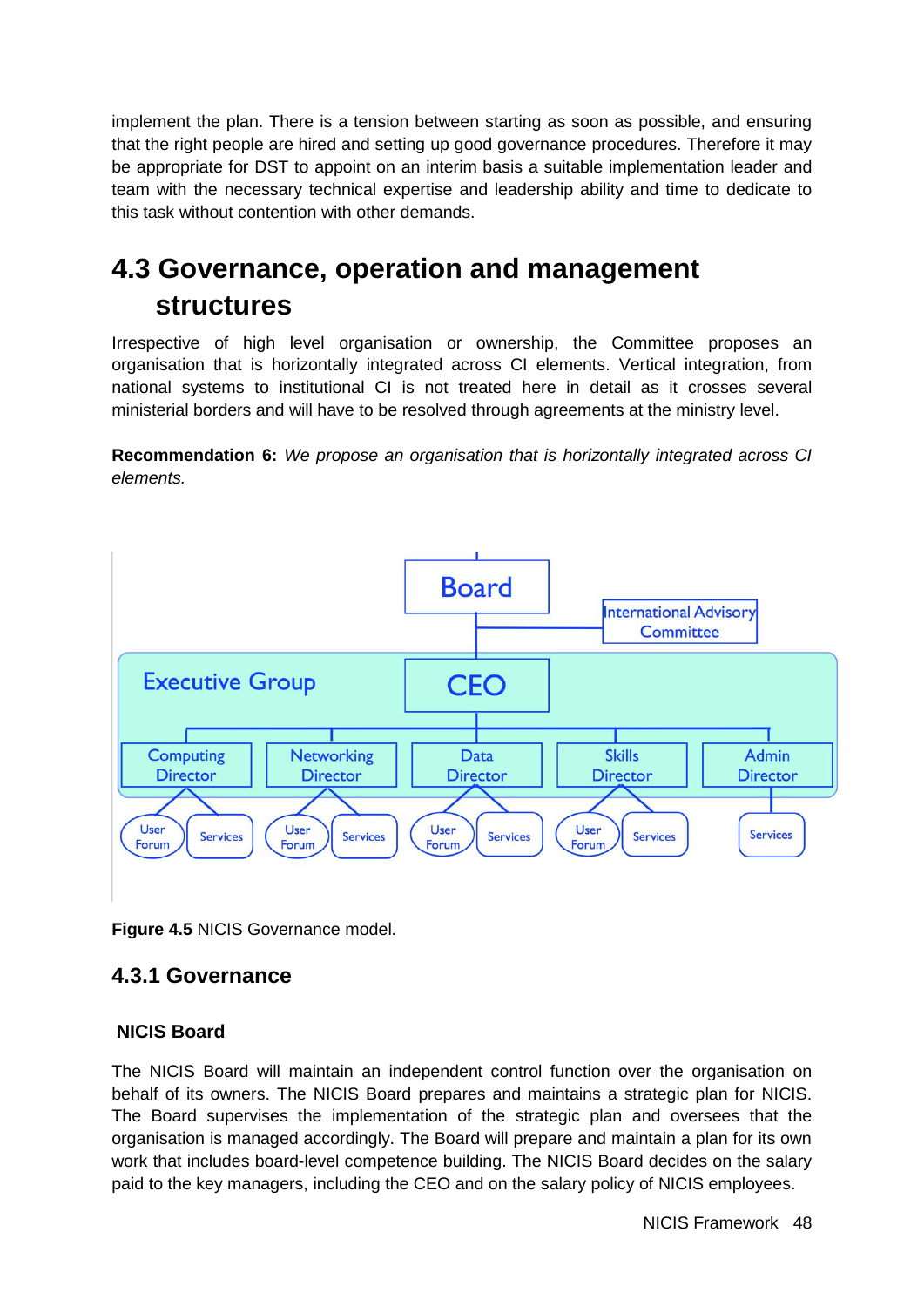The NICIS Board

- Shapes and monitors the company's framework for accountability, control and risk,
- Monitors key stakeholder relationships associated with generating value,
- Approves the budget, the financial statements and the report of the Executive Group,
- Controls and monitors the current management,
- Appoints and dismisses the CEO of the company.

The Board should be appointed from representatives of the main stakeholder groups, cf. Section 4.5. For effectiveness, it is recommended that the number of Board members is limited to approximately 10 persons. The Committee emphasises that whichever organisational model is adopted (i.e., independent agency, NRF sub-agency, Meraka subagency) the NICIS Board must be a *decision-making* board and not an advisory board. Problems of accountability and layers of governance will be exacerbated if this Board is seen to be a talking shop.

### **4.3.2 Management structure and operations**

#### *NICIS CEO*

The Board appoints the CEO for the company. The CEO's terms of office are defined in a written contract approved by the Board. The CEO is responsible for the implementation of the strategy. S/he is responsible for the general execution of all NICIS activities and for the successful daily operation of NICIS. The CEO is also responsible for the exploitation of new service areas and collaboration opportunities. The CEO will interact with the NICIS Board and engage with stakeholders.

#### *Services Areas*

The activity of NICIS will be organised in Service Areas. The Service Areas will at the startout include Networking, Computing, Data, Skills & Training and Administration. The Service Areas may change over time and they are described in detail in [Section 5](#page-56-0) below. Here, a *service* denotes everything from core services such as provision of raw bandwidth, compute cycles and data storage; to value-added services such as advanced user support, data curation, cloud services or training activities. The Service Areas largely follow the current elements of the South African CI, with the addition of a new area for Skills & Training and a common Administrative Service. The Skills and Training Service Area will coordinate the cross-cutting theme of human capital development in strong interaction with the higher education sector. It will be implemented in a highly distributed fashion, where the bulk of activities will be based at the HEI, while NICIS provides the glue to ensure a coherent approach to training and education in cyberinfrastructure.

#### *User Engagement*

Each Service Area will engage the user community through an appropriate User Forum. The User Forum will be composed of leading edge users and representatives from major user communities that can provide guidance for the development and deployment of CI services. It is important that the range of user representatives also includes possible future users and users that might be critical to the current service portfolio. The User Forum will advise on plans and progress, and identify issues pertinent to the success of the Service Area. The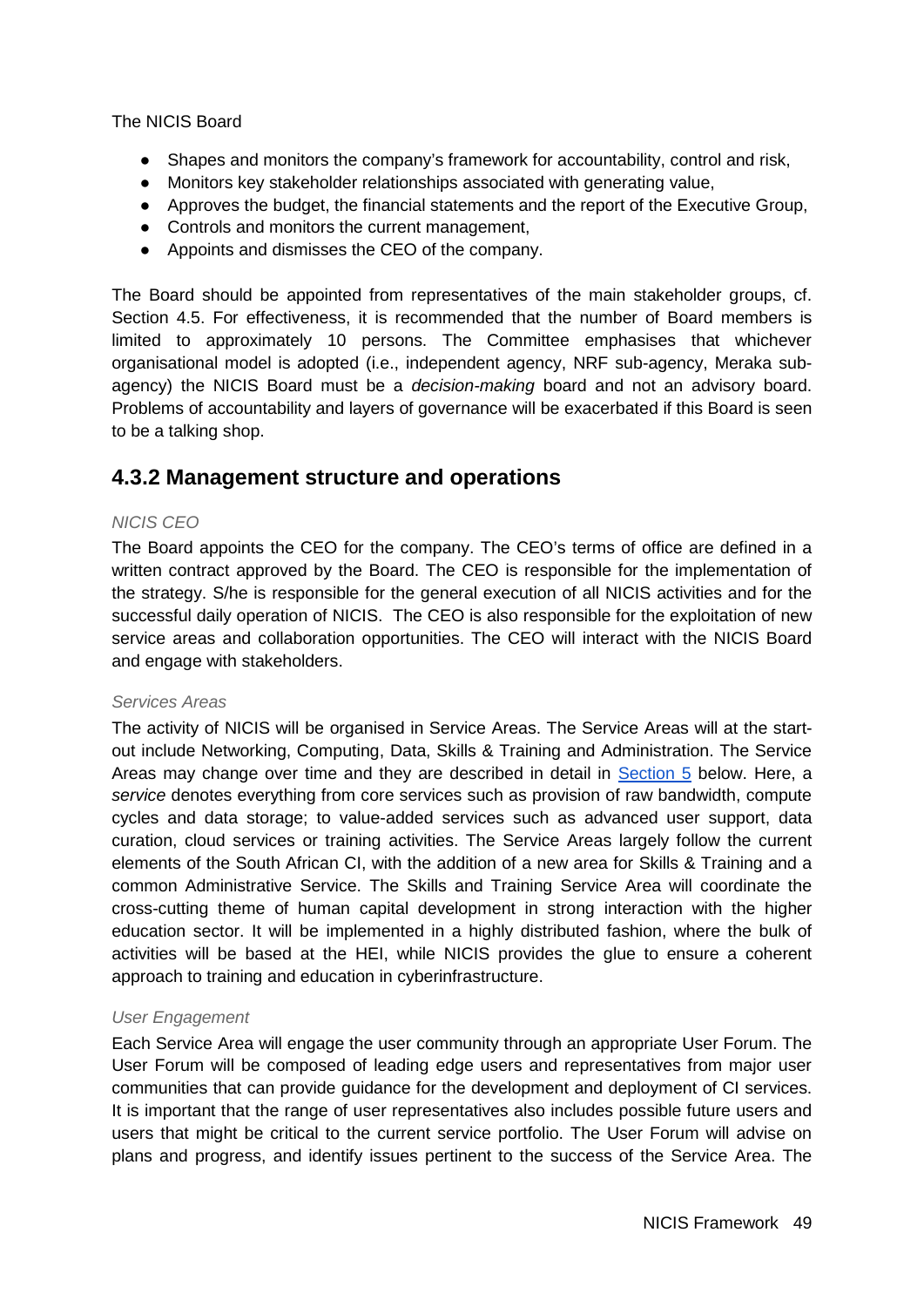User Forum will be chaired by a user representative. The Chairs of the User Fora meet annually with the NICIS Board.

#### *Cross-Cutting Themes*

The integrated NICIS framework allows for a systematic and efficient approach to crosscutting themes. Such cross-cutting themes include skills and human capital development, where the integrated approach enables a coherent take on competence building for advanced use of ICT. It will also provide a better environment for building career paths for CI personnel.

The development of integrated CI is another area where an integrated framework will provide an optimal platform for development and deployment of integrated services such as the staging of large data sets for HPC systems, bandwidth-on-demand applications for virtual organisations; and integrating national and local services with commercial cloud services.

An integrated national CI with a long-term vision will provide a stable one-stop shop for the broad portfolio of advanced ICT services for users in academe and industry. This will be essential in enabling these users to benefit fully from the opportunities for value creation offered by digital science. Access to a "guaranteed" national CI will reduce the cost of application for industry; enable scalability as opposed to home-grown solutions, give access to the national skills pool and reduce risk by introducing a shift from capital expenses to operational expenses. These advantages will be particularly relevant for SMEs, who are the most vulnerable to risks of relying on in-house infrastructure, software and expertise.

#### *Innovation project*

The main focus of NICIS is to deliver high quality services to the users. In order to keep up with the technological development and deliver leading edge services, NICIS should also run an innovation project which focuses on developing new services, new capabilities, engaging with the commercial sector<sup>11</sup>. This should be organised in a flexible manner, pragmatically cutting across e-Infrastructure elements, involving dynamic consortia with participation from relevant actors inside and outside the organisation. The innovation project should have a separate funding stream organised in 3-4 year project cycles. Such an innovation project could for example embrace themes that support the present DIRISA activities, as proposed by the DIRISA SWG. Examples include innovative technology developments in global research infrastructures; the alignment of national and institutional policy on the provision of efficient and cost effective technology for research data infrastructures; best practice in data management and Open Science mechanisms of knowledge sharing. Inspiration for setting up a national innovation project can be found from the Netherlands' GigaPort program, see A.2.4. The Committee draws a distinction between innovation projects and *research*. Although, the innovation projects require staff that is capable of high-level research, the goals of research and innovation are different; this topic is explored further in section 4.4.4.

<span id="page-49-0"></span> $11$  A similar innovation project within the networking area is run by SURFnet, the Dutch NREN. The GigaPort3 program aims to take the SURFnet network infrastructure to a higher level through piloting new services. More information is available online[:](http://www.surfnet.nl/en/Innovatieprogramma) http://www.surfnet.nl/en/Innovatieprogramma's/gigaport3/.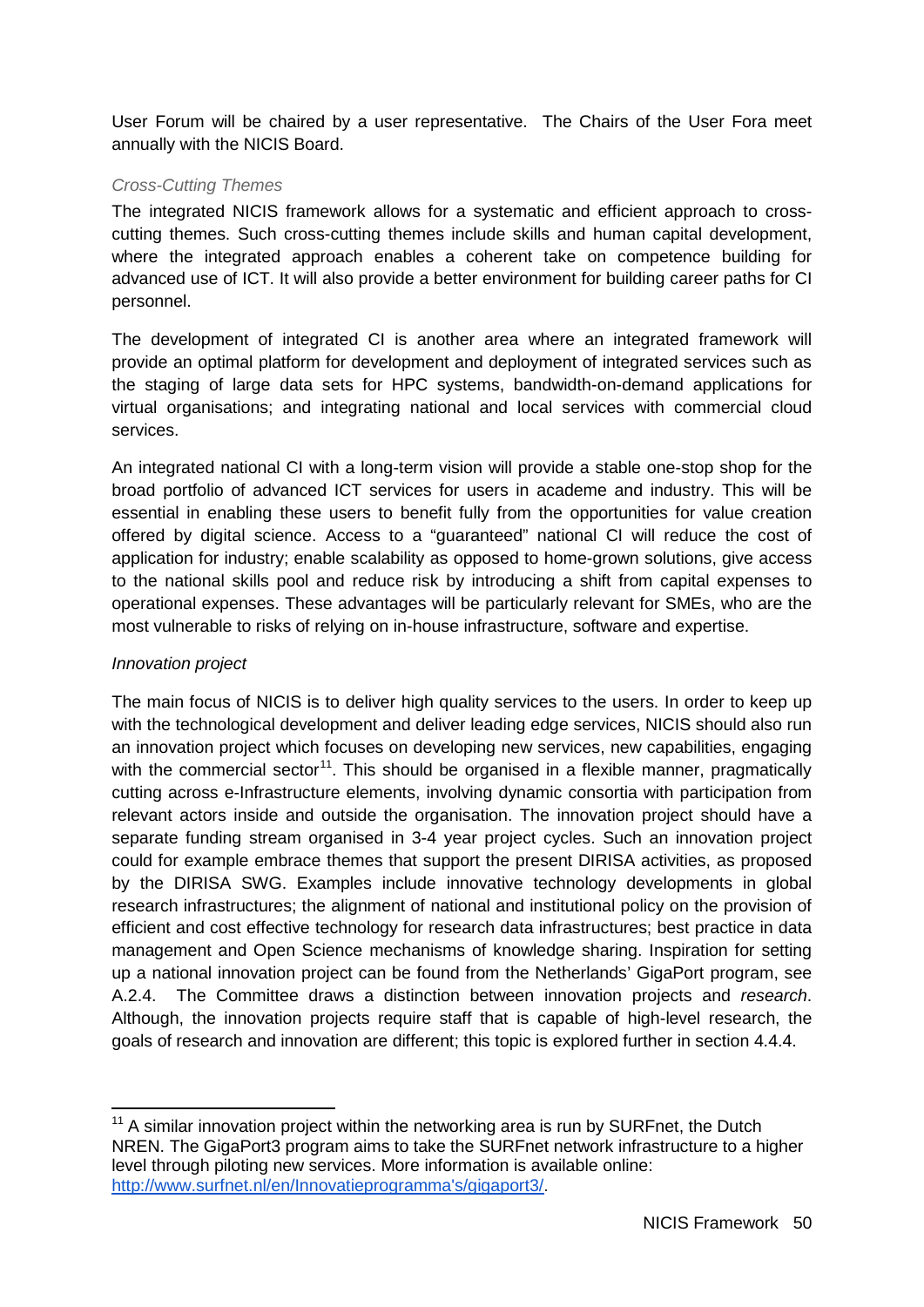#### *International activity*

Science is a global enterprise. In order for South-African researchers to be able to collaborate globally the NICIS must be interoperable with the important cyberinfrastructures outside SA. Participation in international *fora* is essential for such relevance. Participation in international CI initiatives is also important in ensuring high quality of the NICIS enterprise. It is recommended that NICIS aims to be an attractive partner for collaboration in international and bilateral CI initiatives. Participation in international initiatives, such as the framework programmes of the European Union, will be an important quality mechanism for NICIS. Furthermore, a measure of success for NICIS would be to become the preferred partner for SKA in delivering CI services. Other quality mechanisms should include regular reviews by the International Advisory Committee.

#### *Directors*

Each Service Area will be coordinated by a Director. Each Director is responsible for the development and delivery of services within his service area. This responsibility includes proposing and executing technical projects for development, deployment and operation of services.

Each Director will engage with users and other stakeholders, perform requirements gathering, and exploit future opportunities for innovative projects within his service area. Users will be engaged in the technical development and they will be involved in requirements gathering. Within each Service Area each Director coordinates user engagement through appropriate user forums. The Director is responsible for stimulating the organisation of new user communities.

#### *Executive Group*

The CEO chairs the Executive Group. The Executive Group is composed of the Directors, the Administration Director and the CEO. The Executive Group has the primary responsibility for management of NICIS. The Executive Group implements the strategy, engage with stakeholders, exploit and review opportunities, discuss and develop activity plans, monitor quality and progress of projects. The Executive Group will have frequent (i.e. weekly) meetings to monitor progress, prepare quarterly and annual reports, to resolve occurring issues and to plan the implementation of future activities.

### **4.4 Funding models**

#### **4.4.1 Overall funding of NICIS**

Cyberinfrastructure — both equipment and people — is extremely expensive, and it is often difficult to quantify direct payoff of the investment. DST has already contributed substantial funding to the CI, both HPC and networking.

Based upon international experience, our view is that the NICIS will not be sustainable without continued significant support from DST, so that funding of NICIS will continue to consume a significant portion of the national science budget. The Committee suggests some measures below to ameliorate this load, but strongly urge DST to remain committed to the NICIS.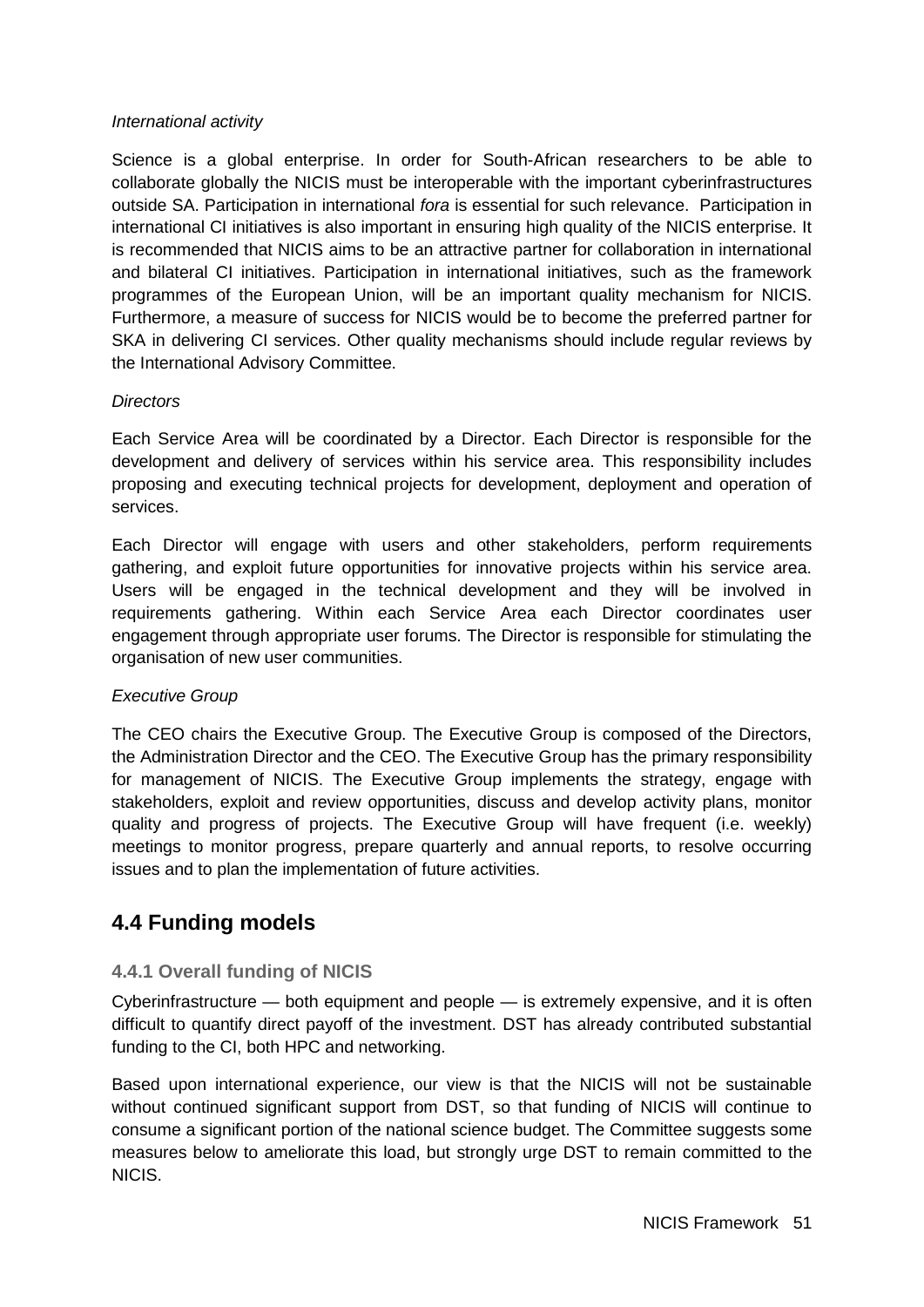Money must be spent effectively. There are two strong recommendations that the Committee proposes:

**Recommendation 7:** *Budgeting must be integrated across the NICIS. While ring-fenced funding for the system as a whole is a good idea, there needs to be joint planning between the different pillars of the NICIS. This planning should be aligned to the medium-term expenditure framework (MTEF).*

**Recommendation 8:** *There must be a high-level of accountability of the sectors to the stakeholders (DST, universities, etc.).* 

In this respect, the different sectors have a responsibility to show that the money that is invested in them is well spent. This is important to justify the long-term funding that will be required for the sector, and for planning. Clear and transparent metrics to measure performance must be set. With some exceptions, the Committee believes that current performance metrics and reporting are insufficient, which has complicated the writing of this report.

One of DST's challenges in funding the current networking, compute and data programs is the unevenness of the expenditures to create and then refresh every 3-5 years the substantial capital equipment required for these CI elements. By creating NICIS as a single program that encompasses multiple elements within a single budget planning process, there is an opportunity to synchronize the phases of capital refresh across various components (e.g. networking, computing and data) and thus level out the spikes in capital expenditures. Another mechanism to smooth out capital expenditures is to lease rather than purchase equipment. Our benchmarking analysis (Sec 2.2) indicates that most countries/agencies avoid leasing and find a way to purchase equipment rather than incur the additional interest costs and complexities of leasing equipment. Finally, the NICIS multi-year budget plan could request level funding for capital refresh, even if the planned capital expenditures are not level - e.g. save funds some years for planned higher expenditures in later years. One way or another, it is important that NICIS and DST work with the Treasury to predictably provide the funds necessary for the capital refresh of equipment on the 3-5 year timescales typical of CI equipment.

#### **4.4.2 Other sources of funding**

**Other state entities.** As there are significant benefits of scale, DST could explore shared use of central NICIS facilities by other state entities (e.g., the South African Weather Services). Even if shared computing systems are not feasible, co-location of equipment and use of other infrastructure can be explored. For example, the cost of backup power and airconditioning is a very large part of the cost of any system, even if amortised over a ten-year period. Sharing would allow costs to be brought down and managed.

**Commercial income.** As discussed elsewhere in the report, limited commercial use of HPC facilities and other computing services should be encouraged. However, it is unlikely that this can take place at the level that a significant amount of income could be brought in without impacting on the key priorities of the NICIS. Moreover, this usage has the potential of discouraging the development of an indigenous high-tech IT sector. Thus, while limited industrial use of computing services is to be welcomed this must be managed.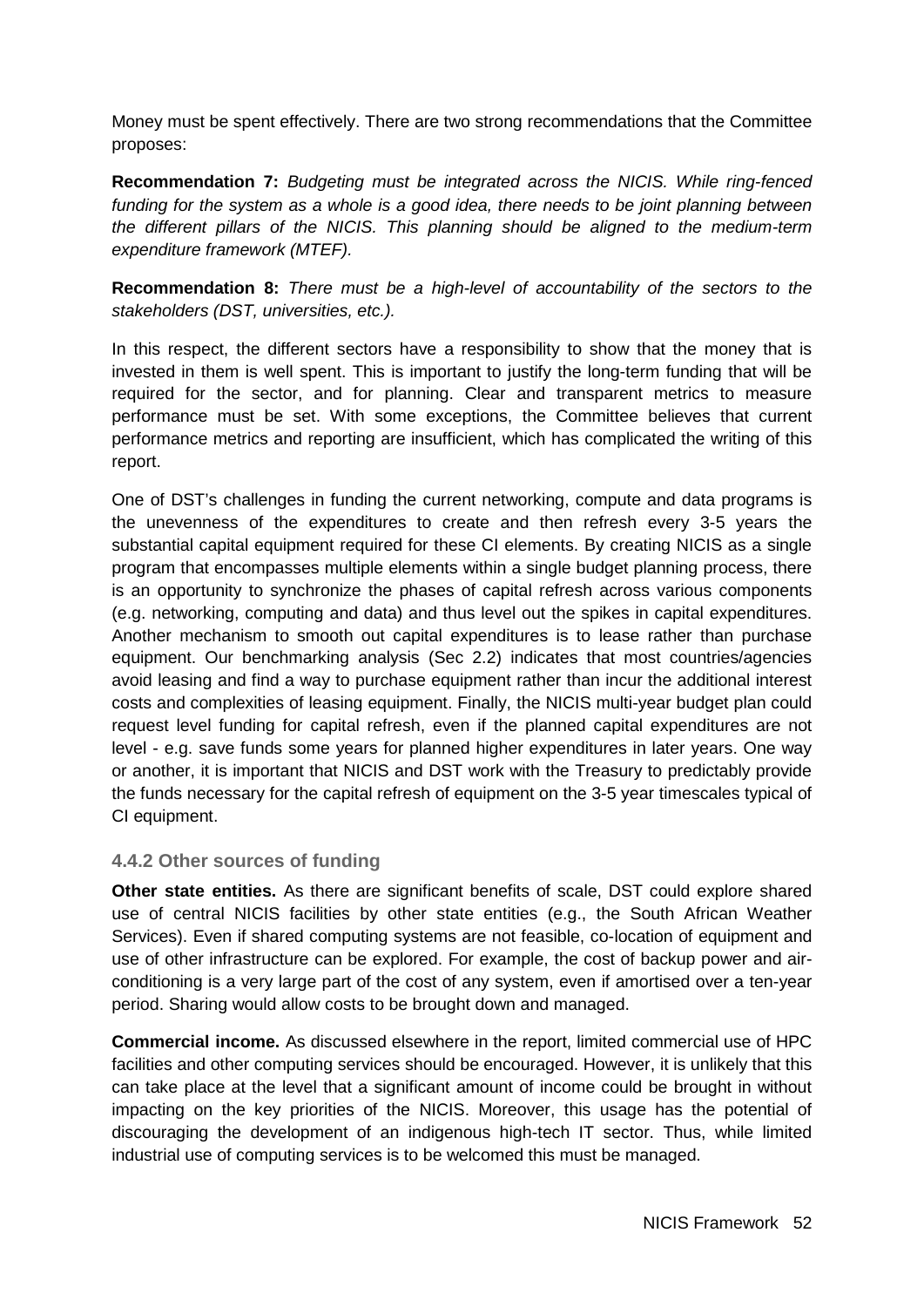Similar remarks apply to the other service areas of the NICIS, though in the case of networking services, this is complicated by licensing and/or contractual agreements that limit the type of traffic that can be carried across the SANREN.

**User fees.** Currently, the only significant user fees are those paid by TENET for international bandwidth. This is a very significant amount of money that comes into the system and without which the national research and education network would not be sustainable. All parties appear to agree that this will continue. These user fees are useful not only because they bring in significant resources, but act as a point of accountability for the universities in their usage of the facilities and for the (present day) SANReN as a provider.

The idea of user fees for other service areas of the NICIS is in principle attractive. However, the Committee cannot see practical methods for implementing this that will bring in more money than the cost of implementing. In the case of the network, there are only a small number of large users of the networking services. In the case of computing and data services, there are many, relatively small users. The flow of funding is more complex, and the nature of the relationship between the customers and service providers is different. Thus, the Committee does not recommend user fees as a way of bringing in funds to the system for the other service areas of NICIS. However, the Committee emphasises the importance of proper metrics for performance so that objective criteria for evaluating both the users (in terms of their resource usage) and the service providers (in terms of their effectiveness and efficiency).

#### **4.4.3 Research funding**

A component of the existing DST-funding is channeled to research, either within SANReN and the CHPC or to the universities.

As discussed in Section 4.3.2, the Committee sees a role for innovation projects within the NICIS, to be carried out by dynamic consortia involving NICIS employees and external partners. Such innovation activities could explore better ways in which services can be provided, or to explore new technologies, or to provide better support to users. Note that the goal of this innovation activity is fundamentally different to the type of research that universities and research councils might conduct.

The Committee does not see an extensive role for in-house research within the service areas of the NICIS. It would place the NICIS in a conflict of interest position, and may have the effect of weakening existing research programmes within universities. Clearly, there are activities that lie in a grey-area between research and innovation project, but nevertheless an in principle distinction can be made.

Currently, the CHPC provides significant funding for researchers, either through the allocation of processor cycles or through direct funding of projects (students, postdocs, travel). The first component of this is non-controversial: this is exactly what the CHPC should be doing. The second component is less universally accepted.

The virtue of funding research through the CHPC now (and NICIS in the future) is that it gives ring-fenced funding to research in this area and a way for DST to influence the direction of national research strategies. However, separating funding for HPC-related research from other funding instruments might cause lack of cohesion and send the wrong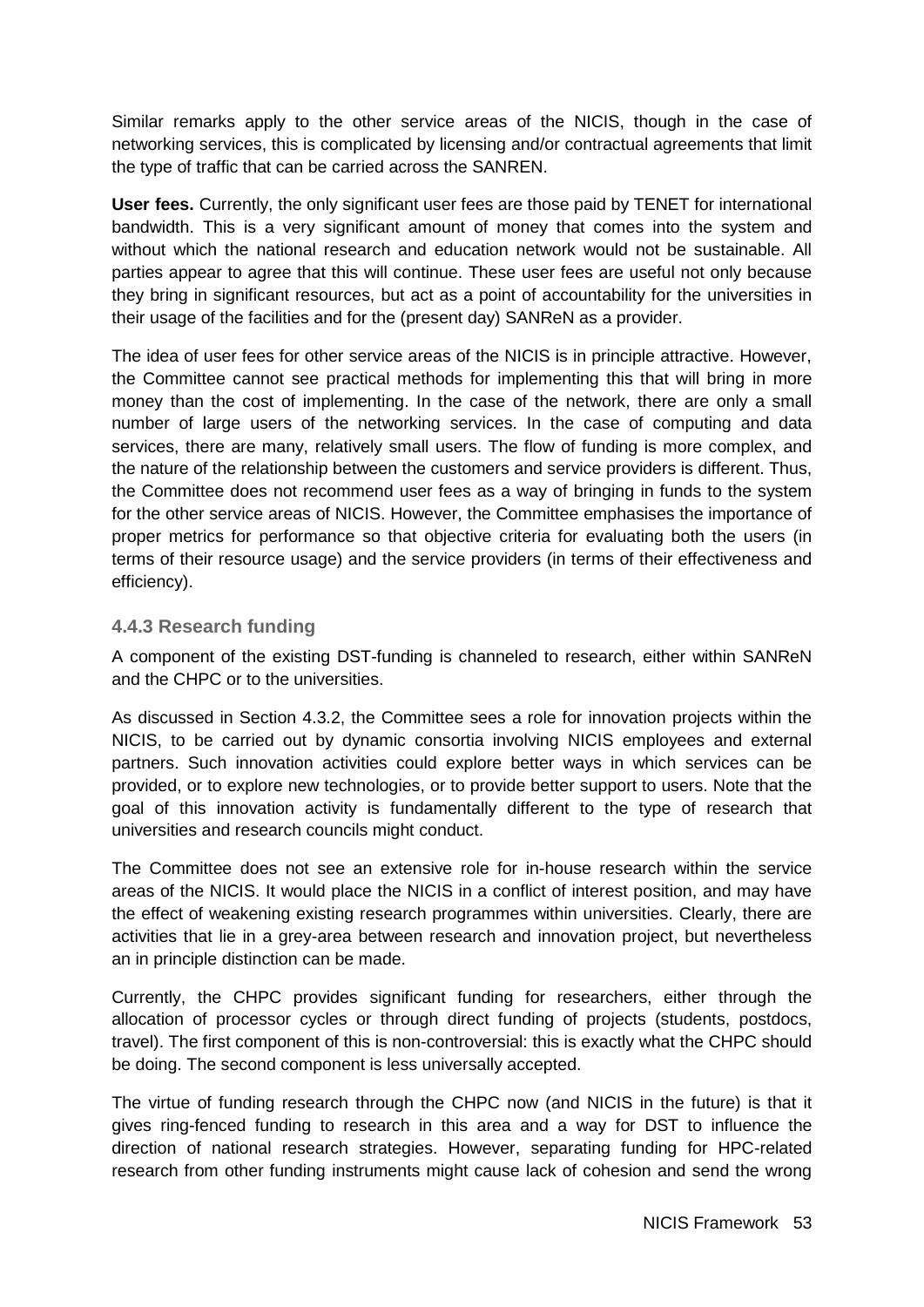message. For example, how would a sociologist wishing to conduct an extensive demographic study and computational analysis apply for funding. Only through NICIS? Only through the NRF? Two applications? What if one was funded and the other not? Second, high-quality, independent review of applications is essential. The NRF already has a system in place. Will NICIS duplicate a review system? What are the costs of this?

**Recommendation 9:** *Much tighter integration between allocations of resources from NICIS to researchers within existing research funding instruments is needed. NICIS should not have an extensive in-house research role. However, CI-related research should be strongly supported within the research communities outside the scope of NICIS.*

As discussed in Section 4.2.3, this may be an argument for NICIS being placed under the NRF umbrella.

*Allocation of networking and data resources.* Just as there is a need for scientists to get access to HPC resources, there is a need for access for some projects to bandwidth above what an individual university could provide (here we think not so much of SKA, which is *sui generis*, but of experiments like ATLAS). Our understanding is that currently this is handled in an *ad hoc* way, but as the NICIS matures, there will be a need to regularise the allocation process by using rigorous scientific assessment within a clear, transparent system. The same principles will apply to the allocation of data services to users.

**Recommendation 10:** *A common framework for the allocation of cyber-resources across all NICIS service areas (computing, networking, data) should be adopted, using merit-based scientific assessment.* 

#### **4.4.4 Cost implications of our recommendations**

The Committee is aware that there are cost implications to our proposals.

The director of NICIS would be a new post and that person would require at least a PA to support them, and our preferred model would require HR functions being developed inside NICIS. These new costs may be offset by the freeing of some of the resources that are currently paid to Meraka as overhead<sup>12</sup>.

As discussed below in Sections 5.3 and 5.4, additional funding is required to expand the current DIRISA program and to establish a new Skills and Training effort. The latter will require a modest level of extra funding, though much of its initial efforts will be to coordinate efforts already funded under existing components of the national CI.

**Recommendation 11:** *New funding is necessary for NICIS management, expanded Data Services (DIRISA) and a new Skills and Training Services area.*

The proposals made by the Committee will need to be properly costed and evaluated. The Committee is of the view that the new structures and improved governance model will lead to a more effective and accountable CI.

 $12$  Presumably, some of the charges for renting space would remain.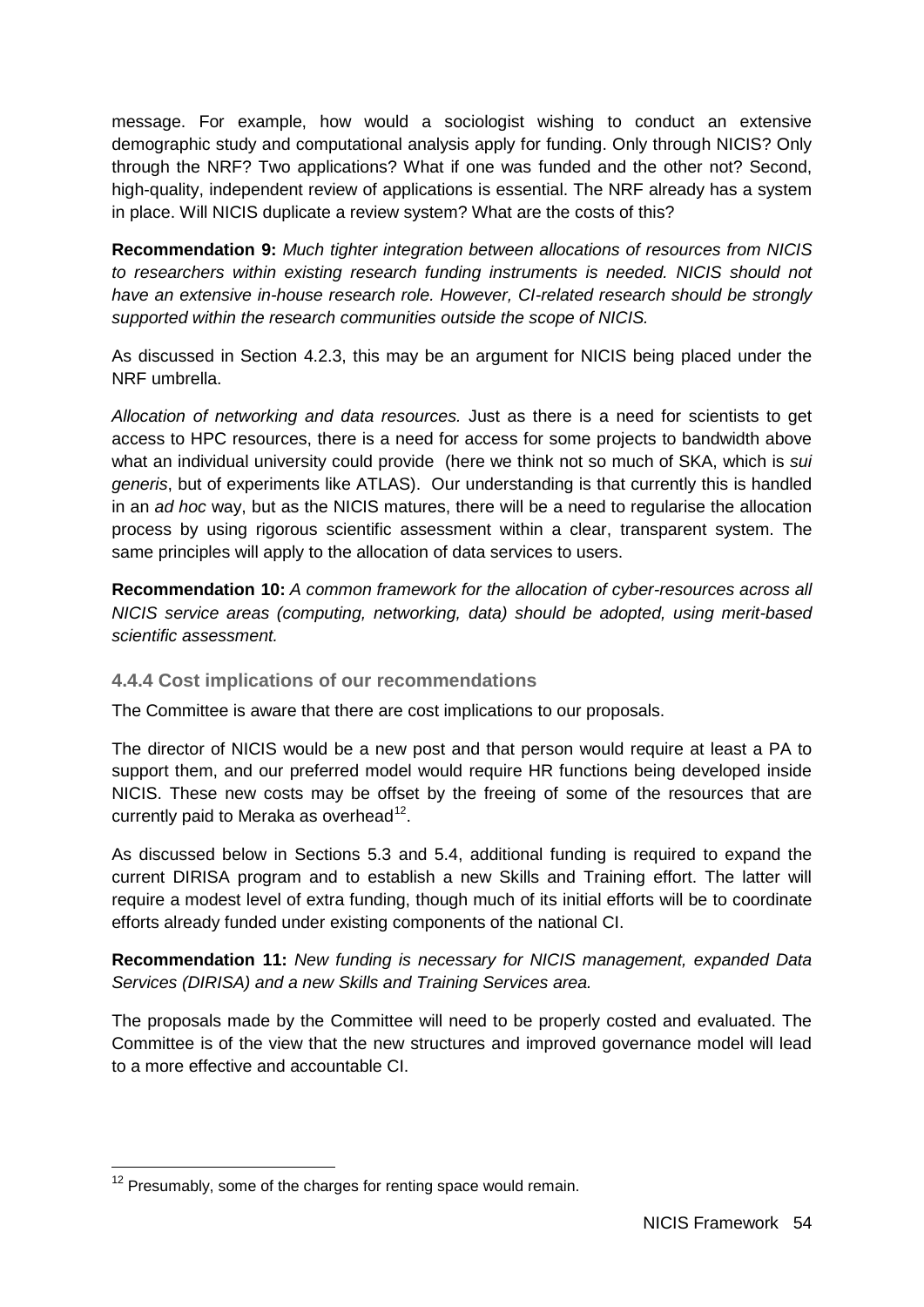### **4.5 Stakeholders**

Referring to the main principles set out in Section 4.1.1, NICIS will focus on constructive and systematic stakeholder engagement. Through stakeholder engagement NICIS can better identify new opportunities manage risk and build reputation; thereby increasing value creation for both partners and society at large. A broad range of stakeholders within the South African National System of Innovation that are affected by the NICIS have been identified and listed in Table 4.1.

All stakeholders contribute, directly or indirectly, to NICIS's capacity for value creation. Stakeholders can be potential beneficiaries or risk bearers of NICIS activity. By maintaining and improving relationships with stakeholder groups, NICIS will obtain a better collaborative environment for its operations. This may lead to innovation, as well as development and deployment of relevant services that address stakeholder needs. A strong focus on stakeholder engagement may also lead to long-term cost reduction and increased value creation for NICIS.

NICIS therefore needs to engage with a broad range of stakeholders. The ways of engagement will range from direct representation in the Board or User Fora to regularised meetings, workshops and social media. The stakeholders may be grouped as depicted in the graph below and the stakeholders that add value to NICIS in several ways, as indicated in Table 4.2.



**Figure 4.6.** The main stakeholders of NICIS.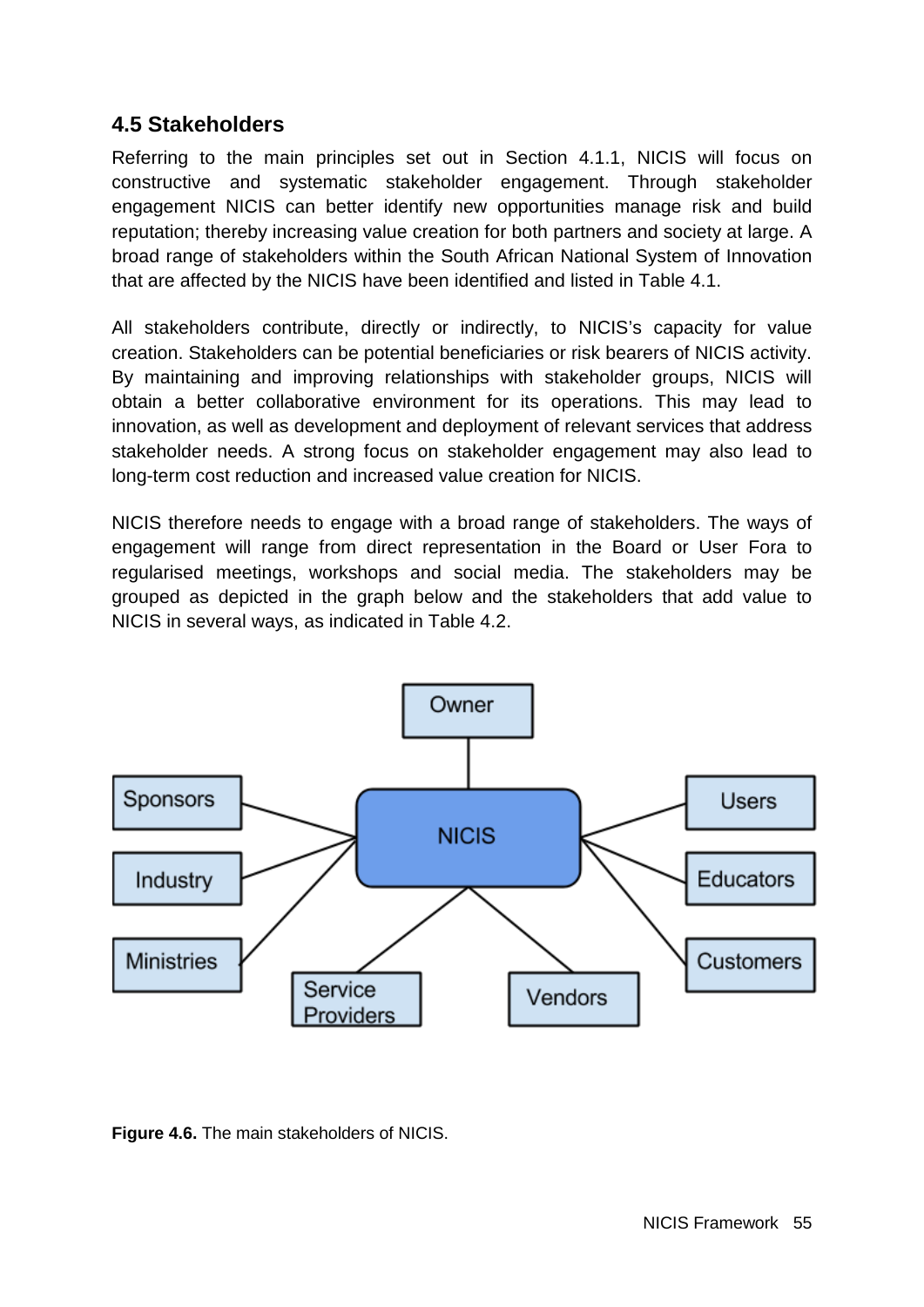**Stakeholder Group Stakeholders** Owners Government (DST, DTI, DHET) Sponsors NRF, TIA Employees Staff members of Government, Industry and Universities Users **Users** Knowledge creation through products, services and processes ● Research Communities ● Research Infrastructures ● Universities and Universities of Technology • Science Councils ● Agencies: ● National Research Foundation (NRF) • Technology Innovation Agency (TIA) • South African National Space Agency • Medical Research Council (MRC) Supply chain On-campus resources (for example: Technology Transfer Offices, Research Offices and IT Departments) Joint venture partners and alliances ● ASAUDIT ● Higher Education South Africa (HESA) ● Human science Research Council (HSRC) ● Council for Scientific and Industrial Research (CSIR) • Business (private sector and state-owned) ● Industry Educators **Educators Bullet 1 CO** University academic staff members Local communities **Exercise Constant Constant Constant Constant Constant Constant Constant Constant Constant Constant Constant Constant Constant Constant Constant Constant Constant Constant Constant Constant Constant Con** Universities) ● Universities of Technology ● FET Colleges Ministries ● Department of Science and Technology (DST) ● Department of Higher Education and Training (DHET) ● Department of Trade and Industry (DTI) • Department of Minerals (DoM) • Department of Energy (DoE) • Department of Agriculture (DoA) • Department of Health (DoH) ● Department of Water Affairs and Forestry (DWAF) ● Economic Development Department (EDD) Commercial suppliers and **Example 1** • Business and Industry

**Table 4.1:** Broad categorisation of Stakeholders within NICIS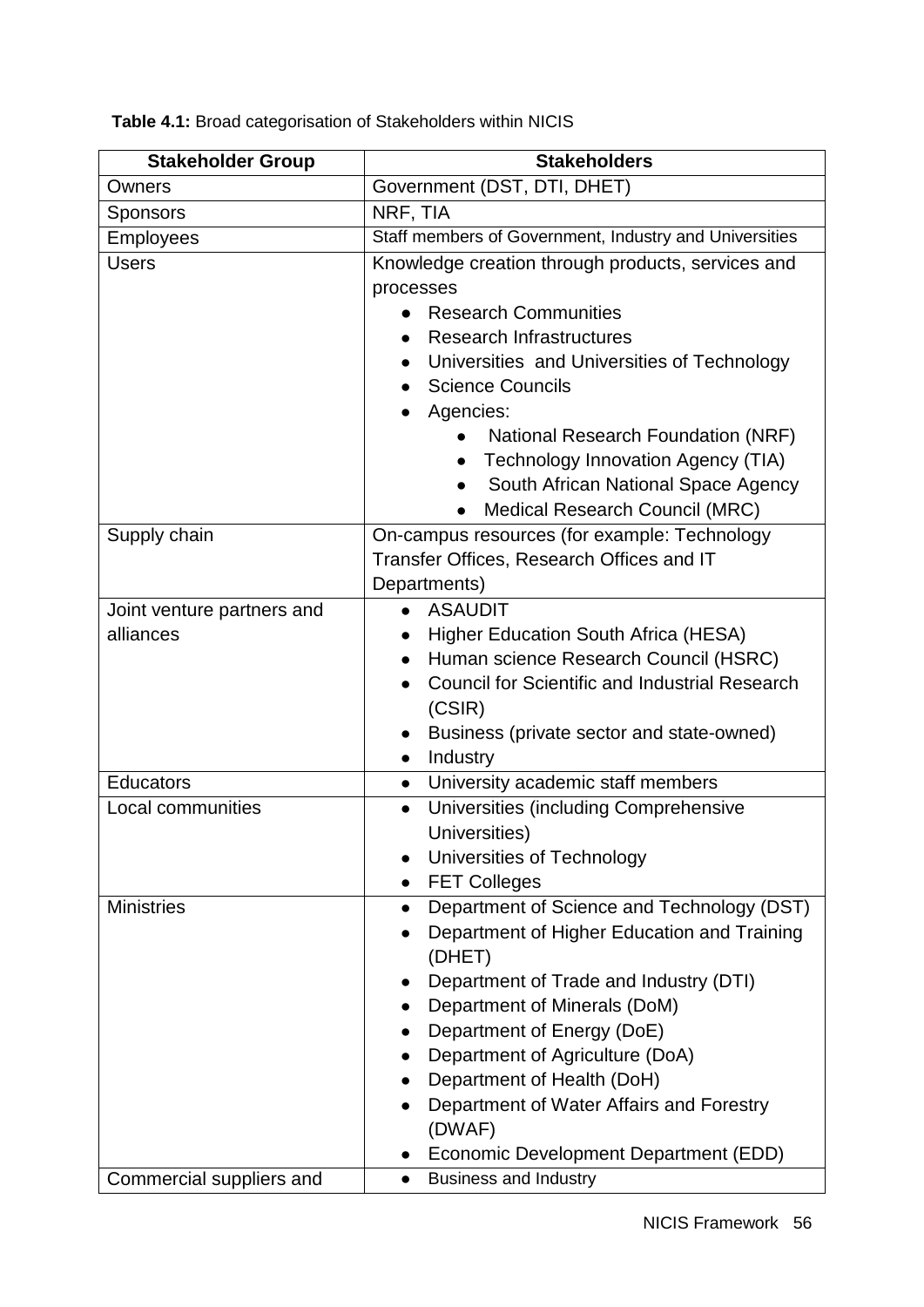<span id="page-56-0"></span>

| service providers        |                                                                                                                                                                                                                                                                                                                                                  |
|--------------------------|--------------------------------------------------------------------------------------------------------------------------------------------------------------------------------------------------------------------------------------------------------------------------------------------------------------------------------------------------|
| Special interests groups | • National Science and Technology Forum<br>(NSTF)<br>• National Advisory Council on Innovation<br>(NACI)<br>• HESA and HESA (RISG)<br><b>DVC Research Forum</b><br>$\bullet$<br>• Southern African Research and Innovation<br>Management Association (SARIMA)<br>• Association of SA University Directors of<br>Information technology (ASAUDIT) |
|                          |                                                                                                                                                                                                                                                                                                                                                  |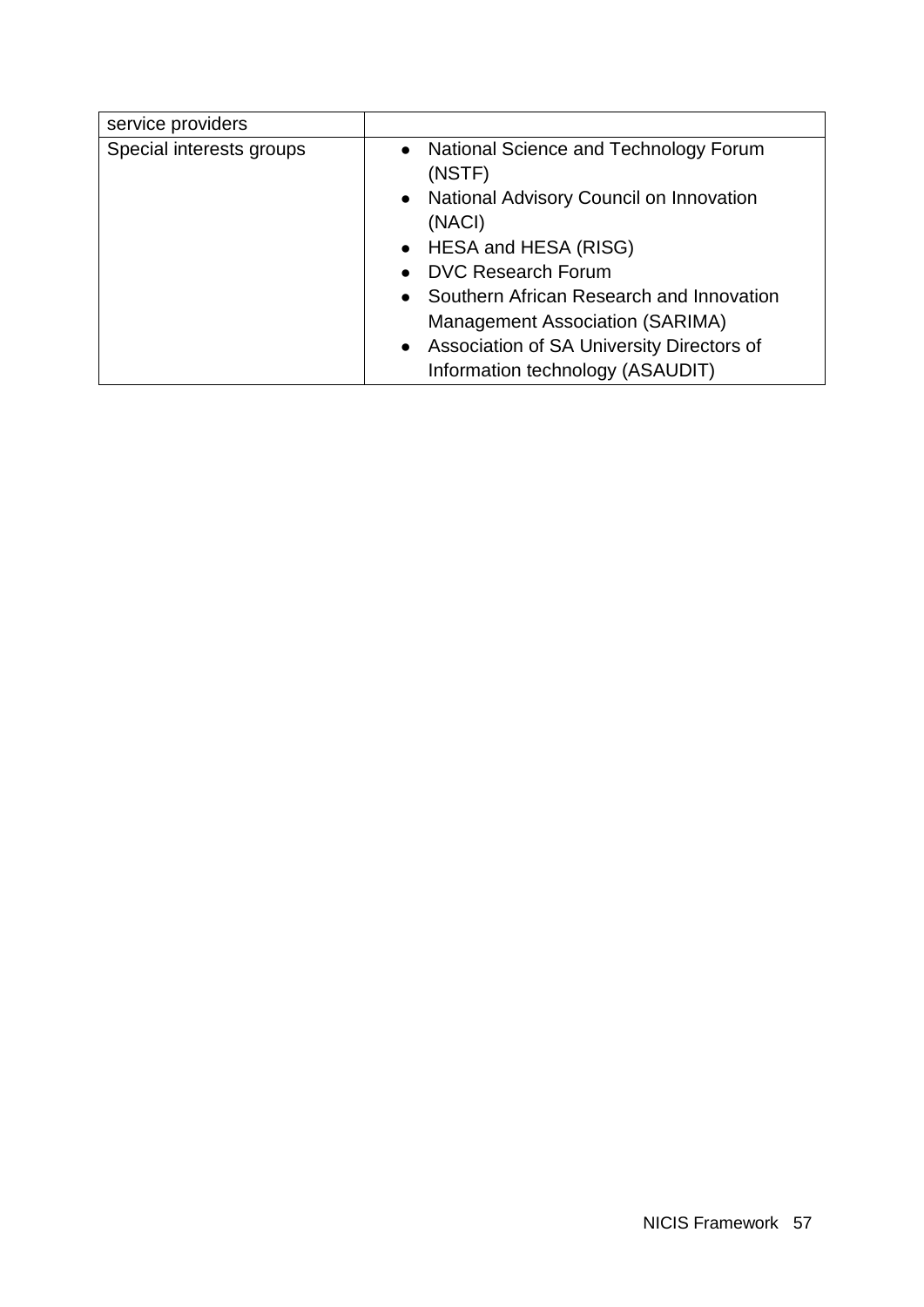# **5. Proposed model for each of the cyberinfrastructure service areas**

## **5.1 Networking Services**

First-class networking services are fundamental for the national e-infrastructure both strategically and operationally. The provision of inexpensive, high-quality bandwidth to the sector is a necessary building block for the entire sector. This need extends to the provision of higher-level networking services and high levels of innovation within the sector.

International experience has shown that state involvement in networking services is key. As important as private sector involvement is, commercial networking services are not aimed at providing cost effective solutions that meet research and high end industrial needs. The introduction of innovation is often highly risky for commercial enterprises, and there is sometimes little incentive for the private sector to respond directly to national priorities, some of which may require significant initial investment.

This need for state strategic involvement is particularly relevant in South Africa, which is still dealing with dysfunctionalities inherited from apartheid, geographical disparities, market failures in networking service provision post-1994, and which as an economy which requires strategic investment.

### **5.1.1 Need for and feasibility of a single NREN**

A specific term of reference of this Committee is to investigate the need for and feasibility of a single NREN — a point emphasised several times during our discussions with sectors.

Our starting point in making recommendations is based on the Committee's general principles that joint planning in e-infrastructure is desirable and that appropriate, active involvement of all key stakeholders is important. This point is broadly supported by the recommendation of the NREN Sector Working Group.

Currently, there are two key organisations providing Networking Services in the sector — SANReN, funded by the DST, and TENET, funded by the universities. One concern is how the overlapping mandates of these organisations affects the sector and the Committee can identify two issues:

- How can strategic decisions and planning take place across the two organisations?
- Which organisation has the status of being "the" NREN? The question of who represents South Africa internationally has clear reputational and coordination impact. The same applies to a lesser extent nationally and questions of organisational and personal importance may complicate both strategic and operational functioning.

*Role of TENET:* TENET was established by the universities to provide cost-effective networking. It acts as a provider of networking services to the universities, but in relation to other players in the e-infrastructure community, it acts as a consumer of services, directly representing the user community. A narrow view would be to see TENET primarily as a buyers' club — by banding together members get better pricing than they could get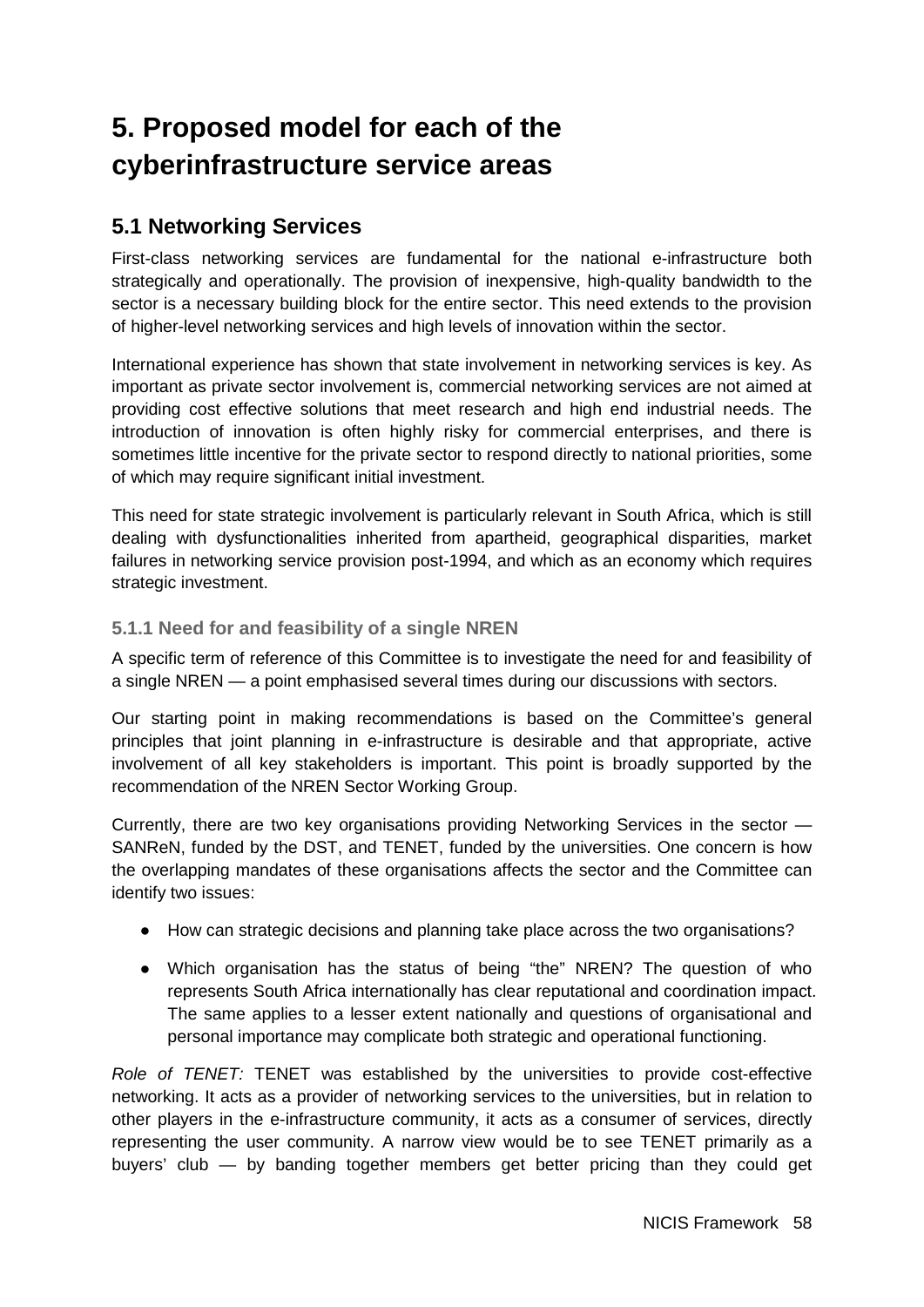individually. This view would see TENET as an extension of PURCO (a consortium established by the universities to reducing procurement costs generally). However, TENET has had to play a much more important role. Cost-effective networking is absolutely mission critical and market failures and strategic gaps posed significant risks. Without the establishing of TENET in 2000, there could have been very serious adverse impacts on the sector.

TENET has been very successful in its mission. TENET is directly accountable to the universities, and the universities are still mindful of a history when they were put at risk. Thus, the continued existence of TENET as a major player was stressed to the Committee by the university sector. The Committee is sympathetic to this experience. We must learn from history; but it is important that we plan for 2030 based on what happens now rather than 1995.

It is important to note that TENET's budget derives from contractual arrangements with the universities, out of the universities' budgets. Much of the university's needs are commodity needs that increasingly could easily be met without strategic involvement by an increasingly mature and competitive private sector. For example, provision of raw bandwidth to support email and commodity web browsing may not merit particular strategic involvement or state investment. An important driver of networking strategy must be actual needs of the universities. Each university has the autonomy to decide what proportion of its budget should be spent on networking, and this is desirable as one part of the planning mechanism.

For these reasons, TENET will continue to play an important separate role, though this may change in nature.

*Role of SANReN.* SANReN plays a strategic role within the sector. By using the very significant financial investment from DST, SANReN has been able to provide infrastructure, services, coordination and planning that (1) has reduced costs and improved services dramatically; (2) helped alleviate networking connectivity problems of institutions that are geographically remote. All parties who provided information to us recognised that SANReN's contributions have revolutionised what can be done.

*Coordination between TENET and SANReN.* On the whole, coordination between SANReN and TENET appears healthy at both an organisational and personal level. This was stressed to us repeatedly by representatives of both organisations, though different views were expressed by other individuals. As good as these links are, there are clear challenges.

- National planning is compromised. All parties need to be involved in planning, although this does not preclude individual universities or the sector as a whole from independent activities.
- Both TENET and SANReN have played part of the role of an NREN and should be congratulated for what they have done. But it is not healthy for both SANReN and TENET to be claiming to be the NREN (as can be found on their web sites).
- There have been examples where failures of coordination caused unnecessary conflict. On the other hand, it is recognised that organisational re-structuring might just move conflict from one interface to another.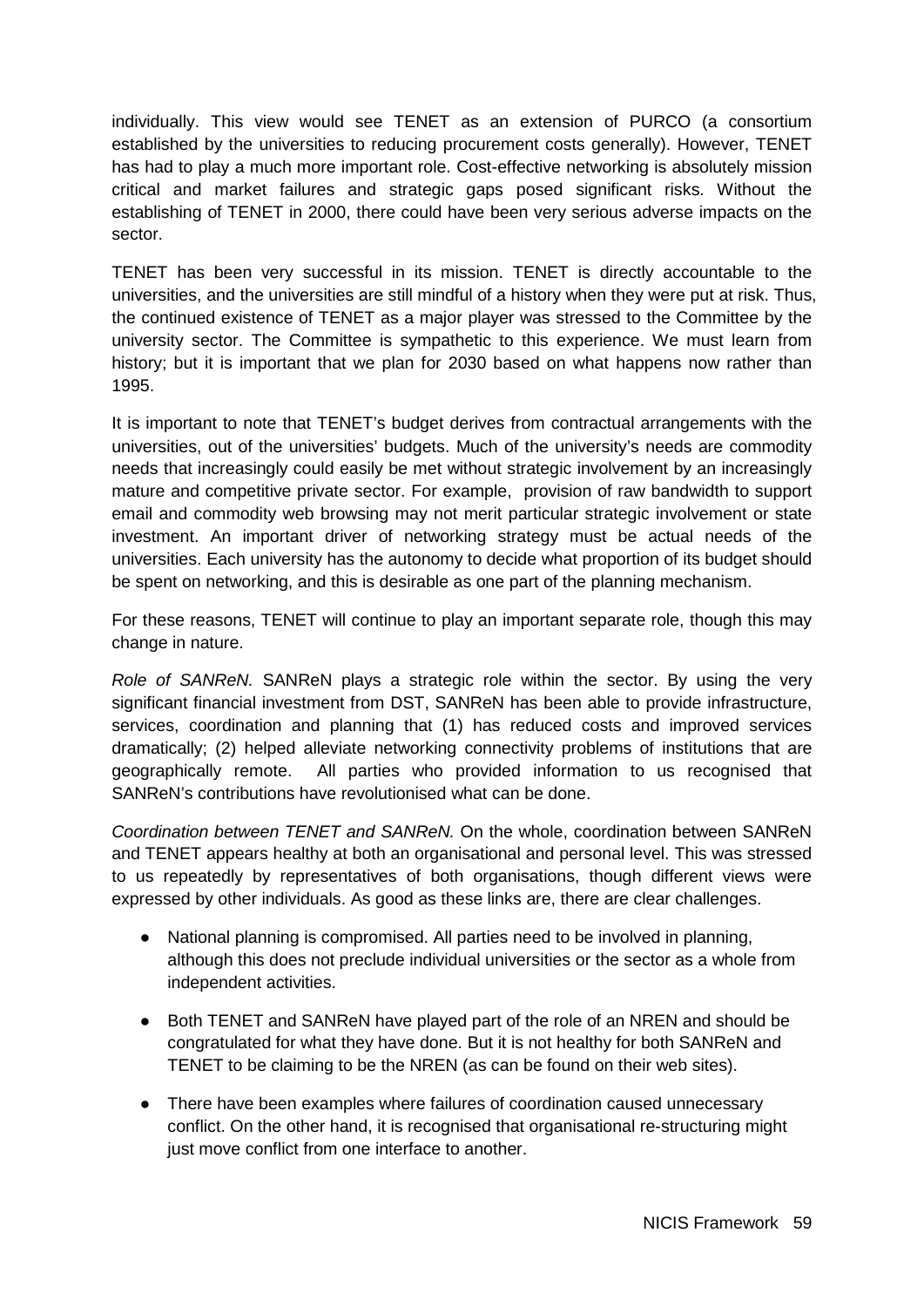*Recommendation 12: The Committee recommends that the Networking Services Area proposed above should be recognised as the NREN. It is important for DST to have significant involvement in the NREN both because it will be a primary funder and so will need to account for the spending of public funds. Moreover DST is in the position of having strategic oversight taking into account all national interests. Other key parties such as the universities will also have a stake in the process and be able to hold the service area to account.*

The proposed model of the Networking Services Area as the NREN, collaborating with TENET as the Service Provider of the Universities, could easily be generalised to accommodate the need of facilitating the access to the NREN backbone to FET Colleges, Schools, and Hospitals. These groupings of users could form their own "Internet Service Provider" and cooperate with NREN on a similar basis as TENET does at the moment.

#### **5.1.2 Remit of the NREN**

The main responsibilities of the NREN will be:

- The development of long-term networking services plans;
- Recommending policies and priorities for funding to the DST;
- Development and coordination of short and medium-term plans, policies and budgeting framework;
- Cyber-security of the CI is a critical function. The development of a CSIRT, appropriate processes and skills across the systems are crucial. Regular audits must be undertaken.
- Determination of value-added services and how they will be provided and funded.
- Management and responsibility of the work of the current SANReN;
- Coordination with TENET and major users of networking facilities;
- Coordination of international representation.

This new structure will primarily be responsible for coordinating international representation. However, this does *not* mean that it would have the monopoly on international representation. In many cases, it will be appropriate for other bodies — for example, TENET, HESA or a discipline-specific organisation such as the South African Institute of Physics to represent South Africa in international forums. It will be incumbent on the NREN to involve these parties, as attempts to monopolise representation will be technically and socially undesirable and lead to breakdown in cohesion of the sector. However, the NREN would be a well publicised single point of call. This proposal is not meant to downplay the importance of TENET; indeed, without TENET's skills and active contribution, an NREN is impossible to visualise. TENET brings strategic and operational expertise, and, as agent of the universities and science councils, brings considerable financial resources and the needs of the key users into the system.

The roles of the Networking Services Area and its components as well as TENET should be redefined. Although the Committee can make some suggestions, it is probably more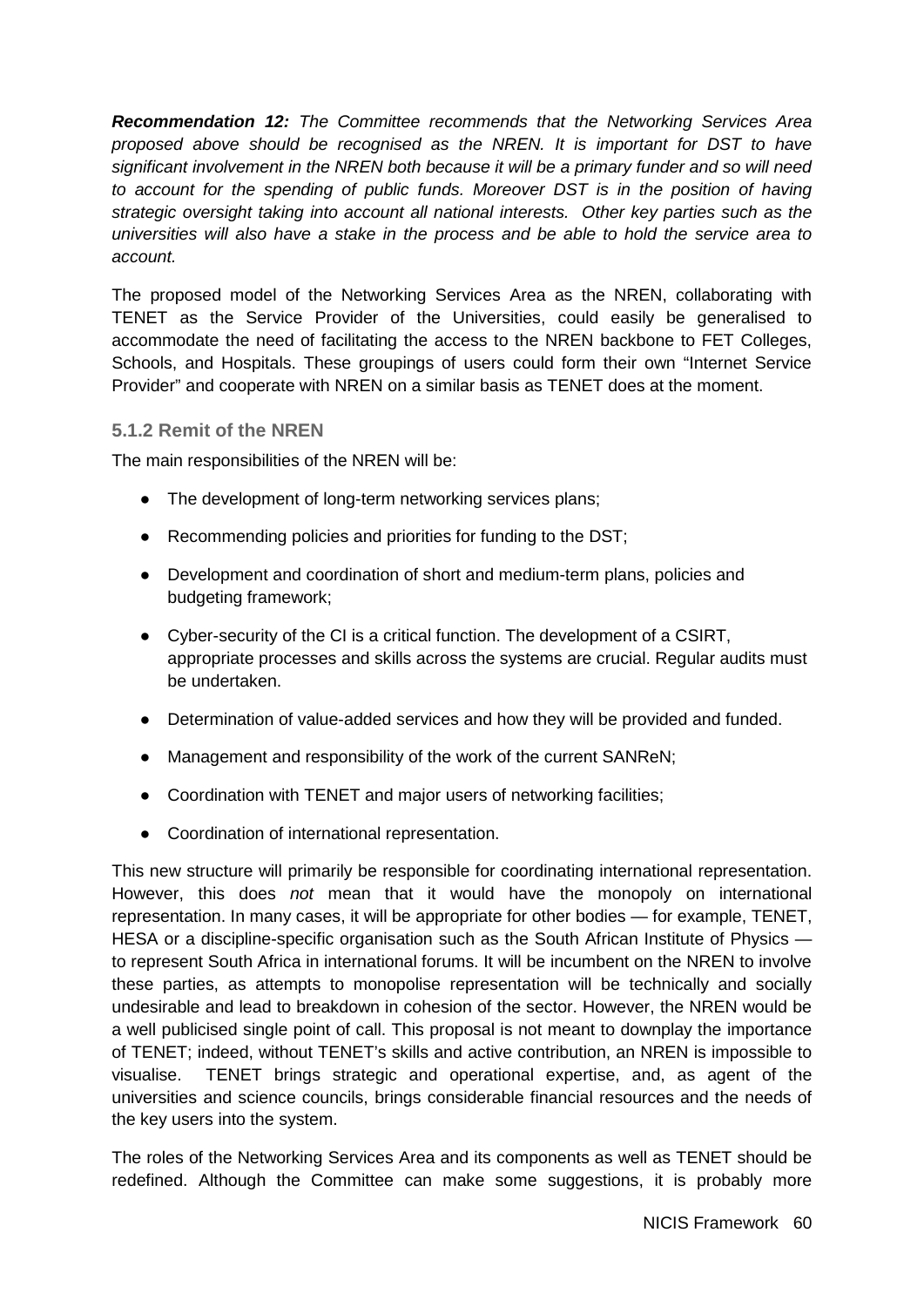appropriate for those directly involved to get together and make joint recommendations. The current model where TENET acts as the operator of the SANReN network appears sensible. However, as the network landscape changes, this may change.

There needs to be clarity in the long-term funding model for the operating costs of the research network. DST must also make a decision about its long-term involvement in the network space. DST must continue to play a long-term role in strategic investments and decisions, but the operation of a commodity ISP is a different issue. DST's role will therefore evolve as the network infrastructure matures.

#### **5.1.3 Connectivity Policy**

The overall policies and activities of the NREN should be aimed at improving national levels of competitivity in both the public and private sector.

Primary criteria for access will be:

- need for access to these facilities where more cost-effective alternatives exist for the need of the organisation, these should be strongly considered.
- mission of the organisation broadly organisations within the state-funded sector (e.g., universities, museums, research councils) which have a public benefit or mission.

The fact that an organisation is not a profit-making institution should be an important factor, but is in itself neither a necessary nor sufficient condition for access. Before discussing the principles, it is important to note that there are significant contractual limitations on commercial services that the current SANReN can provide that are independent of the argument below.

*Role of the private sector* The innovation and improvements in infrastructure within the NREN should act as models for the private sector. By using the successes (and failures) of the NREN as learning experiences, risks in innovation should be reduced. A direct outcome of state investment will be improved skills and that should have a knock-on effect. The Committee does not see wide-scale use by the private sector as being desirable but there should be exceptions where there are public-private partnerships, and in well-defined areas where it can be justified. The appropriate cost-recovery model should be applied — in rare cases it may be desirable to provide full access without cost; in some cases recovery of marginal costs will be acceptable; in other cases full cost recovery will be required. This is a highly policy-laden question that is beyond our remit. The factors to consider are

- impact of access (either because of direct public benefit, or because of the impact that the innovation can make);
- possible inappropriate subsidy of private interest;
- possible stifling of local networking industry (provision of services to the private sector at preferential rates can stifle innovation by local networking companies who cannot compete in the short-term)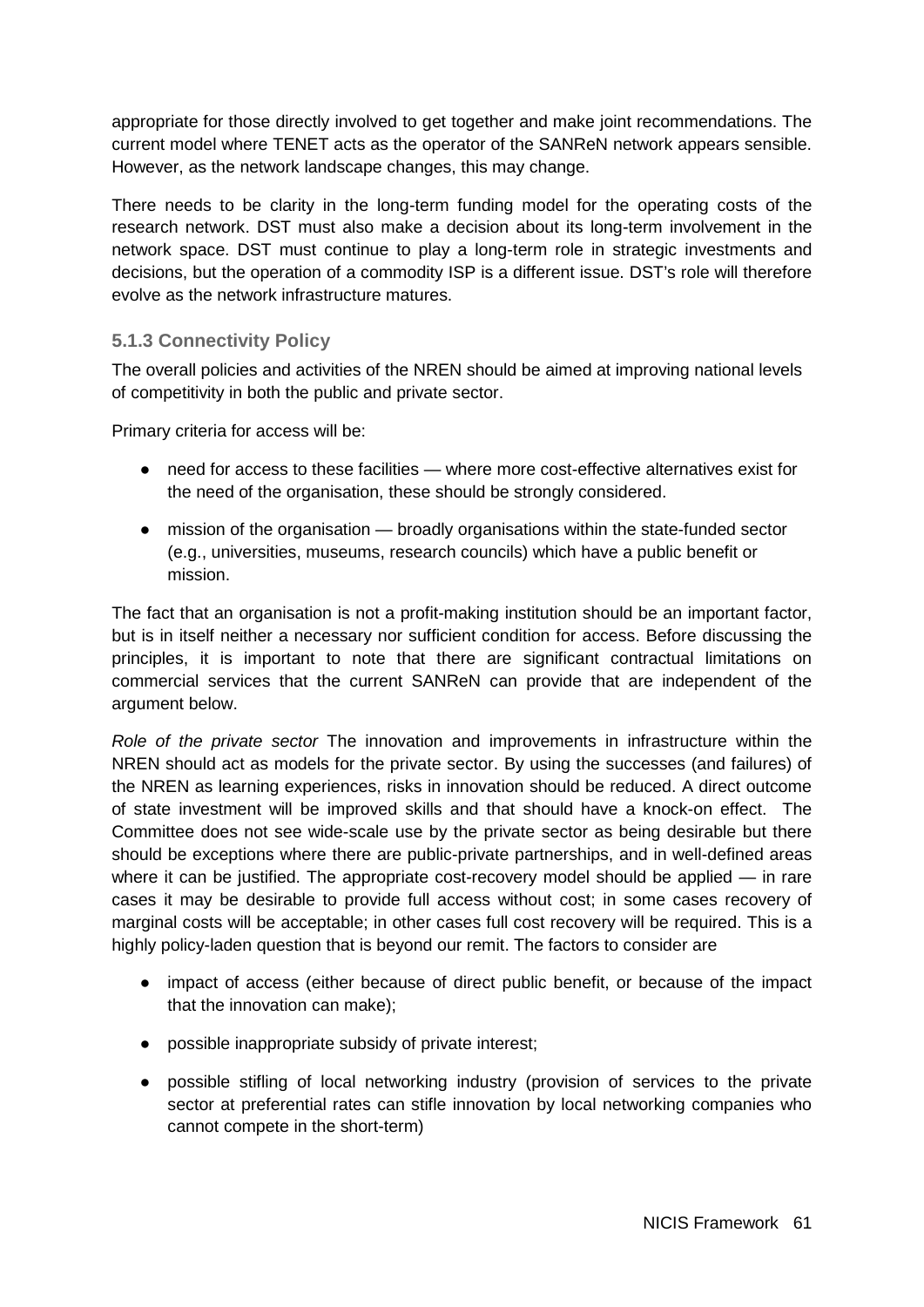*Local networking resources.* One of the conditions for access to the national network must be ability to use it effectively. Although there was general agreement that the impact of SANReN and TENET has been enormous across the sector, we heard from more than one institution that access to the SANReN network has had no effect on the users because of configuration or lack of appropriate local equipment — although it does not appear to the Committee that lack of money was the primary problem and above all, it appears that a lack of skills at the institutions concerned is the fundamental problem. The NREN will have a key responsibility in overcoming these skills problems and working with each institution. The Committee will address this through the establishment of a Skills Service Area, described in Section 5.4. We recognise that all institutions do not start at the same level and there needs to be national input. However, each institution must display a real commitment to overcoming these problems. To this end, a set of externally verifiable metrics should be adopted that describe the performance that real users at each site experience so that it can be determined whether there is an acceptable return on investment.

#### **5.1.4 Financing and strategic direction**

The state has and should continue to be the primary funder for infrastructure that has been required to meet (1) high-performance networking needs; (2) strategic projects such as Meerkat; (3) address access for institutions outside of the metropolitan areas.

For operational costs, users should pay at least marginal cost recovery that gives appropriate incentive for good planning and usage. The current model that TENET uses for international bandwidth delivery is a good one for international usage. However, its applicability to local networking is less clear since there isn't the same direct link between usage and costs. Although TENET is the operator of the physical infrastructure and pays running costs, including that of the staff required to run the network, there is still indirect subsidy by the DST as maintenance costs of the network are not covered by the universities.

The role of the state is likely to change as the networking infrastructure matures, and commercial offerings improve. The Committee envisages that planning would happen through a 3-5 year rolling plan drawn up by the networking services area after consultation with DST and TENET (the major funders) and other interest groups. The plan would address (a) strategic opportunities; (b) capital investments; (c) maintenance; (d) running costs; and (e) performance metrics and auditing.

### **5.2 Computing Services**

South Africa has invested in Tier 1 computational assets for national and international research competitiveness in addressing the most complex science and engineering problems. This investment has been recognised internationally in the Supercomputer Top 500 rankings. The Computing Services area must continue to provide the facilities that are:

- compute-intensive, requiring the exploitation of massively parallel computation involving a very large number of processing elements;
- communication-intensive, requiring the high-speed transfer of data among processing elements; and
- data-intensive, involving the high-speed manipulation of very large quantities of data.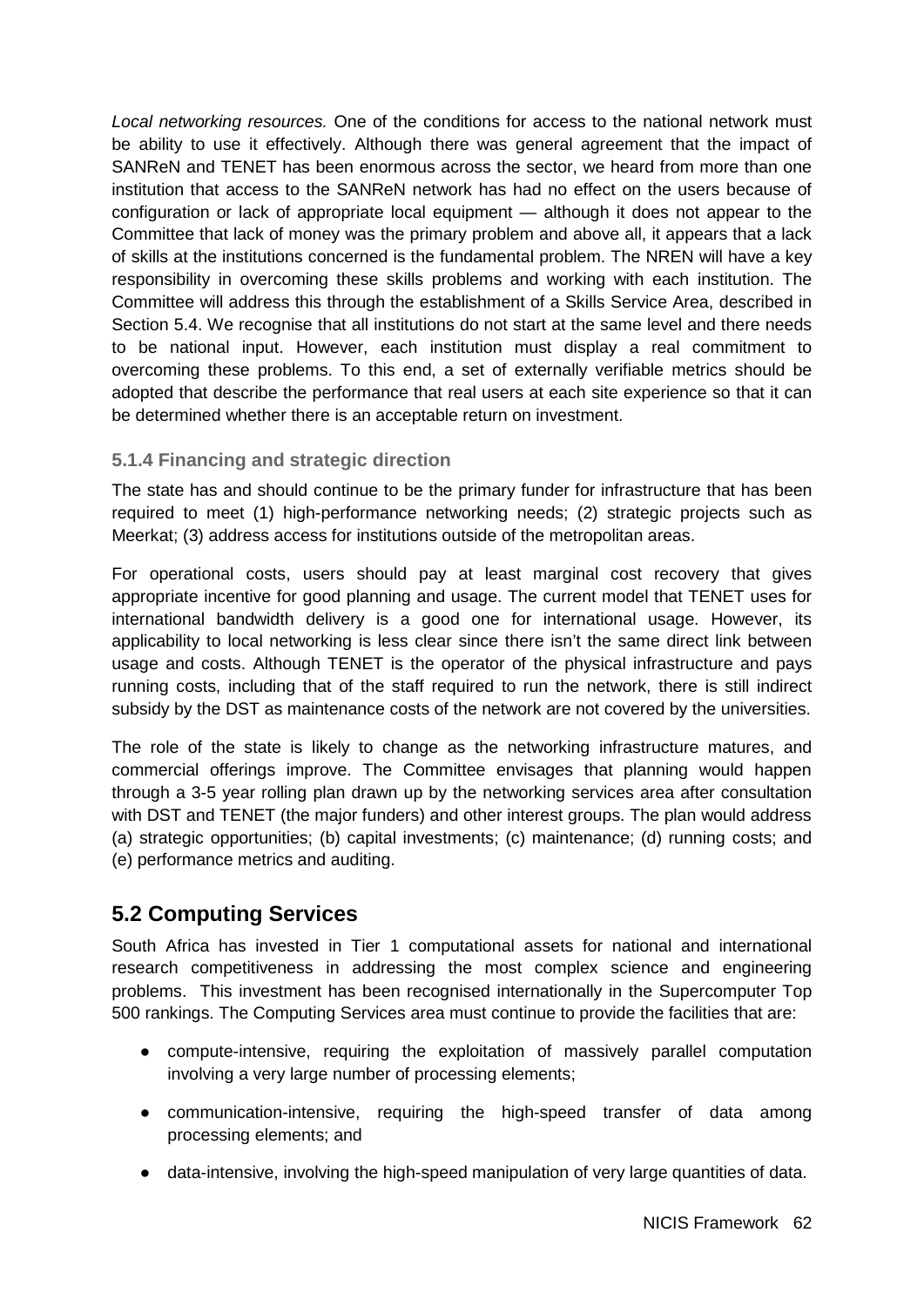This Tier 1 capability must be used to advance national strategic goals of economic and societal security in addition to its utilisation by the academic community. Economic security derives from greater industrial innovation, productivity and job creation. Consequently, appropriate industrial access to national Tier 1 computing services must be a priority in order for the South African industrial base to be competitive in the global marketplace. Additionally, societal goals pertaining to quality of health, agricultural productivity, mitigation of natural disasters, anticipating climate change and others can be addressed through the use of Tier 1 resources by the appropriate government department and agencies.

Advanced computing services (HPC, grid, etc.) play a key role in addressing a number of national science and engineering research priorities (see Section 3.2) as well as socioeconomic issues as they have in other countries. The continued, integrated development of HPC is crucial.

The Committee **strongly recommends** the following approach to maintaining South Africa's leadership-class computing systems and services for internationally competitive research activities.

#### **5.2.1 Requirements for Sustainable Computing Services**

The national computing services are currently provided through the Centre for High Performance Computing (CHPC), which would form the core of the Computing Services area. The CHPC is a nationally administered and shared HPC resource that offers cost savings in procurement and efficient allocation of high-end compute resources. Sustainability of the computing services rests in its ability to understand and meet user requirements and creating the business conditions for effective delivery to users. Meeting user requirements undergirds sustainability as outcomes such as a competitive research community, increased multidisciplinary collaborations that exploit computing services assets, and expanding adoption of advanced computing services are most likely to persuade DST and Treasury to continue significant funding of DST.

Useful metrics that can be used for planning and assessment of the new service area will include effective business processes, level of appropriate technical staffing (system administration, domain experts and computation experts), mix and range of equipment, utilisation of hardware and staff, research output and increase of user community. Harder to measure, but very important will be socio-economic impact.

The CHPC has grown its user base from 15 in 2007 to approximately 600 in 2013 and further growth can be expected. Good work has been done by the CHPC. It is likely that the flagship cluster of the CHPC will continue to be the most important single piece of equipment in the CI, and for the CI to be competitive and sustainable this must continue to be supported and upgraded. However, the CI eco-system will require other types of equipment and facilities.

*Recommendation 13: The Committee recommends that the CHPC in essentially its current form should take on the role of the Computing Services area, with some changes to its mandate as described below. More formal processes to assess user satisfaction and needs must be established with requisite metrics for performance.*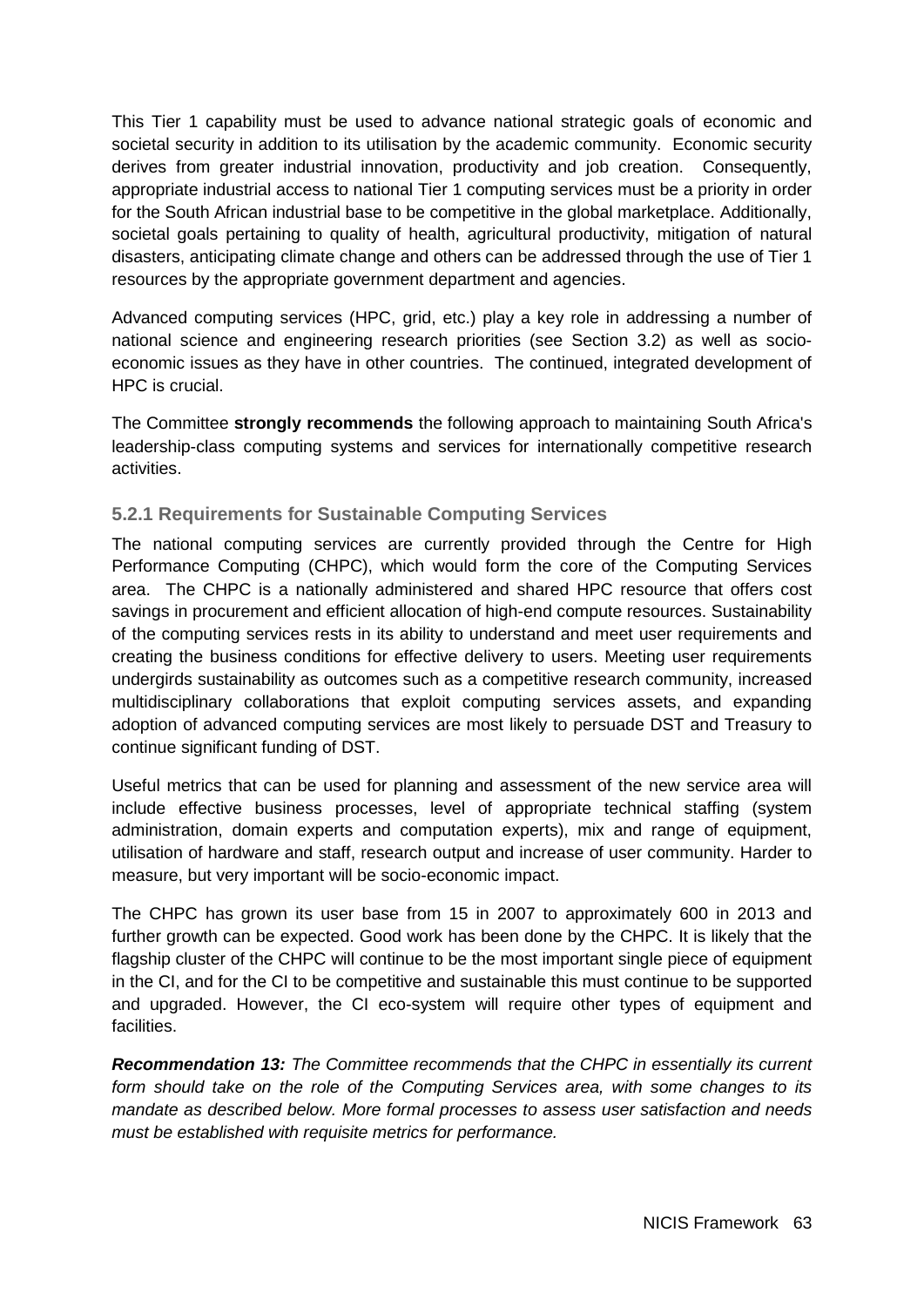#### **5.2.2 Identification of key functions**

A suite of advanced computing services is needed to optimise impact of science and engineering research and education. This suite includes access to user support services on the national level coupled to regional compute assets, cloud computing, and advanced user support that enables productivity on High Performance Computing platforms.

*User Desk Support, Advanced User Support and Consulting.* Providing professional technical support for the effective use of national CI resources is very important. This activity includes (a) ensuring that researchers can access resources from their own location, (b) facilitating multidisciplinary research, (c) supporting data analysis, possibly including statistical analysis, (d) providing scientific application expertise, and (e) supporting existing and emerging technologies. The most basic service needed by the widest user community is an easily accessible centralised help desk with the objective to become a 24 hour function. However, advanced user support and consulting services are needed too. This is a real challenge because this often requires both advanced computing and domain expertise. Assistance with porting, parallelising and optimising code will be very important, especially for the the high-end applications on the high-end equipment. The use of tools such as advanced debuggers, concurrency checkers and performance tuners is essential and the provision and training in these tools will be an important function.

*High Performance Computing Services* – Providing national computational resources dependably as a production service. Providing this service with the right level of technology capabilities requires understanding the user community. CHPC has appropriately kept compute resources current and identified opportunities to deploy new types of resources (GPGPUs, accelerators, etc.).

*Grid Computing Services* — The SA Grid involves several institutions across the country. South Africa has high profile commitments to the ALICE and ATLAS projects which presently rely on the South African Grid (SA Grid). Two distinct visions of SA Grid were presented to the Committee:

- 1. SA Grid as a federation of autonomous computing units, with CHPC as the largest partner and some facilitation conducted nationally (this is the view of the NREN SWG).
- 2. SA Grid as essentially a subcomponent of the work that CHPC does with minimal inputs (this is the view of the HPC SWG).

These are distinct because in the former, while the CHPC provides very significant computing facilities and plays a leadership and coordination role, there is also substantial, autonomous computing available at the universities.

The Committee generally supports the first perspective as put forward by the NREN SWG. The advantage of this view is that it provides a mechanism for small and mid-range HPC facilities to be shared nationally, while allowing universities to control their facilities. It also provides access to international resources, both in services and training. However, perhaps the most important role is that it provides a way of coordinating and training technical staff at the universities and other research facilities. This can be a valuable tool in integrating across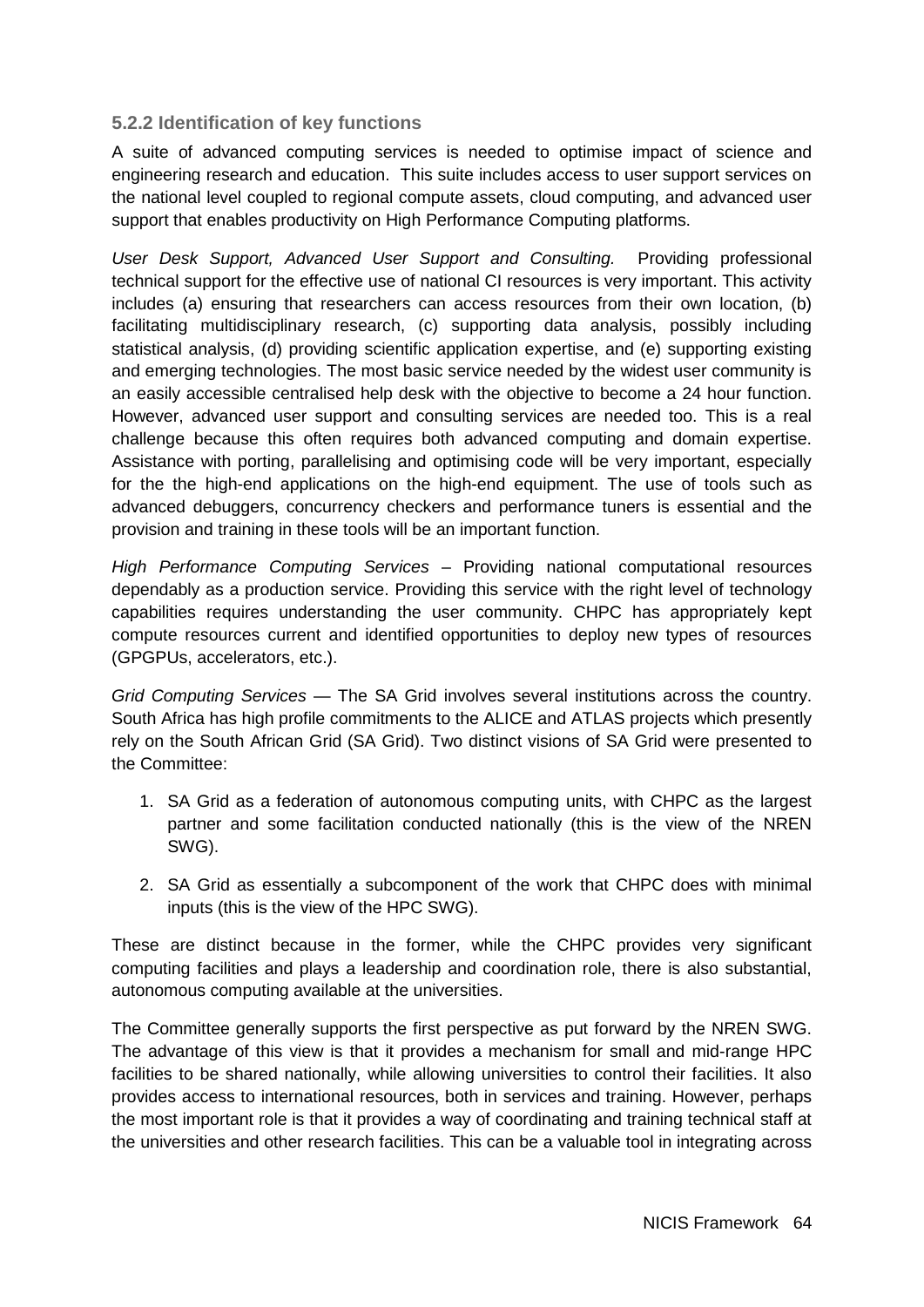different tiers, and so is an important role of the SA Grid. SA Grid also provides mechanisms for linking with and between international cyberinfrastructures.

Whichever vision is most appropriate, the Committee observes that SA Grid currently appears to be fragile and over-reliant on one or two (dedicated) people. For SA Grid to be sustainable and organisationally stable, it needs modest additional technical resources to provide strategic, stable operational functioning and ongoing training. Also, there must be increased support from the research institutes that make up the current SA Grid; the current commitments are too *ad hoc* and informal for future growth. There is also scope for grid research projects that would make the grid more usable to people outside the physics community.

There is a reasonable debate whether SA Grid should fall under the Compute Services or Networking Services area of the NICIS. There are technical linkages to both areas; while the end deliverable is computing resources; the grid relies heavily on networking, security, authentication and grid certificates often aligned with networking services. Functionally the Committee sees a more natural synergy with the Computing Services area and hence it is included in this section. However, the networking sector has a keen interest in SA Grid and the key individuals most closely engaged with SA Grid are aligned with the networking sector; this commitment and expertise should not lost in the interest of optimising a paper organisational chart. (In either case, training could be coordinated through the Skills & Training Services Area.)

*Recommendation 14: The Committee recommends that SA Grid be continued with modest additional support to increase robustness, and recommends that DST consult with stakeholders to determine whether to assign it to Networking Services or Compute Services.* 

*Visualisation Support* – An important component of data analysis is visualisation. As the volume of data produced in research continues to grow at rapid rates, using visualisation to analyse that data continues to grow in importance. Visualisation resources range from workstation tools to dedicated visualisation clusters with graphic accelerators to specialised installations that support three-dimensional immersive graphics at extremely high resolutions.

*Software Development* – The development of software tools, libraries, and techniques to improve the usability of national cyberinfrastructure resources is based on mission and subject to funding. This typically involves research and development efforts that focus on the latest, often leading-edge, CI resources in order to ensure optimal utilisation by researchers. In-house software development can be a mission critical service

*Data Storage Services* Providing data storage services for national users are critical to the current CHPC's mission both in support of computing per se and its VLDB role. The exploding volume of data being produced by scientific instruments, distributed data sensors and computer simulations make this a growing challenge — a challenge of the current CHPC as it develops data storage strategies and implementations, that will impact how datasets are created, formats that are used, metadata solutions, methods for tracking provenance, and, in some cases, long-term curation. The Committee recommends that CHPC continue its storage role in support of its computational users, particularly for highperformance short-term storage, while the long-term persistent storage (e.g. VLDB) and related data services be transitioned to the new Data Services Area (see Section 5.3). (As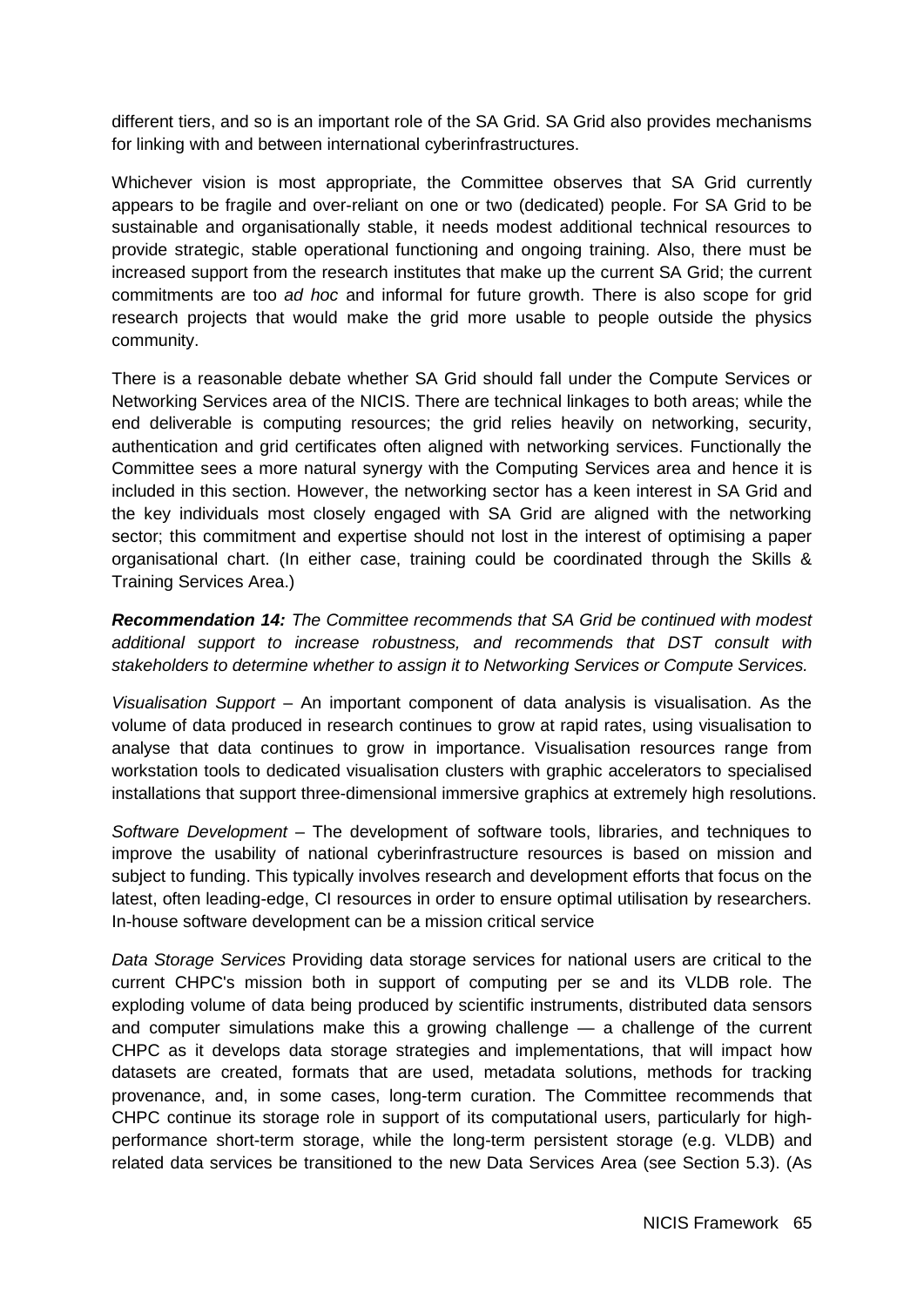mentioned below, CHPC is a logical organisation to continue to operate the VLDB, but this would be under the oversight and funding of the Data Services area.)

*Cybersecurity* National and regional computing networks must be designed to support cybersecurity while also supporting the performance and robustness needed by CI. The goal is to safeguard science and technology information of national computing facilities and resources by:

- establishment and operation of security infrastructure
- research and development of security technology
- sharing of information and supporting services pertaining to cybersecurity.

Key activities in this area are event monitoring (anomalous events), analysis of latest trends for information security, researching security and monitoring technologies, developing detection patterns for monitoring, planning security projects, sharing information with regional and university computing resources, and consulting for risk management. On a periodic basis, national and regional computing assets should undergo external security audits.

*Cloud Computing Services.* Cloud Computing is a model for enabling ubiquitous, convenient, on-demand network access to a shared pool of advanced computing resources (e.g., networks, servers, storage, applications, and services) that can be rapidly provisioned, configured and released with minimal management effort or service provider interaction. This cloud model promotes availability and is composed of five essential characteristics. These five essential characteristics are on-demand self-service, broad network access, resource pooling, rapid elasticity, and measured service. The global research community is exploring cloud computing as a cost-effective and elastic environment for productivity.

As discussed in section 3.2.6, virtualisation and cloud computing have become a key computing technology (Armbrust et al., 2010). The technology was not originally designed for high performance computing; a typical application might be a highly redundant web service. However, flexibility, elasticity and scalability are very attractive in many scientific applications and many case studies have been conducted — a sample of recent studies includes (Berriman et al 2013; Juve et al 2013; Nagasaki et al. 2013; Saini et al 2012).

In summary, these case studies show that despite technical and usability limitations, there are many scientific computations that can benefit from cloud computing. At least for the foreseeable future, cloud computing cannot support top end tightly-coupled applications due to communication and virtualisation overhead, and so the traditional role of a supercomputing centre must continue to be supported. However, there are many applications that can benefit in a cost-effective way from cloud computing, and the flexible environments that they provide.

We point to two important international activities. In the United States, the Department of Energy has undertaken an extensive study of the use of cloud computing for scientific computing, examining the use of private and public clouds (Yelick et al 2011). This study pointed out many of the problems of cloud computing. However, it concludes that cloud computing has a very important role to play in the repertoire of computing technologies that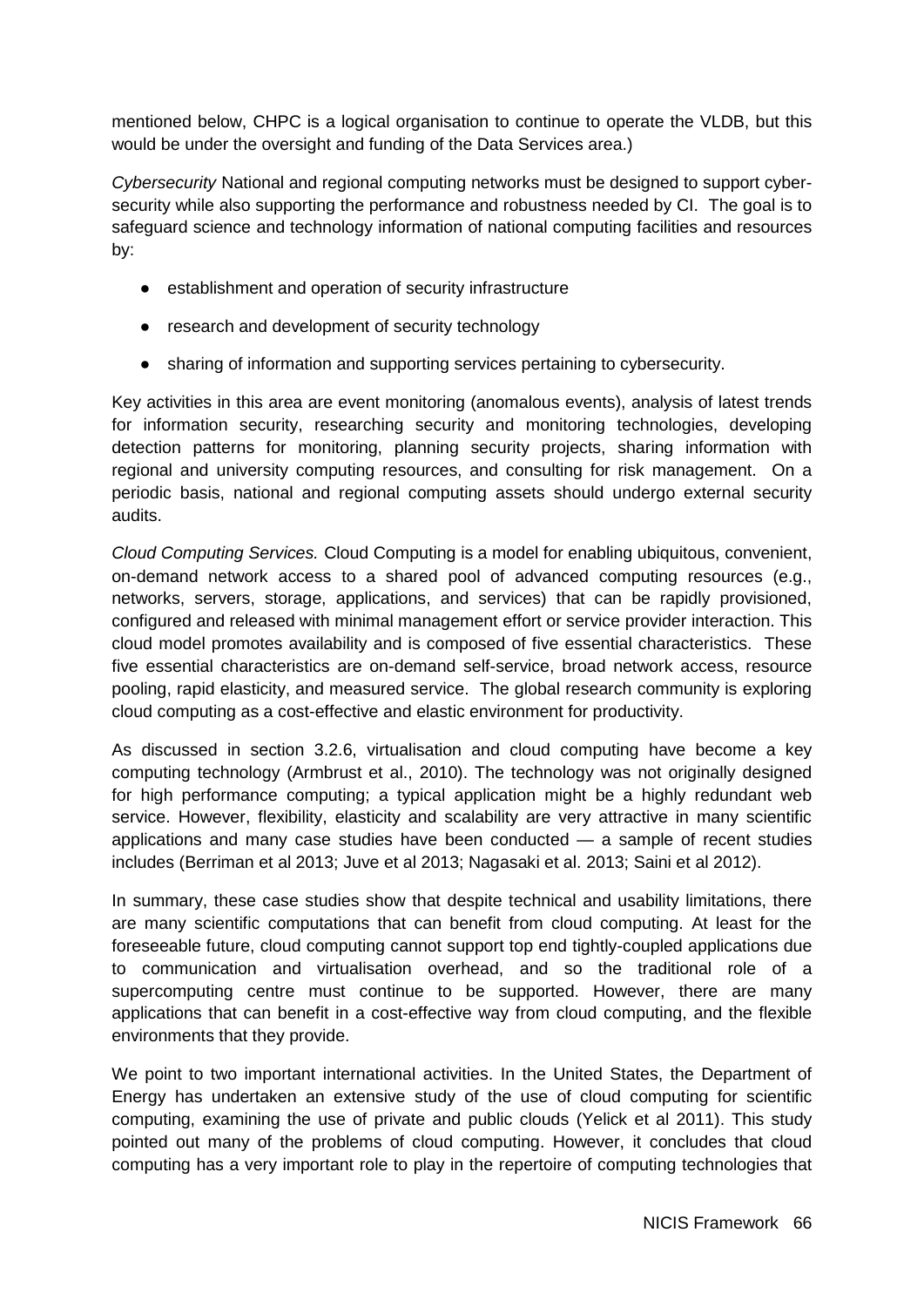the Department of Energy provides and makes very useful recommendations, many of which are likely to be of direct relevance to South Africa. These emphasise the benefits of flexibility and availability, balanced with the challenges of cloud computing.

Australia's National Computational Infrastructure has launched a federated Australian Research Cloud (http://www.nectar.org.au/research-cloud, Kennedy 2013). This cloud supports data storage, collaboration and high performance computing.

Although we engaged with the working groups on the question of cloud computing, none of them addressed cloud computing in their visions. However, we believe that cloud computing is an important way of making HPC available more widely in the research community. This will not supplant the traditional HPC model, but will complement these services.

Interaction with the commercial sector is important too. There is a significant local niche industry in cloud computing and virtual hosting. Improving local skills is important. Second, public, commercial clouds have already been used by South African researchers and there may be certain applications which can be met in a cost-effective way by the private sector.

In summary, we see the medium-term mandate of the Computing Services Area with respect to cloud computing as the investigation and provision of the development of a private clouds for research, provision of training in virtualisation and cloud computing for universities, investigation of the role the private sector partners in cloud computing.

**Recommendation 15:** *The Committee strongly recommends that cloud computing be a key function of the Compute Services area.* 

*Education and Training* – Providing various levels of education and training is critical for user productivity and adoption. This is extremely important for research outcomes and essential in developing a workforce equipped to compete globally. Education and training involves helping researchers and students learn computational and data analysis skills, including programming, parallel programming, use of computational resources (local and remote), numerical analysis, algorithm development, debugging, and performance optimisation. The Committee recommends that these services in the future should be coordinated under the new Skills and Training Services Area.

#### **5.2.3 Establishment of an accredited national distributed computing system**

South Africa science and engineering research and higher education communities require ready access to needed advanced computational and data-intensive compute capabilities.

The Department of Science and Technology seeks to position and support the entire spectrum of DST-funded research communities across the range of advanced computing technologies, hardware, and software. It also aims to promote a more complementary, comprehensive, and balanced portfolio of advanced computing infrastructure and programs for research and education to support multidisciplinary computational and data-enabled science and engineering that support the entire scientific, engineering, and education community.

Development of advanced computing capabilities appropriate for a range of research needs for the broader science and engineering research community are required. These are facilities that all researchers can use and support staff who would be trained and available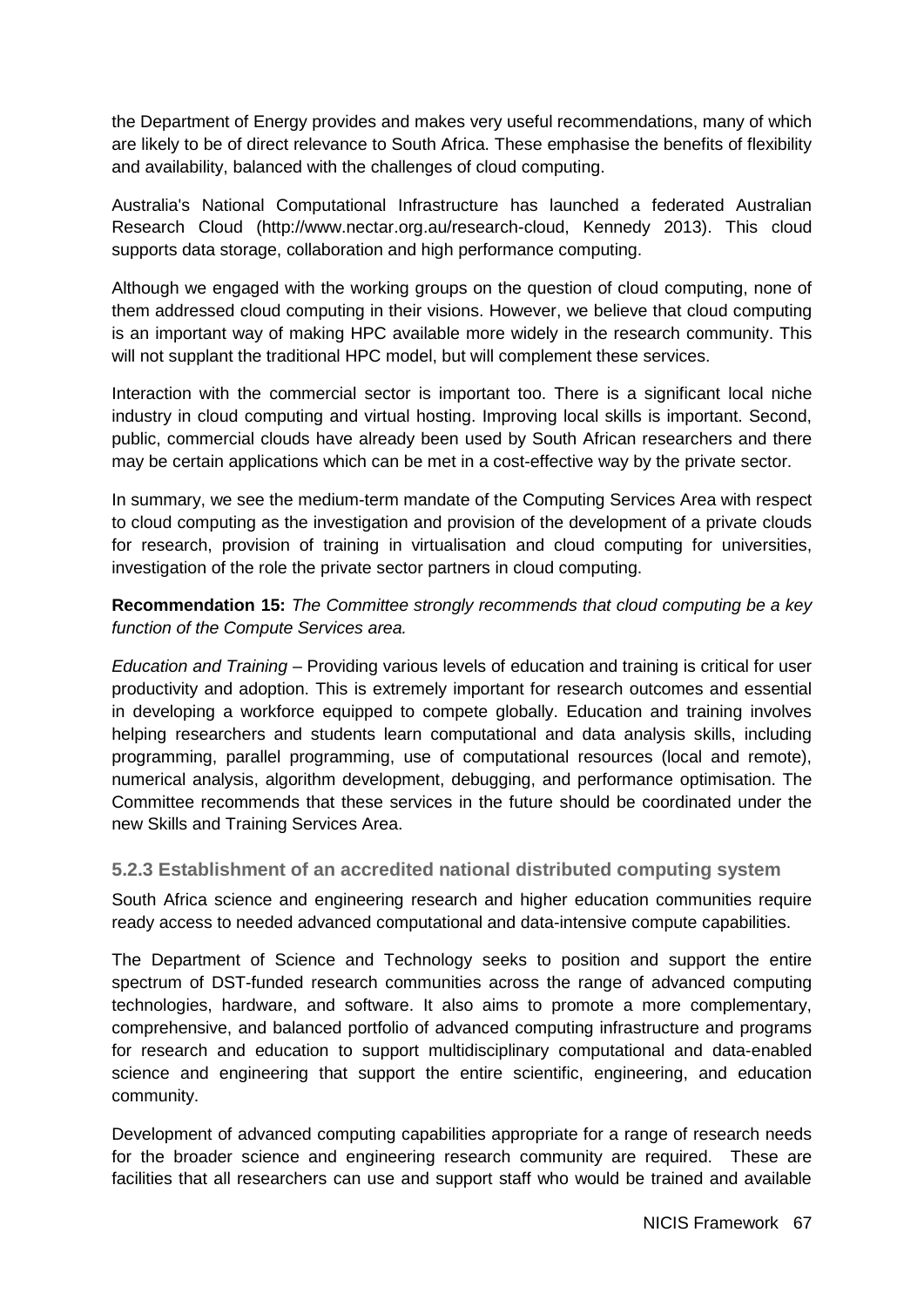for consultation, as well as strategic investments in domain-specific advanced computing systems.

A carefully planned ecosystem of high-end computing services (Tier 1), where there is a coordinated growth of institutional-based Tier 2 compute resources, and mid-range Tier 2 computational facilities that are linked with the national high-end compute resources will well serve the research and education communities. The importance of this ecosystem allows for a reduction in the effort to migrate applications to high end compute and thus accelerate the realisation of capability computing.

#### **5.2.4 Framework for funding institutional mid-ranged facilities**

It *may* be appropriate for national mid-range facilities to be established nationally (e.g. at the CHPC) and this would be funded through the national, integrated planning. The Committee emphasises its very strong recommendation that in such cases these facilities be co-hosted with existing Tier 1 facilities to capitalise on existing investment in staff, security, backup, power and air-conditioning.

Institutional mid-range facilities (either owned by a single institution or a consortium) are to be encouraged. Our preference would be for these to be planned bottom-up because they reflect real interest and need, as shown by investment of the host institution. Some incentive, especially where the equipment is shared, would be beneficial. Existing instruments such as the NRF's National Equipment Programme or infrastructure grants from the DHET may be the appropriate mechanisms. Collaboration and coordination between DHET and DST are essential in prioritising mid-range facilities, connection to national leadership-class compute capabilities, human resource use, and benefit of procurement.

Currently most South African researchers do not have access to these mid-range facilities. A few institutions have mainly departmental based machines acquired through the grants of Principal Investigators (PIs), which in most cases are widely accessed by the other departments. Recently, some institutions, such as NWU, UFS, UNISA, UP etc... have invested in the mid-range facility managed by the local IT division and shared amongst departments. This model of institutional facilities is more sustainable as it reduces the dependency of HPC systems on the drive of an individual researcher and the passion of current students, which create problems as students graduate or professors move from the institution. In this model, the skills and support are budgeted for in the institution IT infrastructure and thus provides for continuity and promotes equal access by researchers.

The HPC and Skills & Training Services Areas should play a crucial role of advocacy and hands-on training. Capacity development is crucial as is engagement with computing departments throughout the country.

Universities need to feed into the planning process.

*Recommendation 16: Universities should be asked to respond to this report (either through the HESA or the DVC Research forum) and draw up individual and collective strategies for provision of Tier 2 (and 3) facilities. Collaboration and coordination between DHET and DST are essential in prioritising mid-range facilities, connection to national leadership-class compute capabilities, human resource use, and benefit of procurement.*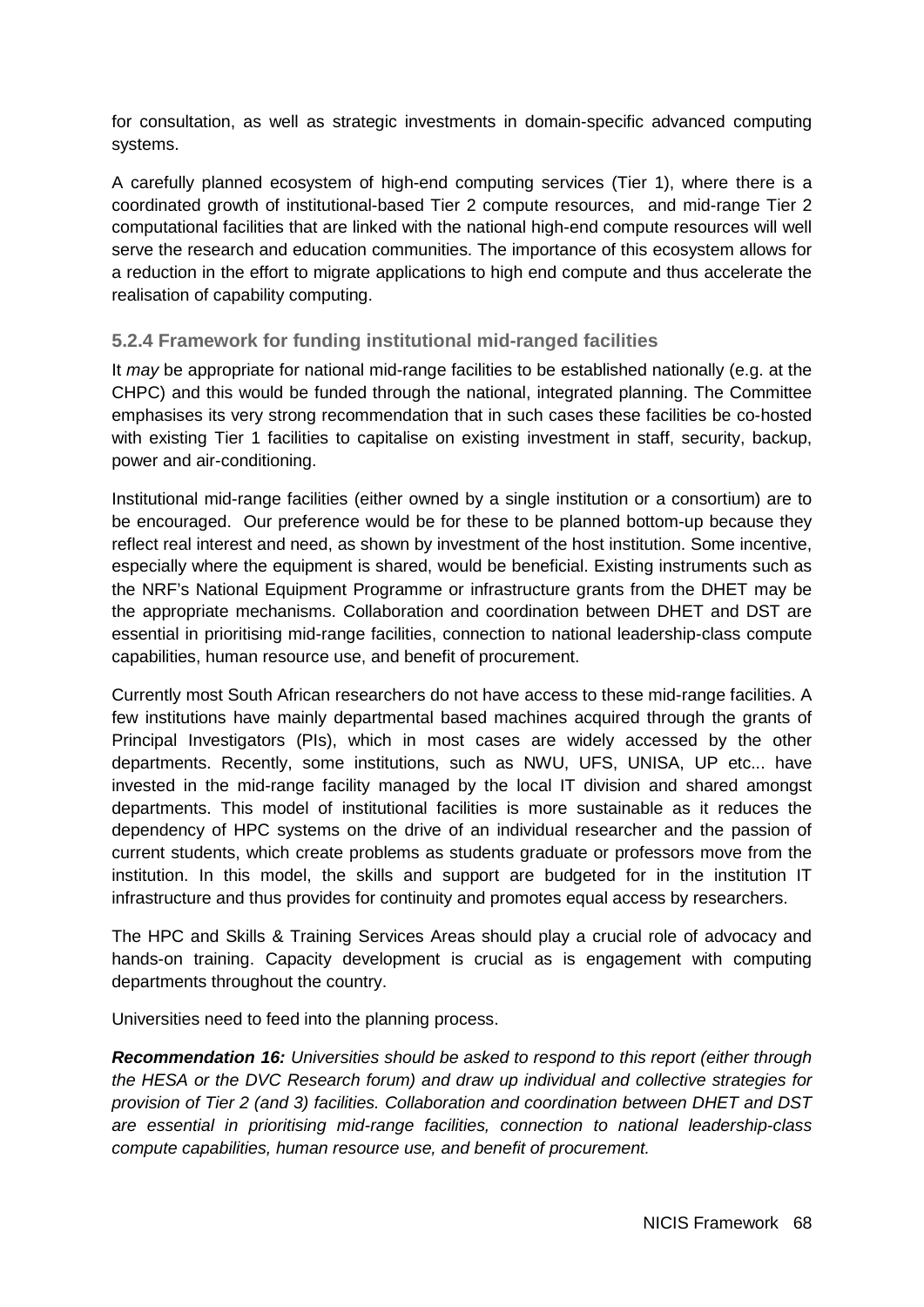### **5.3 Data Services**

The emergence of data, from search engines to social networks to the scientific enterprise, is well recognised as a crucial element of modern information technology.There is an explosion in the volume of scientific data produced, from computational simulations, from large-scale instruments such as CERN's LHC or the SKA, and from vast numbers of distributed sensors and instruments such as gene sequencers. But "big data" is not just about storing petabytes of data. Data movement, access and management are critical. New training and skills are demanded in data mining and analysis to use data effectively. And data sharing, with associated requirements for metadata, provenance, access policies, search/discovery and curation, are increasingly important to funding agencies wanting to facilitate new scientific discovery and to maximise their investments. These trends will require cultural shifts for researchers, consistent policies at the national level with appropriate incentives, new tools and capabilities for sharing data effectively, and training and curricula for 'data scientists'. These trends also call for a more integrated approach to the organisational aspect, where all CI elements can be developed within a similar context. Numerous reports have been published highlighting the importance of data in research and identifying the paths forward for funding agencies, universities and researchers (e.g. Blue Ribbon Task Force on Sustainable Digital Preservation and Access, 2010; Hey, Tansley and Krist, 2009). Science funding organisations in many countries are developing policies for the management, preservation and sharing of data produced by researchers funded by them e.g. US NSF Data Management Plans, NIH Data Sharing Plans, and broader OSTP policies (Holdren, 2013). It is vital that South Africa stay at the forefront with not only infrastructure for storing and accessing data, but also with aggressive policy development regarding data use and sharing, and a broad set of expertise,tools and training for supporting data science.

### **5.3.1 Background and Context**

DST was ahead of its time in the international community when it recognised the importance of data as a third element of its cyberinfrastructure investments and created the Very Large Data Base (VLDB) program in ~2011. Later the charter of the program was expanded beyond the VLDB storage facility and renamed the Data Intensive Research Initiative of South Africa **(**DIRISA), with additional efforts in eScience support, metadata, data curation, publication, and digital repositories.

DST launched the VLDB program by providing ~R17.5M additional funding to the CHPC to procure, deploy and operate a 2 PB storage facility, with replication between CHPC's Cape Town facility and a datacenter in Pretoria (1 PB each location), and accessible at 10 Gbps via SANReN. This facility went into production in 2012 and is utilised as a digital repository by a number of researchers. Currently ~60% of VLDB's usage is by research communities storing simulation and observational data in bioinformatics, astronomy (Meerkat), climate modelling (SAEON) and heart disease, ~40% of usage is by CHPC computational users.

As discussed above, storing data is but one tangible element of the infrastructure, tools and expertise necessary for the 'data pillar' of a national CI. The expansion of the charter from the VLDB storage infrastructure to the broader DIRISA program was an excellent idea, but additional funding was not provided to support this expanded charter. The current DIRISA efforts beyond VLDB represent a "coalition of the willing," a forum of interested experts represented to this Committee by members of the Data Sector Working Group. Furthermore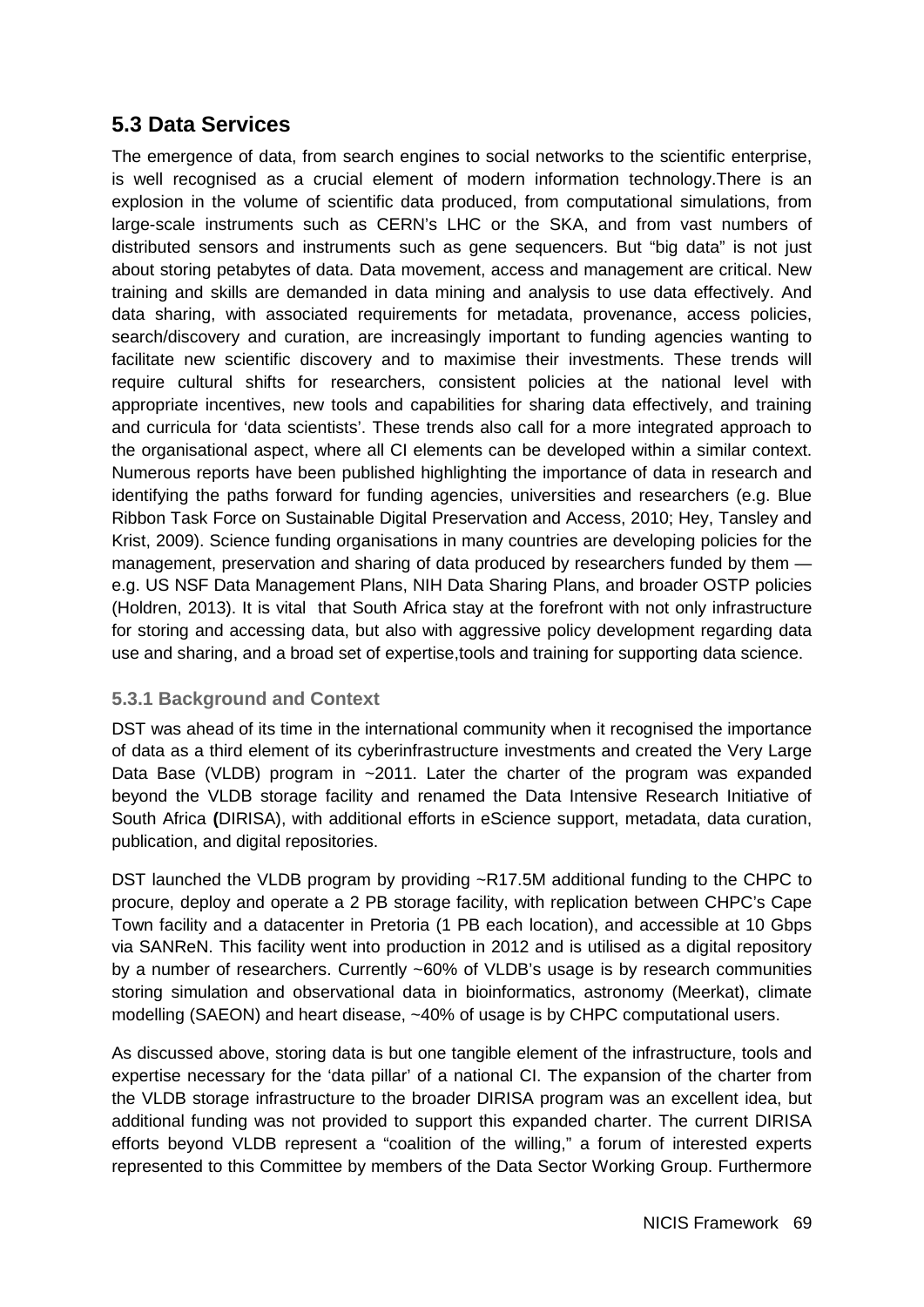there appears to be relatively weak coupling between CHPC's operation of the VLDB storage facility and this forum of data experts. These factors result in a confused identity for DIRISA - is it a storage facility, a forum of experts or both? And if it is both, how do these two components work together and how is the funding utilised?Just as an example, CHPC staff are responsible for the allocation and use of the storage facility, with relatively little interaction between that process and the forum of experts involved in data policies and sharing.

#### **5.3.2 Remit, nature and function of Data Services**

**Recommendation 17:** *The Committee recommends that the NICIS Data Services Area be the leading organisation within South Africa to advocate for and implement data initiatives across the research community.*

The remit for Data Services would include:

- provide a robust foundation to enable data science in South Africa in the 21st century;
- develop an integrated set of data services across the data lifecycle, from storage facilities to data management to metadata tools/processes to curation and preservation practices;
- operate national storage facilities (possibly out-sourced to an organization such as CHPC);
- develop and implement a well-defined open allocations process for storage and other resources that supports the national research community;
- work with funding agencies to formulate and implement data policies regarding sharing and access to research data;
- coordinate a national dialog regarding scientific journal licensing processes, a potential national online publishing facility, and open access policies;
- in coordination with the Skills Service Area (see Section 5.4) develop training for the human expertise necessary for data scientists, including data management, sharing and analysis; and
- actively participate in international forums related to Data Services to promote South African activities and gain knowledge from other international efforts.

The current DIRISA program should be transformed to the more vigorous, expanded Data Services Area proposed in this report. By necessity, there will be both near-term and longerterm goals for this transformation. Long-term a substantial new investment would be required to achieve the ambitious goals in the expanded remit recommended by this Committee.

**Recommendation 18:** *The Committee recommends that NICIS works with the community to develop an ambitious proposal on data services to DST, and formulates convincing arguments to the Treasury for the return on that investment, predicated on economic competitiveness, human resource development, and industrial benefit.*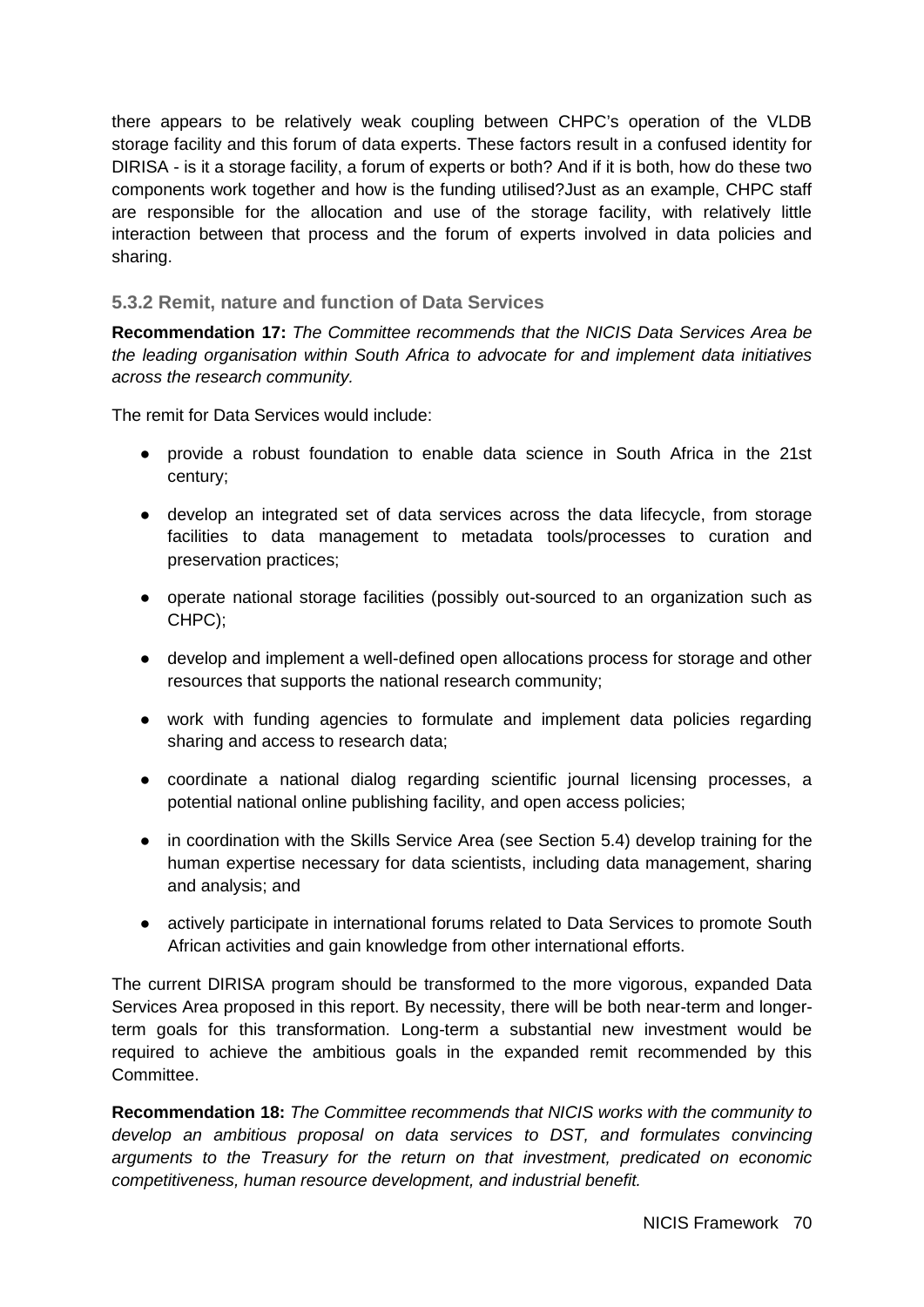The Committee notes that SKA/CHPC have recently put forth a "Big Data Africa" proposal to DST to establish South Africa as a leader in Big Data by 2020. This document proposes a collaborative consortium of universities, industry and government programs (including SKA and CHPC) in South Africa and beyond to other African countries, to coordinate activities, advance research, develop necessary expertise, and spin off commercial ventures in Big Data. While this proposal should be vetted by the data services community in South Africa, it can perhaps serve as a starting point for the 'ambitious proposal' in data services recommended by this Committee, particularly with more balance paid to data sharing policies, data management, metadata tools and processes, curation and preservation. Also, as a matter of principle, the Committee recommends that elements that focus on research not be captive within NICIS activities but rather be presented as openly-competed solicitations to the community.

Prior to this ambitious proposal to significantly expand the scope of data services, it is important near-term to clarify the identity of the current DIRISA program and better integrate the efforts of the storage infrastructure and data services elements of the current organisation. NICIS Data Services should define, design and then provide the entire range of data services across the data lifecycle, with storage infrastructure being just one of many elements of these services. Other elements include data management tools and practices, metadata standards and tools and best practices, search and discovery tools, data curation, and long-term preservation practices. It is interesting to look at comparators in other countries. For example there are two separate data programs in Australia – the Research Data Storage Infrastructure (RDSI), similar to DIRISA/VLDB, and the Australian National Data Service, which is analogous to the non-infrastructure program elements proposed here. And Infrastructure is but one of five working groups established by Research Data Canada, with the others being Policy, Standards/Interoperability/Interdisciplinary Liaison, Education and Training, and International Liaison. These examples illustrate the breadth required for an effective, balanced data services program.

Furthermore there must be a better balance between *funding* for the storage infrastructure *per se* and the development of broader data services. There must be a reasonable nearterm increase in funding from DST to fund the organisation beyond the current "coalition of the willing". While cyberinfrastructure is readily measured in Teraflops and Petabytes, scientific impact requires investments in people.

Particularly as data programs are relatively new and yet demanding substantial attention and investments, it is crucial for the NICIS Data Services area to participate in international forums such as the Research Data Alliance. NICIS Data Services should facilitate South Africa's role in international data programs and policy development, including metadata standards, exchange methods, sharing policies, etc. The SKA program is indeed a major international driver for data infrastructure and management, and it is crucial for South Africa to play a leadership role in SKA that can be leveraged to broader engagement.

One step in the transformation is that the funding that presently goes to CHPC for operating the DIRISA/VLDB storage should go to the Data Services Area and that NICIS should subcontract the storage hardware facility component necessary to support their planned data services. (The current CHPC appears to be a logical organisation to acquire and operate such a facility, with the requisite facilities, expertise and staff knowledge for the infrastructure.)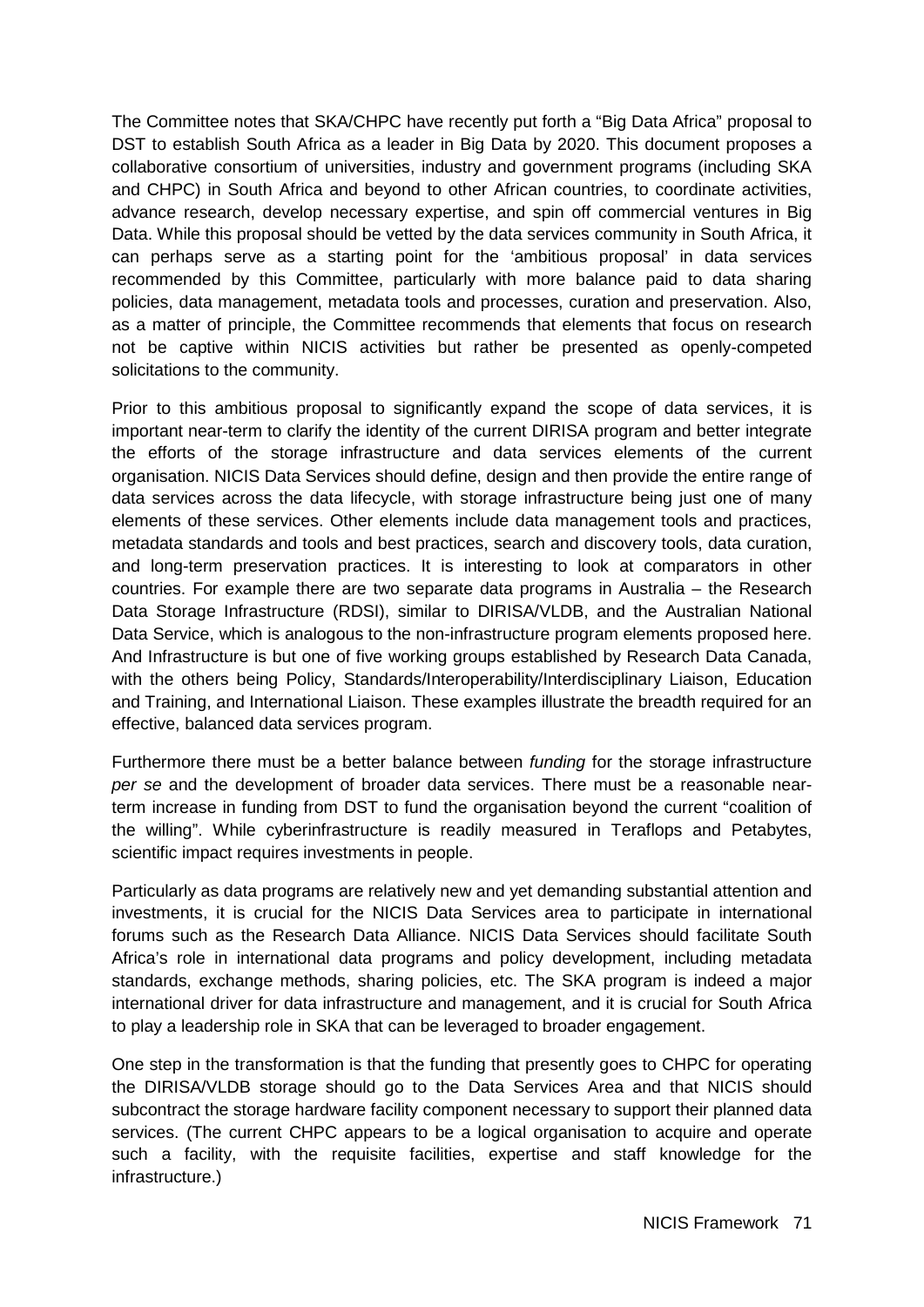Furthermore, the Data Services Area should draw on input from the research community to develop an allocation procedure for national storage facilities (presently the VLDB, but also to include any future DST-funded repositories), including policies for retention of data and criteria for storage allocations (e.g. scientific impact of data retention, whether and how data are shared, metadata available for search and discovery). It is expected that allocations would involve a proposal process, open to individual university researchers in any field, with peer review by a panel of scientists representing a variety of domains, analogous to procedures for CHPC's computing resources. By opening access to all researchers and receiving their proposals, the Data Services Area can better gauge the demand for storage and plan for it, even if that demand cannot all be accommodated near-term. There may be economies of scale by leveraging a data storage infrastructure for use by large-scale programs such as Meerkat or SKA; however, those costs should be borne by the individual programs, particularly as large programs have requirements that cannot be subject to a competitive allocation process for individual researchers.

One issue is whether NICIS should focus on a small number of large-scale, centralised storage facilities or plan for a larger number of distributed facilities (e.g. at the university or program level), which may be federated in some fashion. As discussed in Section 2, it is generally best that DST focus its investments in centralised (Tier 1) facilities; there are economies of scale with operating centralised storage facilities, particularly to ensure that appropriate data reliability and management procedures are in place. However, universities are likely to establish (Tier 2) facilities and policies for retention of crucial research data, in part because the incentives for curation and retention of data may be more effective at the local university level than the national level. And one of the principles espoused by the Data Sector Working Group is that data is best curated at its source, by its owner. The autonomous nature of universities and research programs suggests that institutional storage facilities will always be a reality, so a centralised physical infrastructure which can virtually federate distributed repositories will allow more data sources to be accessed through a national repository, as well as provide more training opportunities for people at universities and labs around the country.

An important function of NICIS is to work with DST and other science funding agencies within South Africa to develop policies for data sharing and access, with appropriate incentives to researchers. This is receiving substantial attention in Europe, the US and other countries. For example, the US NSF and NIH funding agencies have required some form of Data Management Plans for some time. Recently the US Office of Science Technology and Policy has promulgated a much-expanded effort in data sharing across all federal funding agencies (Holdren, 2013); this mandate is now being translated to specific researcher guidelines across various agencies.

Another element of the Data Services portfolio is to coordinate a national dialog regarding journal licensing, a potential national online publishing facility, and open access policies. There is a rapid transformation in the journal/publishing industry that has profound implications for how researchers publish their work and access the publications of others, and how universities/researchers pay the ever-increasing costs of journals. NICIS can facilitate the national dialog.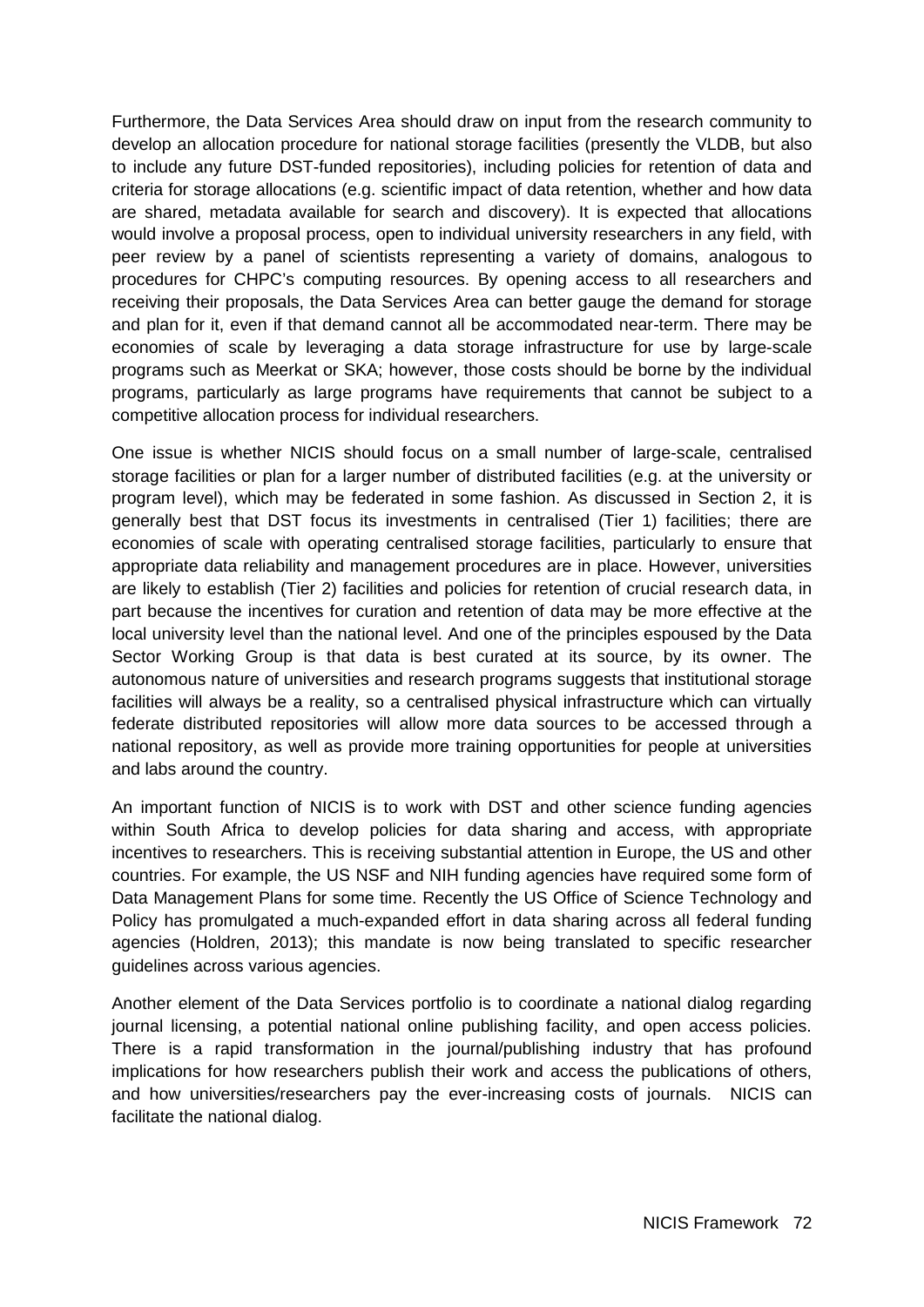## **5.4 Skills and Training Services**

### **5.4.1 Background and motivation/Description**

As pointed out in the *Cyberinfrastructure Vision for the 21st Century Discovery* (NSF, 2007), CI is enabling powerful and unprecedented opportunities. These opportunities include new modes of collaboration, modelling and visualisation of complex scientific and engineering concepts, as well as creation and discovery of scientific and educational resources for use in a variety of settings. These changes will support a new level of technical competence in the science and engineering workforce and in our citizenry at large. However, the complexity, novelty and changing nature of cyberinfrastructure means that there is a high risk of underutilisation, or non-optimal exploitation without adequate investment in skills development through education and training (e-IRG, 2008).

The enabling role of human factor development was also pointed out to the Committee by the Sector Working Group on data, emphasising the need to build a cohort of data professionals to support research infrastructure development.

The shortage of IT skills is a global phenomenon. In UK there were 3,420 A-Level students in computing in 2011/12, as compared to 12,529 in 1998 (Next Gen Skills, 2013). Also in UK, a report from the National Audit Office estimates that it will take 20 years to close the skills gap within IT security (NAO, 2013). Furthermore, McKinsey Global Institute (2011) predicts that there will be a shortage of 190,000 data scientists in the US in 2019. In recognition of the particular national challenges of human capital development in South Africa, the Committee identifies skills development as a key element in an integrated strategy to ensure optimal societal return on CI investments.

### **5.4.2. Sustainable Skills and Training Services**

*Recommendation 19: NICIS should offer effective coordination of CI Skills and Training services within a sustainable framework. NICIS should maintain a coordinated plan to develop and grow the community of researchers benefiting from CI.* 

The main targets of these services are

- Cyberinfrastructure professionals (support personnel), for developing their operational knowledge of CI.
- Researchers that use, or could benefit from using, CI services to enhance their research or collaboration capacities.

The services should also have a link to the "next generation" of students in computer science that could become future CI experts and students in other disciplines that could become future users.

The services within Skills and Training will be delivered in collaboration with the higher education institutions (HEIs), as HEIs have a natural responsibility for curriculum development and student education. In line with the Finnish CSC model, the role of NICIS will be to co-design and co-organise training courses together with the relevant stakeholders (e.g., the admins of the NREN, coordinators of doctoral programmes). This collaborative approach will enable the organisation and coordination of a larger set of events due to the in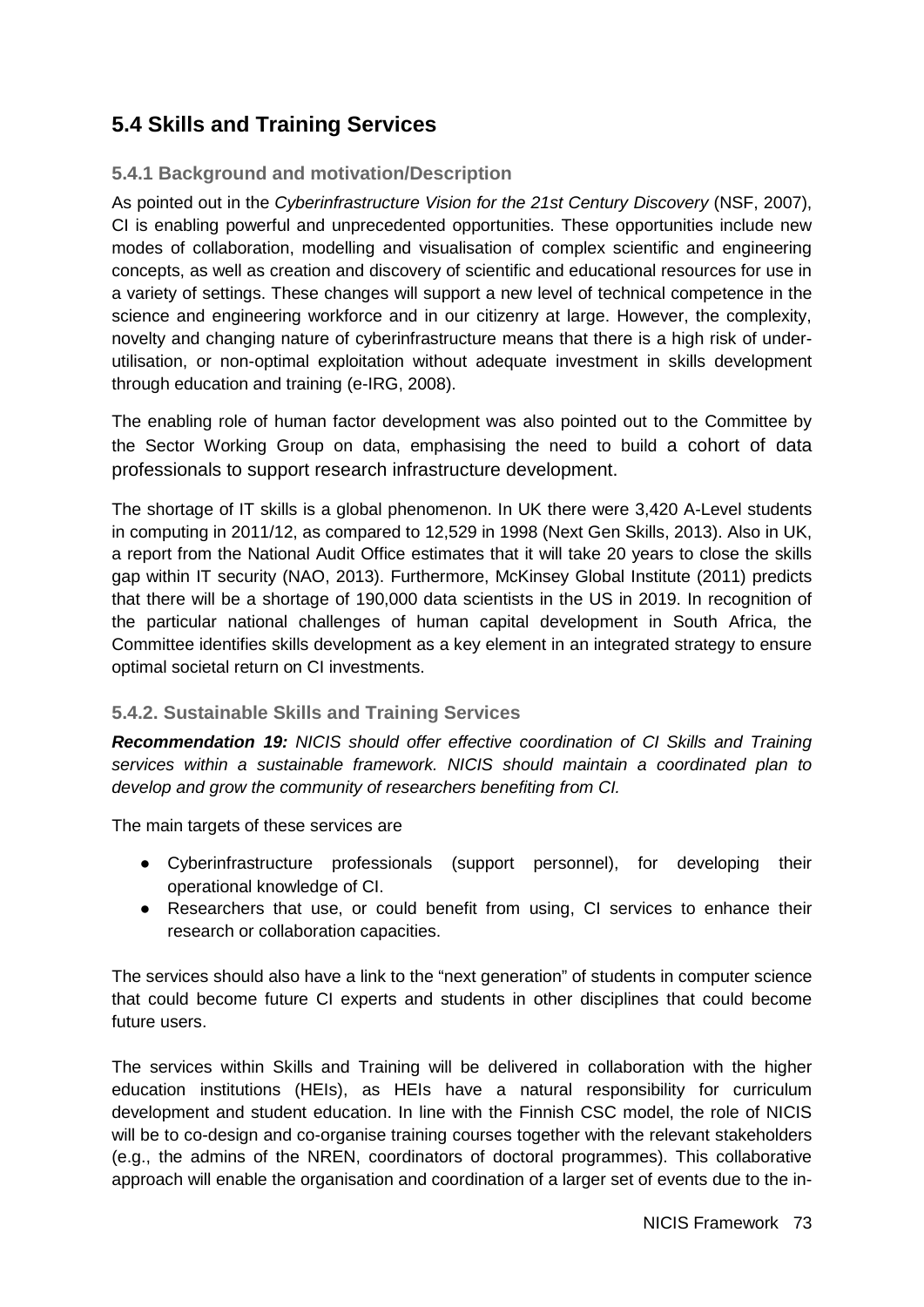kind resources provided by the end user institutions. Furthermore, it will ensure relevance and buy-in from the stakeholders.

Together with the stakeholders, NICIS should co-develop a portfolio of training modules in topics such as computational science, numerical algorithms, grid-computing, parallel programming, cloud computing, data-centric computing, e-science, computer animation and computer graphics. As suggested in *A strategic vision for UK e-infrastucture* (Tildesley, 2012), elements of this training should be included in established doctoral training programmes where escience would sit alongside disciplines such as physics, biochemistry, archaeology, social sciences.

NICIS will offer streamlined support, coordination and practical arrangement services for courses and events, as well as a pre-planned course calendar balanced to the user needs. Such a support infrastructure will facilitate seasonal events (summer schools, etc.) as well as *ad hoc* events within a national NICIS brand.

Education in the general concepts of computational thinking and data-driven discovery for the broad mass of students falls outside the responsibility of NICIS, as does the education of a critical mass of experts who can drive the future innovation of CI services. Still, it is important that NICIS have good communication with the HEI sector in this capacity and also that NICIS has the leverage to provide stimulus to institutions that want to take a frontrunner role in these areas. A successful NICIS needs to relate to the entire value-chain of knowledge creation. NICIS skills and training services should make use of and further stimulate the existing CI elements and competences in South Africa, and link to existing programmes where possible. An infrastructure for remote education in CI should be maintained and training material should be standardised and made openly available (e-IRG Report, 2008).

As suggested in *Cyberinfrastructure Vision for the 21st Century Discovery* (NSF, 2007), ongoing attention must be paid to the education of the professionals who will support, deploy, develop, and design current and emerging CI. This is particularly pressing within the area of data-driven scientific inquiry, where there are vast needs for digital data management or data curation professionals. This point is strongly supported by the DIRISA SWG, which suggests a professional oversight is needed of curriculum development in the area of data management in higher education institutions.

The Committee supports the proposal in (NSF, 2007) of developing new careers involving the development of hybrid degree programs that marry the study of library science with a scientific discipline. Similarly, the power that visualisation and other presentation technologies bring to the interpretation of data may call for specialised career opportunities that pair the graphic arts with a science or engineering discipline. These points find support in "*A Strategic Vision for UK e-Infrastructure*" (Tildesley, 2012), which also recognises the need to put higher value on the scientific programmer and data scientist/curator/librarian.

Topics that need to be covered include computational science, numerical algorithms grid computing, parallel programming, cloud computing, data-centric computing and analysis, escience, computer animation and computer graphics. Furthermore, in Section 5.1.3. The Committee has identified a need for a more focused effort on building networking skills at the institutional level. This is necessary for the institutions to be able to integrate and benefit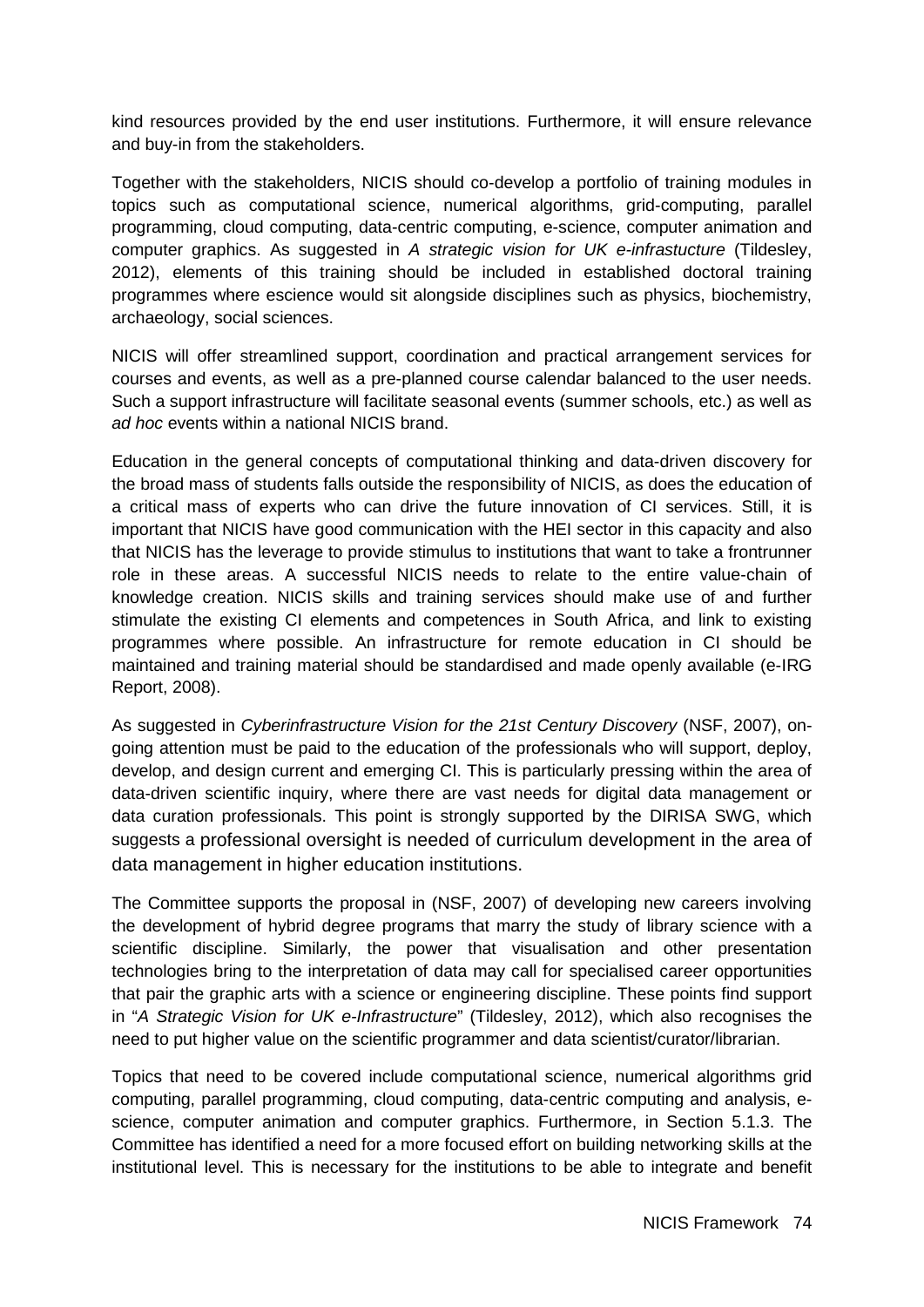from new networking capabilities as these emerge. The area of data management needs particular attention in view of the data deluge that is experienced across all sectors of society. According to the DIRISA SWG, important topics within data management include maintaining the essential research data infrastructure; data science including analysis and visualisation; curation and long term preservation; and auditing. As recommended by the HPC SWG, training programs to accelerate the research community competence in the quickly changing multi- and many-core computer architecture is essential to enable efficient utilisation of parallelism in new generations of computer systems.

Providing domain specific workshops in partnership with the research community to advance efficient HPC utilisation by researchers;

### **5.4.3. Identification of Key Functions**

The key functions that should be covered by NICIS Skills and Training Services are described below. Many of these are parallel activities of the US  $XSEDE$  initiative<sup>[13](#page-53-0)</sup>, which runs an extensive training, education and outreach program.

- *Training:* NICIS will coordinate and co-develop courses together with the stakeholders. NICIS will maintain a course calendar at the national level for CI subjects and organise the events. NICIS will run road shows and ensure presence at conferences. NICIS will facilitate on-line training opportunities and webinars. NICIS will also support the development and maintenance of standardised training material. accelerate the Research community competence in ever changing multi- and manycore computer architecture and to enable efficient utilisation of parallelism within chipset technology. Training modules should be offered on "commercial basis" to industry and the public sector in order to stimulate workplace skills development.
- *Campus Champions.* The concept of campus champions have been successfully implemented by XSEDE, and a similar program is currently run by EGI in Europe. A NICIS Campus Champions program will support campus representatives as liaisons to the NICIS services and local sources of knowledge on CI concepts with the aim of empowering local researchers, educators and students to advance scientific discovery.
- **Curriculum and Educator Programs.** NICIS will support the community in their efforts to (further) develop educational activities and formal programs within CI concepts. NICIS will support the creation of model competencies of CI skills in order to build the future South African workforce. Activities could include promoting postgraduate cohort training in topics such as data management through Postgraduate Studies Units in higher education institutions. As an example recommended by the HPC SWG, a formalised curriculum in HPC is important for development and sustainability of skills, and can be introduced at multiple levels, from under-graduate to post-graduate levels.
- *Student Engagement.* This NICIS program will prepare a larger and more diverse group of students to be future researchers and educators. The program should include training, internships, fellowships, mentoring. Students are to be recruited nationally, with focus on underrepresented groups and underrepresented institutions. The aim is to provide students with real-world research and development experience

<sup>13</sup> <https://www.xsede.org/>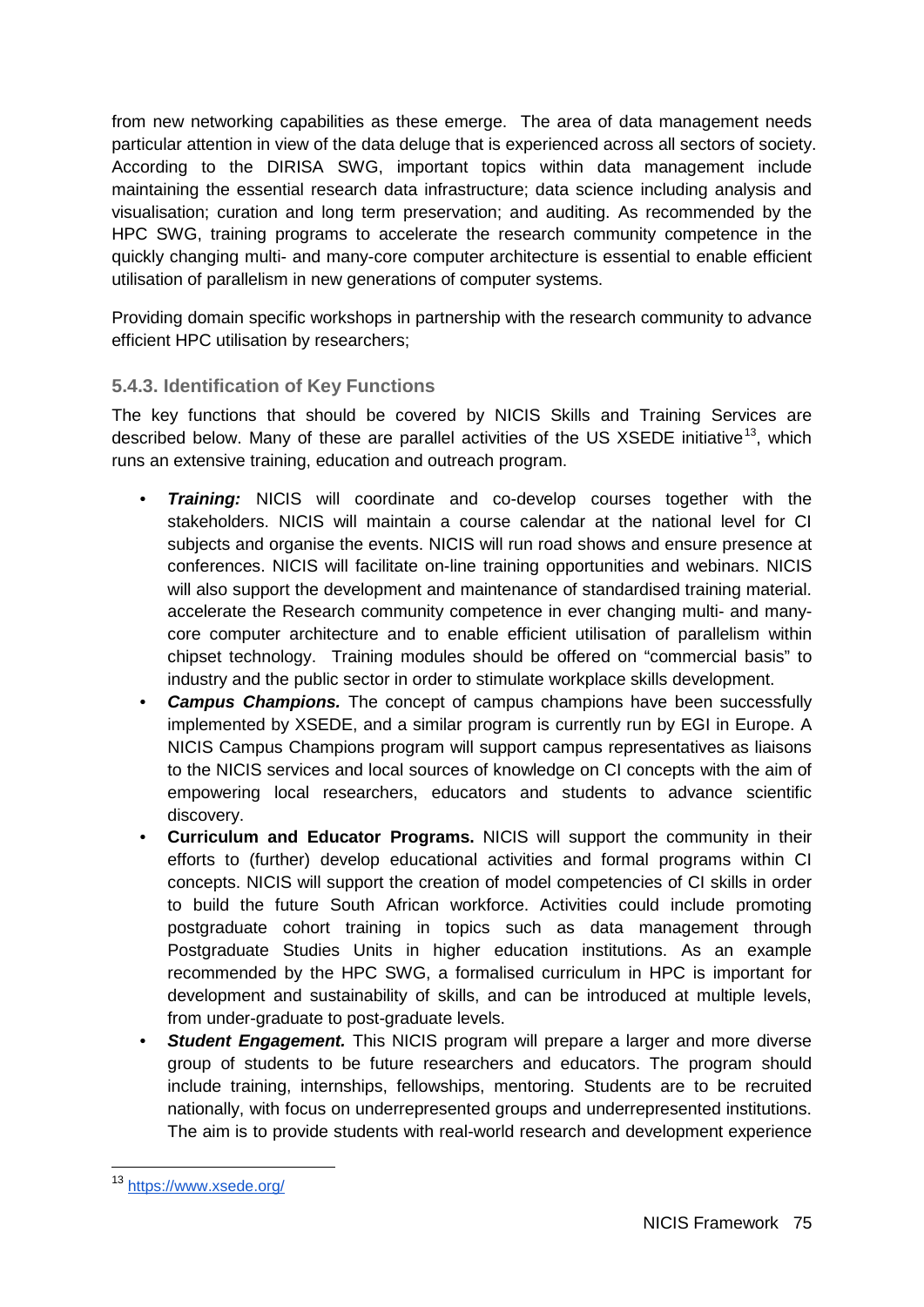that can encourage them to pursue a future career or advanced degree in digital science or services.

The skills development will need collaboration across a number of disciplines and faculties at the HEI, building on the best practises that exist within disciplines and institutions. There must be formal engagement with key-stakeholders (e.g. computer science and electrical engineering departments, and academic organisations such as the South African Institute of Computer Scientists and Information Technologists).

Furthermore, it is natural to involve the Department of Communications' e-Skills Institute in the development of activities at the national scale. Libraries and library schools need to be involved in the development of data management and curation skills development activities.

## **5.5 Administrative Services**

The Administrative Services is headed by the NICIS CEO and assisted by the administration director. In the case that NICIS is placed under an existing host organisation, then the NICIS office is located at the hosting organisation premises and the administrative tasks are generally performed by hosting organisation employees. The administration director will coordinate all NICIS office activities and supervise the personnel contributing to the execution of administrative tasks. The administration director will also follow up day-to-day activities and act on issues arising from work in the technical areas. The administration director is responsible for financial affairs, meeting arrangements, maintaining archives, legal matters, for internal and external communications. The administration director will assist the CEO in preparing agenda and meeting documents for the NICIS Board.

The administrative director is responsible for the development and follow-up of a communications plan. Internal communications include arrangements for face-to-face meetings, teleconferences and providing appropriate communication and collaboration tools. This includes providing mechanisms that are needed for a distributed NICIS organisation to build and maintain a high team spirit and workforce morale, as well as mechanisms for escalating issues and resolving conflicts. A central NICIS calendar will be maintained for all regularly scheduled meetings to avoid conflicting appointments. These meetings include Executive Group, NICIS (administrative) office meeting, other technical services meetings, NICIS Board meetings. There will be an annual NICIS all hands meeting to foster interaction between NICIS participants, stakeholders and users. External communication includes communicating the NICIS concept and its successes, and establishing strong brand identification targeted to the entire range of external stakeholders. In addition, all Executive Group members will deliver presentations and participate in external events as essential elements of their job descriptions.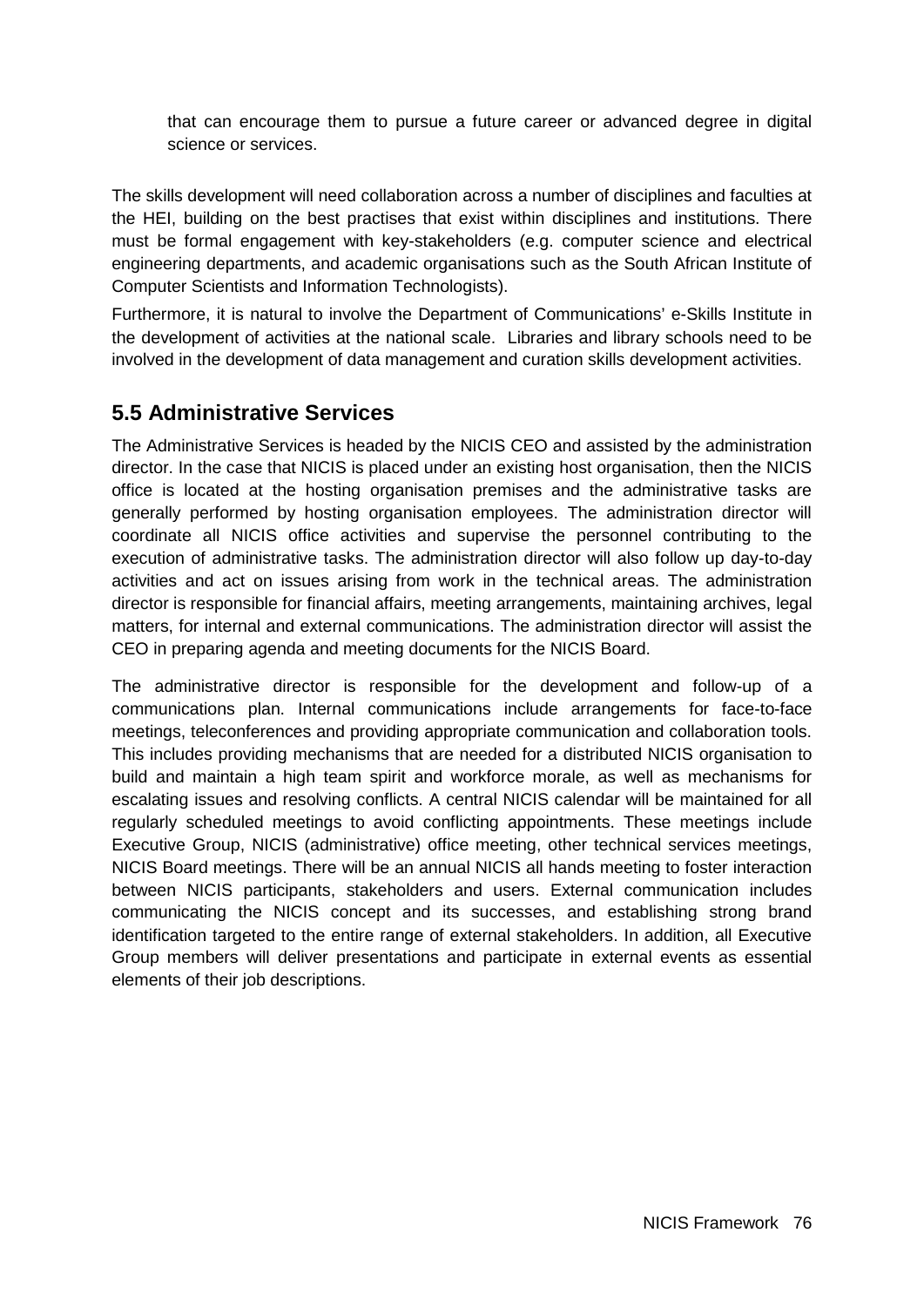## **List of References**

Armbrust, M. et al. 2010 A View of Cloud Computing. *Communications of the ACM* 53(4), pp. 50-58

Berriman et al., 1983. The Application of Cloud Computing to Scientific Workflows: A Study of Cost and Performance. *Proceedings of the Royal Society* A, 371, pp. 1–14.

Blue Ribbon Task Force on Sustainable Digital Preservation and Access, February 2010. *Sustainable Economics for a Digital Planet: Ensuring Long-Term Access to Digital Information*. [online] Available at: [<http://brtf.sdsc.edu/biblio/BRTF\\_Final\\_Report.pdf>](http://brtf.sdsc.edu/biblio/BRTF_Final_Report.pdf) Date of access: 26 September 2013

CSIR and Department of Science and Technology, Republic of South Africa, 1 February 2012. *ICT Roadmap. Towards Digital Advantage: Roadmapping South Africa's ICT Future.* Version 2. [online] Available at: [<http://www.meraka.org.za/ictroadmap/sites/default/files/Roadmap%20Report%20DEV4.pdf](http://www.meraka.org.za/ictroadmap/sites/default/files/Roadmap%20Report%20DEV4.pdf) > Date of access: 26 September 2013

Denny, J. 2012. Mining electronic health records in the genomics era. *PLoS Computational Biology* 8(12), e1002823.

Department of Higher Education and Training. *The Charter for the Humanities and Social Sciences.* 30 June 2011. [online] Available at: [<http://www.info.gov.za/view/DownloadFileAction?id=150166f>](http://www.info.gov.za/view/DownloadFileAction?id=150166) Date of access: 26 September 2013

Department of Science and Technology, 2007. *Information and Communication Technology. Research & Development and Innovation Strategy.*[online] Available at: [<http://www.dst.gov.za/images/ICT\\_RDI\\_Strat\\_2007.pdf>](http://www.dst.gov.za/images/ICT_RDI_Strat_2007.pdf) Date of access: 25 September 2013

Department of Science and Technology, 2008. *Innovation Towards a Knowledge-Based Economy. Ten-Year Plan for South Africa (2008-2018)*. [online] Available at: [<http://unpan1.un.org/intradoc/groups/public/documents/CPSI/UNPAN027810.pdf>](http://unpan1.un.org/intradoc/groups/public/documents/CPSI/UNPAN027810.pdf) Date of access: 25 September 2013

Department of Science and Technology, 2012. *Ministerial Review Committee on the Science and Technology and Innovation Landscape in South Africa*. [online] Available at: [<http://www.dst.gov.za/images/FINAL\\_MINISTERIAL\\_REPORT\\_MAY\\_16\\_\\_4\\_.pdf>](http://www.dst.gov.za/images/FINAL_MINISTERIAL_REPORT_MAY_16__4_.pdf) Date of access: 25 September 2013

Global Corporate Governance Forum, 2009. *Stakeholder Engagement and the Board: Integrating Best Governance Practices*. [online] Available at: [<http://www.ifc.org/wps/wcm/connect/19017b8048a7e667a667e76060ad5911/FINAL%2BFo](http://www.ifc.org/wps/wcm/connect/19017b8048a7e667a667e76060ad5911/FINAL%2BFocus8_5.pdf?MOD=AJPERES) [cus8\\_5.pdf?MOD=AJPERES>](http://www.ifc.org/wps/wcm/connect/19017b8048a7e667a667e76060ad5911/FINAL%2BFocus8_5.pdf?MOD=AJPERES) Date of access: 25 September 2013

Hey, T., Tansley, S. and Tolle, K. (Eds.), 2009. *The Fourth Paradigm: Data-Intensive Scientific Discovery*. Microsoft Research. [online] Available at: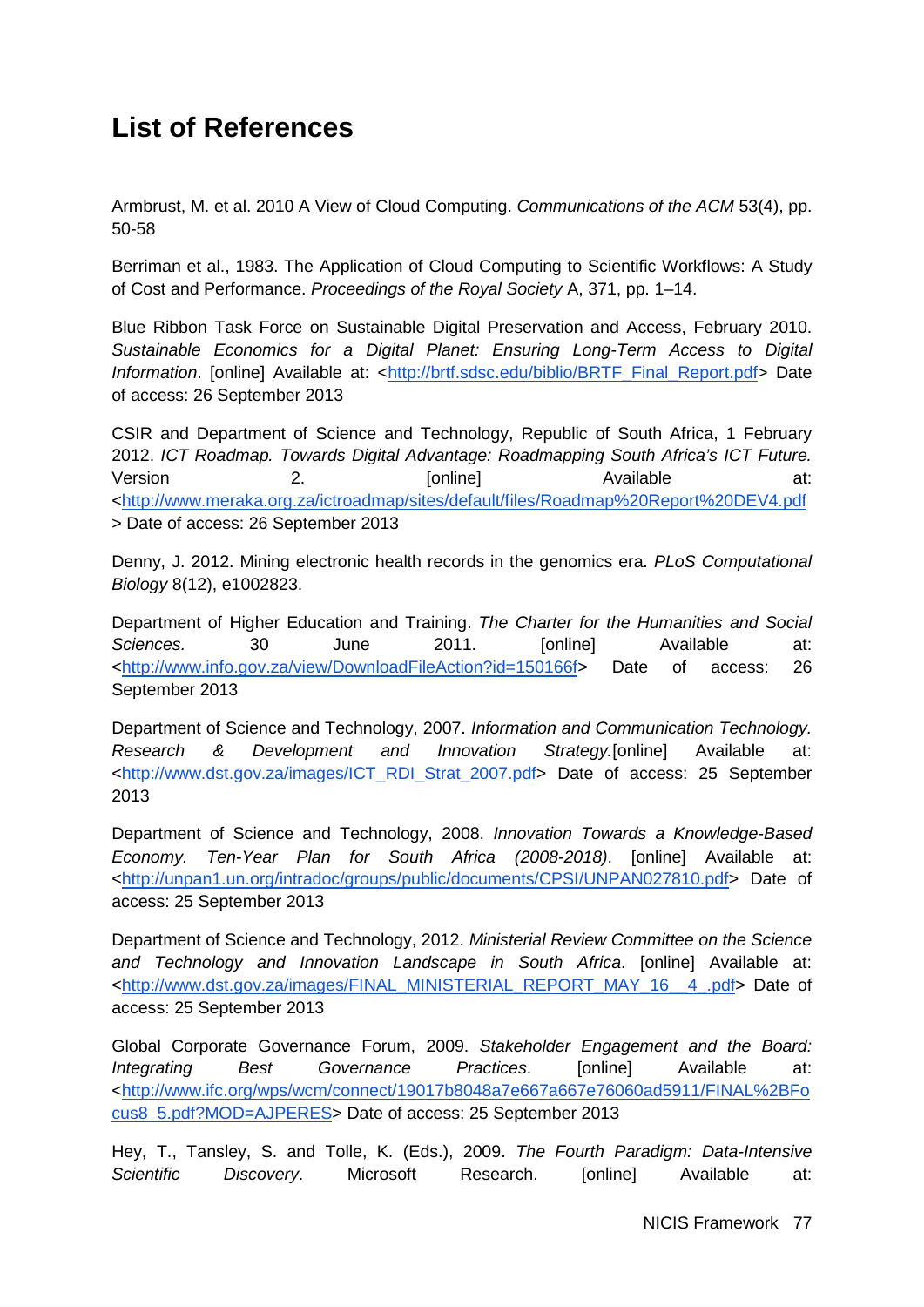[<http://research.microsoft.com/en-us/collaboration/fourthparadigm/](http://research.microsoft.com/en-us/collaboration/fourthparadigm/)> Date of access: 25 September 2013

Holdren, J.P, *Memorandum for the Heads of Executive Departments and Agencies.* Executive Office of the President, Office of Science and Technology Policy, 22 February 2013. [online] Available at: [<http://www.whitehouse.gov/sites/default/files/microsites/ostp/ostp\\_public\\_access\\_memo\\_2](http://www.whitehouse.gov/sites/default/files/microsites/ostp/ostp_public_access_memo_2013.pdf) [013.pdf>](http://www.whitehouse.gov/sites/default/files/microsites/ostp/ostp_public_access_memo_2013.pdf) Date of access: 25 September 2013

Jensen, P. et al. 2012. Mining electronic health records: toward better research application and clinical care. *Nature Reviews Genetics* **13**(6), pp. 395-405.

Juve, G et al. 2013. Comparing FutureGrid, Amazon EC2, and Open Science Grid for Scientific Workflows. *Computing in Science and Engineering*. [online] Available at: [<http://doi.ieeecomputersociety.org/10.1109/MCSE.2013.44>](http://doi.ieeecomputersociety.org/10.1109/MCSE.2013.44) Date of access: 26 September 2013

Kennedy, S. 2013. Supercomputing heads for the cloud. *The Australian*, July 23. [online] Available at:

[<http://www.theaustralian.com.au/australian-it/cloud-computing/supercomputing-heads-for](http://www.theaustralian.com.au/australian-it/cloud-computing/supercomputing-heads-for-the-cloud/story-fn8lu7wm-1226683406191)[the-cloud/story-fn8lu7wm-1226683406191>](http://www.theaustralian.com.au/australian-it/cloud-computing/supercomputing-heads-for-the-cloud/story-fn8lu7wm-1226683406191) Date of access: 25 September 2013

Koyuncugil, A. and Ozgulbas, N. 2012. Early warning system for financially distressed hospital via data mining application. *Journal of Medical Systems* **36**(4), pp. 2271-2287.

Martin, F.G. 2012. Will Massive Open Online Courses Change How We Teach? *Communications of the ACM*, 55(8), pp. 26-28

McKinsey Global Institute, 2011. *Big data: The next frontier for innovation, competition, and productivity*. Report by James Manyika, Michael Chui, Brad Brown, Jacques Bughin, Richard Dobbs, Charles Roxburgh, Angela Hung Byers. [online] Available at: [<http://www.mckinsey.com/insights/business\\_technology/big\\_data\\_the\\_next\\_frontier\\_for\\_inn](http://www.mckinsey.com/insights/business_technology/big_data_the_next_frontier_for_innovation) [ovation>](http://www.mckinsey.com/insights/business_technology/big_data_the_next_frontier_for_innovation) Date of access: 25 September 2013

Nagasaki, H. et al. 2013. DDBJ Read Annotation Pipeline: A Cloud Computing-Based Pipeline for High-Throughput Analysis of Next-Generation Sequencing Data. DNA Research 20(4), May,pp 384-390. doi: 10.1093/dnares/dst017

National Audit Office (NAO), 2013. *The UK cyber security strategy: Landscape review*. ISBN: 9780102981285. [online] Available at: [<http://www.nao.org.uk/report/the-uk-cyber-security](http://www.nao.org.uk/report/the-uk-cyber-security-strategy-landscape-review/)[strategy-landscape-review/>](http://www.nao.org.uk/report/the-uk-cyber-security-strategy-landscape-review/) Date of access: 25 September 2013

National Planning Commission; Department: The Presidency, Republic of South Africa, 2012. *Our Future - Make It Work. National Development Plan 2030.* [online] Available at: [<http://www.npconline.co.za/pebble.asp?relid=25>](http://www.npconline.co.za/pebble.asp?relid=25) Date of access: 25 September 2013

National Science Foundation. Revolutionizing Science and Engineering Through Cyberinfrastructure: Report of the National Science Foundation Blue-Ribbon Advisory Panel on Cyberinfrastructure. January 15, 2003 .[online] Available at: [<http://www.nsf.gov/cise/sci/reports/atkins.pdf>](http://www.nsf.gov/cise/sci/reports/atkins.pdf) Date of access: 26 September 2013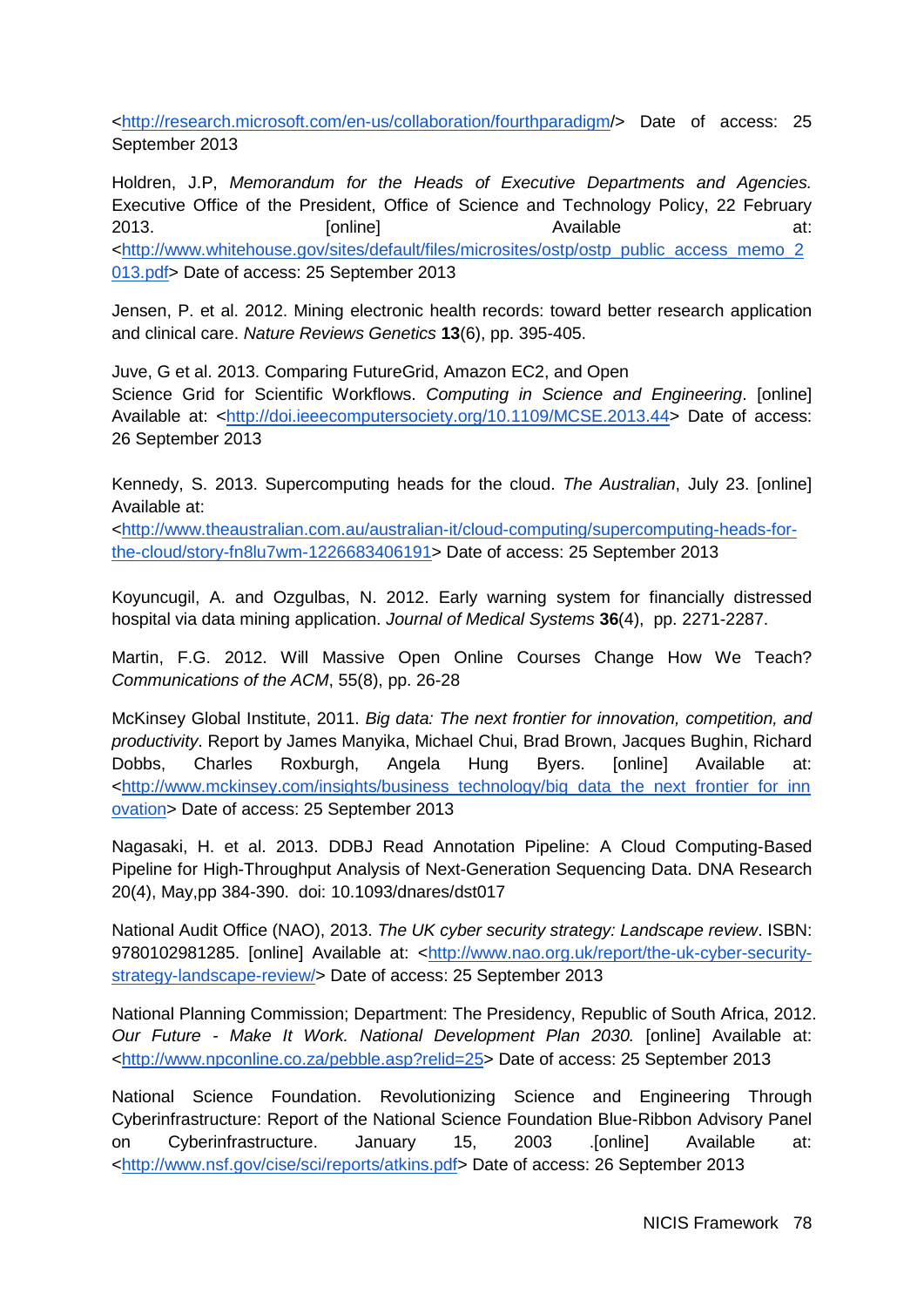National Science Foundation (NSF), 2007. *Cyberinfrastructure Vision for 21st Century*  Discovery, NSF 07-28. [online] Available at: [<http://www.nsf.gov/pubs/2007/nsf0728/index.jsp>](http://www.nsf.gov/pubs/2007/nsf0728/index.jsp) Date of access: 25 September 2013

NextGen Skills. *Low take up Computing across Country and London hurts high-tech growth.* Press Release 29 January 2013. [online] Available at: [<http://www.nextgenskills.com/computing-a-level-entries-fall-again-worries-for-hi-tech-talent](http://www.nextgenskills.com/computing-a-level-entries-fall-again-worries-for-hi-tech-talent-in-england-and-london/)[in-england-and-london/>](http://www.nextgenskills.com/computing-a-level-entries-fall-again-worries-for-hi-tech-talent-in-england-and-london/) Date of access: 25 September 2013

Parker, I., *et al*. 2001. *A National Biotechnology Strategy for South Africa*. Department of Arts. Culture Science and Technology. [online] Avaialble at: [<http://www.esastap.org.za/download/sa\\_biotechstrat\\_jun2001.pdf>](http://www.esastap.org.za/download/sa_biotechstrat_jun2001.pdf)Date of access: 25 September 2013

Saini, S. et al. 2012. An Application-based Performance Evaluation of NASA's Nebula Cloud Computing Platform. In *Proc. Fourteenth IEEE International Conference on High Performance Computing and Communications*, pp. 336-343. doi:10.1109/HPCC.2012.52

The e-IRG Education and Training Task Force Report, 2008. [\[online\] Available at:](http://www.e-irg.eu/images/stories/publ/task_force_reports/ettf_long_report_final_july08.pdf)  [<http://www.e-](http://www.e-irg.eu/images/stories/publ/task_force_reports/ettf_long_report_final_july08.pdf)

irg.eu/images/stories/publ/task\_force\_reports/ettf\_long\_report\_final\_july08.pd[f>](http://www.e-irg.eu/images/stories/publ/task_force_reports/ettf_long_report_final_july08.pdf) Date of access: 25 September 2013

The Government of the Republic of South Africa, 2002. *National Research and Development Strategy*. [online] Available at: [<http://www.dst.gov.za/index.php/resource-center/strategies](http://www.dst.gov.za/index.php/resource-center/strategies-and-reports/174-national-research-a-development-strategy-2002)[and-reports/174-national-research-a-development-strategy-2002>](http://www.dst.gov.za/index.php/resource-center/strategies-and-reports/174-national-research-a-development-strategy-2002) Date of access: 25 September 2013

Tildesley, D. 2012. *A strategic vision for UK e-infrastructure: a roadmap for the development and use of advanced computing, data and networks* (2012). Report commissioned by David Willetts, Minister for Universities and Science. [online] Available at: [<https://www.gov.uk/government/publications/e-infrastructure-strategy-roadmap-for](https://www.gov.uk/government/publications/e-infrastructure-strategy-roadmap-for-development-of-advanced-computing-data-and-networks)[development-of-advanced-computing-data-and-networks>](https://www.gov.uk/government/publications/e-infrastructure-strategy-roadmap-for-development-of-advanced-computing-data-and-networks) Date of access: 25 September 2013

Waldrop, M.M. 2013. Massive Open Online Courses, aka MOOCs, Transform Higher Education and Science. *Nature* **495**, 14 March, pp. 160-163.

Yelick, et al. 2011. The Magellan Report on Cloud Computing for Science. US Department of Energy Office of Advanced Scientific Computing, December. [online] Available at: [<http://science.energy.gov/~/media/ascr/pdf/program-](http://science.energy.gov/~/media/ascr/pdf/program-documents/docs/Magellan_Final_Report.pdf)

[documents/docs/Magellan\\_Final\\_Report.pdf>](http://science.energy.gov/~/media/ascr/pdf/program-documents/docs/Magellan_Final_Report.pdf) Date of access: 25 September 2013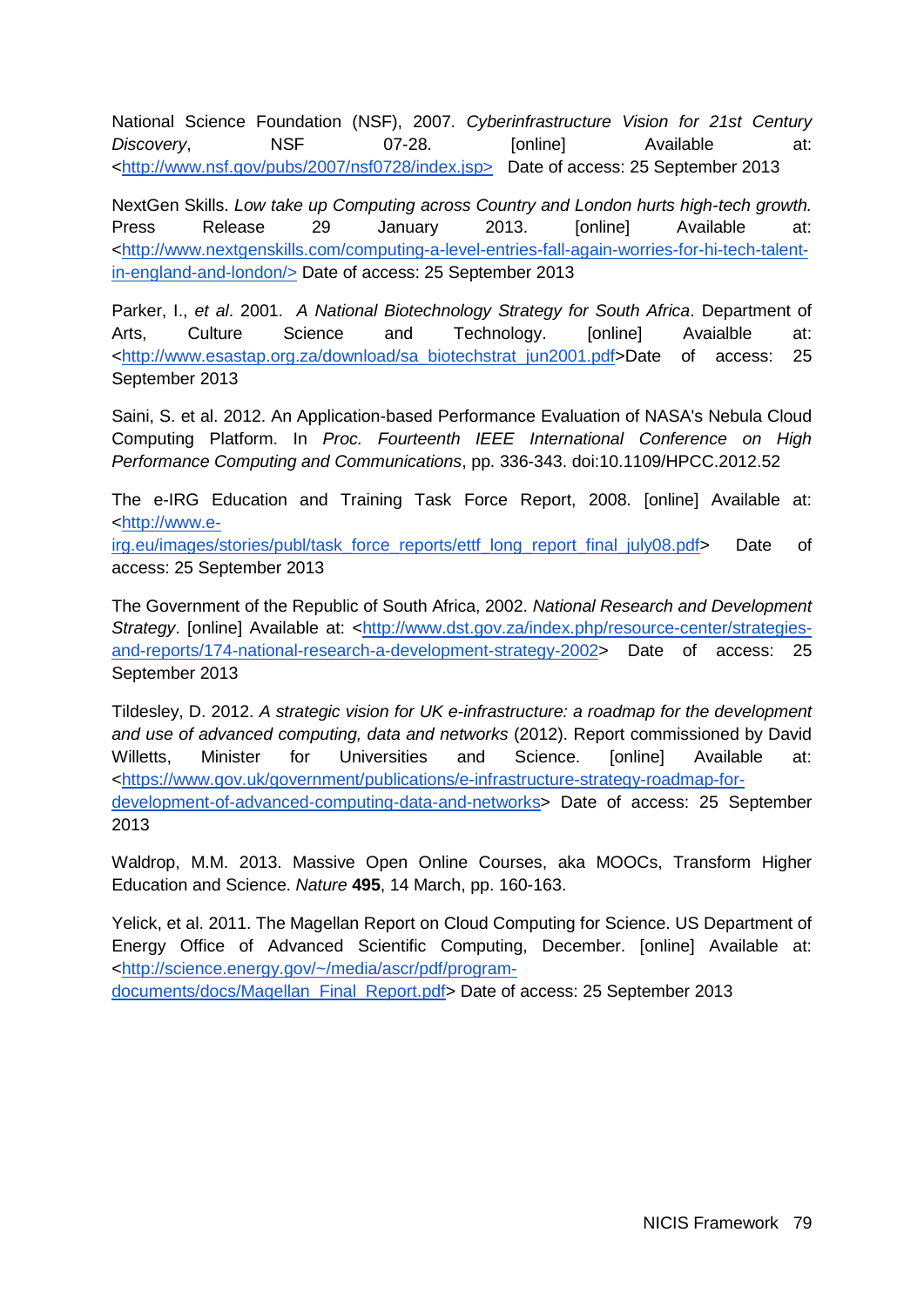# **Glossary of Abbreviations**

| <b>ACE</b>       | Advanced Computing Engineering lab (CHPC)                                           |
|------------------|-------------------------------------------------------------------------------------|
| <b>ACCESS</b>    | <b>Applied Centre for Climate And Earth System Science</b>                          |
| <b>ALICE</b>     | A Large Hadron Collider Experiment                                                  |
| <b>ASAUDIT</b>   | Association of South African University Directors of Information Technology         |
| <b>ASSAf</b>     | The Academy of Science for South Africa                                             |
| <b>ATLAS</b>     | One of the very large experiments at CERN's LHC (A Toroidal LHC<br><b>Apparatus</b> |
| <b>CERN</b>      | European Organisation for Nuclear Research                                          |
| <b>CHPC</b>      | Centre for High Performance Computing                                               |
| <b>CI</b>        | Cyberinfrastructure                                                                 |
| <b>CSIR</b>      | <b>Council for Scientific and Industrial Research</b>                               |
| <b>CSC</b>       | <b>Finnish IT Centre for Science</b>                                                |
| <b>DHET</b>      | Department of Higher Education and Training                                         |
| <b>DIRISA</b>    | Data Intensive Research Initiative of South Africa                                  |
| <b>DST</b>       | Department of Science and Technology                                                |
| DTI              | Department of Trade and Industry                                                    |
| DoA              | Department of Agriculture                                                           |
| <b>DoE</b>       | Department of Energy                                                                |
| DoH              | Department of Health                                                                |
| <b>DoM</b>       | Department of Minerals                                                              |
| <b>DVC Forum</b> | Deputy Vice-Chancellor Forum                                                        |
| <b>DWAF</b>      | Department of Water Affairs                                                         |
| EDD              | <b>Economic Development Department</b>                                              |
| Eduroam          | <b>Education Roaming</b>                                                            |
| e-VLBI           | electronic Very Large Baseline Interferometry                                       |
| <b>FPGA</b>      | Field-Programmable Gate Array                                                       |
| <b>GDP</b>       | <b>Gross Domestic Product</b>                                                       |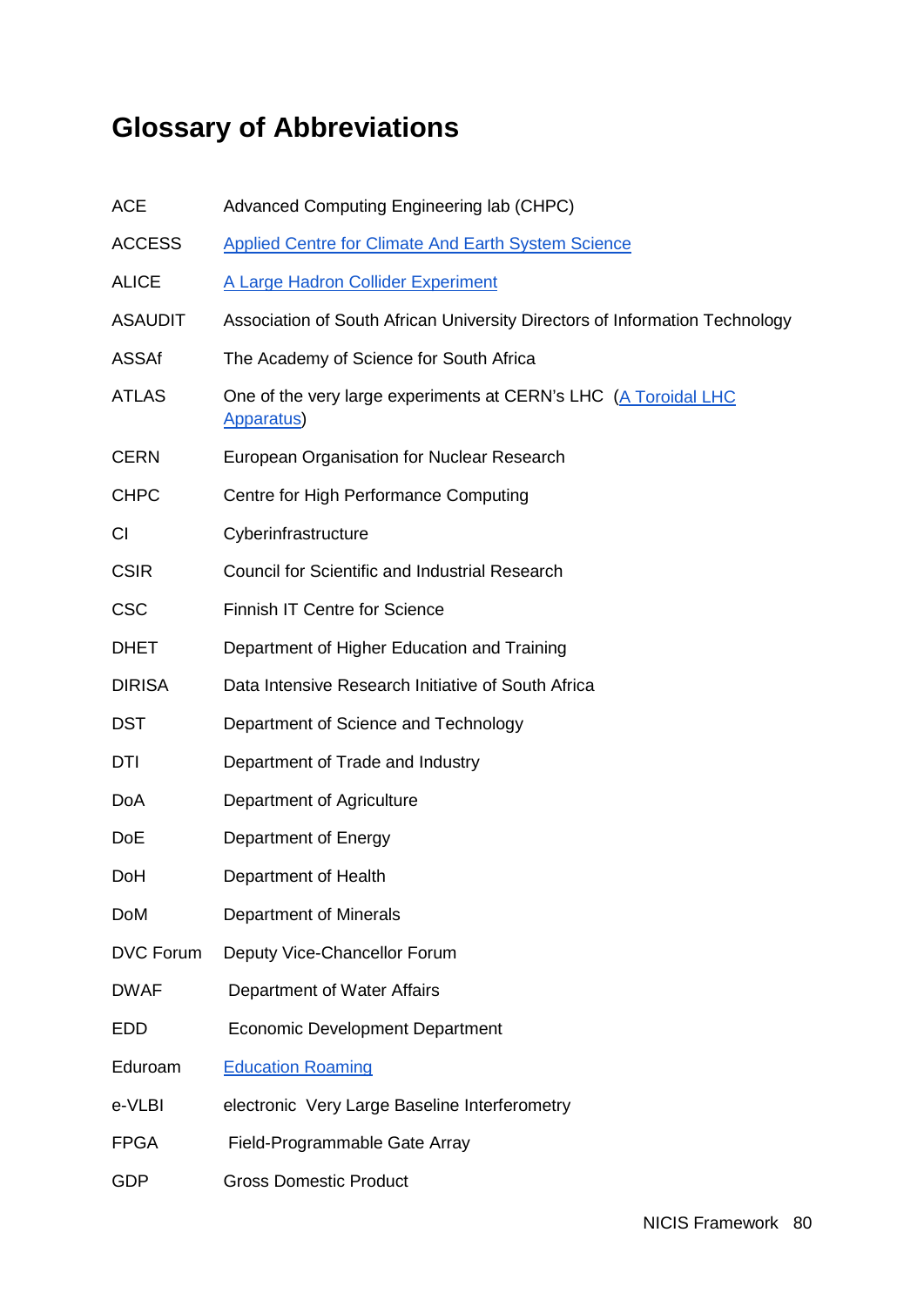| GÉANT        | <b>Pan-European Research and Education Network</b> |
|--------------|----------------------------------------------------|
| <b>GEOSS</b> | Global Earth Observation System of Systems         |
| GRDI         | Global Research Data Infrastructure                |
| GVA          | <b>Gross Value Added</b>                           |
| HartRAO      | <b>Hartebeesthoek Radio Astronomy Observatory</b>  |
| HEI          | <b>Higher Education Institutions</b>               |
| HESA         | <b>Higher Education South Africa</b>               |
| HPC          | <b>High Performance Computing</b>                  |
| HSRC         | Human Science Research Council                     |
| laaS         | Infrastructure as a Service                        |
| <b>ICT</b>   | Information and Communications Technology          |
| ISP          | <b>Internet Service Provider</b>                   |
| KAT          | <b>Karoo Array Telescope</b>                       |
| LHC          | Large Hadron Collider                              |
| MeerKAT      | MeerKAT array                                      |
| Meraka       | Meraka Institute                                   |
| <b>MRC</b>   | <b>Medical Research Council</b>                    |
| <b>NACI</b>  | National Advisory Council on Innovation            |
| NEP          | National Equipment Programme                       |
| <b>NICIS</b> | National Integrated CyberInfrastructure System     |
| NIH          | National Institutes of Health (US)                 |
| <b>NRF</b>   | National Research Foundation                       |
| NSTF         | National Science and Technology Forum              |
| NWU          | North-West University                              |
| ОЕМ          | <b>Original Equipment Manufacturer</b>             |
| <b>PRACE</b> | Partnership for Advanced Computing in Europe       |
| <b>RDA</b>   | <b>Research Data Alliance</b>                      |
| RDI          | Research, Development, and Innovation              |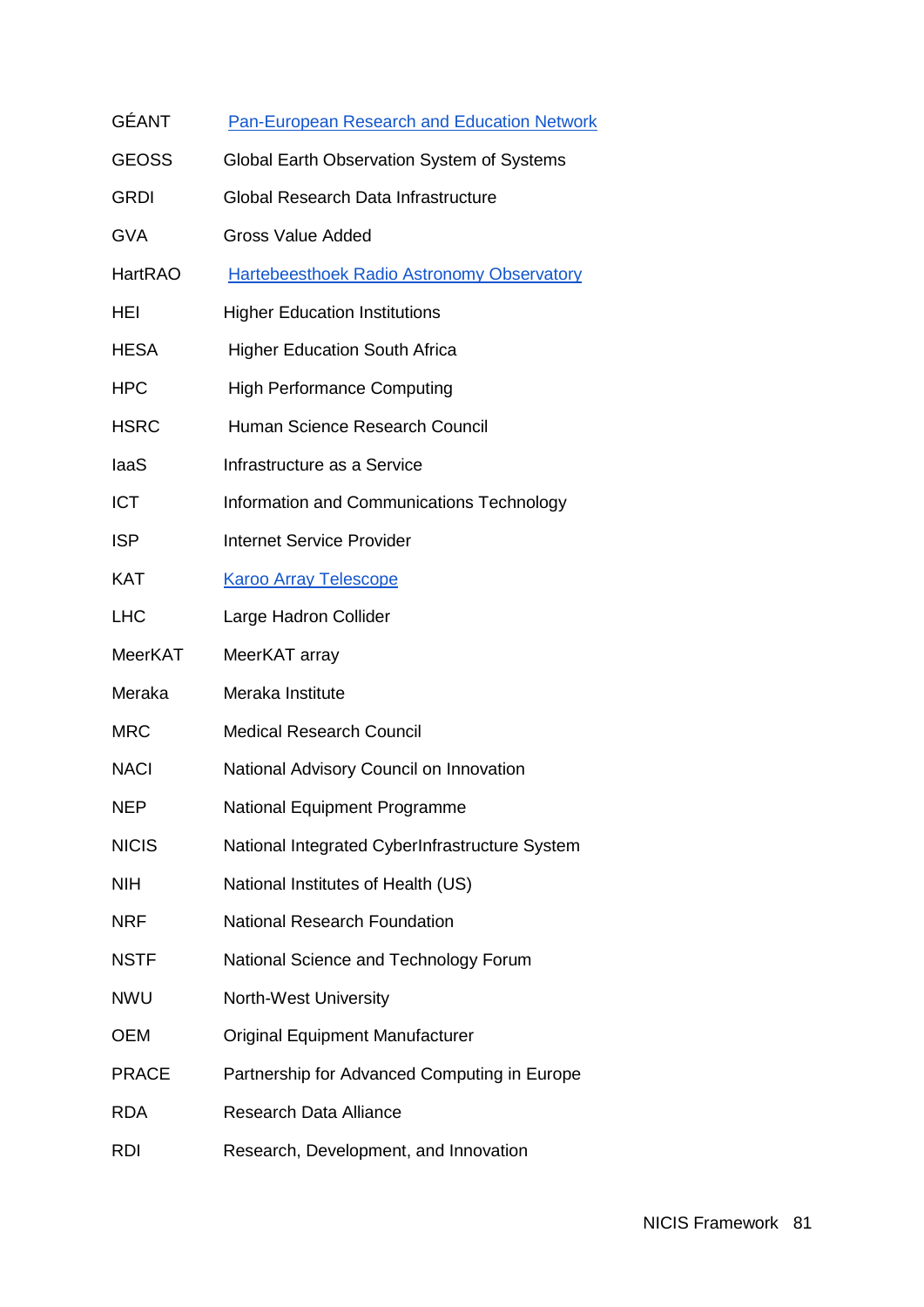| SaaS          | Software as a Service                                           |
|---------------|-----------------------------------------------------------------|
| <b>SAEON</b>  | South African Environmental Observation Network                 |
| <b>SKA</b>    | <b>Square Kilometer Array</b>                                   |
| <b>SALT</b>   | <b>Southern African Large Telescope</b>                         |
| <b>SANReN</b> | South African National Research Network                         |
| <b>SANBI</b>  | South African National Bioinformatics Institute                 |
| <b>SANSA</b>  | South African National Space Agency                             |
| <b>SARIMA</b> | Southern African Research and Innovation Management Association |
| <b>SCAP</b>   | Scholarly Communication in Africa Programme                     |
| <b>SEACOM</b> | not an acronym                                                  |
| <b>SME</b>    | Small and Medium-sized Enterprises                              |
| <b>SWG</b>    | <b>Sector Working Group</b>                                     |
| <b>TENET</b>  | the Tertiary Education and Research Network of South Africa     |
| <b>TCO</b>    | <b>Total Cost of Ownership</b>                                  |
| <b>TIA</b>    | <b>Technology Innovation Agency</b>                             |
| <b>UCT</b>    | University of Cape Town                                         |
| UL            | University of Limpopo                                           |
| UJ            | University of Johannesburg                                      |
| <b>UFS</b>    | University of the Free State                                    |
| <b>VLSI</b>   | Very Large Scale Integration                                    |
| <b>VRE</b>    | Virtual Research environment                                    |
| <b>WACS</b>   | West Africa Cable System                                        |
| <b>WITS</b>   | University of the Witwatesrand                                  |
| <b>WOS</b>    | Web Object Storage                                              |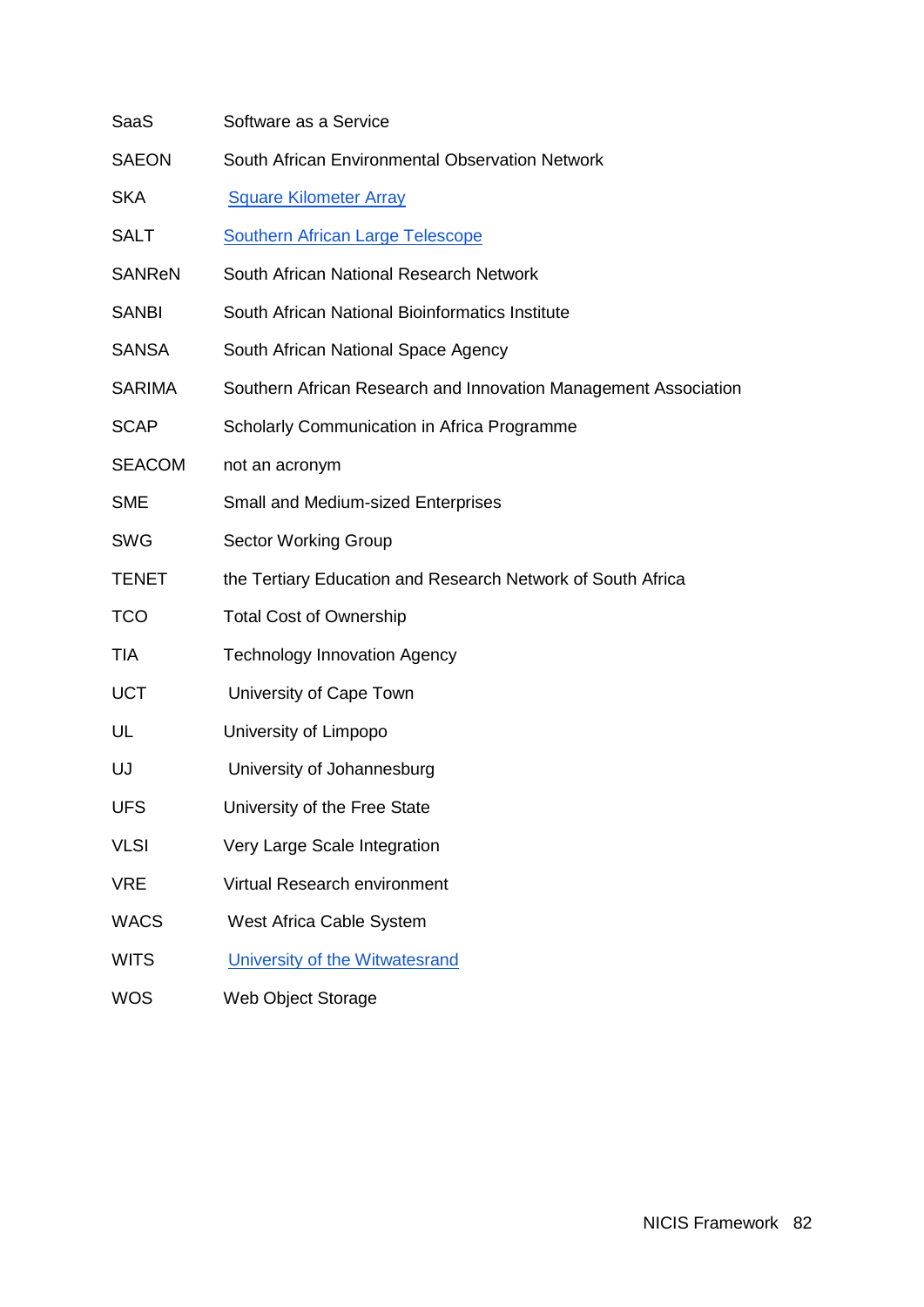# **Glossary of Terms**

**Tier 1** denotes a high performance facility at the top of an HPC provisioning pyramid (National Facility).

**Tier 2 and 3** denote high performance facilities in the middle and at the bottom of an HPC provisioning pyramid (Regional and University Centres).

**Grid computing** is the collection of computer resources from multiple locations to reach a common goal. The **grid** can be thought of as a distributed system with non-interactive workloads that involve a large number of files. [\(http://en.wikipedia.org/wiki/Grid\\_computing\)](http://en.wikipedia.org/wiki/Grid_computing)

**Cloud computing** relies on sharing of resources to achieve coherence and economies of scale similar to [a](http://www.google.com/url?q=http%3A%2F%2Fen.wikipedia.org%2Fwiki%2FUtility_computing&sa=D&sntz=1&usg=AFQjCNG5F-gEJR4X_ldM8_GgC5ZzivhX6g) utility (like the electricity grid) over a network [\(http://en.wikipedia.org/wiki/Grid\\_computing\)](http://en.wikipedia.org/wiki/Grid_computing).

**Cyberinfrastructure** refers to research environments that support advanced data [acquisition,](http://www.google.com/url?q=http%3A%2F%2Fen.wikipedia.org%2Fwiki%2FData_acquisition&sa=D&sntz=1&usg=AFQjCNE5lf-qFZOhFnVTslpHZ8Gvaw73yg) data storage, data management, data integration, data mining, data visualisation,and other computing and information processing services distributed over the internet beyond the scope of a single institution. In scientific usage, cyberinfrastructure is a technological and sociological solution to the problem of efficiently connecting laboratories, data, computers, and people with the goal of enabling derivation of novel scientific theories and knowledge [\(http://en.wikipedia.org/wiki/E-infrastructure\)](http://en.wikipedia.org/wiki/E-infrastructure).

**Mid-range facility** refers to a cyber-facility that provide resources that are limited in scope.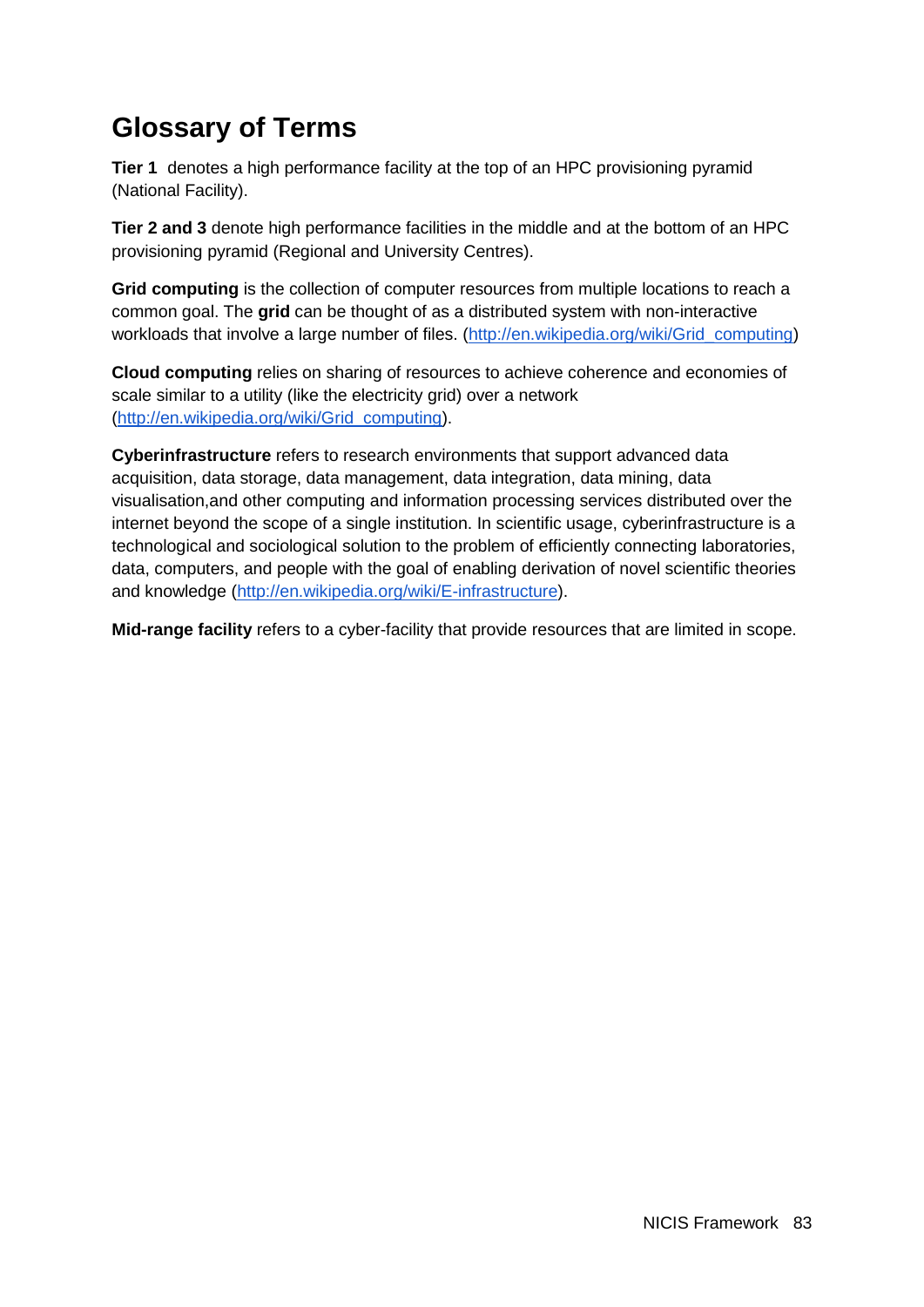# **Appendix A: List of People Interviewed**

The Committee interviewed the following individuals:

- Mr Laurens Cloete (Executive Director: Meraka, CSIR)
- Dr Jeffrey Mabelebele (Acting CEO: HESA)
- Mr Jeremy Main (IT Manager: SKA)
- Dr Romilla Maharaj (Executive Director: NRF)
- Dr Werner Janse van Rensburg (Sasol)
- Dr Albert van Eck (UFS, HPC)
- Dr Bruce Becker (SAGrid)
- Mr Leonhard Staphorst (SANReN)
- Mr Duncan Greaves (TENET)
- Prof. Peter Clayton (RU/DVC Research Forum)
- Mr Kabelo Bokala (ASAUDIT)

The User Community Workshop on 29 January 2013 was attended by

- Dr Dale Peters (UKZN)
- Mr Wim Hugo (SAEON)
- Dr Lucia Lotter (HSRC)
- Dr Bruce Becker (CSIR)
- Dr Albert van Eck (UFS, HPC)
- Prof Marius Potgieter (NWU, Physics)
- Prof Gert Kruger (UKZN, Chemistry)
- Prof Enrico Lombardi (Unisa, Physics)
- Mr Jeremy Main (SKA)
- Dr Daisy Selematsela (NRF)
- Mr Duncan Greaves (TENET)
- Mr Leonhard Staphorst (SANReN)
- Dr Happy Sithole (CHPC)
- Prof Colin Wright (SANReN)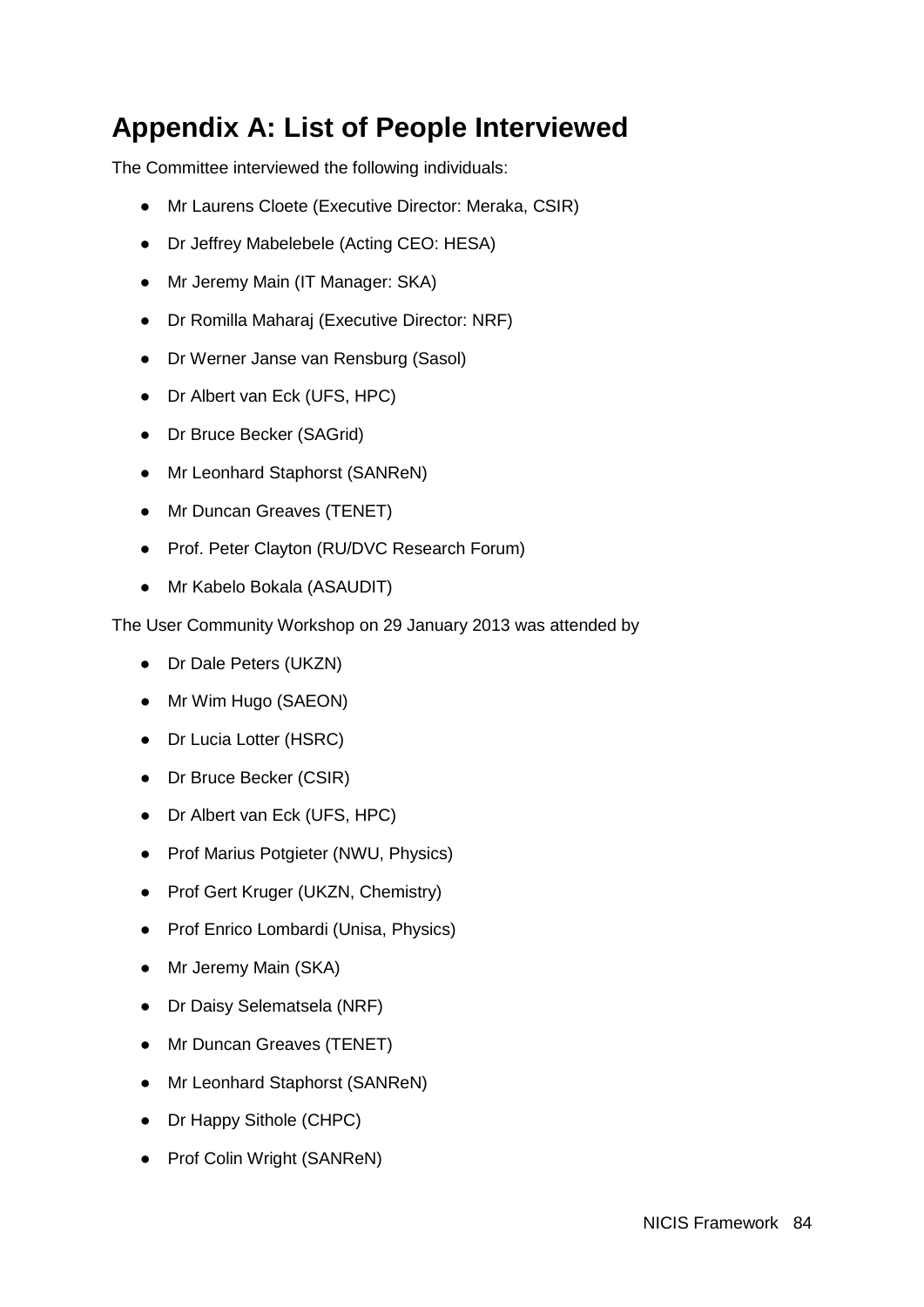- Dr Werner Janse van Rensburg (SASOL)
- Prof Peter Clayton (DVC Forum/RU)

Responses were received from

- Prof Kevin Naidoo (UCT)
- Prof Alan Christoffels (SANBI)
- Prof Mike Inngs (UCT)
- Dr Bernie Fanaroff (SKA)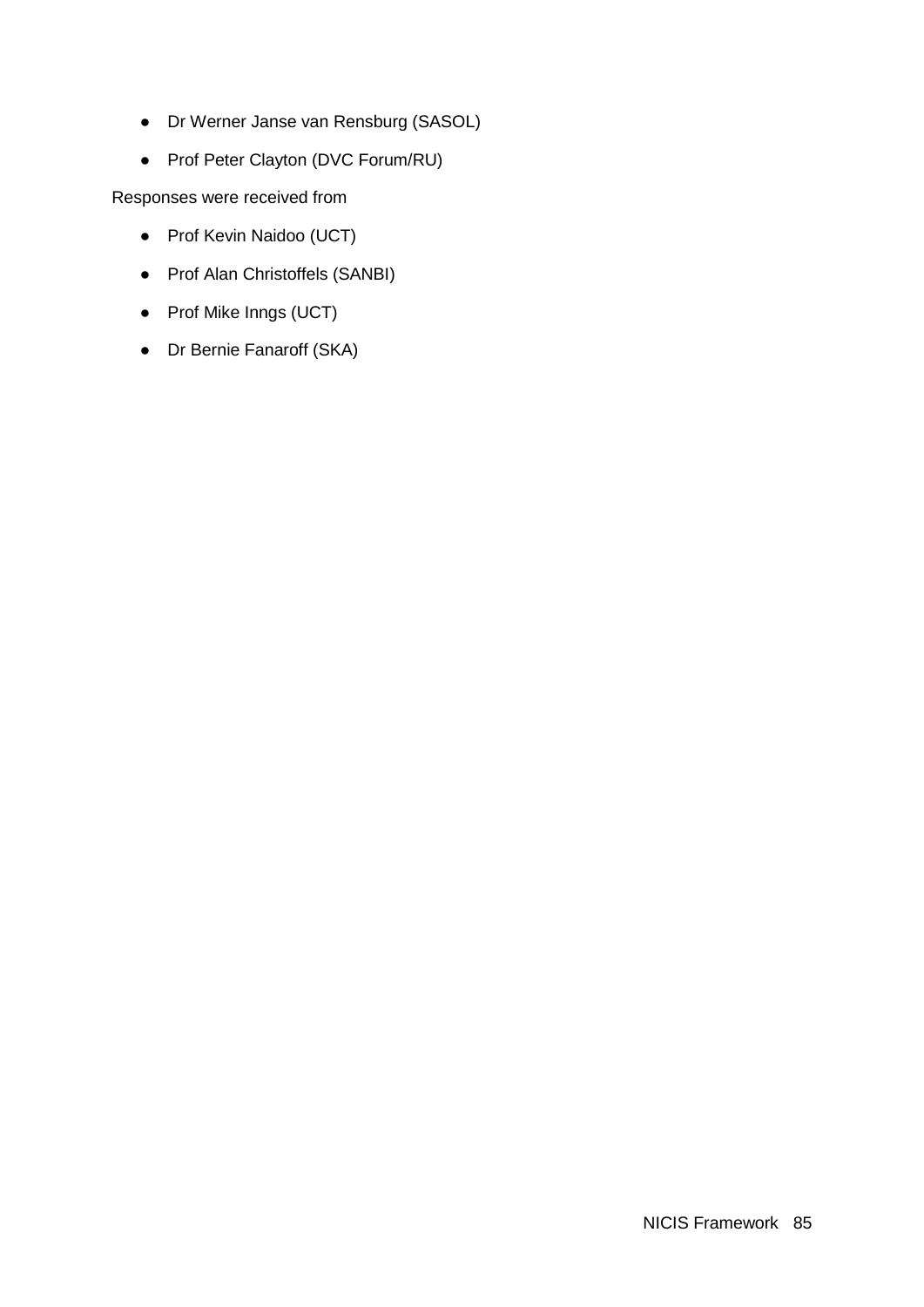# **Appendix B: Committee Responses to SWG Inputs**

## **B.1 High-Performance Computing Sector Working Group**

#### **B1.1. Response to the HPC SWG Document**

This section addresses the report of the HPC SWG. Many of the ideas and recommendations have been incorporated into the main body of this report. In this section, we comment on some of the issues where the committee may have had a different perspective, or where we need to integrate and harmonise the proposals with those of other SWGs.

Page 2: Research Chairs: The idea of South African Research Chairs Initiative (SARChI) chairs in HPC has significant merit and needs discussion. We are aware that at least one university put forward a proposal for such a chair in the last round of SARChI applications. Whether a chair should be ring-fenced in the area could be discussed with the NRF.

Page 2: The need for a formalised HPC curriculum has been motivated. The CHPC has played and should continue to play a role both as an advocate and provider of training. However, for this project to succeed, there should be full engagement with universities and academic societies (e.g., SAIEE and SAICSIT). University academic IT department produce graduates that serve a range of needs. Some universities may decide that they have other priorities besides HPC. But the HPC and S&T service areas can play a powerful role in coordinating and helping develop HPC.

Page 3: The HPC SWG recommends that a comprehensive status report of HPC systems at universities and in industry should be carried out. We did ask participants in our meetings for this information, and we endorse the proposal.

Page 6: We endorse the recommendation that while Top 500 membership is a useful benchmark, it should not be an end in itself.

Page 6-9: This presents a hardware technology roadmap. Largely we agree with this, though point out the dangers of extrapolating to 2025 based on only a few years history, and that the choice of 10% as a growth rate may be too high or low. More seriously, the Committee feels that the hardware technology roadmap must go hand-in-hand with a software and services roadmap. Different sectors have very different needs at a system, software and hardware level, and the Computing Services Area must have the flexibility to provide service to all these needs. These differences are likely to become more marked as the HPC usage expands across the disciplines.

Page 9: The funding model is one the Committee agrees with. However, as with other parts of the HPC SWG, the metrics of performance must be much clearer and transparent.

Page 10: Industrial User Forum: The idea of an industrial user forum is an excellent idea and the Committee endorses the idea and the bulk of the planned activity. The idea of industry access to CHPC equipment is good, and we endorse these subject to the concerns we express in this report (section 4.4.3): the development of an indigenous high-tech IT industry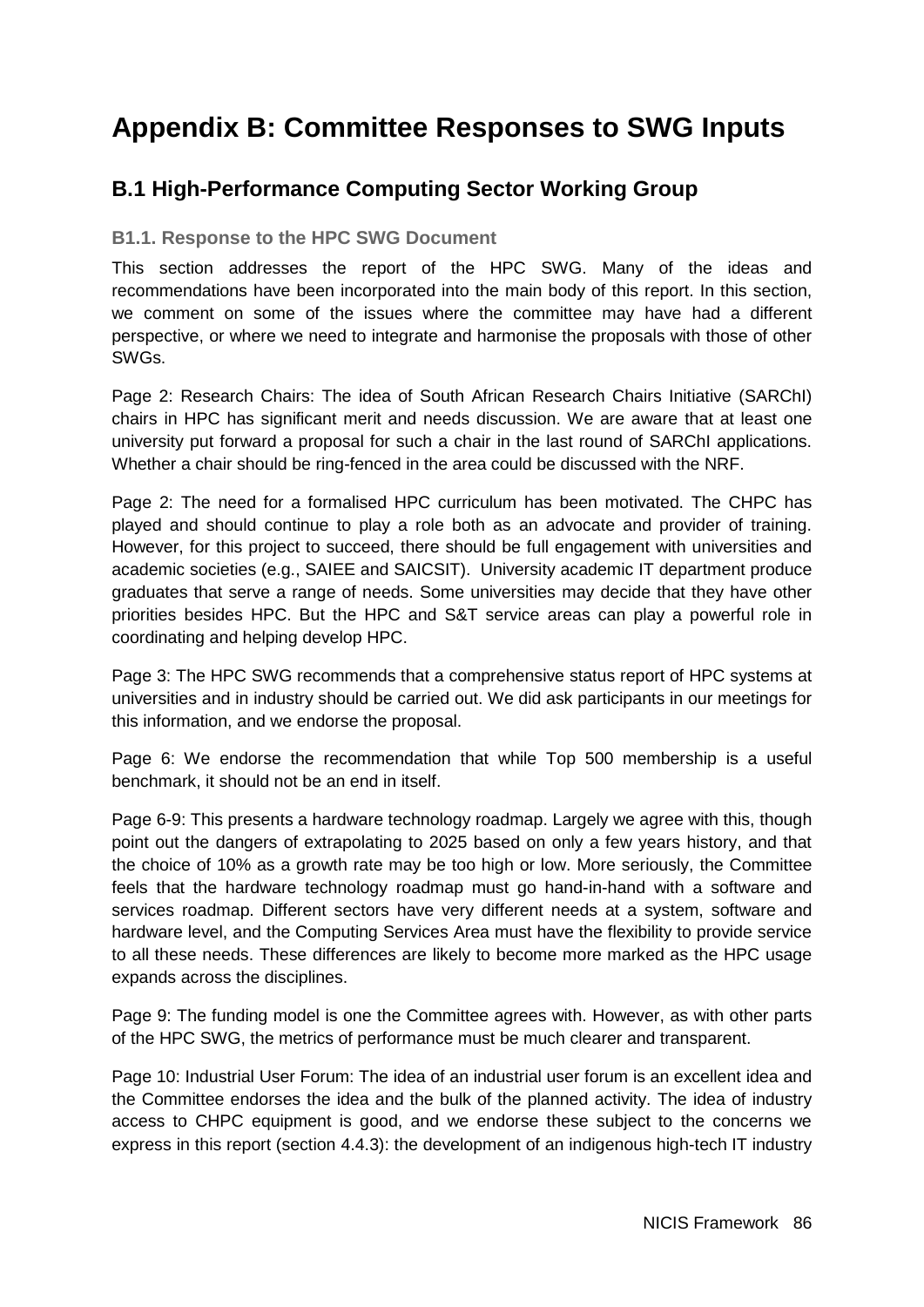may be stifled unless the costing and support model is correct. The Computing Services Area must also see a role in supporting nascent the nascent HPC industry.

Page 12: There are interesting ideas on funding of research and the role of the NRF. The HPC SWG has pointed out the difficulty that the CHPC has in evaluating research proposals.

#### **B1.2. Proposal for second node**

The proposal for the establishment of a new major facility based at the CSIR was only sent to us after the body of our report was submitted to DST.

The motivation of the proposal is primarily operational. The Committee is fully aware of the limits of the current physical facility. The question of expansion and/or moving of the facilities is one that will be justified by capacity constraints and the costing. These operational issues are not within the remit of the Committee nor does it have access to the data required to assess the merits of the proposal. The Committee therefore addresses only process and strategic issues.

First, a major operational change like this will have significant strategic implications. In section X, the Committee presented its views on the possibility of a multiple Tier 1 sites. The report points out that there are significant benefits of scale in having one larger facility than two smaller facilities as it allows resource allocation to be done more efficiently and larger problems to be tackled. Moreover, the very significant overhead costs such as physical security, power security, air-conditioning and so on can be more effectively amortised.

Secondly, the argument in the proposal that the physical proximity of the new facility to northern universities has some merit. Much more important, however, is that there is very fast network access to the facilities and that the facilities are powerful and effectively managed. Moreover, physical proximity is important for access to people and expertise; except for very specialist purposes (e.g., rare access to the Convey) physical proximity to the equipment is only marginally useful. As was pointed out in early submissions of the HPC SWG, it is not necessary for all CHPC skills to be co-located with the equipment and we have already been told of successful CHPC activities in this regard.

Third, the establishment of this new major facility is likely to lead to a downgrading of the status of the current site, with implications for current relationships and staffing. The Committee has no view one way or the other on this issue, but points out that this should be factored into decision-making.

Fourth, the costs are likely to be significant which will have implications on strategic options available. The proposal must be fully costed, and particularly alternative proposals must be fully investigated in the light of strategic objectives and the disaster mitigation and recovery policy of the CHPC. What are the alternative facilities available in Cape Town? What quantity and type of staffing is required to support a backup facility, and to what extent do they have to located at the facility? There are large commercial facilities based in different parts of the country that could easily host the proposed storage facility. Could space be leased? A proposal of this magnitude can only be assessed when the alternatives are fully explored, particularly when the complex costing implications are explicit. Costing of this proposal and alternatives must be provided.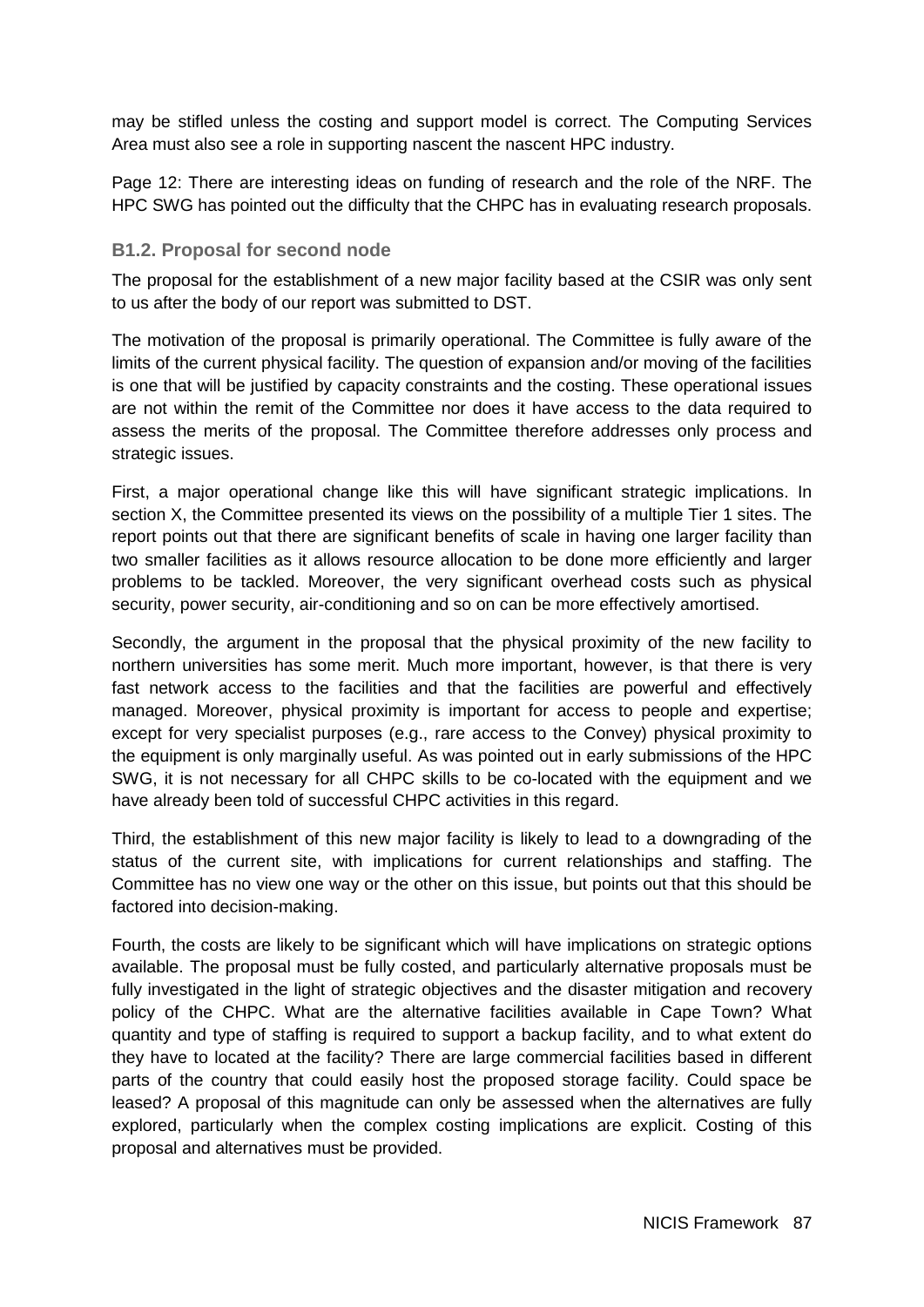## **B.2 Networking Sector Working Group**

**Governance**: (ref NREN SWG v17 08/12/13 10:27:23 PM, Section II.A., item iv.) The SWG refers to the Ministerial NSI Report (2012), where it is recommended to constitute a National Advisory Panel on Cyberinfrastructure, reporting to a proposed National Council for Research and Innovation. The SWG suggests that it would be appropriate to populate a substructure of this advisory panel to provide strategic governance to the NREN. The Committee believes that the combination of our proposed NREN "User" Forum and the NICIS Board will be well-suited structurally of accommodating for stakeholder engagement, both in the context of high-level integrative CI strategy (Board) and in the context of specific NREN challenges (NREN Forum).

#### **Establishment of a single NREN.**

The Committee believes that its proposals are consistent with the NREN SWG in principle.

**Key functions.** The Committee's views on core functions are largely the same as that of the SWG. The SWG also lists several value-added services. The Committee agrees with most of the points made and sees these as valuable and as being within the remit of the NREN service area. The only open issue appears to be the funding of maintenance costs; this should be explicitly covered in the SANReN/TENET contract.

On the question of grid computing, the Committee agrees with the views of the SWG on a vision of grid computing. However, the Committee questions whether the Computing Services Area would not be a better home. The Network SWG makes a logical distinction between the coordination of the grid and the underlying computational resources (which may be managed by the Computing Services Area or universities) which explains why their view has merit.

The SWG makes no recommendations regarding cloud computing.

The other value-added services are sensible and should be encouraged. The management of and operations of these services is not fully elaborated upon. Whether these services are practically provided by TENET or directly by the service area, the Committee believes that the planning of these should be done under the aegis of the service area and clear lines of accountability and metrics for performance are implemented. A common help/user desk would be provided so that user's can request help or report problems at one place and avoid situations where users are referred from pillar to post. It must be recognised by everyone that a risk in keeping two organisations and not having a full merger that both operational and strategic accountability can be compromised.

The SWG makes a strong case for a much broader mandate for the services area — for example providing network services to schools and hospitals. The SANReN experience and track-record has been very positive so this is a tempting vision. However, the risks of significant expansion to providing core services must be carefully managed.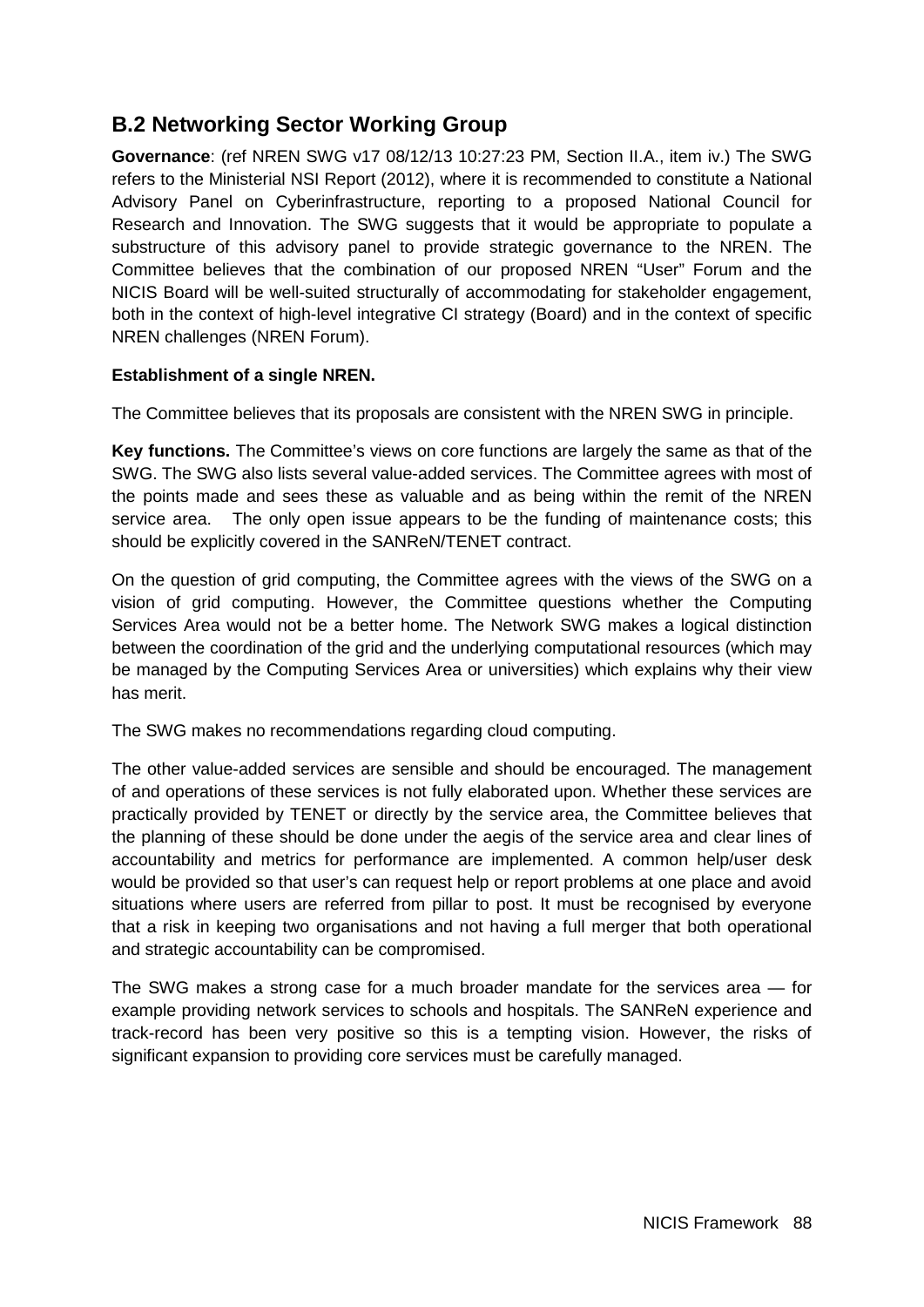## **B.3 Data Sector Working Group**

In general, the Committee concurs with the report provided by the Sector Working Group. The discussion below identifies those areas where there may be differences in the recommendations or priorities.

- The SWG report makes little mention of the current VLDB data repository (operated by CHPC), and, with respect to storage infrastructure, emphasises the need for DIRISA to federate distributed data repositories. In some respects, this illustrates the DIRISA/VLDB identity crisis discussed in Section 5.3 of the Committee's report, as well as the natural tension between centralised and distributed facilities discussed in Section 2. The Committee's report (Sec 5.3) acknowledges the current weak coupling between the VLDB infrastructure and DIRISA's 'coalition of the willing' working in broader data services, but recommends that the Data Services area integrate and leverage the VLDB investment as a large centralised data repository, while also enabling virtual federation of distributed repositories.
- There are significant differences in the recommendations regarding governance of the integrating framework above the Data segment itself – e.g. Figure 2 of the SWG report and and the discussion in Section 5.1 of that report. The SWG report has a number of potential organisations and programs participating in a virtual NICIS structure, with CHPC, NREN and DIRISA being only three initial organisations, with direct oversight of all programs by an Implementation Oversight Committee, and strategic guidance provided by a higher-level Cyberinfrastructure Board. In any of the permutations of the governance model recommended by the Committee, the governance is more structured and hierarchical with a formal organisation, led by a CEO with direct reports for each CI element (four Services Areas: Computing, Data, Networking, Skills). The SWG's propose strong user representation in the Implementation Oversight Committee, while the Committee's proposed model has a User Forum for each Services Area to guide the deployment of services. The Committee finds that the proposed model would be preferable to the SWG's suggestion due to a more hierarchical and transparent structure, leading to more accountability in the system. In particular, the Committee believes that it is preferable to have a CEO accountable to the board rather than a (chair of a) committee.
- The SWG report states that "Similar to the existing components of the national CI, CHPC and SANReN, DIRISA requires annual ring–fenced funding, budgeted in a three year business plan, and tabled as an agreed line item in the National Budget." The Committee recognises the need for sustained, multi-year funding for operating any infrastructure, particularly the data element of CI, where the long-term security of data is paramount to programs, data owners and data users. At the same time, the Committee recommends a consolidation of planning and budget across all service areas of the NICIS, without 'ring-fencing' at the individual component. (Ring-fencing around the *entire* NICIS budget may be appropriate.)

The SWG report mentions the Australian model which has two separate programs, RDSI and ANDS respectively, for data storage infrastructure and the higher-level data services beyond the infrastructure. It appears that the SWG report envisions a Data element similar to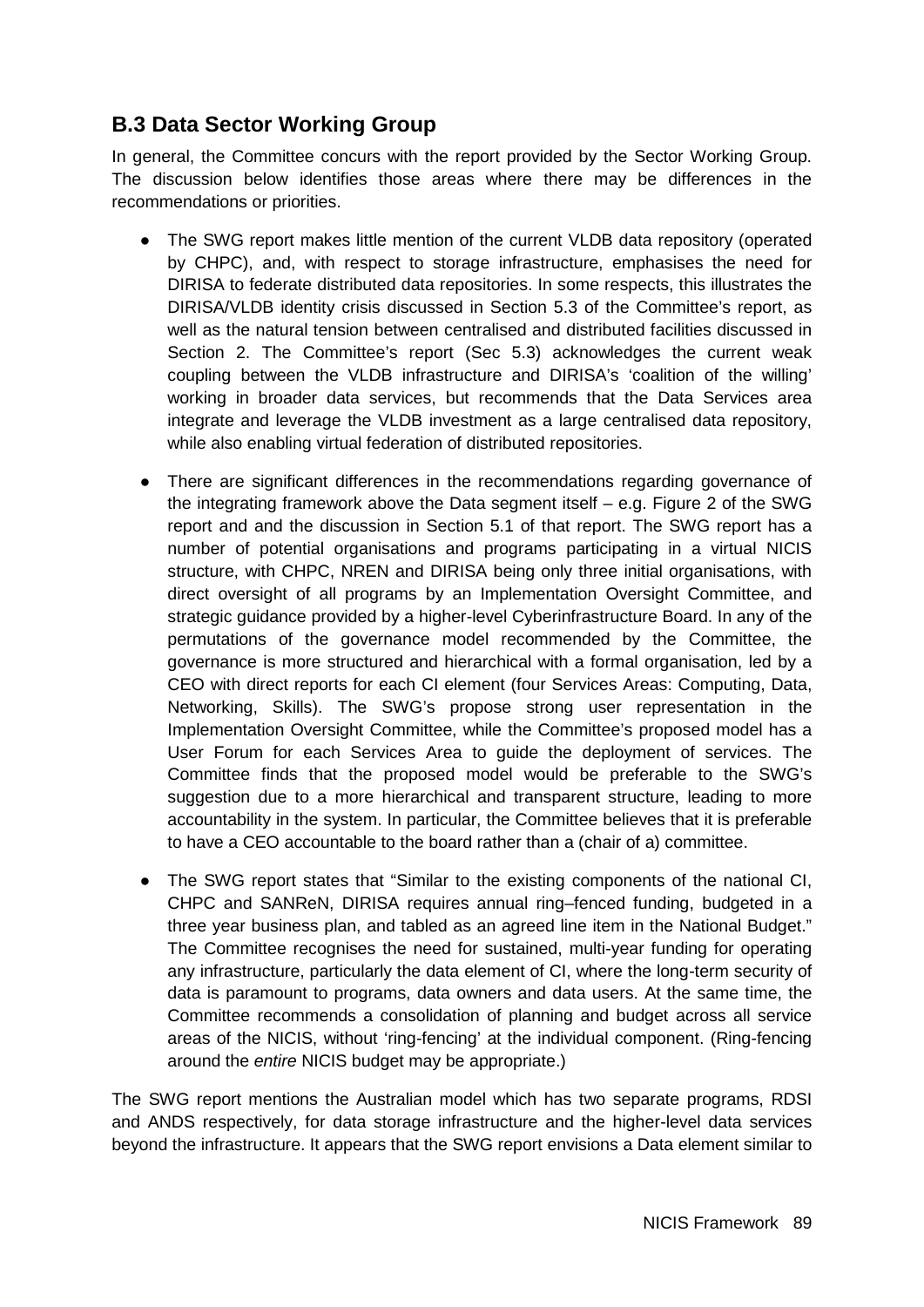ANDS, while the Committee specifically recommends a Data Services Area that addresses and integrates both of the functions represented by RDSI and ANDS.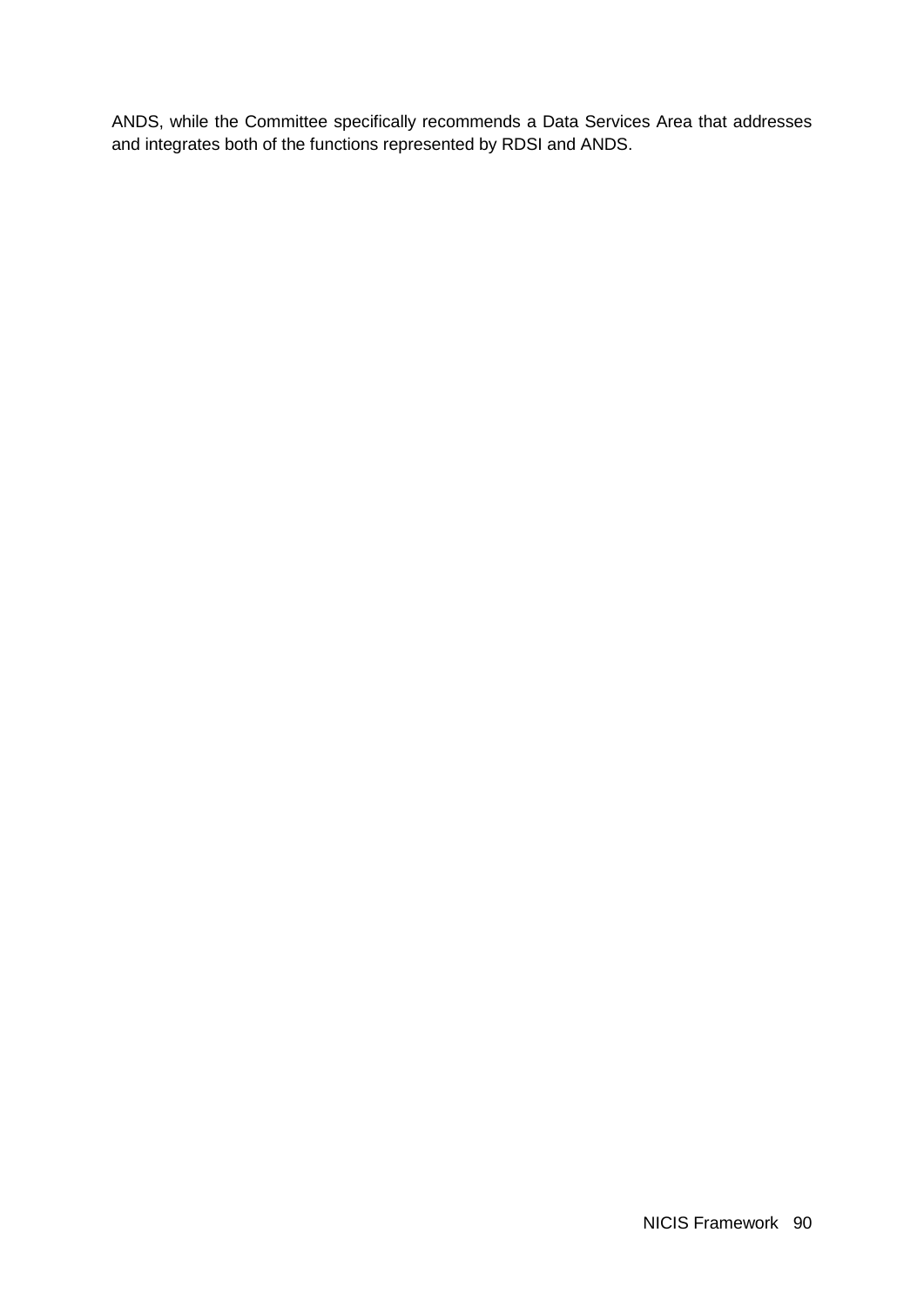# **Appendix C: International Benchmarking**

One element of the remit to the NICIS Committee is to provide benchmarks for integrating frameworks that have been developed for national research CIs in other countries, and to identify principles and lessons learned that would inform recommendations for an integrating framework for South African cyberinfrastructure. The focus of this benchmarking exercise is on the *management structures* for coordinating and overseeing CI programs, rather than the level of financial investments, the comparative size/capabilities of facilities, or the specific nature of those programs.

To support this benchmarking exercise, the Committee has reviewed published reports/presentations from many countries and relied on personal knowledge of some international CI programs. The international programs considered include the European Union's EGI, PRACE, GEANT, Terena and Dante programs, the United Kingdom, Finland, Denmark, the Netherlands, the United States' NSF and DOE programs, Canada, Singapore, Taiwan, Korea and Australia. Limited time prevents a comprehensive review of all countries' CI programs, but the countries considered are diverse and represent a range of organisational models. The integrated observations and conclusions from the benchmarking exercise are summarised in Section 2 of the report. This appendix provides more extensive information about each of the international programs considered.

## **C.1 European Union**

### **C.1.1 EGI**

EGI.eu is a not-for-profit foundation established under Dutch law to coordinate and manage the European Grid Infrastructure (EGI) federation on behalf of its participants: National Grid Initiatives (NGIs) and European International Research Organisations (EIROs).

The services provided by EGI.eu to the wider EGI community aims to

- Oversee the operations of EGI to guarantee the integration of resources from providers around Europe into a seamless and secure e-infrastructure.
- Coordinate the support provided to EGI's user communities.
- Work with technology providers to source high-quality and innovative software solutions to answer users' requirements.
- Represent the EGI federation in the wider Distributed Computing Infrastructures (DCI) community through coordination and participation in collaborative projects.
- Coordinate the external services provided by partners in the community.
- Steer the evolution of EGI's policy and strategy development.
- Organise EGI's flagship events and publicise community's news and achievements.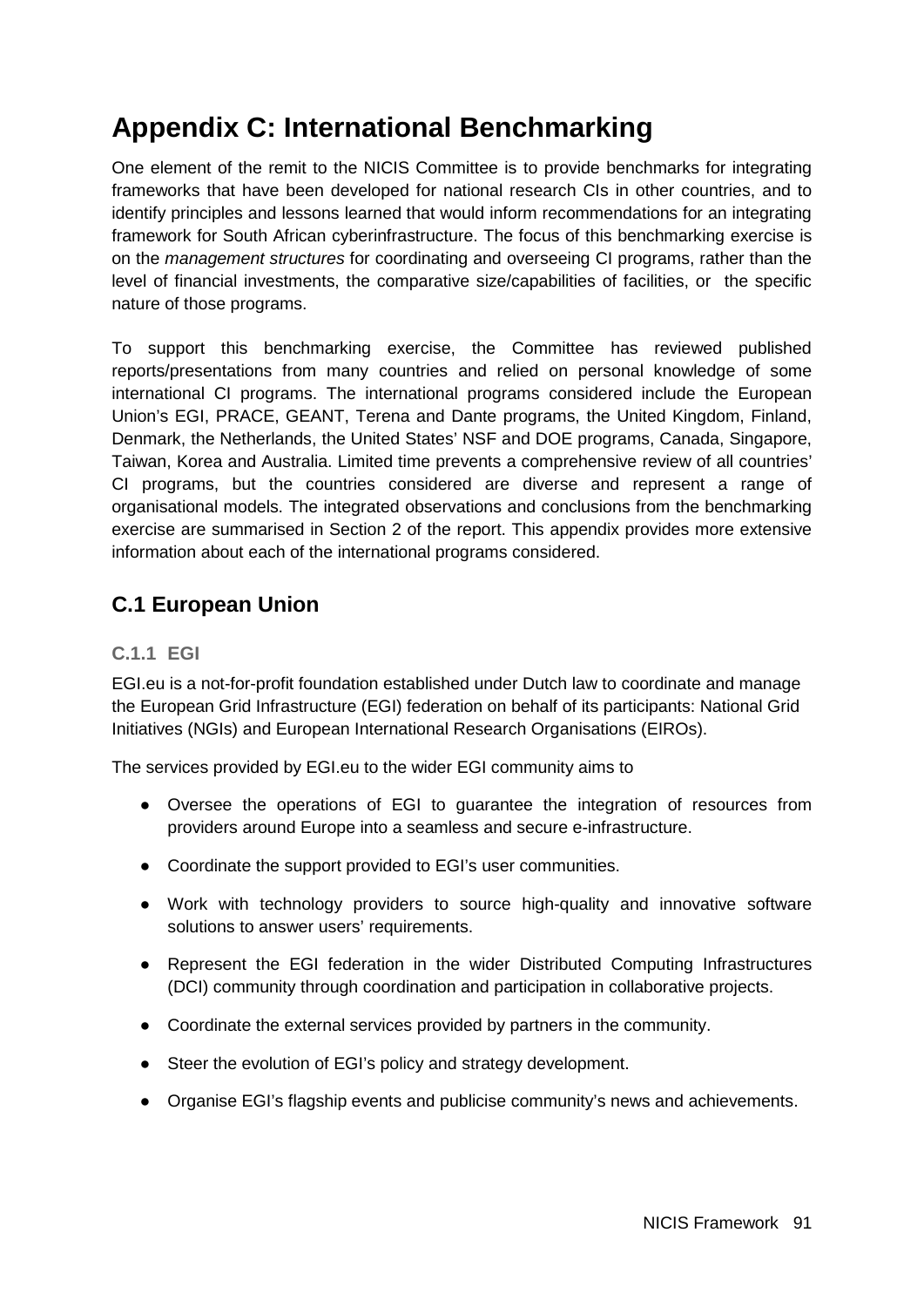#### *Governance structure*

EGI.eu is governed by the EGI Council (members), which is responsible for defining the strategic direction of the EGI federation. The Council acts as the senior decision-making and supervisory authority of EGI.eu. The Council participants (table) are the National Grid Initiatives (NGIs) and European Intergovernmental Research Organisations (EIROs).

The Council delegates oversight of the day-to-day running of EGI.eu to the Executive Board currently with seven members. The Executive Board devolves financial and organisational responsibility to the Director, who is supported by a staff of 22 people based at the EGI.eu headquarters in Amsterdam. EGI.eu's work is supported by the equivalent of another 22 fulltime workers spread across many organisations around Europe.

EGI.eu participates in several EC FP7-funded projects, the main focus is the coordination of the EGI-InSPIRE project, which expires in 2014.

#### **C.1.2 PRACE**

The mission of PRACE (Partnership for Advanced Computing in Europe) is to enable high impact scientific discovery and engineering research and development across all disciplines to enhance European competitiveness for the benefit of society. PRACE seeks to realise this mission by offering world class computing and data management resources and services through a peer review process.

PRACE also seeks to strengthen the European users of HPC in industry through various initiatives. PRACE has a strong interest in improving energy efficiency of computing systems and reducing their environmental impact.

#### *PRACE Research Infrastructure (RI)*

PRACE is established as an international not-for-profit association (aisbl) with seat in Brussels. It has 25 member countries (as of October 2012) whose representative organisations create a pan-European supercomputing infrastructure, providing access to computing and data management resources and services for large-scale scientific and engineering applications at the highest performance level. The PRACE resources consists of very high-end systems (Tier 0) that only the principal partner countries can afford. These Tier 0 resources are complemented with national systems (Tier 1) which are offered by the general partner countries of PRACE.

The computer systems and their operations accessible through PRACE are provided by four PRACE members (BSC representing Spain, CINECA representing Italy, GCS representing Germany and GENCI representing France) who committed a total funding of €400 million for the initial PRACE systems and operations. In pace with the needs of the scientific communities and technical developments, systems deployed by PRACE are continuously updated and upgraded to be at the apex of HPC technology.

The PRACE project partners receive EC funding under the PRACE Preparatory and Implementation Phase Projects (PRACE-1IP, 2010-2012, RI-261557, PRACE-2IP, 2011- 2013, RI-283493, PRACE-3IP, 2012-2014, RI-312763) for a total of €67 million complemented by the consortium budget of over €43 million.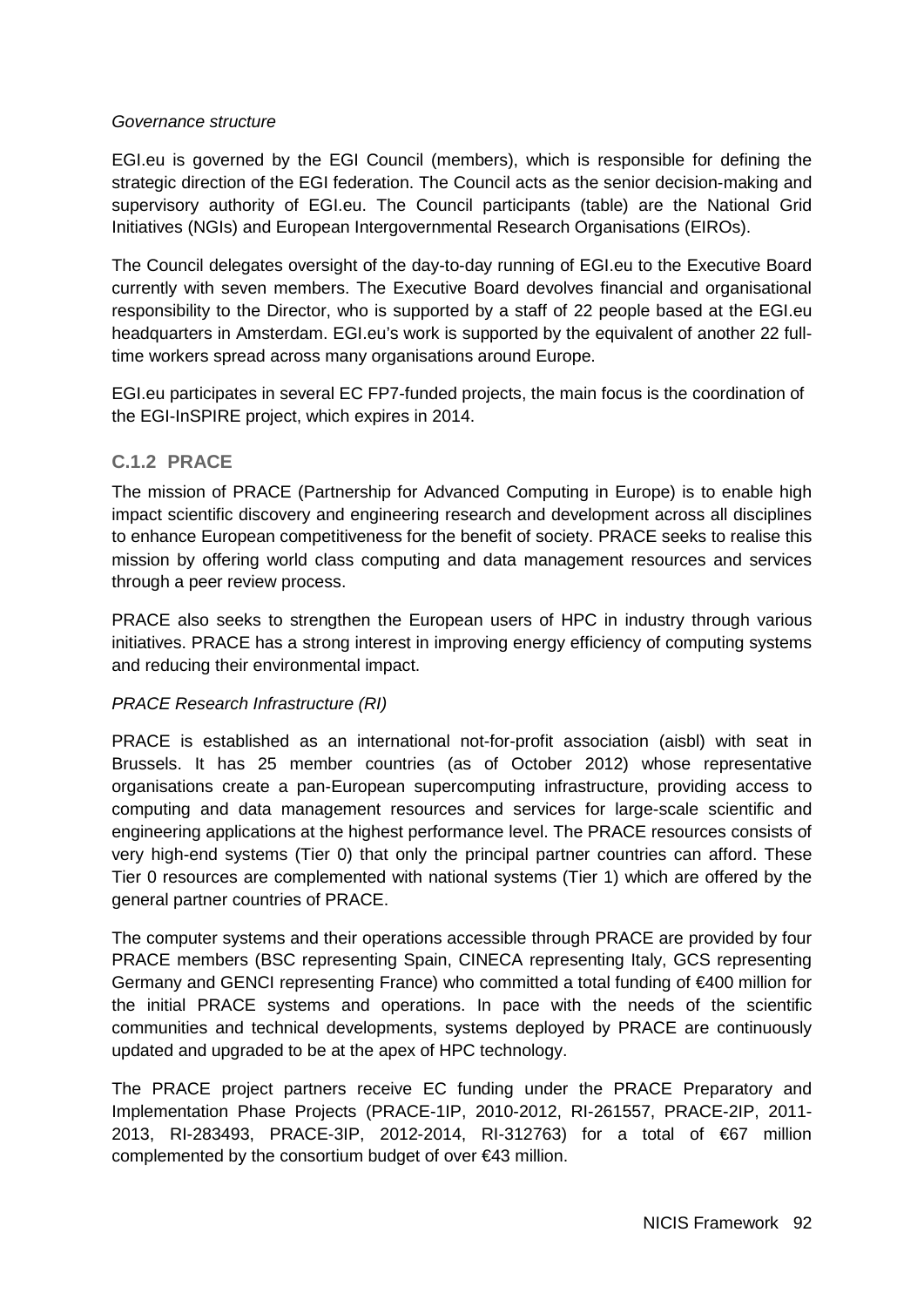#### *PRACE HPC Access*

PRACE systems are available to scientists and researchers from academia and industry from around the world through 3 forms of access:

- Preparatory Access is intended for resource use required to prepare proposals for Project Access. Applications for Preparatory Access are accepted at any time, with a cut-off date every 3 months.
- Project Access is intended for individual researchers and research groups including multi-national research groups and has one-year duration.
- Multi-year Access is available to major European projects or infrastructures that can benefit from PRACE resources and for which Project Access is not appropriate. Multi-year and Project Access are subject to the PRACE peer review process. Leading scientists evaluate the proposals submitted in response to the bi-annual calls.

#### *Other activities:*

PRACE has an extensive education and training effort for effective use of the RI through seasonal schools, workshops and scientific and industrial seminars throughout Europe. PRACE also undertakes software and hardware technology initiatives with the goal of preparing for changes in technologies used in the Research Infrastructure and provide the proper tools, education and training for the user communities to adapt to those changes. One goal of these initiatives is to reduce the life-time cost of systems and their operations, in particular the energy consumption of systems and the environmental impact.

#### **C.1.3 GEANT**

The GÉANT backbone comprises a hybrid network architecture delivering a service to NRENs' users with choice of connectivity options spanning IP (v4 and v6) and point-to-point circuits. This has involved the installation of 50,000 km of network infrastructure, including 12,000 km of optical fibre across Europe (2011). Over 80% of users across the GÉANT service area are able to access to point-to-point circuits at up to 10 Gbps dedicated capacity.

GÉANT is the pan-European communications infrastructure serving Europe's research and education community. The current network and associated programme of activities, known as GN3+ is co-funded by the European Commission and the NRENs, with total EC funding of €93 million and €88 million from NRENs over four years from April 2009.

#### **C.1.4 DANTE**

DANTE: (standing for 'Delivery of Advanced Network Technology to Europe') is a limited liability company and a not-for-profit organisation that plans, builds and operates advanced networks for research and education. It is owned by fifteen European NRENs and works in partnership with them and in cooperation with the European Commission.

#### **C.1.5 e-IRG**

The e-Infrastructure Reflection Group was founded to define and recommend best practices for the pan-European electronic infrastructure efforts. Its mission is to pave the way towards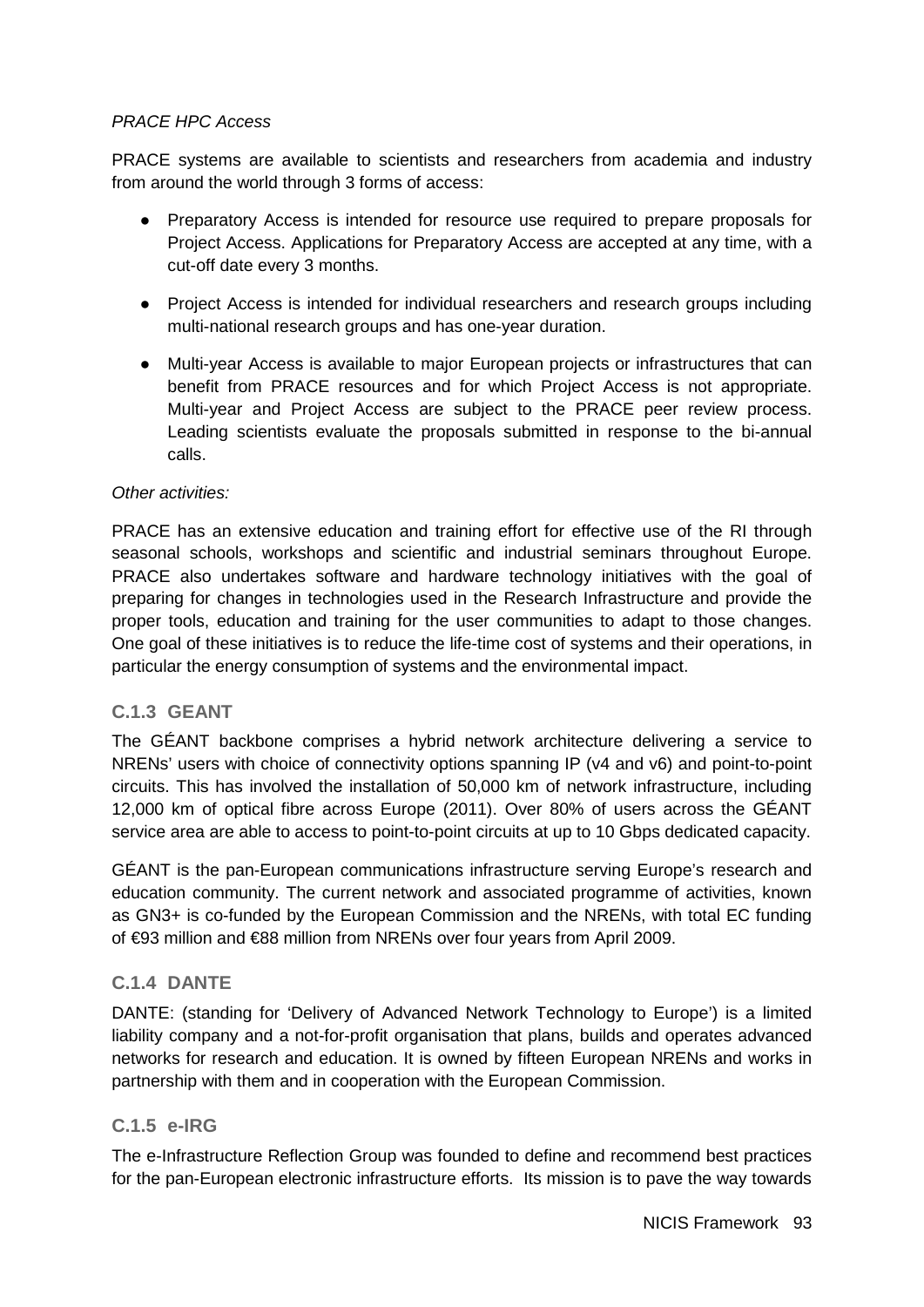a general-purpose European e-Infrastructure. The e-IRG consists of official government delegates from all the EU countries. The e-IRG produces white papers, roadmaps and recommendations, and analyses the future foundations of the European Knowledge Society.

#### **C.1.6 NRENs**

National Research and Education Networks are national institutions in the EU member states and associated states responsible for providing research and education networking services within their territories. 32 NRENs representing 36 countries are full members of the NREN PC and 4 are special members.

Further information on NRENs' capabilities and activities can be found in the annual publication TERENA Compendium of National Research and Education Networks In Europe, www.terena.eu/compendium.

NREN PC: The governance body of the GÉANT backbone consisting of senior representatives of participating NRENs, DANTE and TERENA as well as 4 observers.

#### **C.1.7 TERENA (www.terena.eu)**

Trans-European Research and Education Networking Association offers a forum to collaborate, innovate and share knowledge in order to foster the development of internet technology, infrastructure and services to be used by the research and education community.

The GÉANT Expert Group in its report Knowledge without Borders (2011) proposed a new structure for European networking towards 2020 addressing three core functions:

- community building, high-level strategy and coordination;
- connectivity and services provision; and
- innovation.

This is in line with what is also promoted by e-IRG for European e-Infrastructure at large.

#### **C.1.8 EIROforum**

EIROforum is a partnership between eight of Europe's largest inter-governmental scientific research organisations that are responsible for infrastructures and laboratories: CERN, EFDA-JET, EMBL, ESA, ESO, ESRF, European XFEL and ILL.Its mission is to combine the resources, facilities and expertise of its member organisations to support European science in reaching its full potential.

A working group of the European EIROforum recently proposed to create a common e-Infrastructure platform for the future that builds on the experience of the last decade and is flexible enough to adapt to technological and service innovations. Such a platform must provide the underlying layers of common services, but must be adaptable to the very different and evolving needs of the research communities. The overall motivation is to address the challenges for the diverse, emerging "long tail of science" conducted by researchers that do not have access to significant in-house computing resources and skills. Again, this can be seen as an argument for an integrated CI system.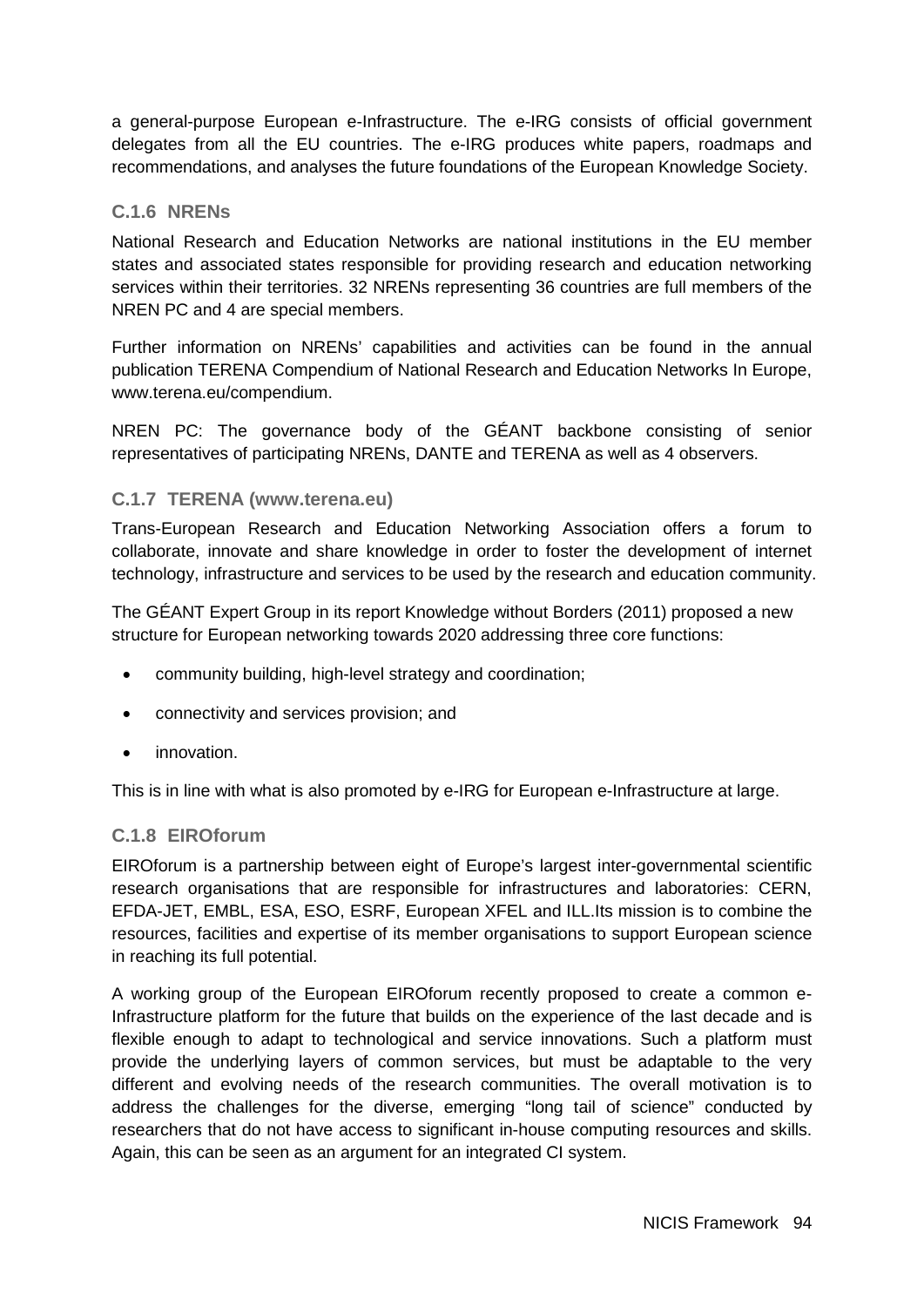#### Sources (C.1)

[http://www.e-irg.eu/images/stories/e\\_irg\\_whitepaper\\_and\\_comments\\_2011.zip](http://www.e-irg.eu/images/stories/e_irg_whitepaper_and_comments_2011.zip)

<http://cordis.europa.eu/fp7/ict/e-infrastructure/docs/geg-report.pdf>

[http://www.e-irg.eu/images/stories/e-irgs\\_reaction\\_geg\\_a5.pdf](http://www.e-irg.eu/images/stories/e-irgs_reaction_geg_a5.pdf)

*e-IRG Roadmap December 7, 2012* <http://www.e-irg.eu/publications/roadmap.html>

<http://go.egi.eu/EGI2020>

"A Vision for a European e‐Infrastructure for the 21st Century", EIROforum IT W orking Group, 21th May, 2013.

<http://indico.cern.ch/getFile.py/access?contribId=0&resId=0&materialId=0&confId=212498>

[http://www.eiroforum.org](http://www.eiroforum.org/)

## **C.2 Finland**

CSC - IT Center for Science Ltd. is a wholly government owned company operating on a nonprofit principle. It is administered by the Ministry of Education, Science and Culture. In the Ministry, CSC belongs to the Department for Education and Science Policy.

CSC has existed since 1971 and is the only e-Infrastructure organisation for research in Finland. It has about 250 employees.

CSC's mission statement is "CSC, as part of the Finnish national research structure, develops and offers high quality information technology services". The CSC operational goals are:

- to improve conditions for research and product development in universities, polytechnics, research institutions and commercial life
- to comply with the information strategy of the Ministry of Education, Science and Culture by providing national services that would be impracticable to establish at the university level
- to promote collaboration between universities and polytechnics, research institutions and companies that utilise information technology for science
- to provide internationally competitive supercomputing and data communication services
- to serve as a pioneer and information provider in the latest information technologies for science.

CSC's statutory administrative bodies consist of the General Meeting of Shareholders, the Board of Directors and the Managing Director. The operative management of the company is under the responsibility of the Managing Director together with the Management Group. Senior scientific advisers support the Managing Director's and Management Group's work.

CSC has divided operations into five focal service areas:

● Data services for science and culture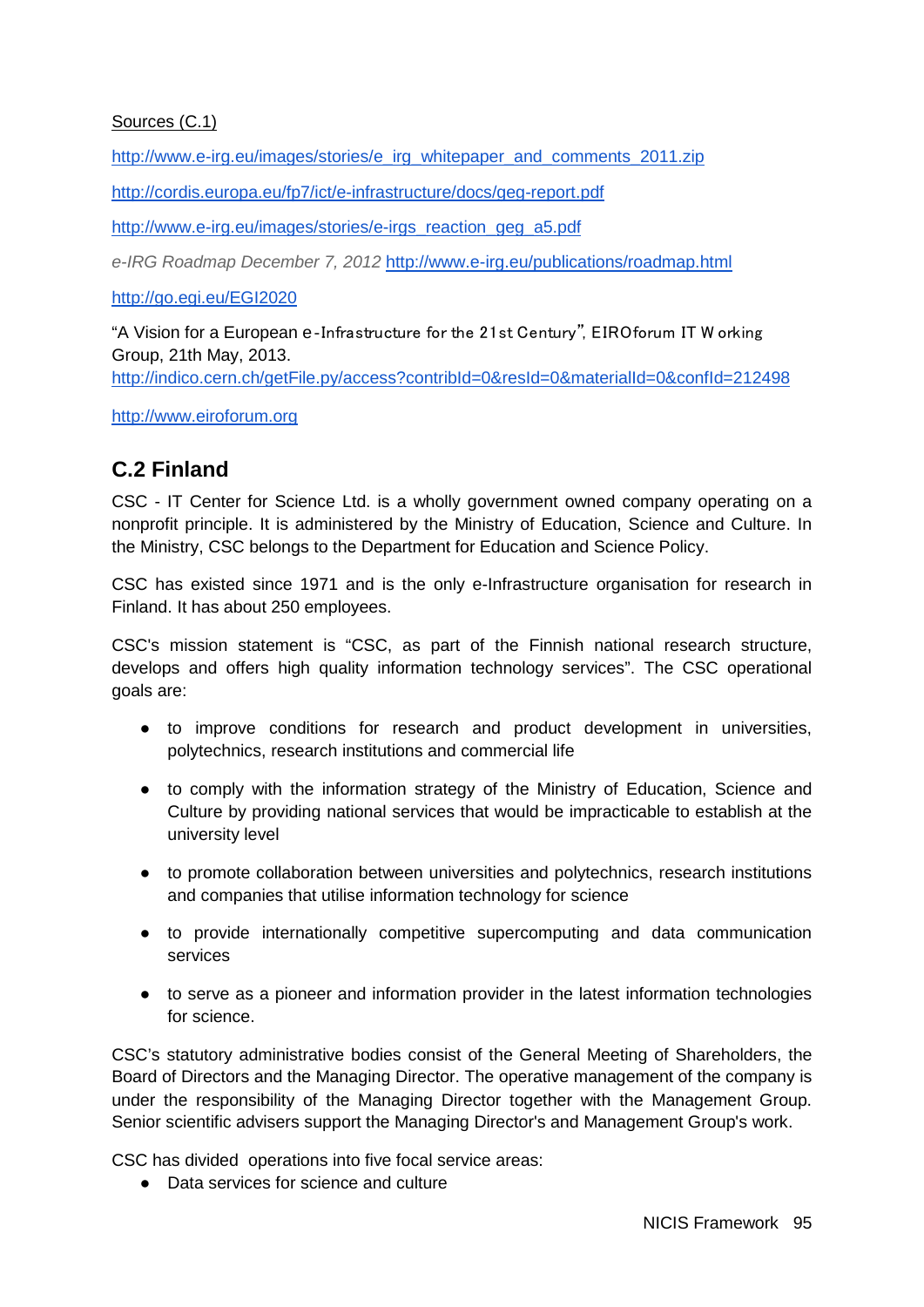Solutions for data storage, management and analysis needs

- Funet Networking Services Fast backbone network for academia Versatile Networking Services
- Computing services High-performance computing and IT consulting services
- Application services Support, development and infrastructure for computational science and engineering.
- Information management services Information technology services for the needs of academia, research institutes, state administration and companies.

CSC's services are meant primarily for the use of the national research community. According to the contract between CSC and the Finnish Ministry of Education, Science and Culture the services for university and polytechnic researchers are mainly free of charge. Services for research institutes and companies are commercial use and the invoicing is based on organisation's service agreement with CSC.

#### Sources (C.2):

<http://www.csc.fi/english>

<http://www.csc.fi/english/csc/publications/brochures/services>

[http://www.csc.fi/english/csc/publications/reports/csc\\_annual\\_report\\_2011](http://www.csc.fi/english/csc/publications/reports/csc_annual_report_2011)

### **C.3 Denmark**

Reorganisation and strengthening of Danish e-Science was planned as part of a research infrastructure roadmap process in 2010-2011. The Roadmap committee proposed that:

*"A new, consolidated national organisation will be established that will possess the requisite resources and competences for supporting Denmark as an e-Science nation. The organisation will develop new funding instruments for responding to the challenges surrounding high performance computing facilities, network connections, provision of advice/guidance and training to new users, storage of scientific data and cloud computing."*

Scientific and technological advances entail that investment in computer technologies are relatively short-lived, which makes it a challenge to continually provide researchers with access to the latest tools and services they require in order to pursue research at the highest international level. In order to meet these challenges, and make efficient use of public-sector resources, there is a need for new funding instruments, on-going strategic assessment and increased joint national coordination and governance. A new national organisation for eScience will be conditional on the involvement of researchers from many different branches of science, as well as decision-makers at the individual research institutions and at central government level.

For a number of years, the Danish national e-Infrastructure has been based primarily on two organisations: the Danish Research Network, which hosts network connections between Danish research institutions (and via NORDUnet connections to institutions abroad), and the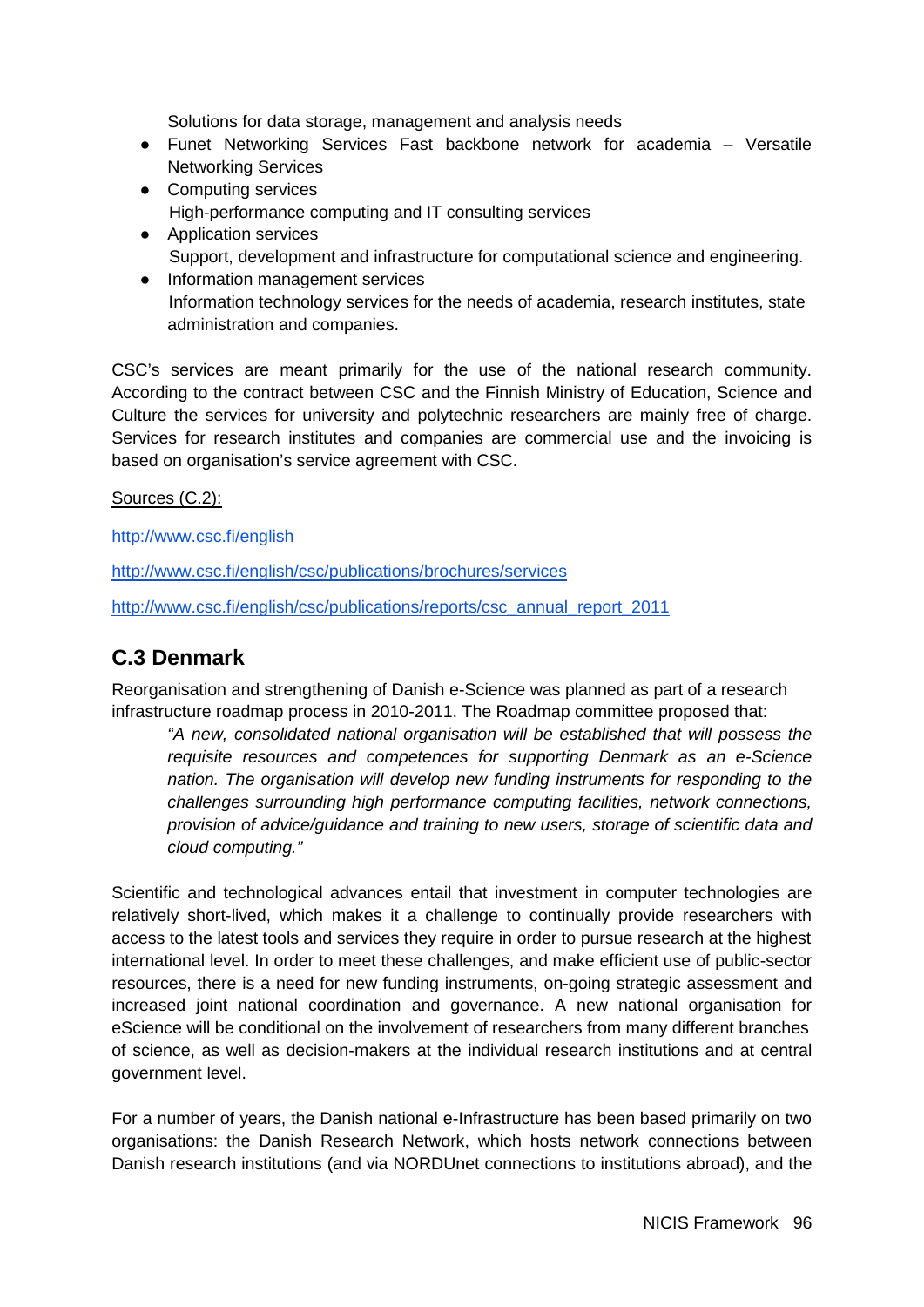Danish Center for Scientific Computing (DCSC) which supplies Danish researchers with computing power and large data repositories. In the interests of ensuring Danish e-Science of favourable development financially, technically and scientifically, efforts will be made to bring the Danish Research Network and DCSC under a joint board. The preliminary plan is for the new organisation to accomplish the following:

- contribute to formulation and implementation of a consolidated Danish e-Science strategy
- contribute to coherence and synergy between the research institutions' activities and to more explicit division of responsibilities between national and local activities
- perform those tasks currently performed by the Danish Research Network and DCSC
- ensure cost-effective solutions in line with advances in the field
- support training and advisory activities in the field, including establishing and operating a national centre of excellence for e-Science
- handle Danish membership of international cooperation, including NORDUnet, Nordic Data Grid Facility (NDGF), ESS-DMSC and PRACE.

#### *Consortium partners*

The Danish Agency for Science, Technology and Innovation appointed a committee in spring 2011 composed of key stakeholders with a view to preparing the statutes for the new organisation.

#### *Funding*

The present National Budget accounts for the Danish Research Network and DCSC are expected to be continued until a new organisation can come into effect. In addition to these existing National Budget allocations, provided that a satisfactory basis can be created for establishing the new organisation, the project will be eligible for additional funding of DKK 50m for launch of the new activities under the organisation. The DKK 50m should in principle cover a three-year running-in period. The details of funding allocations will be agreed in connection with preparation of the new statutes.

#### *Current status*

DeIC - Danish e-Infrastructure Cooperation was formed on April 19 2012 as a merger between Forskningsnettet (the Danish Research Network) and Danish Center for Scientific Computing (DCSC). DeIC is established under the Ministry of Research, Innovation and Higher Education by Act 70 of April 19 2012. Organisationally, DeIC belongs to the Danish Agency for Science, Technology and Innovation and is not an independent legal entity. The purpose of DeIC is to support Denmark as an e-Science nation through delivery of einfrastructures (computing, storage and network) to research and research based teaching. DeIC is a virtual organisation, which means that all employees are employed in other organisations, currently at the Danish Technical University, at the Danish Agency for Culture, at UNI-C and to some extend at Aarhus University, Aalborg University, University of Southern Denmark and University of Copenhagen.

Sources (C.3): [www.forskningsnettet.dk](http://www.forskningsnettet.dk/) <http://en.fi.dk/publications/2011/danish-roadmap-for-research-infrastructure-2011>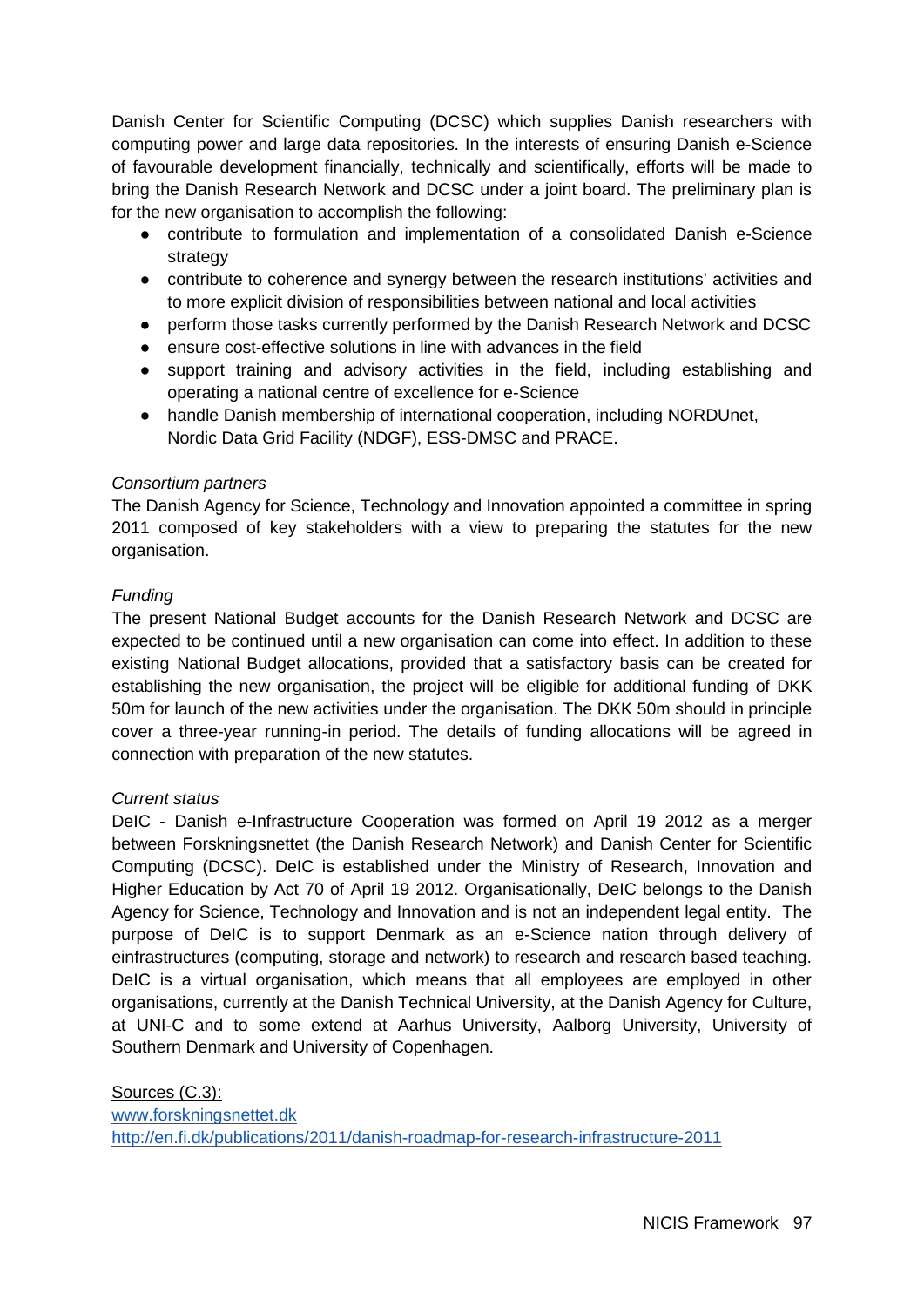## **C.4 Netherlands**

The Dutch government's key economic sectors policy focuses on collaboration between the commercial sector, knowledge institutions, and government. ICT links the various key sectors, and is seen as an important basis for innovation. SURF sees its role in this context.

In 2012, SURF received funding from the Dutch government to create a national ICT research infrastructure. In the years ahead, SURF's focus will be on constructing that infrastructure, which will consist of networks, supercomputers, grids, and data. This will be carried out by SURFnet, SARA and eScience Center.

Being able to apply the knowledge generated by outstanding research is recognised by SURF as an important factor in reinforcing its position on the knowledge front. SURF aims to contribute to the transfer of knowledge to the commercial sector. This takes place as part of a close relationship with the Netherlands eScience Center and will in the future also involve collaboration with SARA.

#### *Organisational structure of SURF*

#### *Parent organisation SURF*

Within the parent organisation, SURF, the emphasis is on administrative coordination and initiating ICT-driven innovation in higher education and research. SURF promotes knowledge sharing via theme-specific networks, professional development meetings, and the provision of publications, project results, and good practices. SURF finances innovative ICT projects within funding programmes. Each of the SURF operating divisions has its own focus in which it collaborates with national and international partners.

#### *SURF Platforms*

The innovation activities of the parent organisation SURF are structured within three platforms:

- Platform Board ICT & Education (focus area Innovation in Education)
- Platform Board ICT & Research (focus areas Scholarly Communication and Digital Rights)
- Platform Board ICT & Business Management (focus areas Organising with ICT,Security and privacy, Cloud computing and Green ICT)

#### *SURFnet*

SURFnet ensures that researchers, instructors, and students can work together simply and effectively with the aid of ICT. It enables users to fully exploit the opportunities offered by ICT by promoting, developing, and operating a trusted, connecting ICT infrastructure. In doing so, SURFnet focuses on two specific areas:

- network infrastructure: a hybrid fixed-wireless network as the basis for all collaboration, providing efficient, unlimited data transport;
- collaboration infrastructure: a pioneering collaboration environment that seamlessly connects systems, services, tools, and people.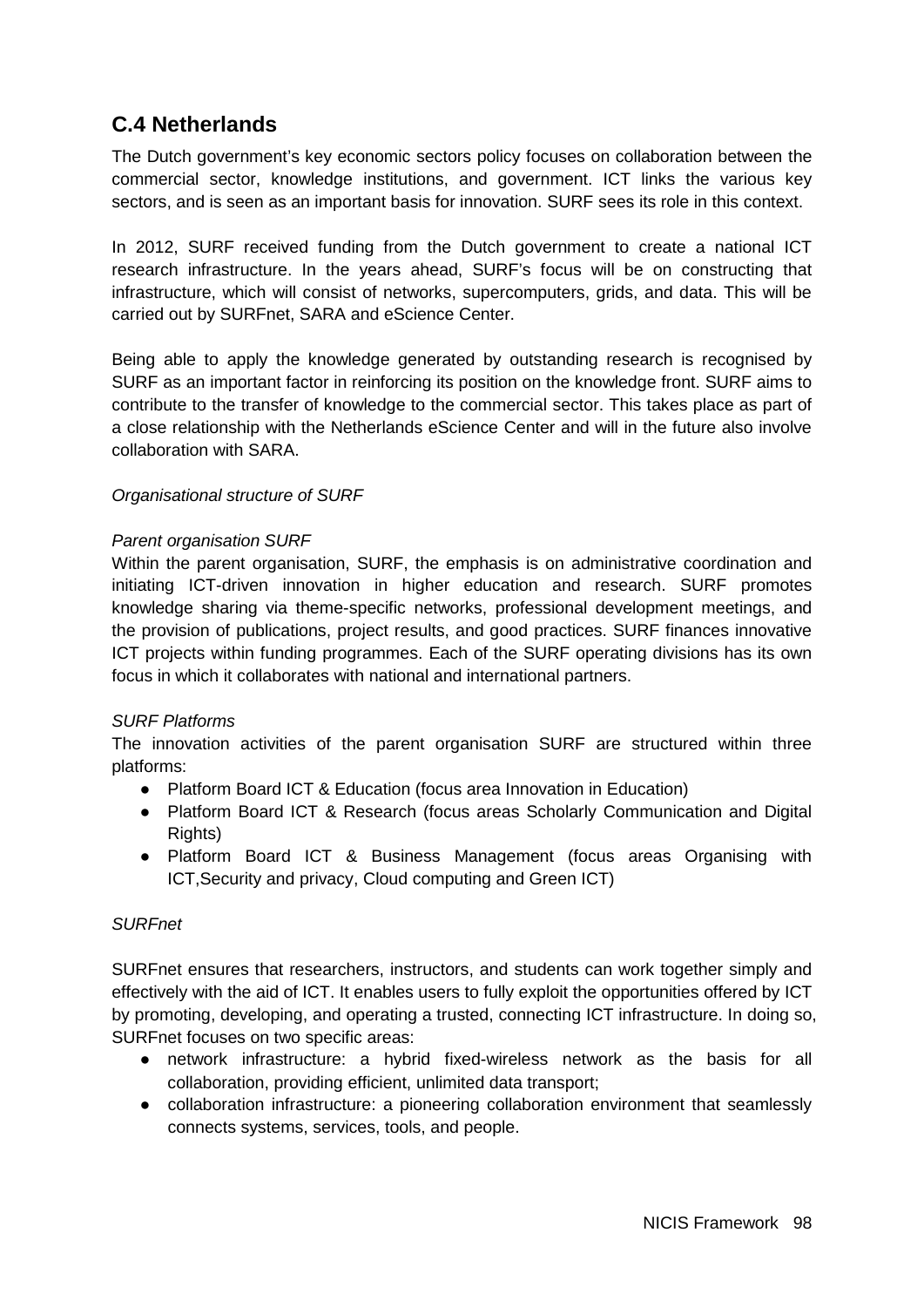In addition to provision of networking services, SURFnet runs the innovation project GigaPort3. GigaPort3 is the successor to the GigaPort Next Generation Network project, again succeeding the first GigaPort project. The aims are to take the SURFnet network infrastructure to a higher level, to make possible the next generation of networks, and finally to support dynamic services with a state-of-the-art and scalable hybrid network. GigaPort3 builds on the implementation of SURFnet6, the first national hybrid optical and packetswitching infrastructure in the world. By utilising new technology in and on top of the existing SURFnet6 network, GigaPort3 creates the new SURFnet7 network.

The budget for the GigaPort3 project (which runs from 2009 to 2013) is EUR 37 million. SURFnet is carrying out the project under the supervision of SURF and in cooperation with suppliers, users, and research partners.

#### *SURFmarket*

SURFmarket is the ICT marketplace for higher education and research and it facilitates the use of ICT. SURFmarket negotiates with ICT providers on behalf of the institutions that are affiliated to SURF. This enables the institutions to choose from a range of software, digital content, services, and hardware. Large-scale purchasing (using a digitized process) makes SURFmarket.nl an inexpensive and efficient licensing platform for higher educational institutions and university libraries, and for university museums and medical centres. SURFspot.nl is the webshop where students and staff can purchase software and other ICT products for home use at affordable prices.

#### *SURFshare*

SURFshare provides an organisational setting for SURF innovation projects that now operate independently and ICT collaboration initiatives in higher education and research. It focuses on the provision of specific services that are not available on the market. The innovation projects and initiatives concerned require management but are not yet on a large enough scale, or do not yet have the right conditions or opportunities, to be efficiently selfmanaging. In 2011, two former SURF initiatives, Studiekeuze 123 and Studielink became part of SURFshare.

SURF's Scientific Technical Council (WTR) is made up of recognised authorities. Its task is to offer independent advice to SURF, institutions, and government bodies regarding their ICTpolicy and activities.

The Project Monitoring Committee (PMC) monitors the progress of SURF projects.

#### *SARA*

In order to combine the national ICT facilities for research, it has been decided that SARA should be incorporated into SURF. SARA will be integrated as an independent division within the SURF organisation, and will continue to concern itself with the infrastructure and services in the field of high-performance computing and visualisation. SARA provides largescale computing capacity, an integrated ICT infrastructure, and support for researchers.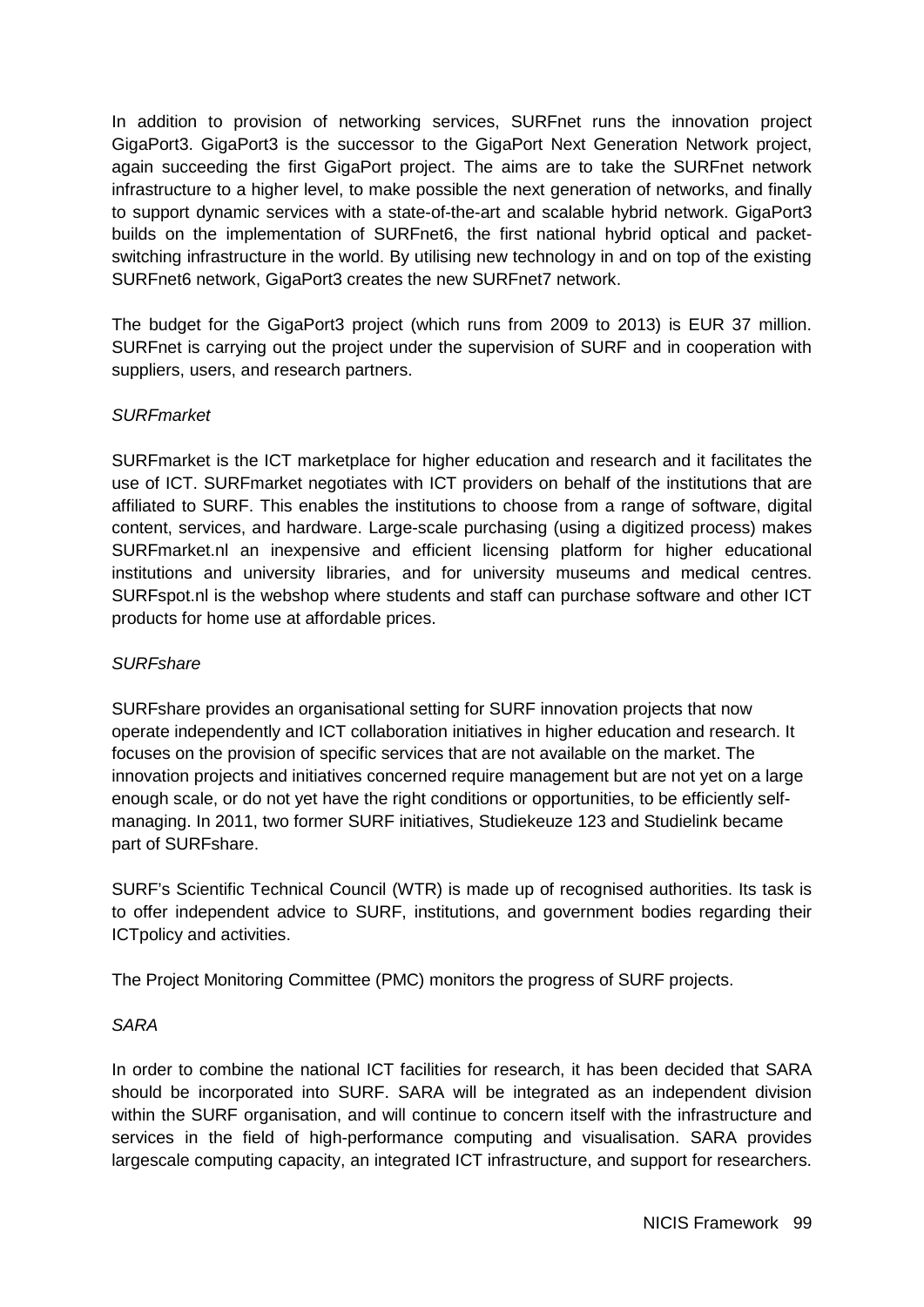It also focuses on the cloud and associated developments, advanced and large-scale data storage, and the basic facilities for eScience.

#### Netherlands eScience Center

The Netherlands eScience Centre is a joint initiative of SURF and NWO. Its aim is to support and reinforce multidisciplinary and data-intensive scientific research in the Netherlands and to encourage the innovative use of ICT in research.

Sources (C.4): <http://www.surf.nl/en/> <http://www.surfnet.nl/> <http://esciencecenter.com/> <https://www.sara.nl/> [http://www.surf.nl/en/publicaties/Pages/SURF'sStrategicPlan2011-2014.aspx](http://www.surf.nl/en/publicaties/Pages/SURF)

## **C.5 United Kingdom**

#### *UK e-Infrastructure Leadership Council (ELC)*

The ELC is responsible for developing a strategy to provide a world class e-infrastructure and High Performance Computing (HPC) capability for the UK. It works in partnership with stakeholders across the academic community, industry, government and society. ELC advises government on all aspects of e-infrastructure including networks, data stores, computers, software and skills.

The council was established in March 2012 following recommendations from the report 'A strategic vision for UK e-infrastructure'.

The 23 members of the ELC come from the academic community, industry, the research and funding councils, government departments, and the charitable sector.

#### *UK e-Infrastructures Academic User Forum*

The goal of the UK e-Infrastructure Academic User Community Forum is to maintain and grow the community of UK researchers who use computers of any shape or size in their research, regardless of discipline or domain. The community was central to the development of the Strategy for the UK Research Computing Ecosystem (Oct 2011), which largely influenced the Department for Business, Innovation, and Skills (BIS) publication A Strategic Vision for UK e-Infrastructure. The Forum holds meetings to give the e-infrastructure community regular updates on developments in the UK e-Infrastructure space and within ELC, to provide a forum for discussions about the community's future, and to allow the einfrastructure community the opportunity to influence Government and help define einfrastructure policy in the UK.

#### *Project Directors' Group*

This Group coordinates activities between the national projects that are part of the National E-Infrastructure. Interaction with BIS is conducted via the RCUK e-infrastructure Group, a coordinating group for e-Infrastructures across the research councils.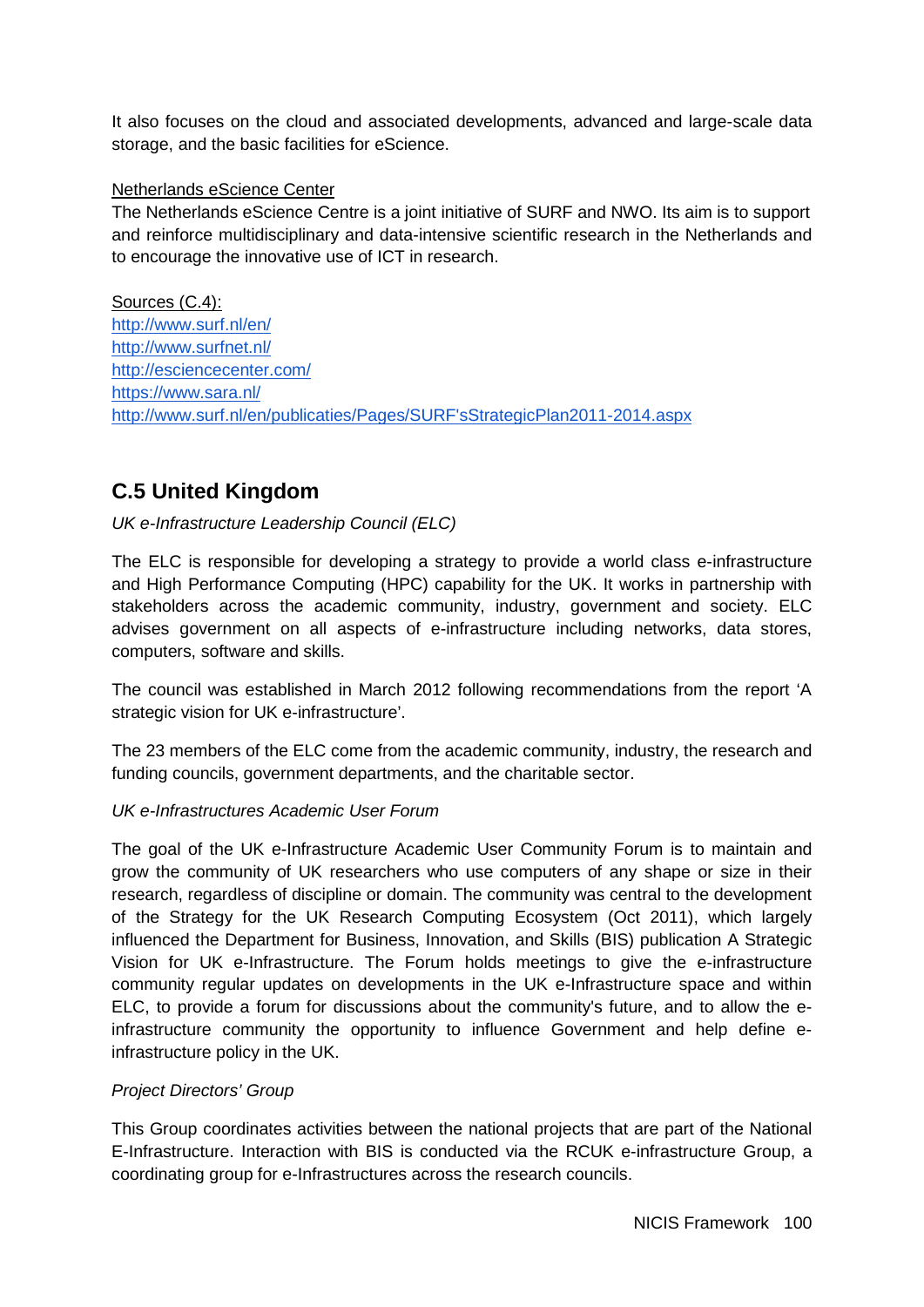The Group undertakes projects to prototype the technologies and systems that will allow the integration of the compute, data and networking services of the National E-Infrastructure Eco-system. This is to achieve the aim of creating a one-stop-shop for access to resources for academics and non-academic users/customers.

*Organisation of e-Infrastructure Services:*

National Service – operated by Edinburgh Parallel Computing Centre.

#### *National Networking - JANETUK*

Specialist Systems – GRIDPP, DiRAC, STFC Hartree Centre, STFC Scientific Computing Department, Sanger (Wellcome), CRUK, Data-Archive (ESRC), NERC services such as JASMIN and CEMS services, National Oceanographic Service, BBSRC and MRC.

#### *Regional HPC services*

The main Central Research Computing Service of Higher Education Institutes (HEIs) Research Community Organisations, such as the Computational Collaborative Projects.

The support landscape in the UK for software used in research is characterised by a split into national facilities (e.g. STFC software engineering group, GRIDPP/EGI Training Portfolio, the Hartree Centre, HECToR CSE service, and the Software Sustainability Institute); institutional support (often through research computing services or IT services); and large scale scientific consortium (e.g. the Collaborative Computational Projects (CCPs)).

There is also large portfolio of software development projects for computational research funded by the Research Councils (e.g. the recent EPSRC Software Infrastructure and HPC Software Development calls). The EPSRC software as infrastructure initiative and the STFC Hartree Centre are both examples of a long term commitment to software development and support.

#### *The National Service*

The National Service provides a general purpose 800Tflop/s system for use by the EPSRC, NERC and BBSRC research communities. Other research areas and user groups can purchase time on this system. This service supports 2300 of our most advanced users. In addition a 9PB Research Data File system is also available for use by National Service and other UK HPC users, regardless of which system has been used.

#### *National Networking*

Janet is the UK's National Research and Education Network (NREN) that interconnects all of the Universities and research council facilities which contribute to the e-Infrastructure environment, and has well provisioned peering points where traffic is exchanged with commercial networks within the UK, and with both commercial and NREN networks within Europe and beyond. Janet is predominantly funded by government, and connection services are provided to eligible organisations on the basis of need within the budgets available.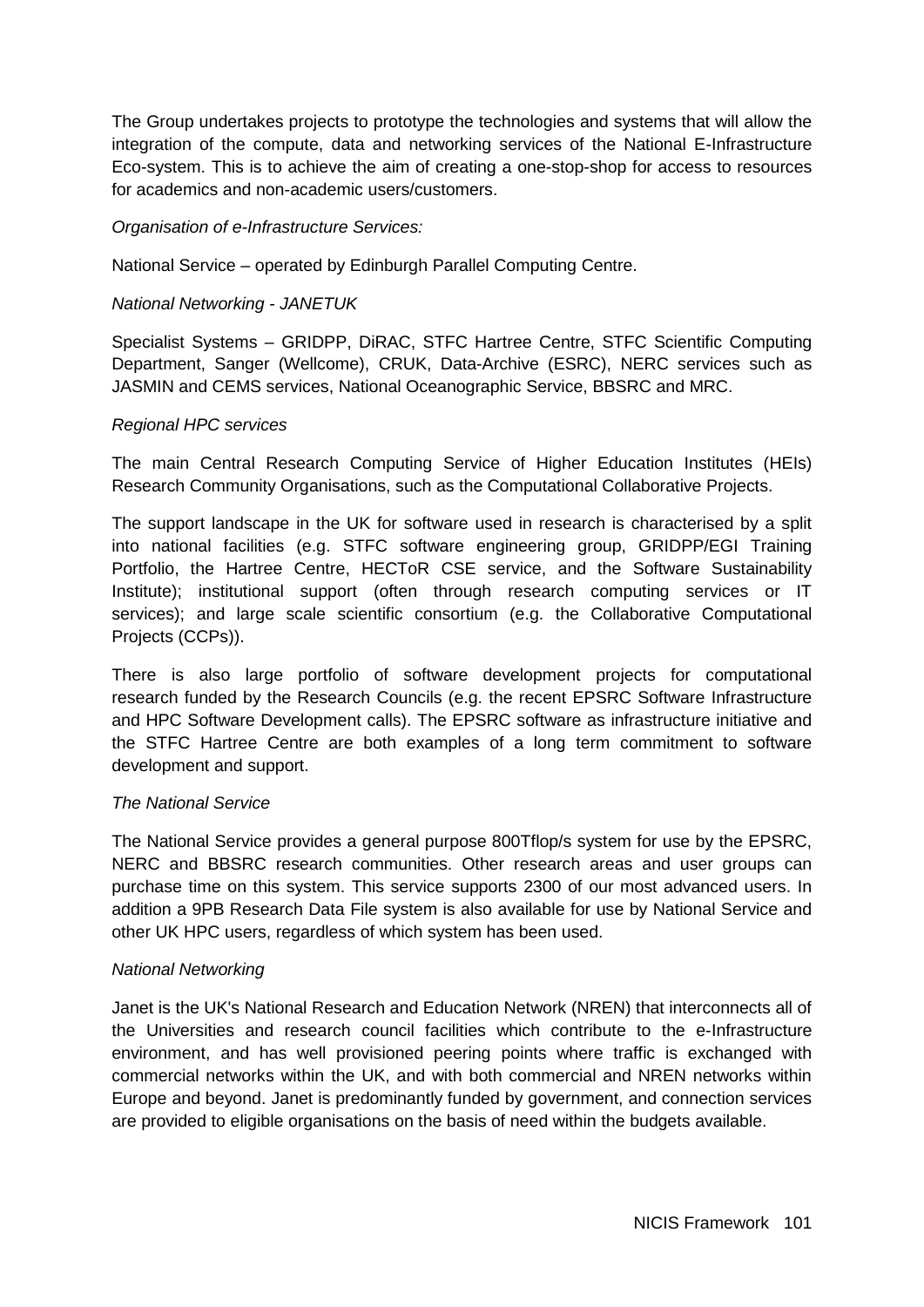Janet is owned by Jisc, a "company limited by guarantee and a charity", which is owned by stakeholder organisations from the national higher education sector. More precisely, Jisc owns a subsidiary company, Jisc Collections and Janet Ltd, of which Janet is a part.

#### *Specialist systems*

The Specialist Systems are offered by GRIDPP, DiRAC, STFC Hartree Centre, STFC Scientific Computing Department, Sanger (Wellcome), CRUK, Data-Archive (ESRC), NERC services such as JASMIN and CEMS services, National Oceanographic Service, BBSRC and MRC. A total of 53 specialist systems have been deployed.

The main Central Research Computing Service of Higher Education Institutes (HEIs) and Regional HPC services (HEIs). 35 institutes have deployed a total of 49 systems. Of these, 5 are regional centers resulting from a call by EPSRC in 2012.

#### *Sources (C.5)*

*"A Strategic Vision for UK e-Infrastructure: A roadmap for the development and use of national advanced computing, networks and data", [http://www.bis.gov.uk/assets/BISCore/science/docs/S/12-517-strategic-vision-for-uk-e](http://www.bis.gov.uk/assets/BISCore/science/docs/S/12-517-strategic-vision-for-uk-e-infrastructure.pdf)[infrastructure.pdf.](http://www.bis.gov.uk/assets/BISCore/science/docs/S/12-517-strategic-vision-for-uk-e-infrastructure.pdf)* 

## **C.6 United States**

Several agencies within the United States government make major CI investments, including the National Science Foundation (NSF), the Department of Energy (DOE), the Department of Defense and the intelligence community. Here we describe NSF and DOE programs that support scientific research at universities and national laboratories.

#### **C.6.1 National Science Foundation**

The nexus for NSF's foundation-wide CI investments is the Division for Advanced Cyberinfrastructure (ACI), which "coordinates and supports the acquisition, development, and provision of state-of-the-art CI resources, tools, and services essential to the conduct of 21st century science and engineering research and education." ACI-funded resources and programs include high-performance computers, storage facilities and data repositories, highspeed networks, software and middleware tools, as well as extensive education/outreach/training. All resources and programs are individually competed under separate solicitations, with proposal evaluations by peer review.

NSF/ACI funds a number of individually competed "Service Provider" (SP) programs to multiple institutions to operate specific resources, primarily HPC resources. One of NSF/ACI's programs, called XSEDE (eXtreme Science and Engineering Discovery Environment) and led by the University of Illinois with many national partners, provides integration across the SP programs. The XSEDE program focuses on providing common services to users – e.g., there is a single proposal process for requesting and allocating time across all SP resources, a central help desk, central user documentation, common accounts/accounting, and coordinated security processes. In addition, XSEDE funds and operates a private high-speed network that links NSF's SP resources. Thus XSEDE in many respects represents NSF's integrating framework.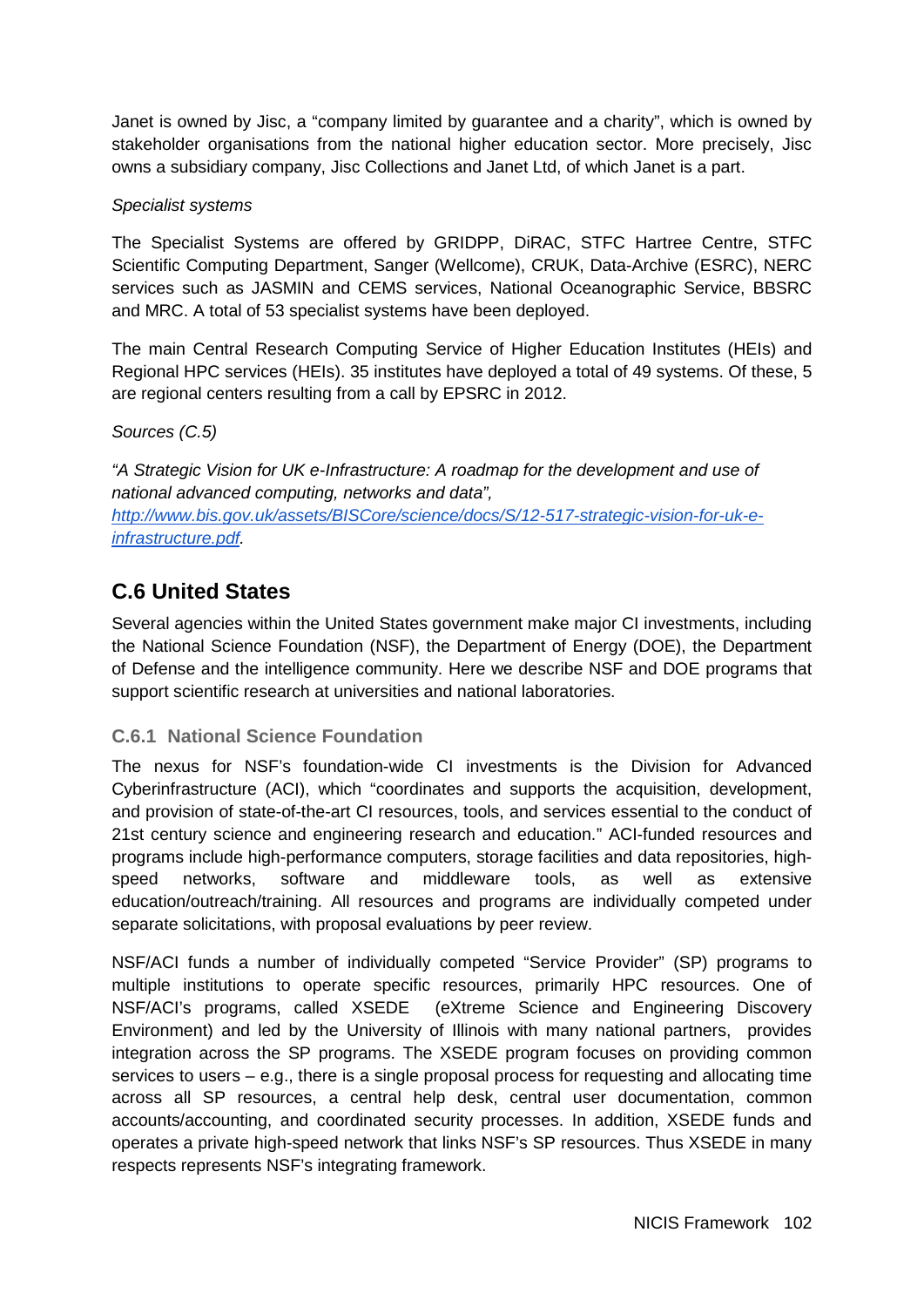The following are observations regarding how the NSF/ACI framework compares and contrasts to the situation in the Republic of South Africa (RSA).

- XSEDE is designed to integrate *multiple providers of similar services,* primarily compute providers, while RSA currently invests in essentially one provider in each of the three relatively distinct areas of compute, data, and networking. The multiplicity of providers creates a clear need for the common services/interfaces to the users that drives much of XSEDE's charter. In contrast, for example if RSA funds only CHPS as an HPC center, it need not develop common documentation/support/ allocations/accounting across multiple centers, but rather just operate CHPC effectively.
- Individual SPs remain accountable to NSF/ACI and not to XSEDE. While NSF mandates that SPs will adhere to certain common policies and procedures established by XSEDE, the XSEDE-SP interactions are based on communication and joint dialog, not management lines of authority.
- NSF conducts open competitions for the service providers, as well as the integrating framework organisation, so organisational structures must be fluid and adaptable. While the RSA government maintains accountability over its service organisations, it does not currently plan on open competitions. The RSA management structure can be simpler, because the participating organisations are known, fixed and small in number.
- While ACI funds DataNet and a growing set of programs doing work in digital repositories/preservation programs, these are not currently included in the scope of programs integrated by XSEDE. This should not necessarily be considered a model or lesson learned by NSF; in fact it is likely that NSF is moving from its legacy focus on computing to be broader in its scope, while RSA is doing this from the outset.

### **C.6.2 Department of Energy**

Two offices within the Department of Energy, the Office of Science and the National Nuclear Security Administration (NNSA), operate large CI programs. In the context of integrating frameworks, these two programs have similar approaches to each other, which are significantly different from NSF's approach. These differences include:

- DOE invests in national labs and wants stability in those labs. There is accountability of the labs to the funding agency, but the expectation is for continuity of the labs and their roles. In contrast, NSF formally competes all its CI investments as well as the integrating framework organisation. NSF has recently moved towards longer awards designed to promote organisational stability, with a system award that has an option for a single renewal (system refresh) upon NSF approval but without competition, and NSF's XSEDE award is for five years, with an option to renew without competition.
- While NSF has a separate large award (XSEDE) to provide an integration framework across its resource investments, DOE does not have a separate program for this integrating function. The integration is provided by: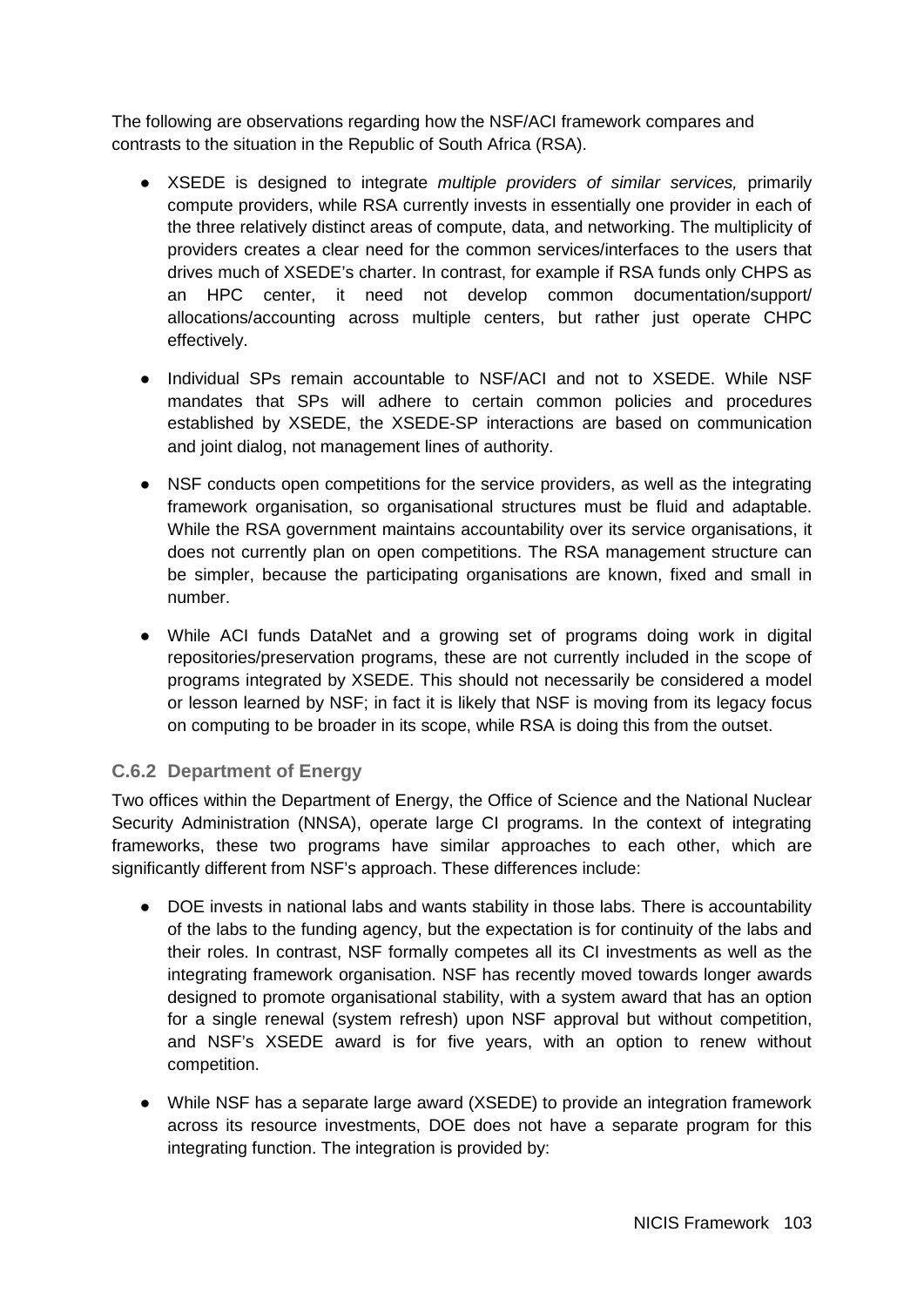- Active involvement of DOE program officers in managing across different labs and providing the guidance necessary for integration,
- An expectation by the government of collaboration across all levels of the participating labs, with people and funding committed from the lab budgets to support this collaboration,
- $\circ$  Sponsoring programs (e.g. SciDAC and many of the exascale research programs) which are open to competitive proposals from all labs, with the results expected to be shared across the labs.

The DOE approach illustrates that with active involvement of government staff, collaboration can be established that facilitates integration across the multiple investments. There certainly is a competitive spirit amongst the labs, but a healthy spirit of competition exists in the context of shared high-level goals.

#### **C.6.3 US National Networking Programs**

There are interesting parallels between national networking programs in the US and SANReN/TENET in RSA. Internet2 is analogous to TENET in that it is funded by educational and research institutions to provide shared network infrastructure to the higher education community. Internet2 is a national, private non-profit organisation with its own Board of Directors, and is funded by its university members as well as by additional contracted networking services that leverage its extensive infrastructure. ESNet, funded by DOE/Office of Science, "provides services to more than 40 DOE research sites, including the entire National Laboratory system, its supercomputing facilities, and its major scientific instruments. ESnet also connects to 140 research and commercial networks, permitting DOE-funded scientists to productively collaborate with partners around the world." Similarly NSF/ACI funds the XSEDE program to operate a private network available to XSEDE users that currently connects XSEDE Service Providers at 10 Gbps or higher.

ESNet and Internet2 are separately managed and funded but have a history of collaboration, both in terms of developing technology and tools, as well as operating infrastructure. Interestingly, XSEDE has recently contracted with Internet2 which, along with regional network providers, provides the actual networking infrastructure for XSEDE's private network. So while the charters, management and funding are reasonably distinct for Internet2, ESNet and XSEDE, there is a significant level of collaboration between these organisations and there are mutually beneficial contractual relationships. However, even though all these networks are national and support researchers, they each target a reasonably well-defined user community and none would assert that they were *the* national US research network.

#### Sources (C.6):

<http://www.nsf.gov/od/oci/about.jsp>

[http://science.energy.gov/ascr/](http://science.energy.gov/ascr/funding-opportunities/)

[http://www.internet2.edu/](http://www.esnet.org/)

[http://www.es.net](http://www.esnet.org/)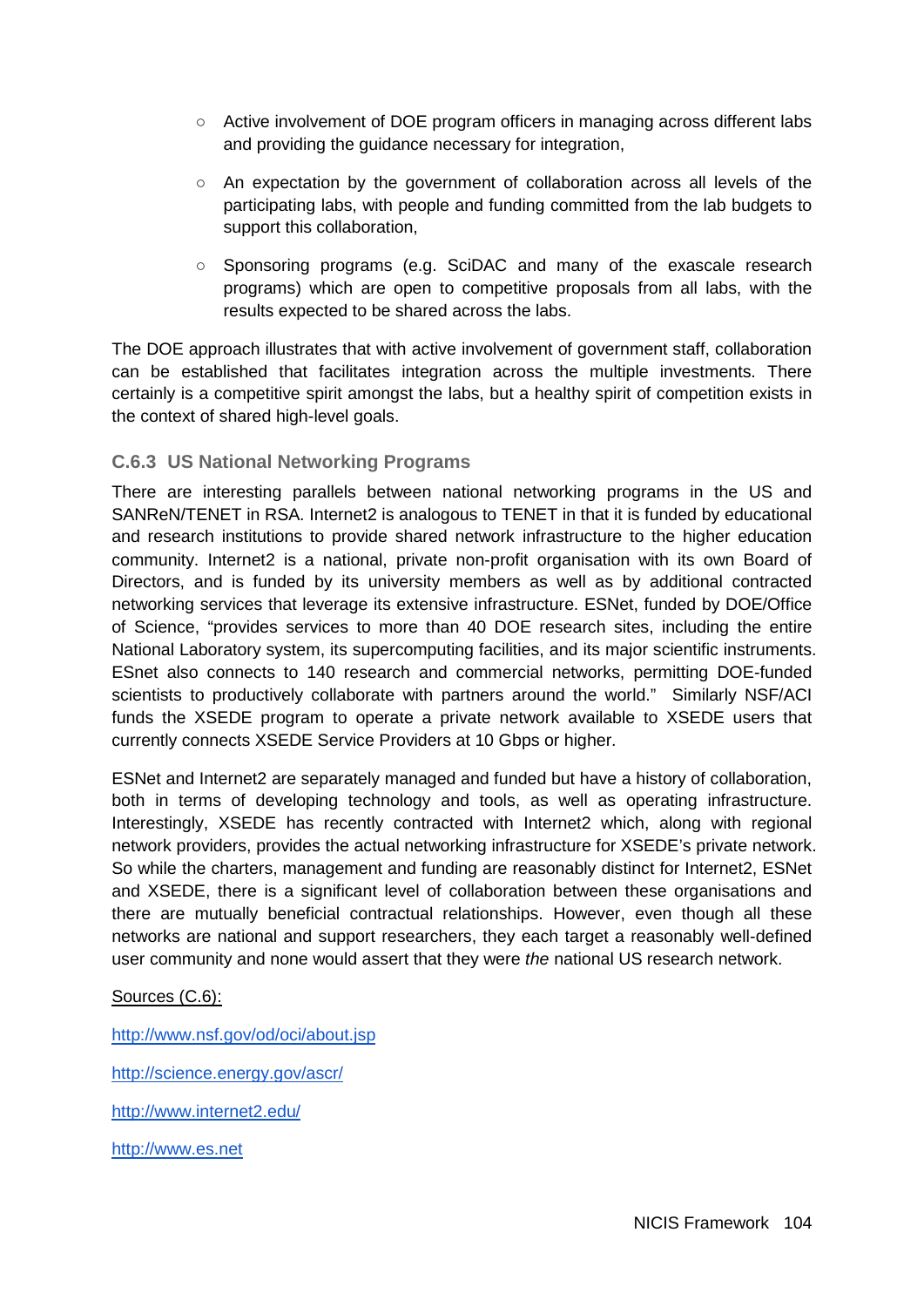## **C.7 Canada**

Canada makes substantial investments in CI for the research community at the national level by the Canada Foundation for Innovation (CFI, comparable to the US NSF) at the regional (provincial) level, and by universities. CFI funds an independent non-profit organisation, Compute Canada, to provide an integrating framework for its CI investments. Compute Canada has its own Board of Directors, Advisory Groups, and a modest-size management/administrative staff. Compute Canada then works with four "regional grids", which align with Canadian provinces (Ottawa, Quebec, and partnerships of eastern and western provinces), as well as university partners that ultimately house/operate the physical resources. All CFI investments flow through and are under the direction of Compute Canada, however provinces and individual universities provide matching funding for resources at the universities/regional grids; thus there is shared responsibility for procurements and operations, with specific decision-making and management processes being evolved. (CFI invests ~\$50M (Canadian), with provinces and universities investing an additional ~\$75M.) The resources focus on compute, visualisation and storage resources, not networking or data services beyond storage itself. There is a central Canada-wide proposal and allocation process for access to nationally-funded resources, similar to that in the US and EU.

The Canada's Advanced Research and Innovation network (CANARIE) was established in 1993 as a non-profit institution, funded largely by the national government (CFI). "CANARIE's roots are in advanced networking, and CANARIE continues to evolve the national ultra-high-speed backbone network that enables data-intensive, leading-edge research and big science across Canada and around the world. One million researchers, scientists and students at over 1,100 Canadian institutions, including universities, colleges, research institutes, hospitals, and government laboratories have access to the CANARIE Network." CANARIE works closely with Optical Regional Advanced Networks (ORANs), which focus on networking reaching directly into educational institutions, to form a national network. The ORANs are funded primarily by provincial governments and educational institutions (subscription fees).

Research Data Canada is "a collaborative effort to address the challenges and issues surrounding the access and preservation of data arising from Canadian research. This multidisciplinary group of universities, institutes, libraries, granting agencies, and individual researchers has a shared recognition of the pressing need to deal with Canadian data management issues from a national perspective." The Steering Committee is led by members of the National Research Council and has diverse stakeholder representation. The group's efforts appear to be focused around Working Groups in Policy, Education and Training, Infrastructure, International Liaison, and Standards, Interoperability, and Interdisciplinary Liaison.

#### Sources (C.7)

Compute Canada<https://computecanada.ca/index.php/en/>

CANARIE<http://www.canarie.ca/en/about/aboutus>

Research Data Canada <http://rds-sdr.cisti-icist.nrc-cnrc.gc.ca/eng/>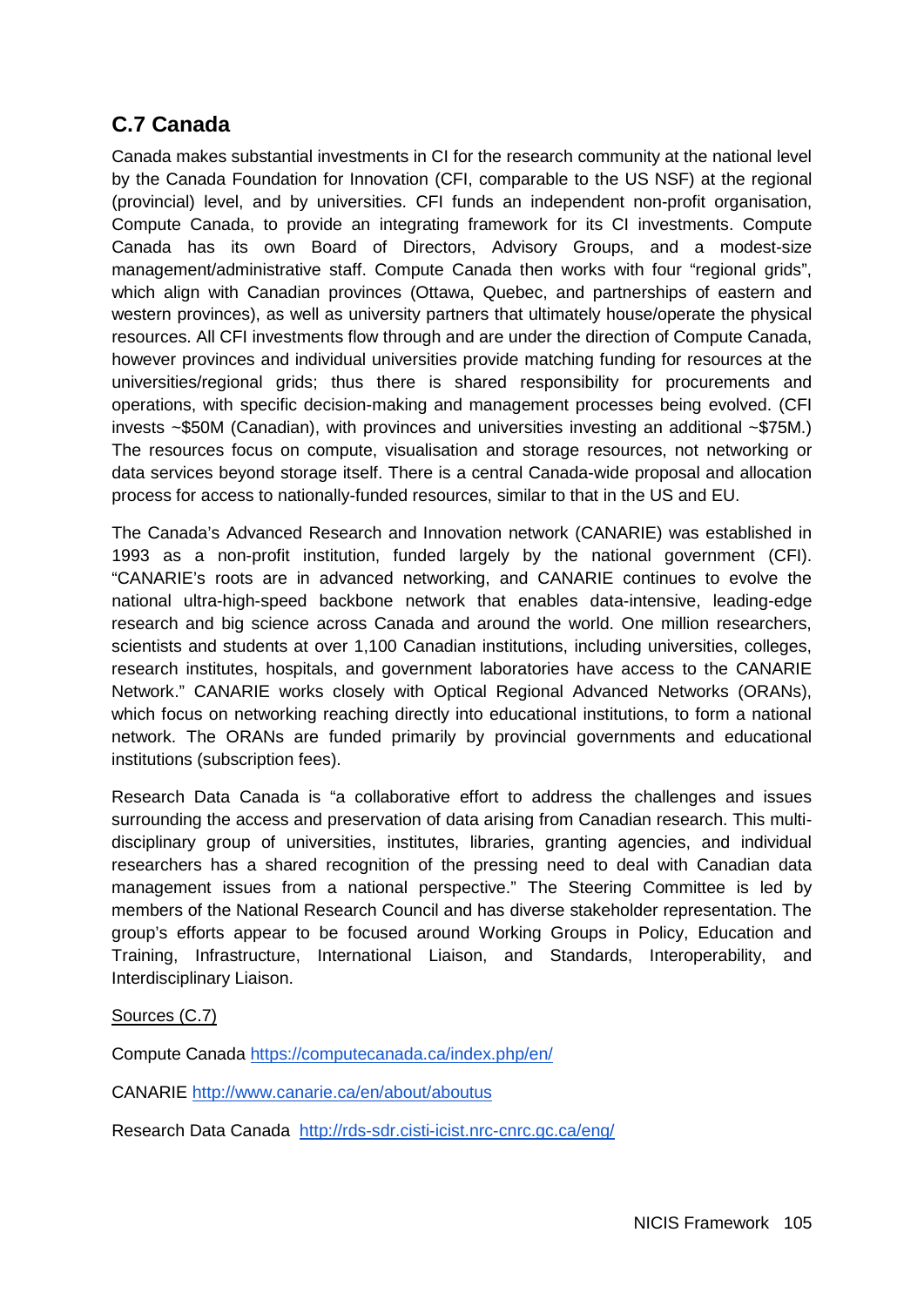## **C.8 Australia**

National CI is supported through the Department of Industry, Innovation Science, Research and Tertiary Education (DIISRTE). In 2004, the federal government committed to a 7-year program through 2011 (with total funding of ~Australian\$542M) based on the National Collaborative Research Infrastructure Strategy (NCRIS). The goal was to "support major research infrastructure to encourage collaboration between the research sector, industry and government in Australia to conduct world-class research. NCRIS is designed to provide Australia's research sector with on-going access to high-quality, operational research infrastructure facilities. This will ensure that Australian research continues to be competitive and rank highly on an international scale." These initiatives have been extended for 2013- 2014 as a program titled "Collaborative Research Infrastructure Strategy". In addition, the "Super Science Initiative was announced in May 2009 and will contribute \$1.1 billion to priority areas of Australian research until 2013. \$901 million of this money is for research infrastructure that will make a lasting contribution to Australian science." Major investment areas under Super Science initiative include Space and Astronomy, Marine and Climate Change, and Future Industries (Biotech, Nanotech and ICT).

The NCRIS investment strategy is a layered approach as shown in the figure below, with software and data management tools building on top of infrastructure facilities at the bottom (from Francis, 2012). Various programs address different elements of the strategy, as illustrated in the second figure. Some of these infrastructure programs have counterparts in South Africa's DST repertoire - e.g. the Australian Research and Education Network (AREN), the National Computational Infrastructure (NCI) and the SKA-affiliated Pawsey computer center, and the Research Data Storage Infrastructure (RDSI), similar to DIRISA/VLDB. Interestingly the Australian National Data Service (ANDS) is analogous to the data 'services' side of DIRISA as discussed in Section 5.3. The Australian Access Federation (AAF) program provides mechanisms for trusted access, and the National eResearch Collaboration Tools and Resources (NeCTAR) program has four program areas: Virtual Laboratories, Research Cloud, eResearch Tools and National Servers Program. Awards are made at a range of levels to implementing organisations for various program elements.

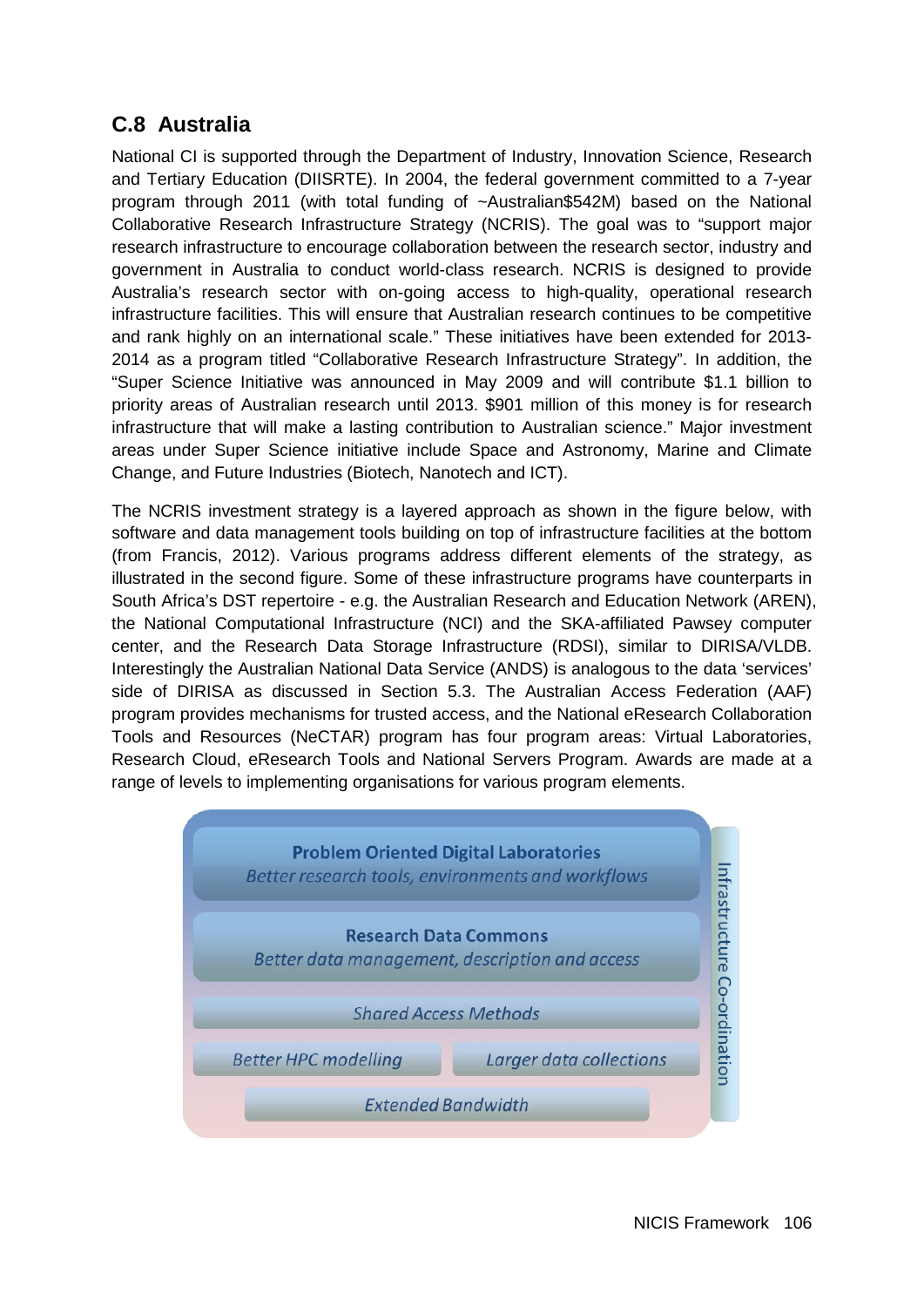

In terms of integrating frameworks across various elements, the management and coordination occurs within the government funding agencies at the program level - e.g. NCRIS, Super Science or CRIS. The Australian e-research and innovation council (AeRIC) provide an overseeing guide to these programs, reporting through the National Research Infrastructure Council (NRIC). There is a higher level advisory committee, the Australian Research Committee (ARCom), which provides integrated and strategic advice on investment across the science, research and innovation system, including in the areas of human capital, infrastructure and collaborative activities. This committee has very broad representation from many sectors of government, universities and industry, and is chartered to take a "whole-of-government" perspective on research priorities and investments.

While not directly related to research CI, the 2011 report *"National Digital Economy Strategy: Leveraging the National Broadband Network to Drive Australia's Digital Productivity,"* outlines a national strategy for pervasive broadband networking as a critical means to create positive economic benefits and improve the quality of life.

#### Sources (C.8):

*<http://www.innovation.gov.au/science/ResearchInfrastructure/Pages/default.aspx>*

[http://eresearchau.files.wordpress.com/2012/11/03\\_rhys\\_francis.pdf\)](http://eresearchau.files.wordpress.com/2012/11/03_rhys_francis.pdf)

*"Australian eResearch Infrastructure: Advancing Discovery in an Information Rich World,"*  Rhys Francis*.*[http://eresearchau.files.wordpress.com/2012/11/03\\_rhys\\_francis.pdf](http://eresearchau.files.wordpress.com/2012/11/03_rhys_francis.pdf)

Australian Research and Education Network (AREN,

[http://www.innovation.gov.au/science/ResearchInfrastructure/FundedProjects/Pages/AREN.](http://www.innovation.gov.au/science/ResearchInfrastructure/FundedProjects/Pages/AREN.aspx) [aspx\)](http://www.innovation.gov.au/science/ResearchInfrastructure/FundedProjects/Pages/AREN.aspx)

National Computational Infrastructure (NCI, [http://nf.nci.org.au/\)](http://nf.nci.org.au/)

Research Data Storage Infrastructure (RDSI, [http://rdsi.uq.edu.au/\)](http://rdsi.uq.edu.au/)

Australian National Data Service (ANDS, [http://www.ands.org.au/\)](http://www.ands.org.au/)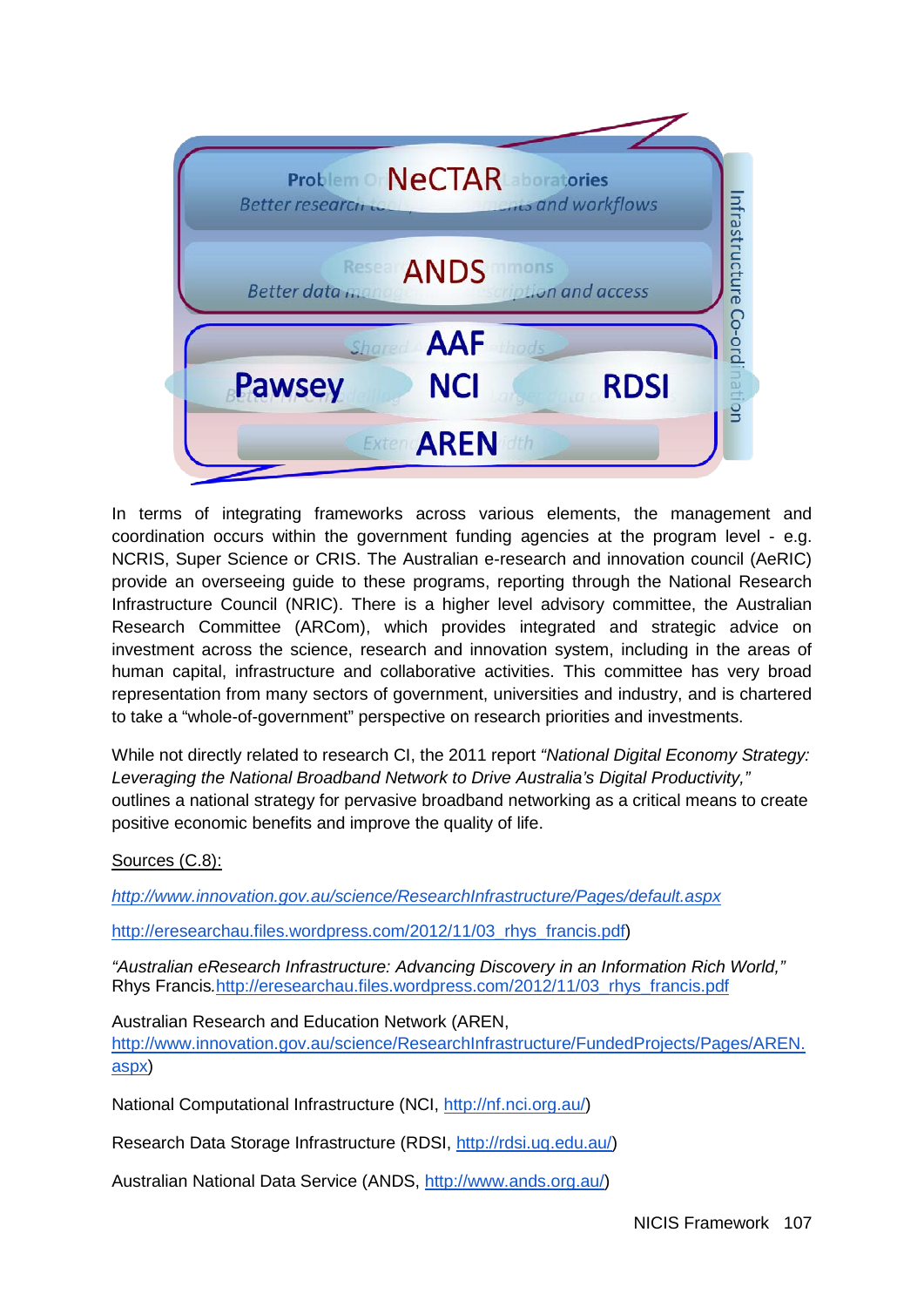The Australian Access Federation (AAF, [http://www.aaf.edu.au/\)](http://www.aaf.edu.au/)

National eResearch Collaboration Tools and Resources (NeCTAR, [https://nectar.org.au/\)](https://nectar.org.au/)

*"National Digital Economy Strategy: Leveraging the National Broadband Network to Drive Australia's Digital Productivity,"*  [http://www.nbn.gov.au/files/2011/05/National\\_Digital\\_Economy\\_Strategy.pdf.](http://www.nbn.gov.au/files/2011/05/National_Digital_Economy_Strategy.pdf)

*"Reflections on Australia's e-research infrastructure in an international context,"* Andy Pitman, [http://www.ccrc.unsw.edu.au/news/news/2012-03-27\\_reflectionsoneresearch.html.](http://www.ccrc.unsw.edu.au/news/news/2012-03-27_reflectionsoneresearch.html) 

## **C.9 Singapore**

Although its focus is more oriented to the general public and industry, as opposed to supporting scientific research, the 2010 report *"Realising the iN2015 Vision: Singapore, an Intelligent Nation, a Global City. Powered by Infocomm*" is an important illustration of a country's commitment to infocomm (networking and IT services) and its critical economic role. The national strategy, to be implemented via the Infocomm Development Authority (IDA), is "to establish an ultra-high speed, pervasive, intelligent and trusted infocomm infrastructure; to develop a globally competitive infocomm industry; to develop an infocommsavvy workforce and globally competitive infocomm manpower; and to spearhead the transformation of key economic sectors, government and society through more sophisticated and innovative use of infocomm." A large focus is on pervasive high-speed network penetration throughout society, but the effort also includes access to shared computing resources (e.g., grids and cloud infrastructures), spurring innovation in industry, and training an IT-savvy workforce.

## **C.10 Taiwan**

The Taiwan National Science Council and Ministry of Education established the National Center for High-Performance Computing (NCHC) with the mission to be "Taiwan's premier HPC resource provider by supporting local academia and industry with cutting-edge hardware and software resources, advanced R&D and application development, and professional training". The NCHC is Taiwan's primary facility for HPC-related resources including large-scale computational science and engineering, cluster and grid computing, middleware development, visualisation and virtual reality, data storage, networking, and HPC-related training. The NCHC is responsible for the operation of the national 20 Gbit/s Taiwan Advanced Research and Education Network (TWAREN) R&D network. TWAREN provides high-speed networking to Taiwan's national labs and universities, as well as coordinates and develops networking technologies.

The NCHC is one of eleven national-level research laboratories under Taiwan's National Applied Research Laboratories (NARLabs). NARLabs is a non-profit independent institute, with the main missions: to establish R&D platforms; to support academic research; to promote frontier science and technology; and to foster high-tech manpower. Funding for NCHC and the other NARLabs is primarily from the Taiwanese government.

Sources (C.10):

NCHC [http://www.nchc.org.tw/en/](http://www.nchc.org.tw/en/about/history.php)